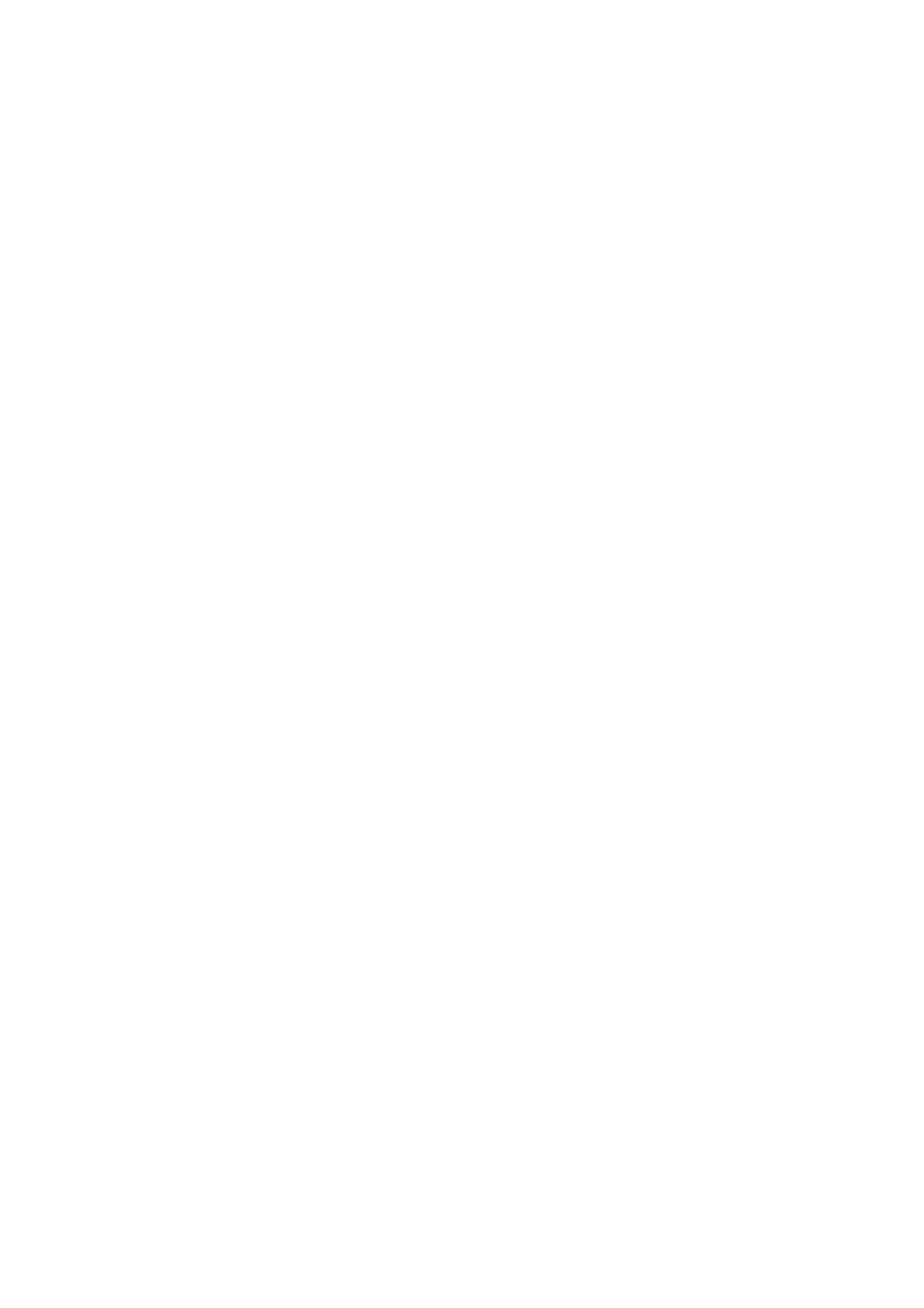# **Studies on fire safety assessment of construction products**

Tuula Hakkarainen VTT Building and Transport

*Thesis for the degree of Doctor of Technology to be presented with due permission for public examination and criticism in Auditorium S1 at Tampere University of Technology on the 8th of March, 2002, at 12 o'clock noon.*

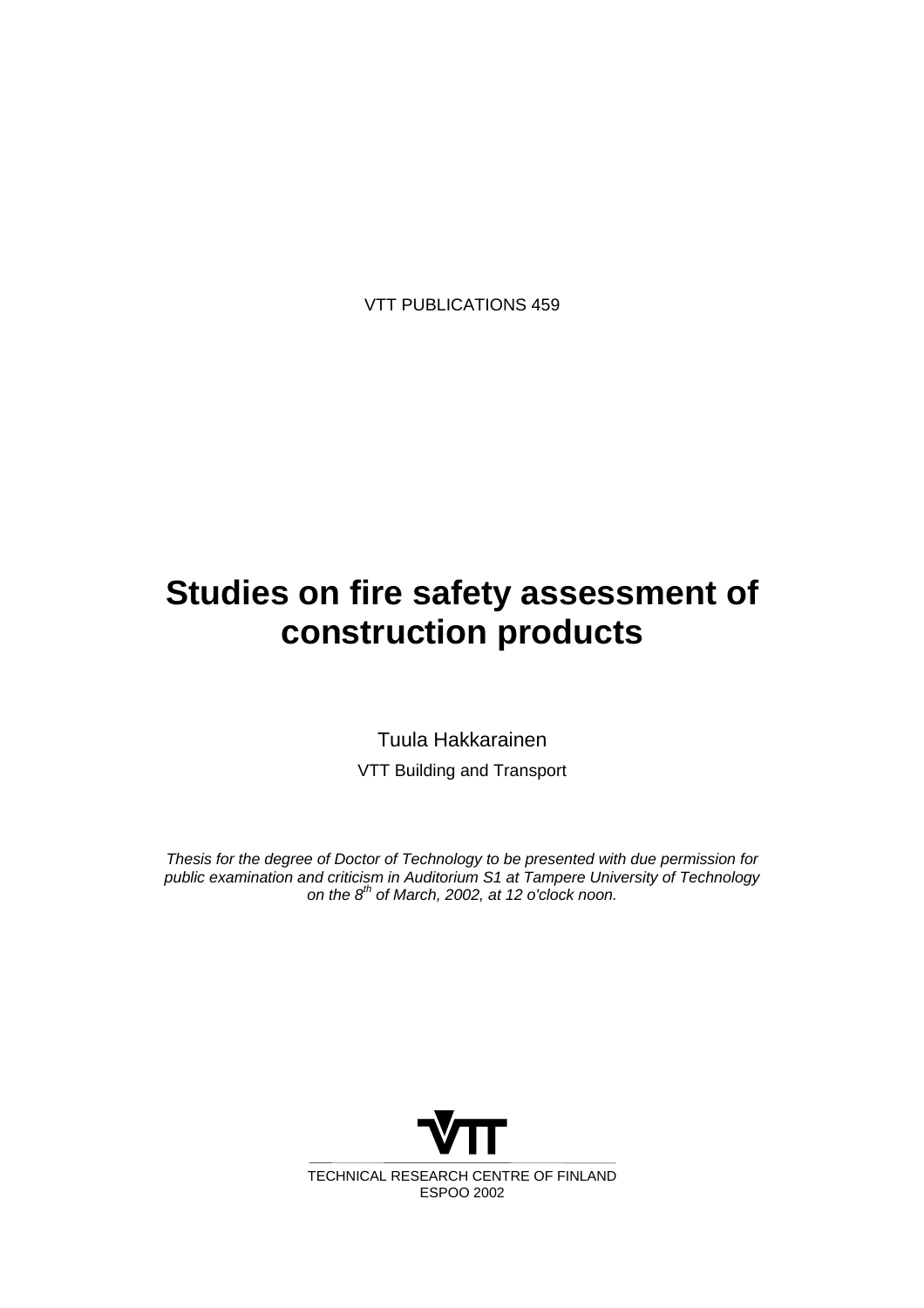ISBN 951–38–5971–1 (soft back ed.) ISSN 1235–0621 (soft back ed.)

ISBN 951–38–5972–X (URL:http://www.inf.vtt.fi/pdf/) ISSN 1455–0849 (URL:http://www.inf.vtt.fi/pdf/)

Copyright © Valtion teknillinen tutkimuskeskus (VTT) 2002

#### JULKAISIJA – UTGIVARE – PUBLISHER

Valtion teknillinen tutkimuskeskus (VTT), Vuorimiehentie 5, PL 2000, 02044 VTT puh. vaihde (09) 4561, faksi (09) 456 4374

Statens tekniska forskningscentral (VTT), Bergsmansvägen 5, PB 2000, 02044 VTT tel. växel (09) 4561, fax (09) 456 4374

Technical Research Centre of Finland (VTT), Vuorimiehentie 5, P.O.Box 2000, FIN–02044 VTT, Finland phone internat. + 358 9 4561, fax + 358 9 456 4374

VTT Rakennus- ja yhdyskuntatekniikka, Materiaalit ja tuotteet, Kivimiehentie 4, PL 1803, 02044 VTT puh. vaihde (09) 4561, faksi (09) 456 4815

VTT Bygg och transport, Material och produkter, Stenkarlsvägen 4, PB 1803, 02044 VTT tel. växel (09) 4561, fax (09) 456 4815

VTT Building and Transport, Materials and Products, Kivimiehentie 4, P.O.Box 1803, FIN–02044 VTT, Finland phone internat. + 358 9 4561, fax + 358 9 456 4815

Cover picture:

Post-flashover flames emerging from a fire room opening in a full-scale facade fire test (courtesy of VTT Building and Transport).

Technical editing Maini Manninen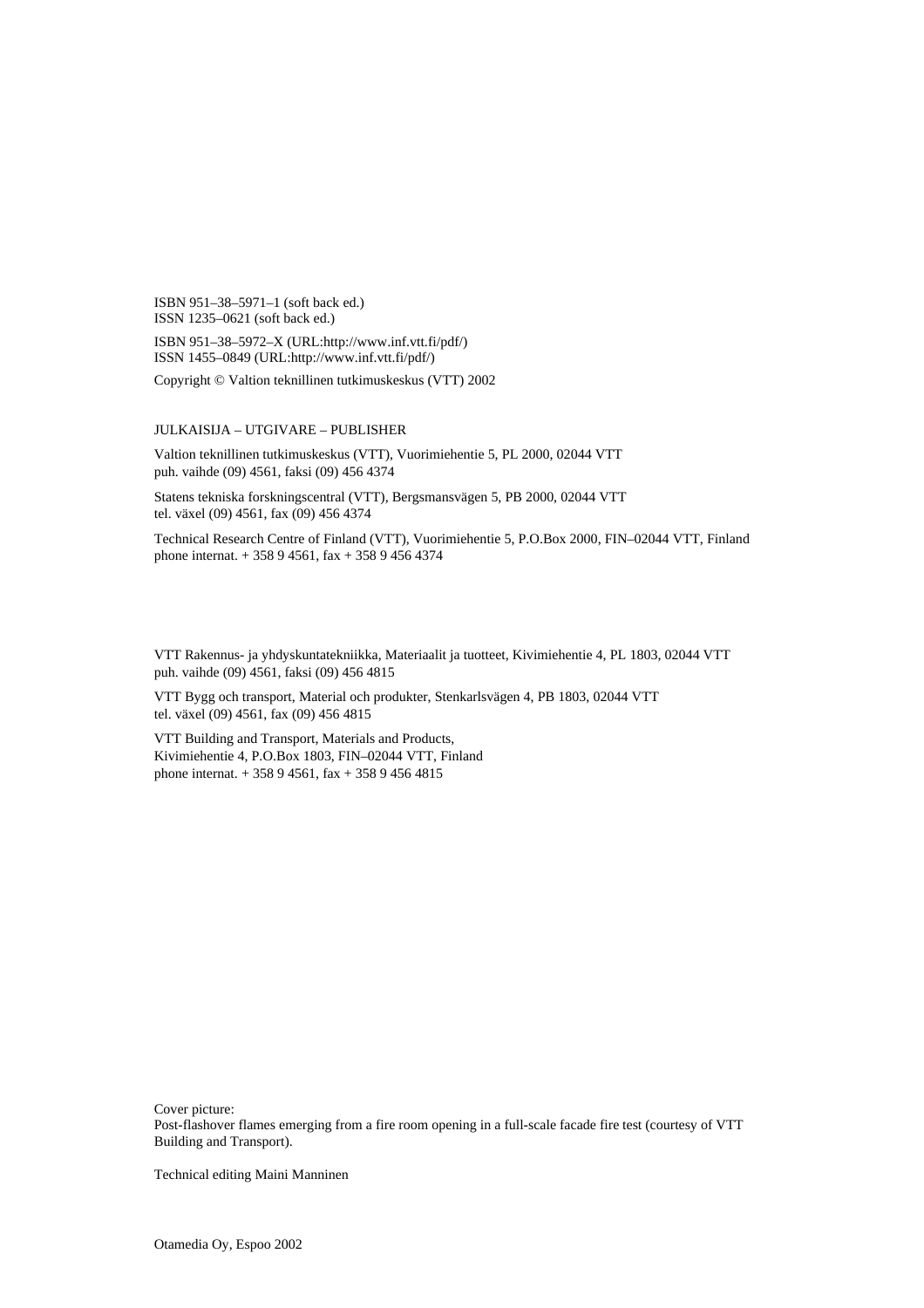Hakkarainen, Tuula. Studies on fire safety assessment of construction products. Espoo 2002. Technical Research Centre of Finland, VTT Publications 459. 109 p. + app. 172 p.

**Keywords** fire safety, fire classification, smoke gases, building materials, ignition, heat release, construction products, models, fire tests, facades, wooden structures, room fires, Euroclasses, cone calorimeter, SBI, FTIR, flame spread, surface linings

### **Abstract**

Various aspects of assessing the fire safety of construction products related to the initiation and development of fire and the determination of toxic smoke gases have been studied. The primary objective has been to provide new information on the subject in the context of the harmonized European fire classification system as well as related to more general fire safety aspects.

Two models for predicting the results of a European intermediate-scale reactionto-fire test, the SBI test, have been introduced. The essential feature of the models is that only the heat release rate data of a single cone calorimeter test at the heat exposure level of 50  $\text{kW/m}^2$  is required as input for predicting the performance of a product in the Euroclass system. The models gave a correct classification for 80–90 % of the products studied. The models provide practical tools for product development and quality control.

The fire test methods and classification parameters of the Japanese and European fire classification systems of surface linings are different. Owing to the common reference scenario, the classification systems are still strongly consistent for the majority of products. Inconsistencies can be recognized by examining the product type and composition and by considering the special features of the main fire tests used in the classification. Modelling of SBI test results on the basis of cone calorimeter data provide a link between the Japanese and European fire classification systems.

An optimised sampling system for smoke gas measurements in the fire test environment using the Fourier transform infrared (FTIR) spectrometry has been defined. Recommendations related to data analysis, calibration and software have been given. The FTIR technique has been verified against alternative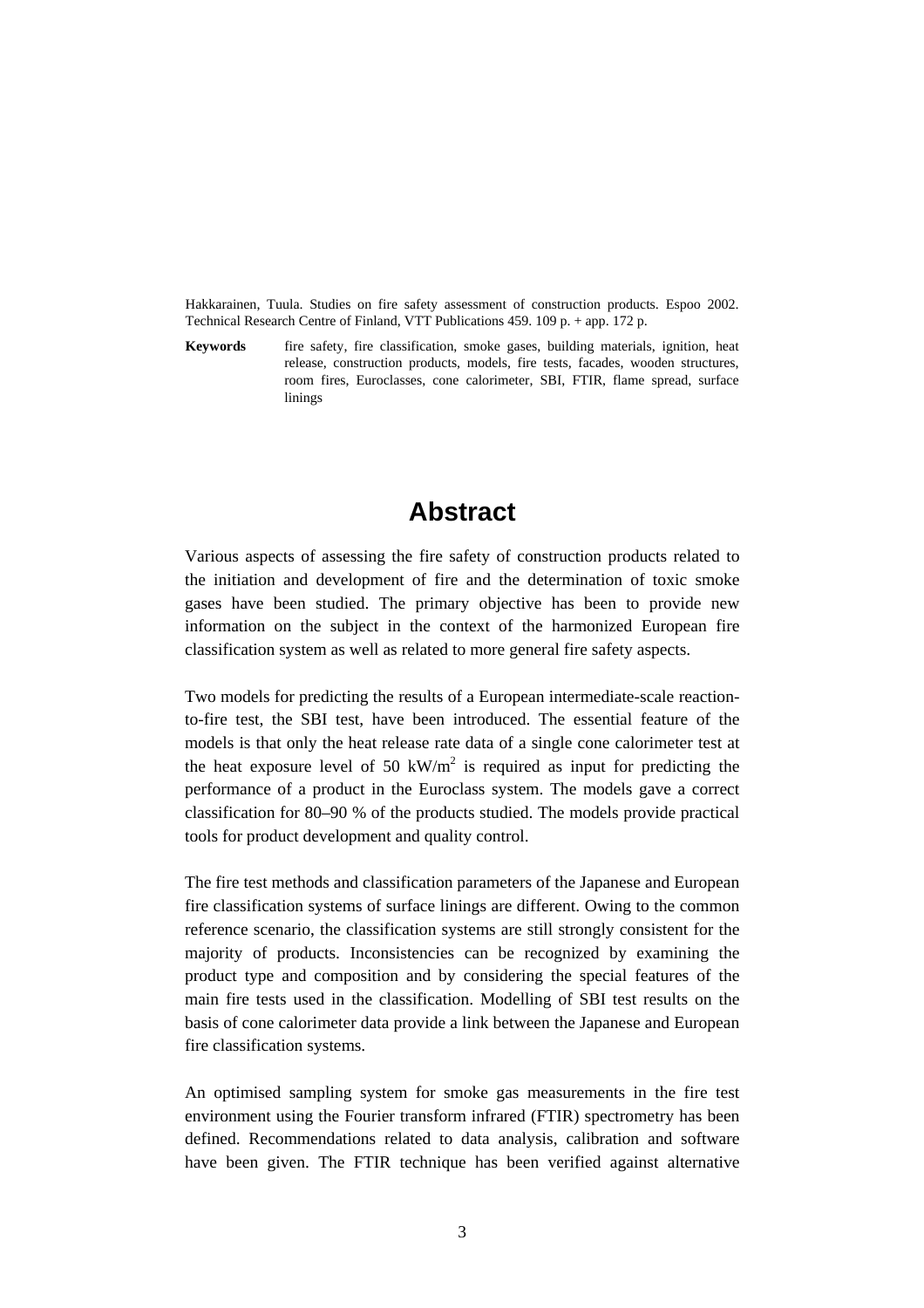determination methods of smoke gases in the fire test environment. The precision of the method has been determined in an interlaboratory trial.

The fire behaviour of wooden facades in multi-storey houses has been studied in two different fire scenarios: an external fire and a post-flashover compartment fire. Fire tests of wooden facades with different materials, surface treatments and structural details have been performed on the intermediate and large scales. Acceptance criteria for the facades of sprinklered and unsprinklered buildings have been proposed in terms of heat flux, fire spread and falling parts. The basic principles of the criteria are applicable also to other facade fire scenarios under various test conditions.

Post-flashover gas temperatures and charring behaviour of timber construction compartments have been studied in large-scale fire experiments. The parametric temperature-time curves presented in the draft for the revised Eurocode 1 were found to overestimate the gas temperatures in timber construction compartments. The gas temperature development in the test rooms was found to be dependent on the contribution of wooden enclosure surfaces on the production of pyrolysis gases. The proportions of pyrolysis gases burning inside and outside the fire compartment were estimated considering the energy balance. The onset of charring of timber structures exposed to the natural fire conditions used in the experiments could be delayed significantly by using sufficient gypsum plasterboard protection. The overall charring rate was notably reduced if the protective layer remained in its position throughout the most intensive burning period of the movable fire load. After that period, the burning of the ceiling and walls could not maintain the high temperature level inside the room. Due to the decreasing temperature, the heat flux incident on the wooden surfaces was reduced leading to lower charring rates.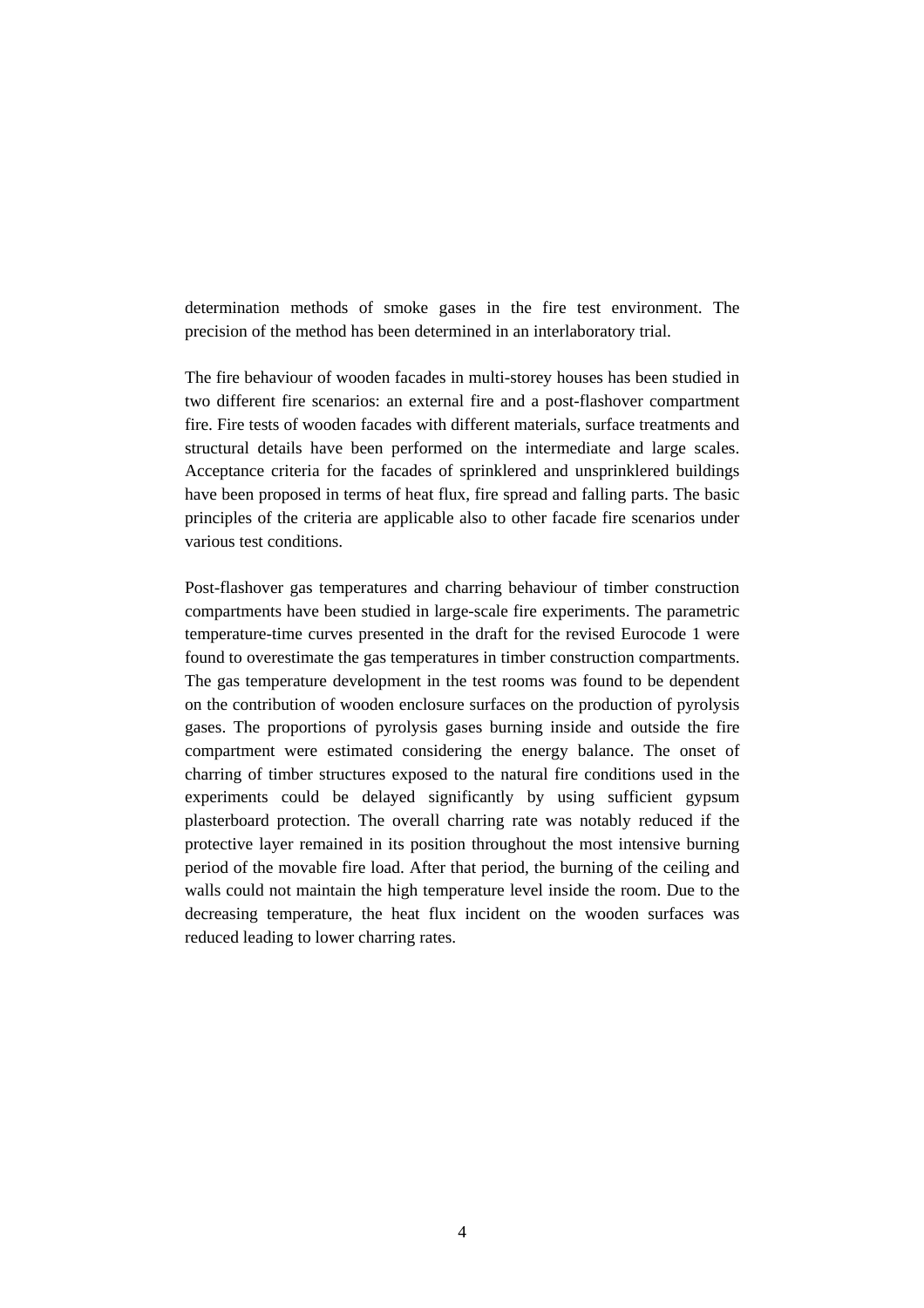## **Preface**

This work has been carried out under the auspices of the Technical Research Centre of Finland (VTT).

I wish to express my sincere gratitude to Prof. Matti Kokkala, my supervisor, for his guidance and encouragement throughout the work. I am most grateful to Dr Esko Mikkola, head of the Fire Research group, for his advice and for providing the flexible research environment that made this work possible. I also wish to thank Prof. Rolf Hernberg for his supervision during the completion of this thesis.

I am thankful to all my co-authors and colleagues involved in this work in Finland and abroad for their invaluable contributions. The efforts of Dr Yoshihiko Hayashi during my stay in Japan are especially appreciated and gratefully acknowledged. I wish to thank all my colleagues in the Fire Research and Fire Testing groups of VTT Building and Transport for creating a pleasant and friendly working atmosphere.

The financial support of the Academy of Finland, Emil Aaltonen Foundation, the Japan Science and Technology Corporation and the Japan International Science and Technology Exchange Center is gratefully acknowledged.

I am grateful to my parents Taina and Pertti Hakkarainen for their endless trust in my abilities. Last but not least, I wish to thank my husband Vesa Sirén for his constant encouragement and understanding throughout this work.

Helsinki, February 2002

Tuula Hakkarainen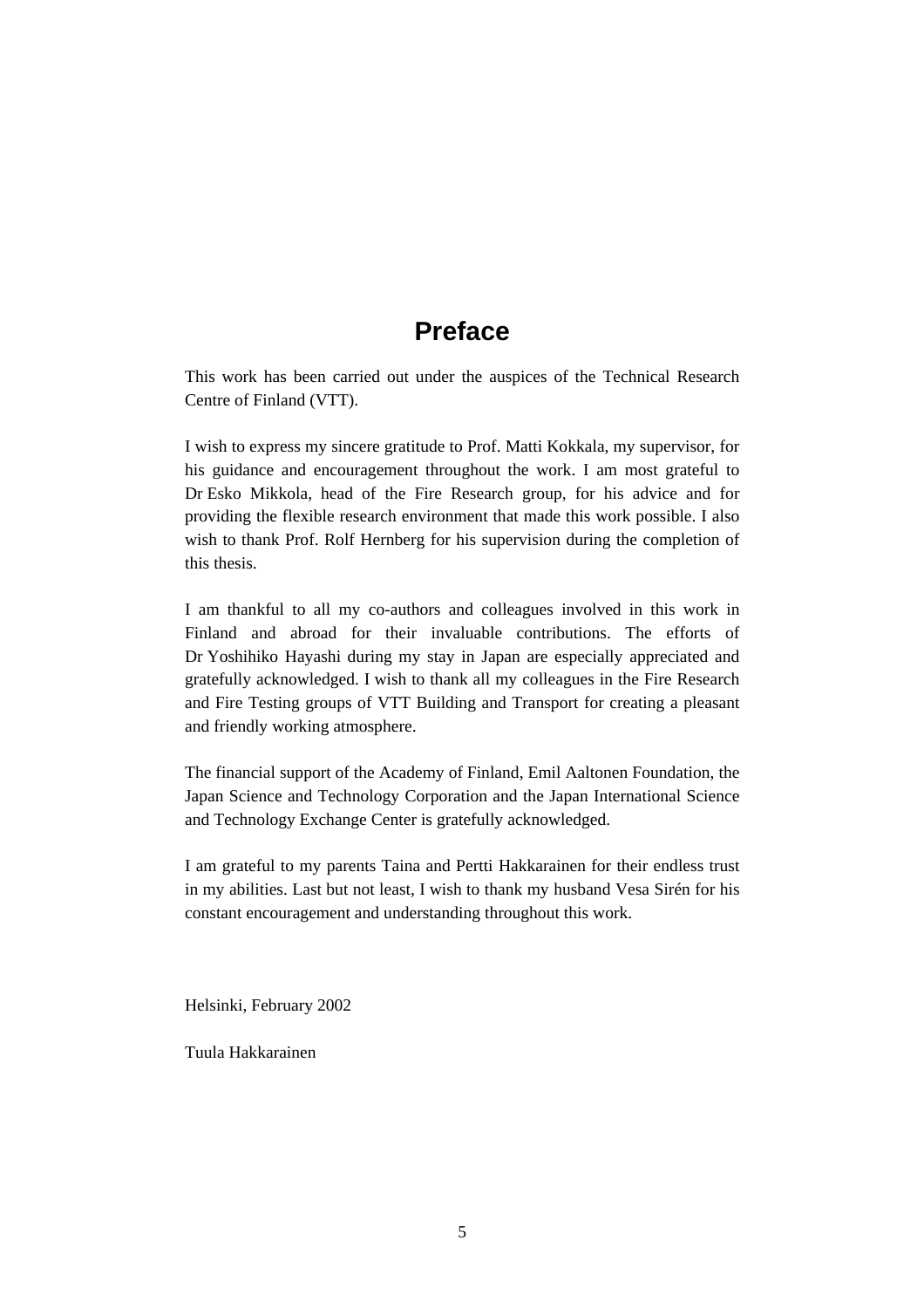## **List of publications**

This thesis is based on the following publications. In the text, the publications are referred to by Roman numerals.

- I Hakkarainen, T. & Kokkala, M. A. Application of a one-dimensional thermal flame spread model on predicting the rate of heat release in the SBI test. Fire and Materials, 2001. Vol. 25, No. 2, pp. 61−70.
- II Hakkarainen, T. Rate of heat release and ignitability indices in predicting SBI test results. Journal of Fire Sciences, 2001. Vol. 19, No. 4, pp. 284−305.
- III Hakkarainen, T. & Hayashi, Y. Comparison of Japanese and European fire classification systems for surface linings. Fire Science and Technology, 2001. Vol. 21, No.1, pp. 19–42.
- IV Hakkarainen, T., Mikkola, E., Laperre, J., Gensous, F., Fardell, P., Le Tallec, Y., Baiocchi, C., Paul, K., Simonson, M., Deleu, C. & Metcalfe, E. Smoke gas analysis by Fourier transform infrared spectroscopy – Summary of the SAFIR project results. Fire and Materials, 2000. Vol. 24, No. 2, pp. 101−112.
- V Hakkarainen, T. & Oksanen, T. Fire safety assessment of wooden facades. Accepted for publication in Fire and Materials, 2002.
- VI Hakkarainen, T. Post-flashover fires in light and heavy timber construction compartments. Accepted for publication in Journal of Fire Sciences, 2002.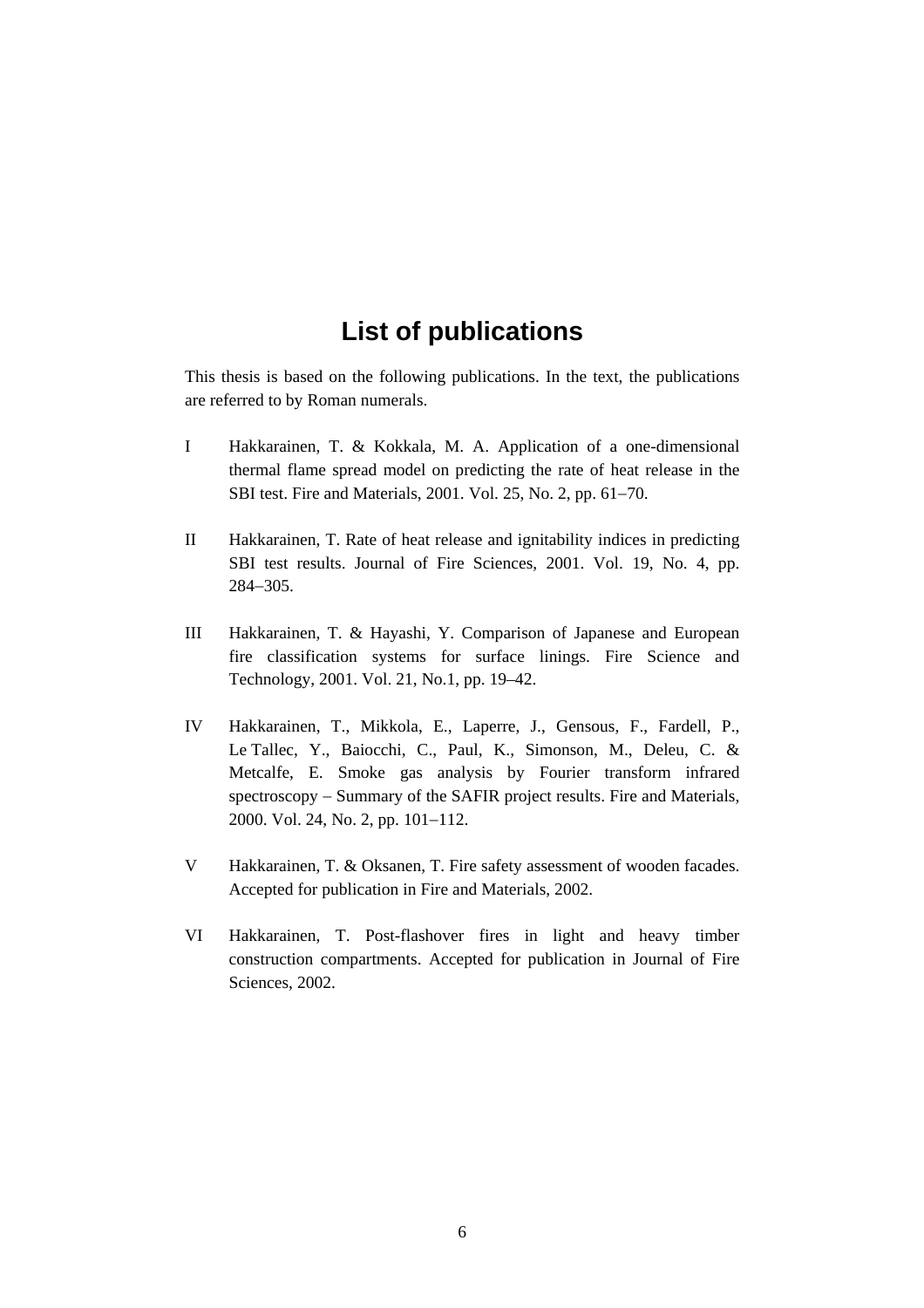### **Author's contribution**

The research reported in this thesis was mainly carried out under the auspices of the Fire Research group of VTT Building and Transport, Finland, during 1994−2001.

Paper I deals with prediction of SBI test results using a one-dimensional thermal flame spread model. The author performed most of the SBI tests described, carried out the calculations, and wrote the paper. She analysed the results in cooperation with Prof. M. A. Kokkala who supervised the work. Paper II describes an alternative method for predicting SBI test results. The author is solely responsible for the study.

In Paper III, fire classification systems of surface linings in Japan and Europe are compared. The author compiled, analysed and interpreted the information on the classification systems during her STA Fellowship in Japan 1999−2000. She wrote the paper after her return to Finland. Dr Y. Hayashi participated in the study as an expert on the Japanese fire classification system.

Paper IV summarises the results of the SAFIR (Smoke Gas Analysis by Fourier Transform Infrared Spectroscopy) project, carried out in 1997−1999 within the European Standards, Measurement and Testing programme under Contract No. SMT4-CT96-2136. The work was performed in cooperation with 10 research institutes coordinated by VTT. The author participated in planning the project. She was responsible for all experiments and spectral analyses performed at VTT. In the interlaboratory trial (WP5), she acted as the work package leader planning and coordinating the work and performing the statistical analyses and result interpretations. She participated in writing the paper for WP1, WP4 and WP5. Finally, she compiled the paper on the basis of texts written by the project partners.

The experimental work on wooden facades and timber construction compartments reported in Papers V and VI was performed by a team of researchers and technicians. The author was responsible for data acquisition and analysis. She interpreted the results and drew the conclusions with Mrs T. Oksanen for Paper V and by herself for Paper VI. The author wrote Papers V and VI.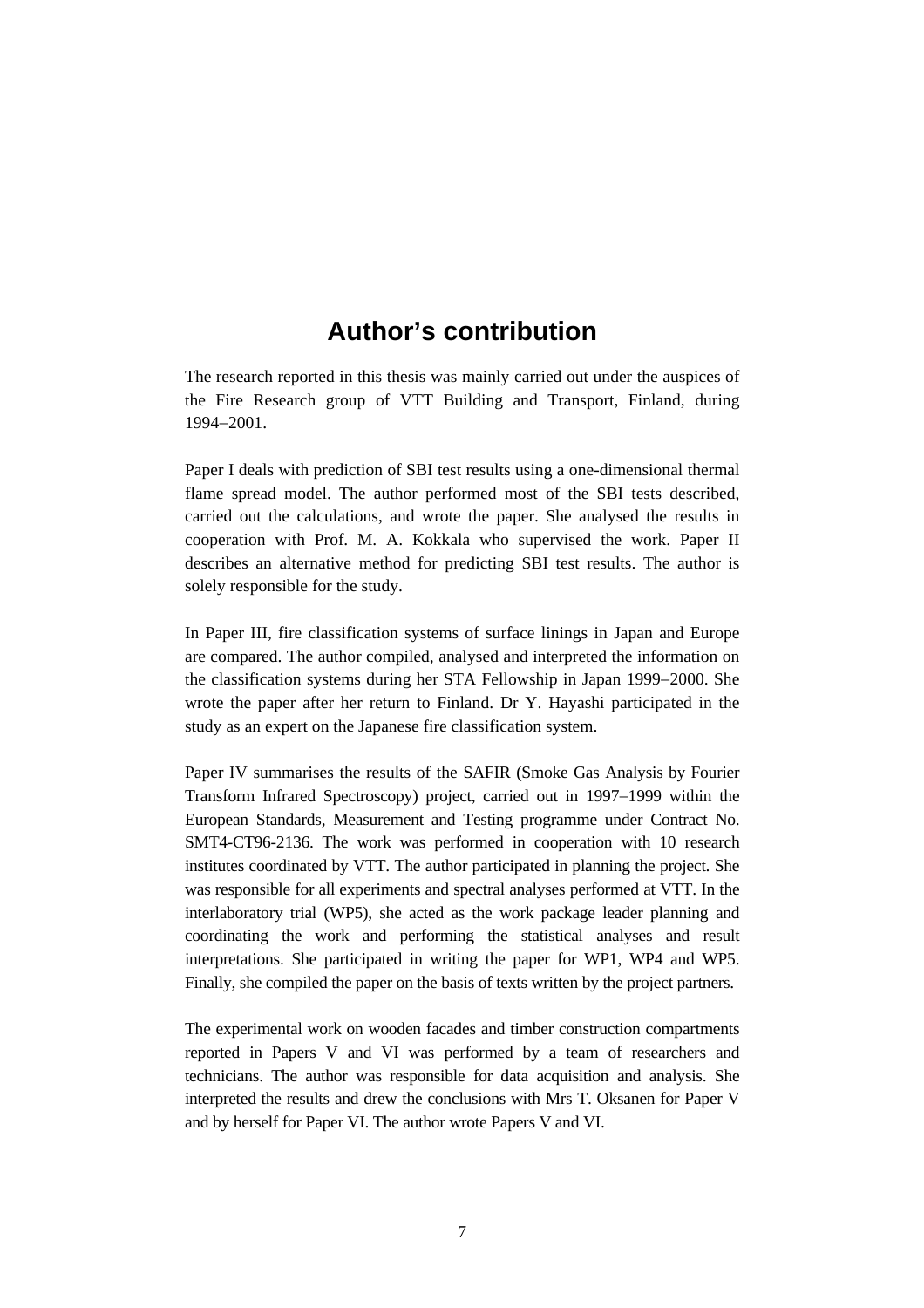## **Contents**

| 1. |     |                                                   |                                                                 |  |  |
|----|-----|---------------------------------------------------|-----------------------------------------------------------------|--|--|
| 2. |     |                                                   |                                                                 |  |  |
|    | 2.1 |                                                   |                                                                 |  |  |
|    | 2.2 |                                                   |                                                                 |  |  |
|    | 2.3 |                                                   |                                                                 |  |  |
|    | 2.4 |                                                   |                                                                 |  |  |
|    | 2.5 |                                                   |                                                                 |  |  |
|    | 2.6 |                                                   |                                                                 |  |  |
|    | 2.7 |                                                   |                                                                 |  |  |
| 3. |     |                                                   |                                                                 |  |  |
|    | 3.1 |                                                   |                                                                 |  |  |
|    | 3.2 |                                                   |                                                                 |  |  |
|    | 3.3 |                                                   |                                                                 |  |  |
|    | 3.4 |                                                   |                                                                 |  |  |
|    |     | 3.4.1                                             | One-dimensional thermal flame spread model 40                   |  |  |
|    |     | 3.4.2                                             | Model based on rate of heat release and ignitability indices 41 |  |  |
|    | 3.5 |                                                   |                                                                 |  |  |
|    | 3.6 | Experiments on wooden facades and compartments 45 |                                                                 |  |  |
|    |     | 3.6.1                                             |                                                                 |  |  |
|    |     | 3.6.2                                             | Test arrangements for timber construction compartments  47      |  |  |
|    | 3.7 |                                                   |                                                                 |  |  |
|    |     | 3.7.1                                             |                                                                 |  |  |
|    |     | 3.7.2                                             |                                                                 |  |  |
|    |     | 3.7.3                                             |                                                                 |  |  |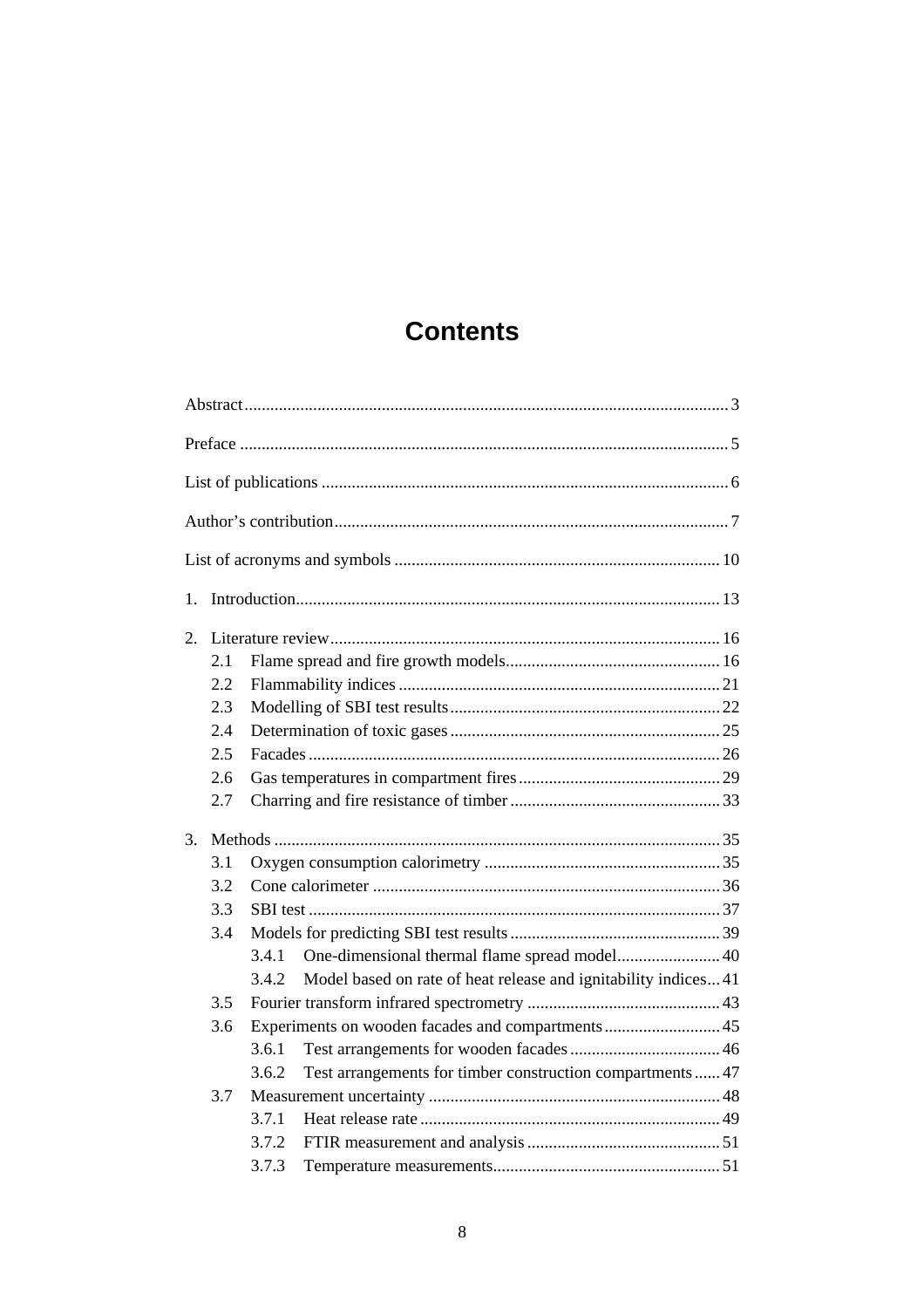| $\overline{4}$ |     |                                                                   |                                                                      |  |  |
|----------------|-----|-------------------------------------------------------------------|----------------------------------------------------------------------|--|--|
|                | 4.1 |                                                                   |                                                                      |  |  |
|                |     | 4.1.1                                                             |                                                                      |  |  |
|                |     | 4.1.2                                                             |                                                                      |  |  |
|                | 4.2 | Comparison of fire classification of surface linings in Japan and |                                                                      |  |  |
|                |     |                                                                   |                                                                      |  |  |
|                | 4.3 |                                                                   |                                                                      |  |  |
|                |     | 4.3.1                                                             |                                                                      |  |  |
|                |     | 4.3.2                                                             |                                                                      |  |  |
|                |     |                                                                   | 4.3.3 Verification of results, repeatability and reproducibility  69 |  |  |
|                | 44  |                                                                   |                                                                      |  |  |
|                |     | 4.4.1                                                             |                                                                      |  |  |
|                |     |                                                                   | 4.4.1.1                                                              |  |  |
|                |     |                                                                   | 4.4.1.2                                                              |  |  |
|                |     | 4.4.2                                                             |                                                                      |  |  |
|                |     | 4.4.3                                                             |                                                                      |  |  |
|                | 4.5 |                                                                   |                                                                      |  |  |
|                |     | 4.5.1                                                             |                                                                      |  |  |
|                |     | 4.5.2                                                             |                                                                      |  |  |
|                |     | 4.5.3                                                             |                                                                      |  |  |
|                |     |                                                                   |                                                                      |  |  |
| $5_{-}$        |     |                                                                   |                                                                      |  |  |
|                |     |                                                                   |                                                                      |  |  |

APPENDICES Papers I−VI

*Appendices of this publication are not included in the PDF version. Please order the printed version to get the complete publication (http://otatrip.hut.fi/vtt/jure/index.html)*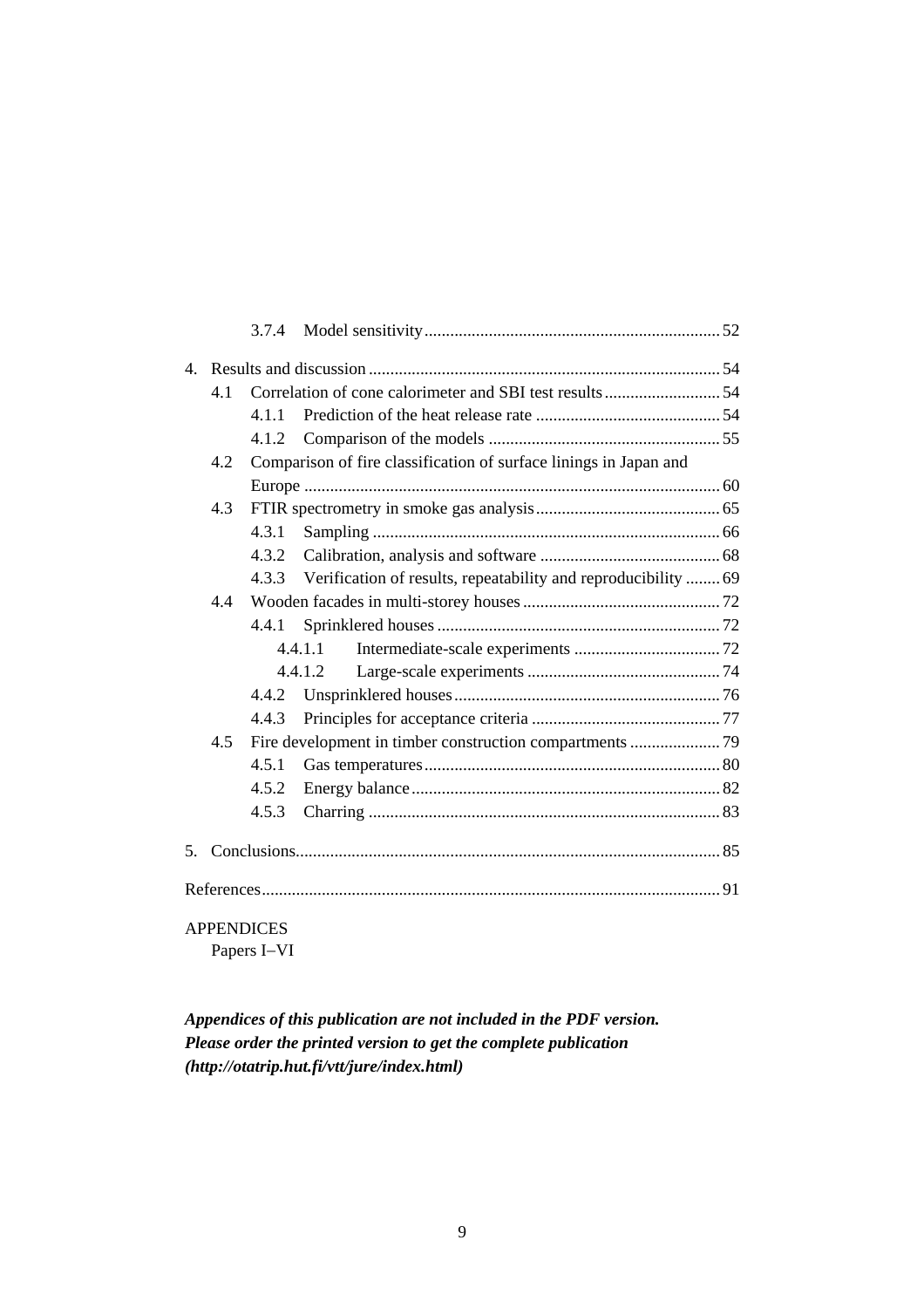# **List of acronyms and symbols**

| $\boldsymbol{A}$ | area                                           |
|------------------|------------------------------------------------|
| <b>BSL</b>       | Building Standard Law (of Japan)               |
| <b>CEN</b>       | European Committee for Standardization         |
| <b>CFD</b>       | computational fluid dynamics                   |
| EU               | European Union                                 |
| <b>FIGRA</b>     | fire growth rate (index)                       |
| FO.              | flashover                                      |
| <b>FR</b>        | fire retardant                                 |
| <b>FTIR</b>      | Fourier transform infrared                     |
| g                | gravitational acceleration constant            |
| Н                | height of window opening                       |
| <b>HRR</b>       | heat release rate                              |
| $I_{ig}$         | ignitability index                             |
| <b>INLR</b>      | implicit non-linear latent variable regression |
| $I_O$            | rate of heat release index                     |
| IR               | infrared                                       |
| <b>ISO</b>       | International Organization for Standardization |
| k                | coverage factor                                |
| $k_f$            | coefficient of flame height correlation        |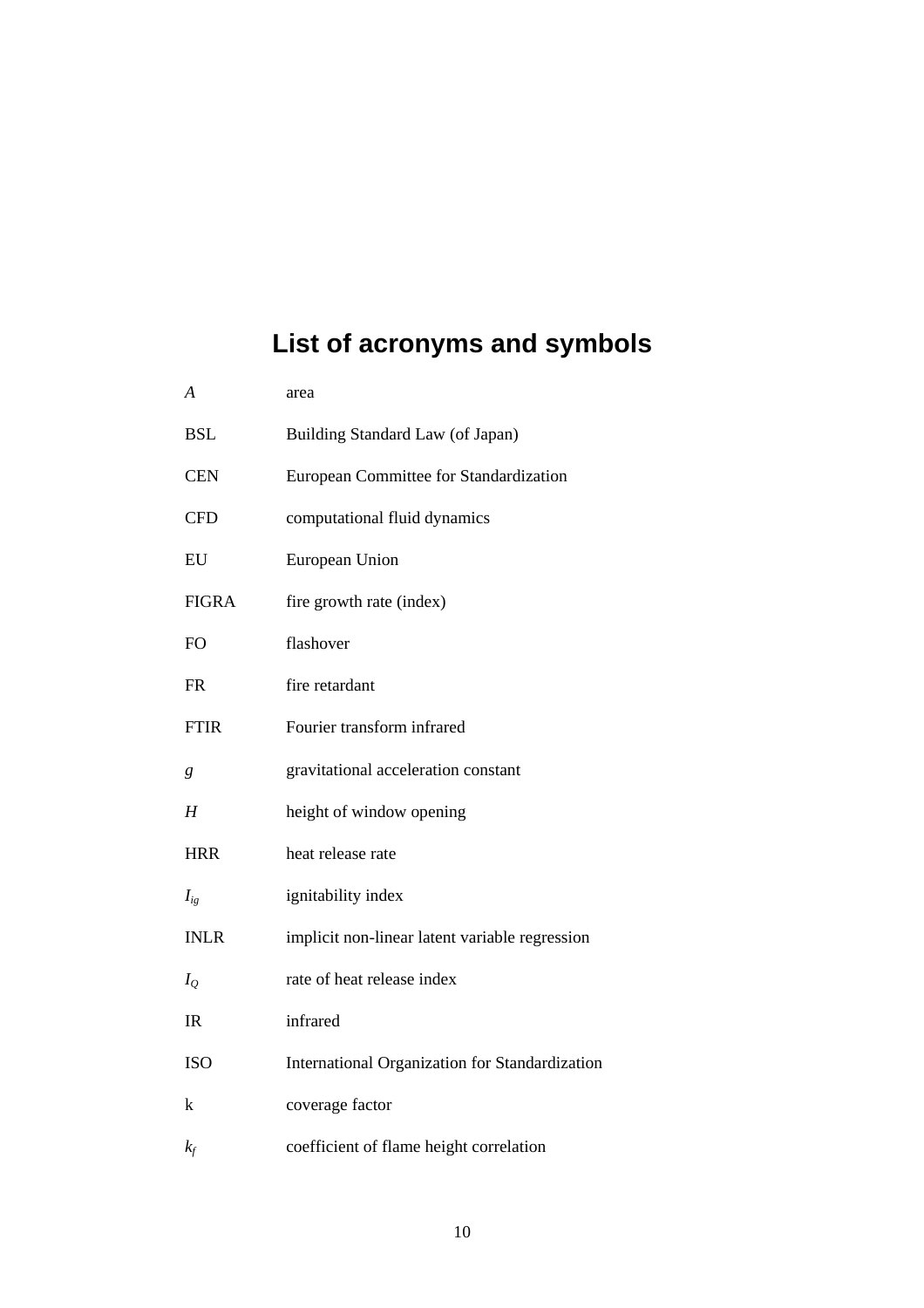| <b>LFS</b>     | lateral flame spread                                |
|----------------|-----------------------------------------------------|
| m              | exponent for calculating rate of heat release index |
| n              | exponent of flame height correlation                |
| $\overline{O}$ | opening factor                                      |
| <b>PMMA</b>    | polymethyl methacrylate                             |
| <b>PTFE</b>    | polytetrafluoroethene                               |
| $\dot{q}''$    | heat release rate per unit area (in $kW/m2$ )       |
| $\dot{Q}$      | heat release rate (in kW)                           |
| <b>QTFA</b>    | quantitative target factor analysis                 |
| r              | repeatability limit                                 |
| R              | reproducibility limit                               |
| <b>SBI</b>     | single burning item                                 |
| <b>SMOGRA</b>  | smoke growth rate (index)                           |
| $S_r/m$        | relative repeatability standard deviation           |
| $s_R/m$        | relative reproducibility standard deviation         |
| SS             | subsystem                                           |
| t              | time                                                |
| <b>THR</b>     | total heat release                                  |
| <b>TSP</b>     | total smoke production                              |
| V              | flame spread velocity                               |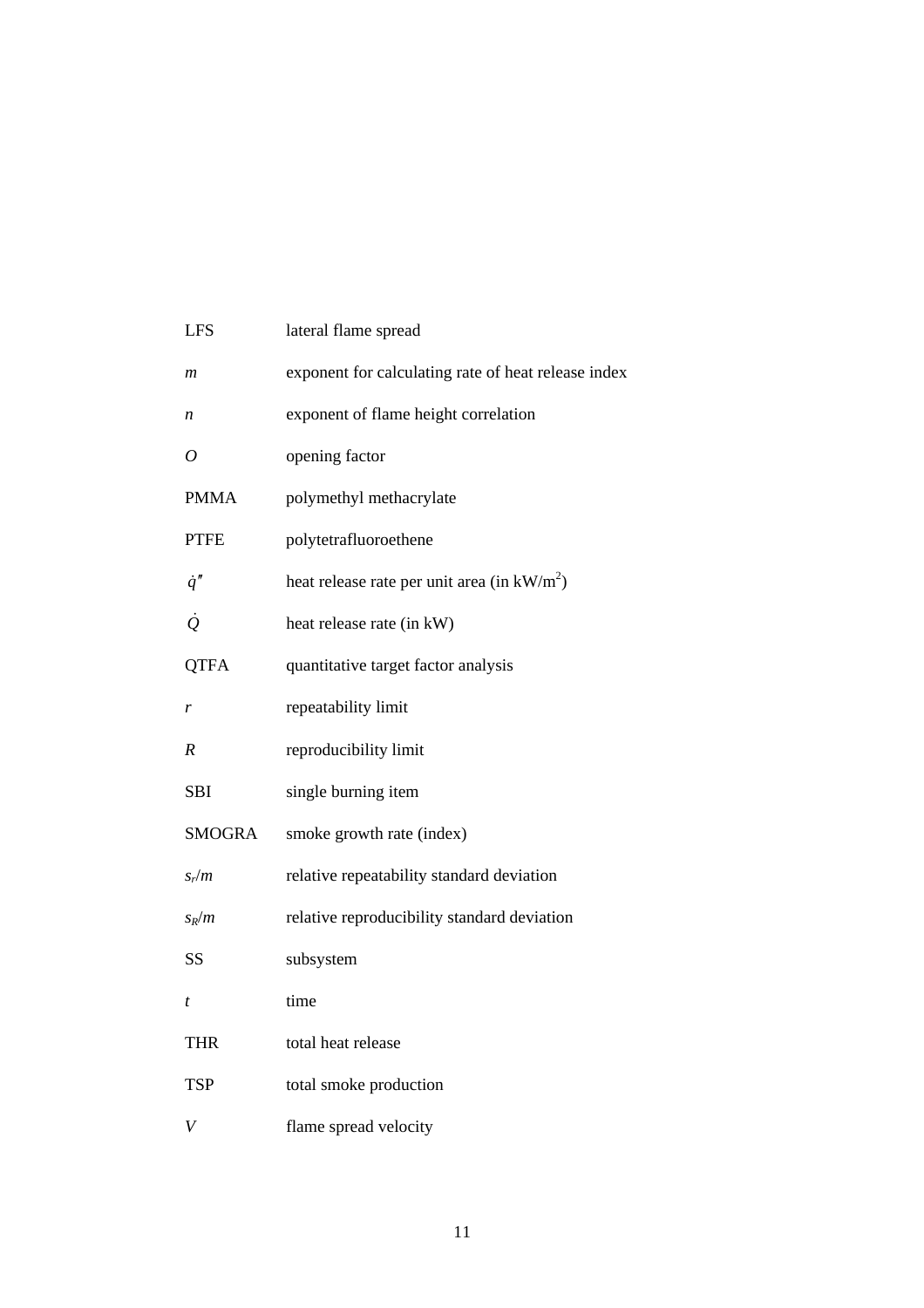| w             | width of pyrolysis area     |
|---------------|-----------------------------|
| <b>WP</b>     | work package                |
| $\mathcal{X}$ | height or vertical position |
| $\rho$        | density                     |

#### **Subscripts**

| $\boldsymbol{0}$ | initial            |
|------------------|--------------------|
| ave              | average            |
| $\boldsymbol{b}$ | burner             |
| ch               | characteristic     |
| f                | flame              |
| $\boldsymbol{F}$ | fuel               |
| ig               | ignition           |
| mat              | material           |
| max              | maximum            |
| $\overline{p}$   | pyrolysis          |
| RC               | Room/Corner (test) |
| t                | total              |
| W                | window             |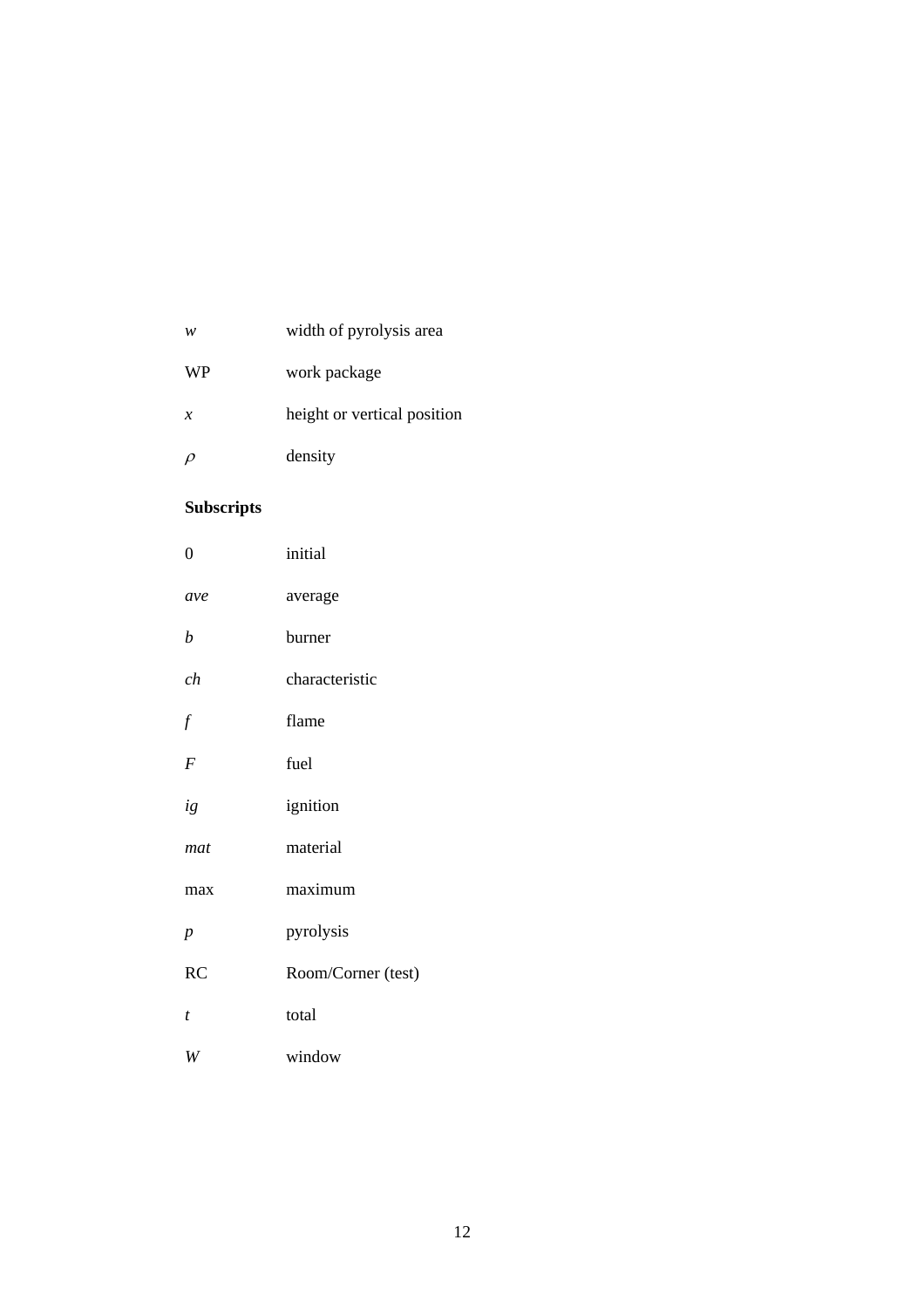### **1. Introduction**

The general goal of fire safety regulations is to provide life safety and sufficient protection to property in case of fire. To achieve this goal, requirements for structures, building materials, evacuation arrangements, and relative locations of buildings are set to define how buildings should be designed and constructed for their respective use. The requirements are related to prevention of ignition and fire spread, limitation of fire growth, evacuation provision, load-bearing capacity of structures, and prevention of spread of fire between buildings.

Traditionally, fire testing and classification systems are developed individually in different countries, each with its different background and circumstances. A wide variety of requirements has thus been drawn up. However, as a result of the development of transportation facilities and international trade, the harmonization of standards and fire classification systems has become an issue of increasing importance.

Fire classification systems, and building codes in general, can be divided into prescriptive and performance-based codes on the basis of the formulation of the requirements. The current trend of fire safety regulations is to proceed from prescriptive criteria towards performance-based approaches. However, prescriptive requirements will remain as an acceptable option for verifying fire safety, and the importance of fire testing will not decrease as a result of the development of performance-based fire codes.

In the European Union (EU), the development of the Euroclass system is approaching its completion after work of roughly ten years. The Commission Decision 94/611/EC implementing Article 20 of Directive 89/106/EEC on construction products [1] in the field of fire safety set in place the background to the harmonization process. The decision on the classification of the reaction-tofire performance of construction products was published in February 2000 [2]. The Euroclass decisions include a classification system for construction products and define the test methods according to which the classification is determined. The Euroclass system requires that the member countries of the EU include the test methods and the classification in their legislation. The required fire performance for various purposes of use of construction products will still be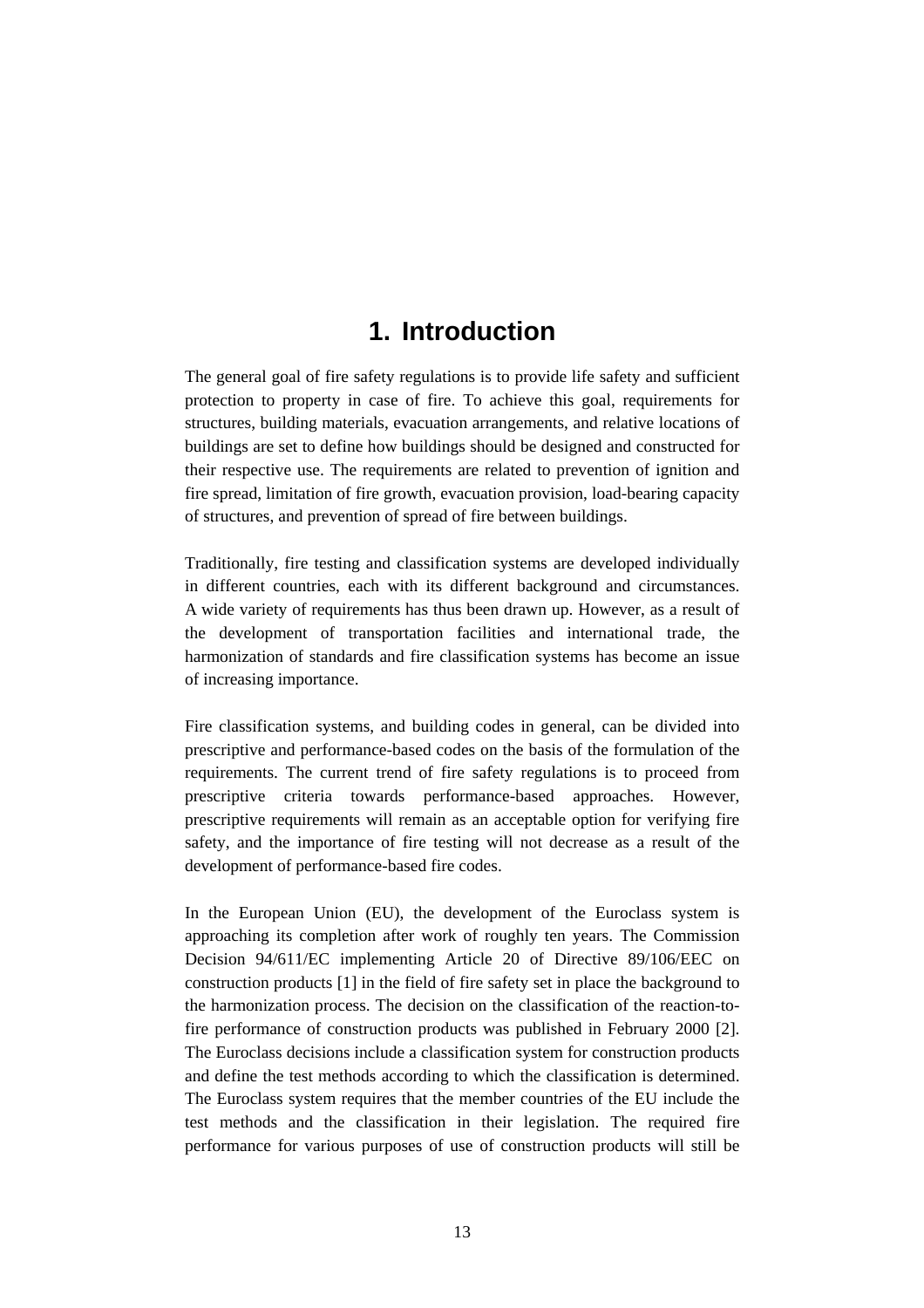decided nationally, but the requirements will be expressed in terms of harmonized standards.

The European classes of reaction-to-fire performance for construction products excluding floorings are based on four fire test methods: the non-combustibility test prEN ISO 1182 [3], the gross calorific potential test prEN ISO 1716 [4], the single burning item (SBI) test prEN 13823 [5], and the ignitability test prEN ISO 11925-2 [6]. The same test methods, excluding the SBI test, are used for floorings with the addition of the radiant panel test prEN ISO 9239-1 [7]. The details of specimen conditioning and substrate selection are given in EN 13238 [8], and the classification procedure is described in prEN 13501-1 [9].

Structural design rules, including fire design, are provided in Structural Eurocodes for the use of the member countries of the EU. The objective of the Eurocode programme initiated by the Commission of the European Community is to establish a set of harmonized technical rules for the design of building and civil engineering works. These rules would at first serve as an alternative to the national rules in force in the member states and ultimately replace them [10].

In Japan, the fire safety regulations are included in the Building Standard Law (BSL) consisting of General Provisions, Building Codes and Zoning Codes [11]. After its establishment in 1950, the BSL has undergone several revisions. Concerning fire safety, the latest reform emphasized the introduction of internationally accepted fire test methods and the possibility of performancebased fire regulations. The law to amend the BSL was issued in June 1998. The Enforcement Order and Notifications defining the details of the new fire classification system went into effect in June 2000. In the new Japanese fire classification system, the main test method is the cone calorimeter test ISO 5660-1 [12], applicable to all classes of so-called fire preventive materials.

The forthcoming European fire classification system does not include requirements for the combustion toxicity of construction products. However, the combustion toxicity and environmental aspects of industrial products are currently of growing interest and concern. The questions of which fire products, and in what concentrations, are emitted from building materials when they burn are increasingly important. There is also an increasing need for regulatory requirements.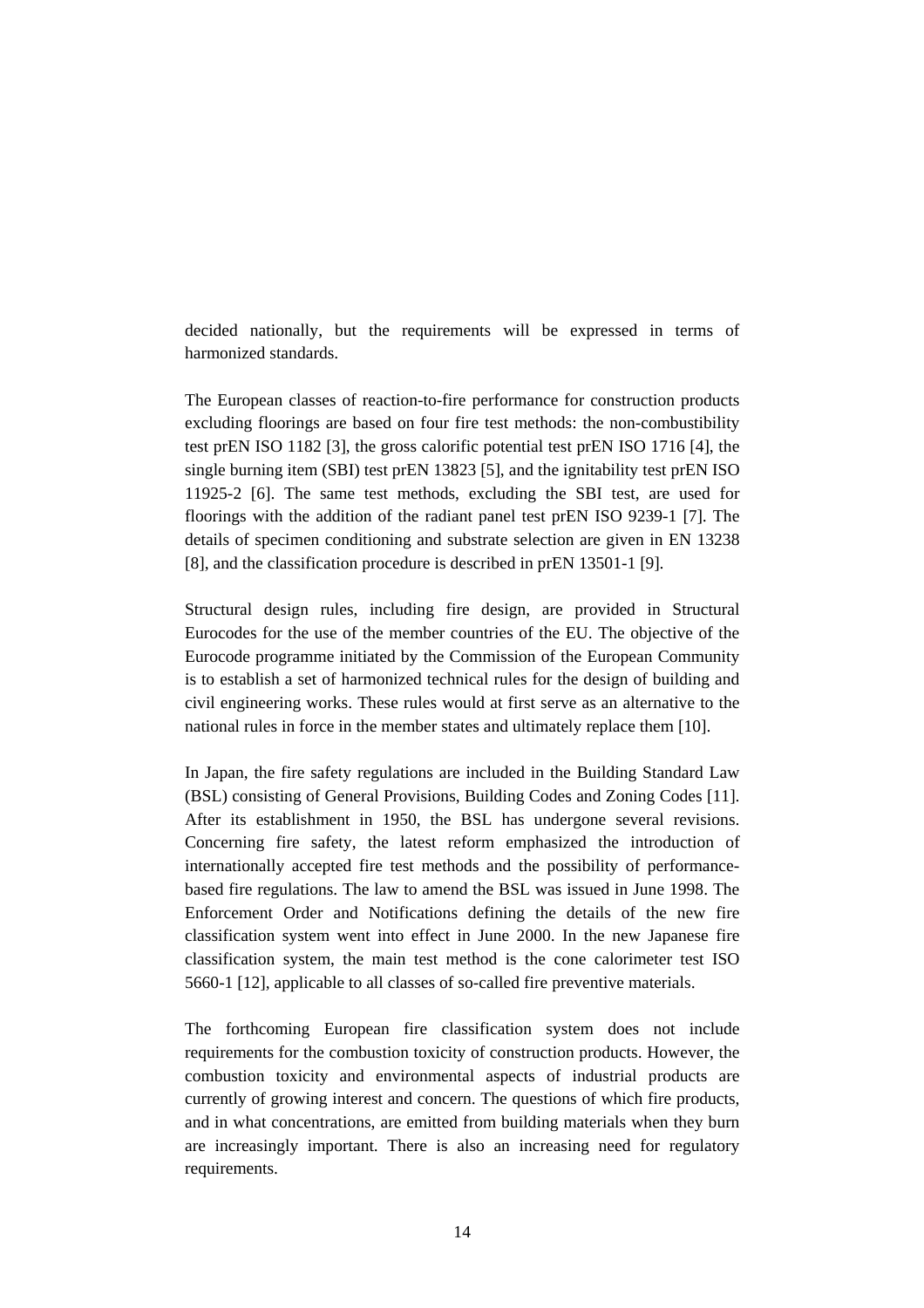The ISO Technical Report 13387-1 [13] divides the process of fire safety design into five subsystems (SS): SS1 − Initiation and development of fire and generation of fire effluents, SS2 − Movement of fire effluents, SS3 − Structural response and fire spread beyond the enclosure of origin, SS4 − Detection, activation and suppression, and SS5 − Life safety: occupant behaviour, location and condition.

The studies presented in this thesis discuss various aspects of fire safety assessment of construction products related mainly to SS1, but with some connection to SS3. Papers I and II deal with the prediction of results of the SBI test, the most important European reaction-to-fire test method for construction products exhibiting non-negligible contribution to fire. Paper III compares the forthcoming Euroclass system to the recently reformed fire classification system of Japan. Paper IV discusses an issue not covered by the Euroclass system: combustion toxicity of construction products. A method for determining toxic components of smoke gases is presented in Paper IV. Paper V deals with fire safety assessment of wooden facades for which the prescriptive requirements based on reaction-to-fire classes may be too restrictive or difficult to apply in some cases. The use of materials in facades can be regulated on the basis of the Euroclass system, but additional fire safety features of facades including combustible materials are also discussed in Paper V. Paper VI discusses gas temperature development and charring behaviour of timber construction compartments, related to structural fire design guided by the Eurocodes.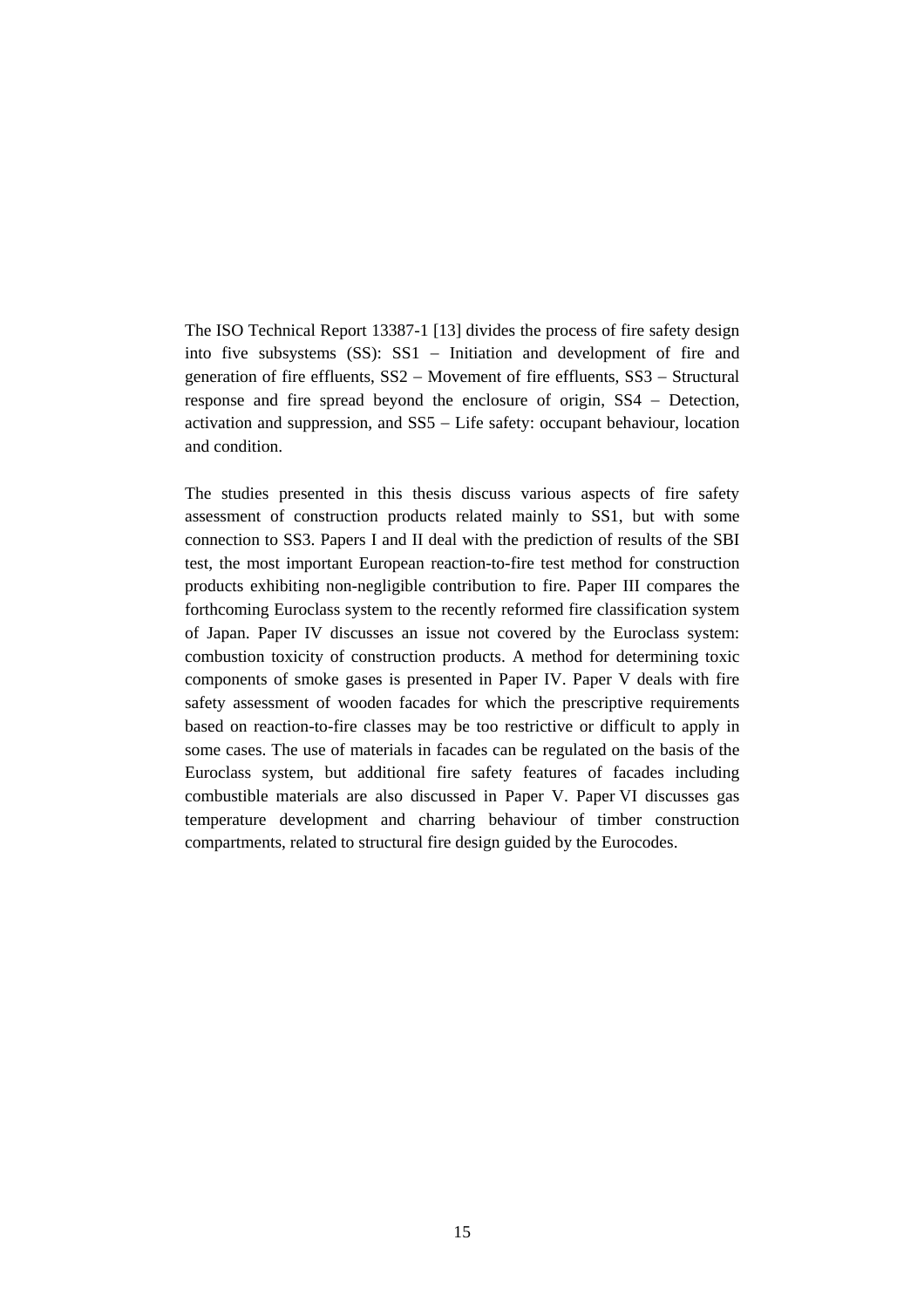### **2. Literature review**

Previous research related to the studies presented in this thesis is briefly introduced in this chapter. The reviews of various topics are non-exhaustive, concentrating on the work most relevant to Papers I–VI.

#### **2.1 Flame spread and fire growth models**

Spread of flame over the surface of a solid, combustible material is an important issue in fire safety because it influences the initial development of fire and the rate of heat release. In a room fire, the first item ignited is typically a single object. If the burning object is close to a wall covered with a combustible material, the wall lining may ignite and spread the fire. In this case, upward flame spread is especially significant due to its rapidity on a vertical surface.

Flame spread and fire growth models were extensively studied during the 1980's and 1990's. For instance, the EUREFIC research programme provided valuable information on evaluation of surface linings [14].

The models describing flame spread and fire growth are of varying complexity, ranging from simple empirical correlations to approaches solving the basic conservation equations for the gas-phase and solid-phase chemistry. The following review concentrates on models that take into account only the spread of the pyrolysis region over the surface of a material, focusing mainly on the concurrent upward flame spread. Models relating the heat release rate to a detailed description of in-depth solid-phase processes are not discussed here.

The starting point for several simple upward flame spread models is the onedimensional differential equation [15]

$$
V_p = \frac{dx_p}{dt} = \frac{x_f - x_p}{t_{ig,ch}}\tag{1}
$$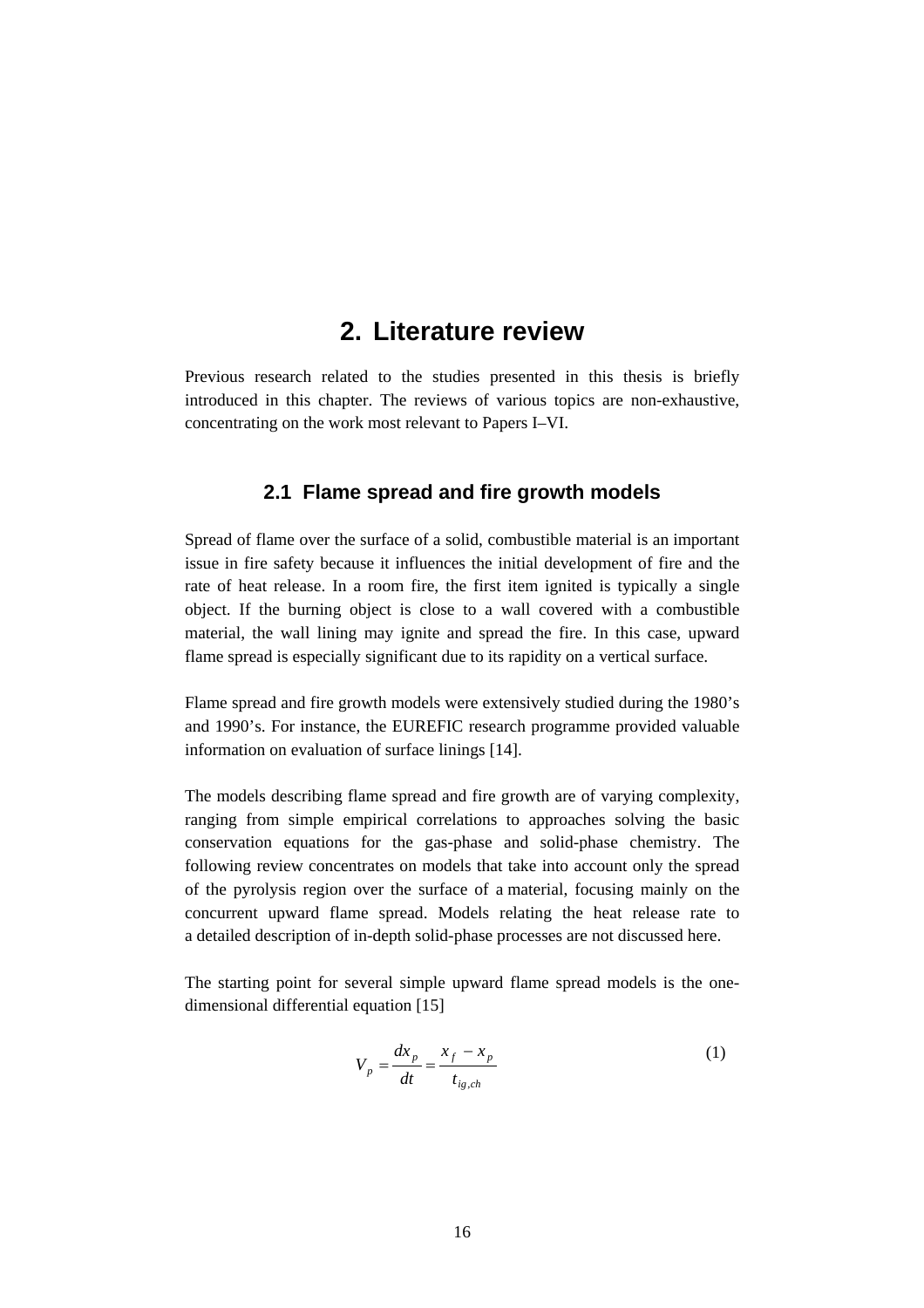where  $x_p$  is the position of the pyrolysis front,  $x_f$  the flame height, and  $t_{ig,ch}$ a characteristic ignition time. These quantities can be approximated with varying degrees of sophistication, permitting prediction of the flame spread velocity *Vp*.

Wickström and Göransson [16] have developed a simple model for predicting the heat release rate in ISO 9705 Room/Corner tests [17] on the basis of cone calorimeter data. In their model, the growth of the burning area is expressed as *t* and  $t^2$  growth curves, governed by the inverse of the ignition time. The heat release rate of the lining is obtained as the sum of the contributions of the ignited parts at various times. The criterion for flame spread away from the vicinity of the burner is based on an assumed surface temperature. This prediction procedure for the heat release rate is known as the "Cone tools" model.

Qian and Saito have introduced an empirical model for upward flame spread, based on experimental flame spread characteristics and heat transfer mechanisms of corner fires [18]. They correlated the pyrolysis height and flame height to time, and the flame heat flux to height and time, by power law relations. The empirical correlations lack a fundamental basis, and are therefore valid only in the range of experimental conditions used in the derivation. The model was applied to prediction of flame spread on PMMA. Good agreement was found in the early part of the tests, but in later parts the prediction got worse due to the failure of the semi-infinite solid assumption used in the heat transfer equation.

The flame height can be expressed in terms of heat release rate as a flame height correlation:

$$
x_f = k_f \left[ \dot{Q}(t) \right]^n \tag{2}
$$

where  $Q(t)$  is the heat release rate (including the contributions of the burner and the material), and  $k_f$  and *n* are experimentally determined constants, specific to the test method. Following the derivation presented by Saito, Quintiere and Williams [15], the flame front position can be expanded from Equation (2) as: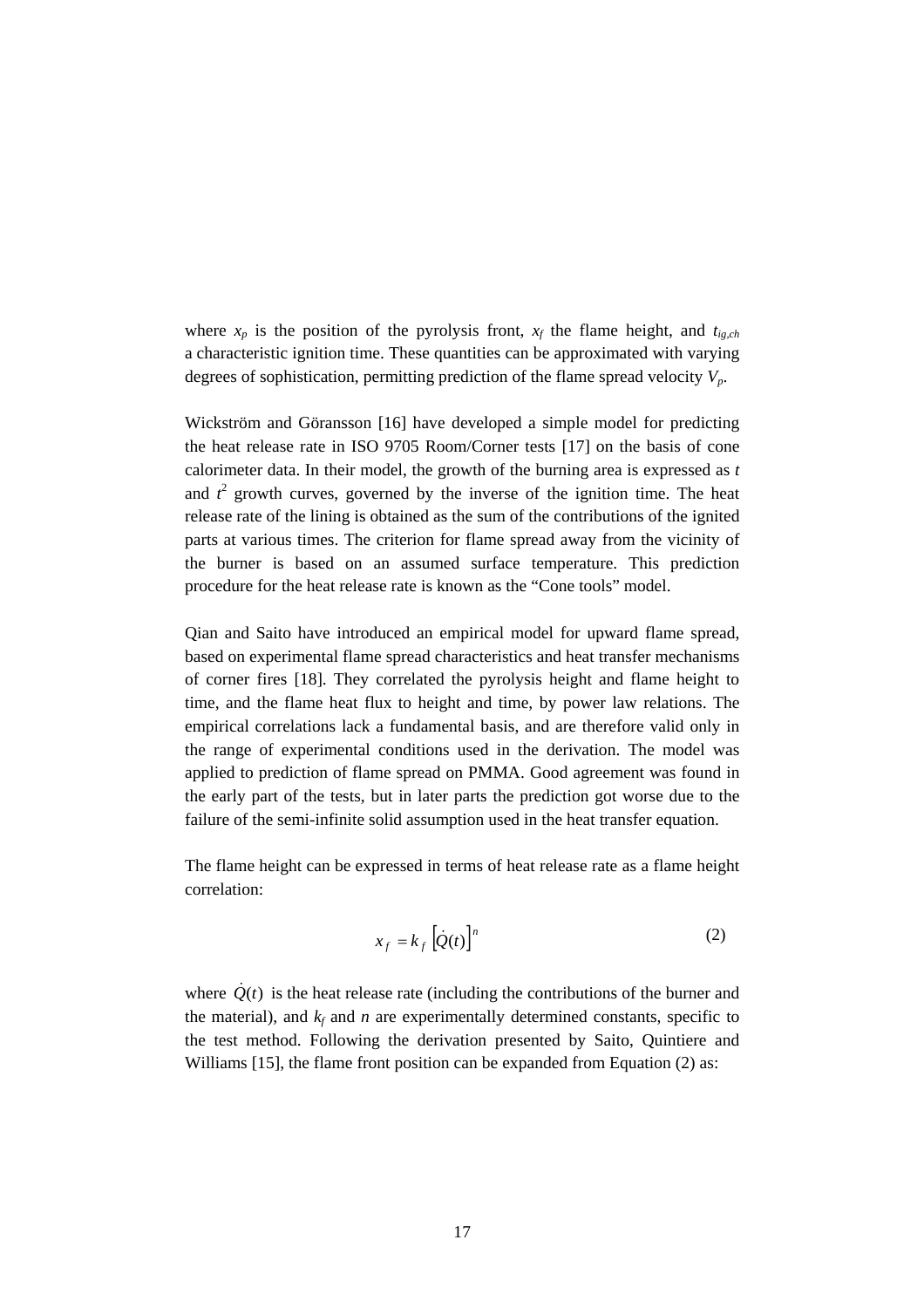$$
x_f = k_f \left[ \dot{Q}_b(t) + x_{p0} w \dot{q}''(t) + \int_0^t w \dot{q}''(t-\tau) V_p(\tau) d\tau \right]^n
$$
 (3)

where  $\dot{Q}_b(t)$  is the heat release rate of the burner,  $x_{p0}$  and *w* are the initial height and assumed constant width of the pyrolysis area, respectively, and  $\dot{q}''(t)$  is the heat release rate of the material per unit area. The position of the pyrolysis front can also be expressed using the velocity:

$$
x_p(t) = x_{p0} + \int_{0}^{t} V_p(\tau) d\tau
$$
 (4)

The resulting expression for the velocity of the pyrolysis front is:

$$
V_{p} = \frac{1}{t_{ig}} \left\{ k_{f} \left[ \dot{Q}_{b}(t) + x_{p0} w \dot{q}''(t) + \int_{0}^{t} w \dot{q}''(t-\tau) V_{p}(\tau) d\tau \right]^{n} - \left[ x_{p0} + \int_{0}^{t} V_{p}(\tau) d\tau \right] \right\}
$$
(5)

This is a Volterra type integral equation, where the unknown variable appears on both sides. In general, it can be solved using numerical methods. Analytical solutions can be found if the flame height is assumed to depend linearly on the heat release rate and if the heat release rate of the material can be expressed using simple mathematical correlations [19, 20].

The fire growth model for surface linings developed by Karlsson [21, 22] is based on Equation (5). He formulated two mathematical models: Model A for lining materials attached to walls and ceiling, and Model B for linings covering the walls only. Submodels for ignition by the burner, hot gas temperatures, surface temperatures, concurrent flow flame spread and heat release rate were included in both cases. In addition, downward flame spread was calculated in Model B. The flame spread velocity was solved using Laplace transforms. The limits of propagation and non-propagation for concurrent flow flame spread were determined from the expressions obtained for the roots [19]. A graphical representation of the limiting behaviour has been given by Baroudi and Kokkala [20].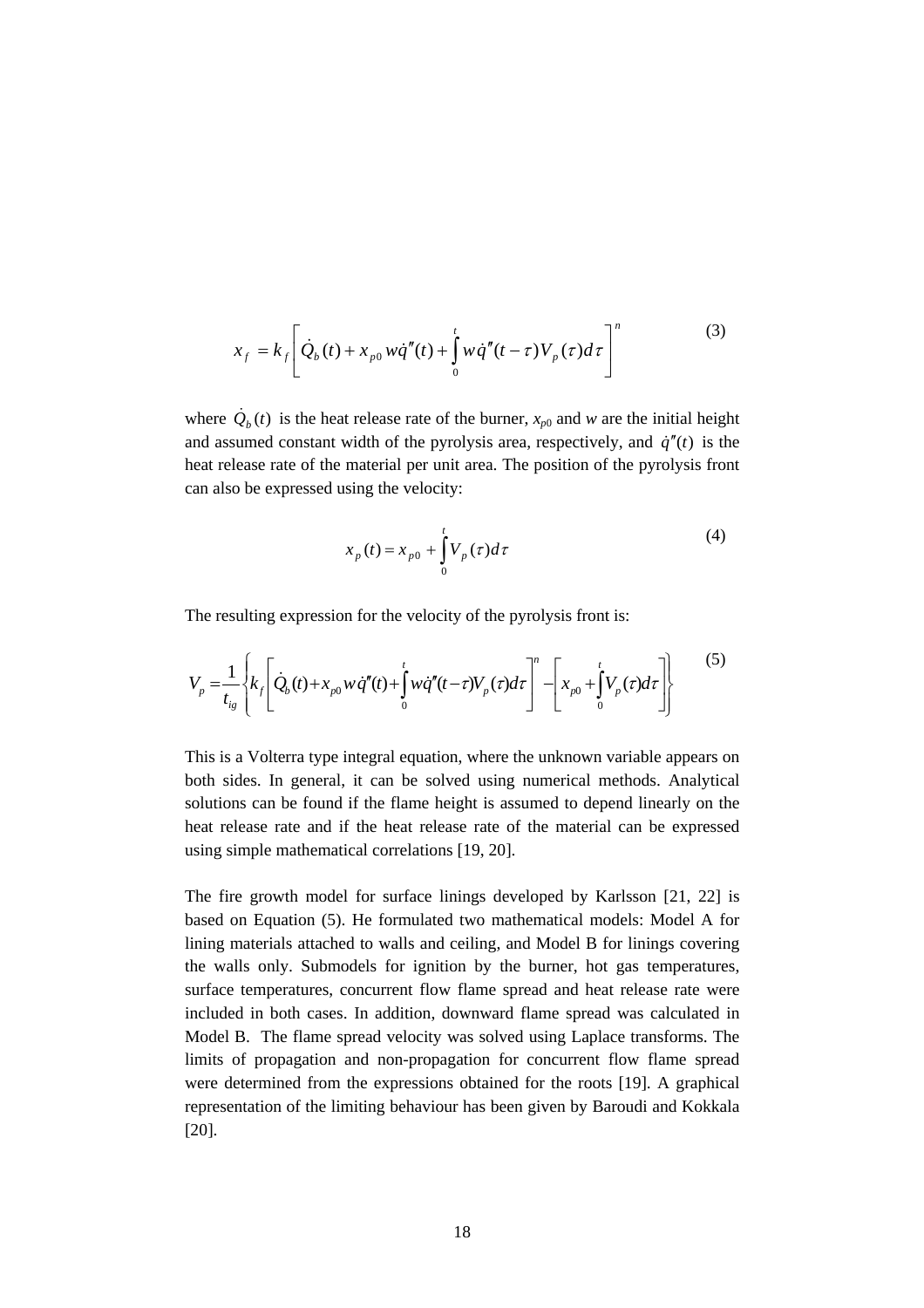Kokkala et al. have introduced a thermal model for upward flame spread from the same starting point as Karlsson, but instead of solving Equation (5) the flame spread is determined by finding  $x_p(t)$  in the initial value problem [23]:

$$
\frac{dx_p(t)}{dt} = \frac{x_f(t) - x_p(t)}{t_{ig}}, \qquad t > 0
$$
\n
$$
x_p(0) = x_{p0}, \qquad t = 0
$$
\n
$$
x_f(t) = k_f \left[\dot{Q}(t)\right]^n, \qquad t > 0, n > 0, k_f > 0
$$
\n(6)

The ignition time and heat release rate of the material are obtained from cone calorimeter tests. This model has been applied also to the prediction of SBI test results as presented in Paper I.

Quintiere has developed a comprehensive mathematical model simulating the ignition, flame spread, burn-out, and burning rate of wall and ceiling materials in a room [24, 25]. In his approach, thermal feedback from the room is accounted for by means of global computation of the wall surface temperature, the upper layer temperature and the heat release rate of linings. The governing equations are solved numerically.

Hasemi has developed a model for upward flame spread on a vertical combustible surface based on the concept of ignition and flame spread as a result of inert heating of the solid to an ignition temperature. The first formulation of the model dealt with a steady-state solution of the flame spread equation, making no difference between initial and asymptotic conditions [26]. The unsteady-state solution was added to a later version on the basis of an experimental relationship according to which the time difference between the arrivals of flametips and pyrolysis front to a certain height is approximately constant [27].

The computer model of upward flame spread by Beyler et al. [28] is based on sub-models of 1) ignition, 2) material heating, pyrolysis and burning rate, 3) flame spread and 4) flame and surface heat transfer. The flame spread on a vertical surface is calculated by breaking up the surface into a large number of elements whose conditions are independently computed. The heat release rate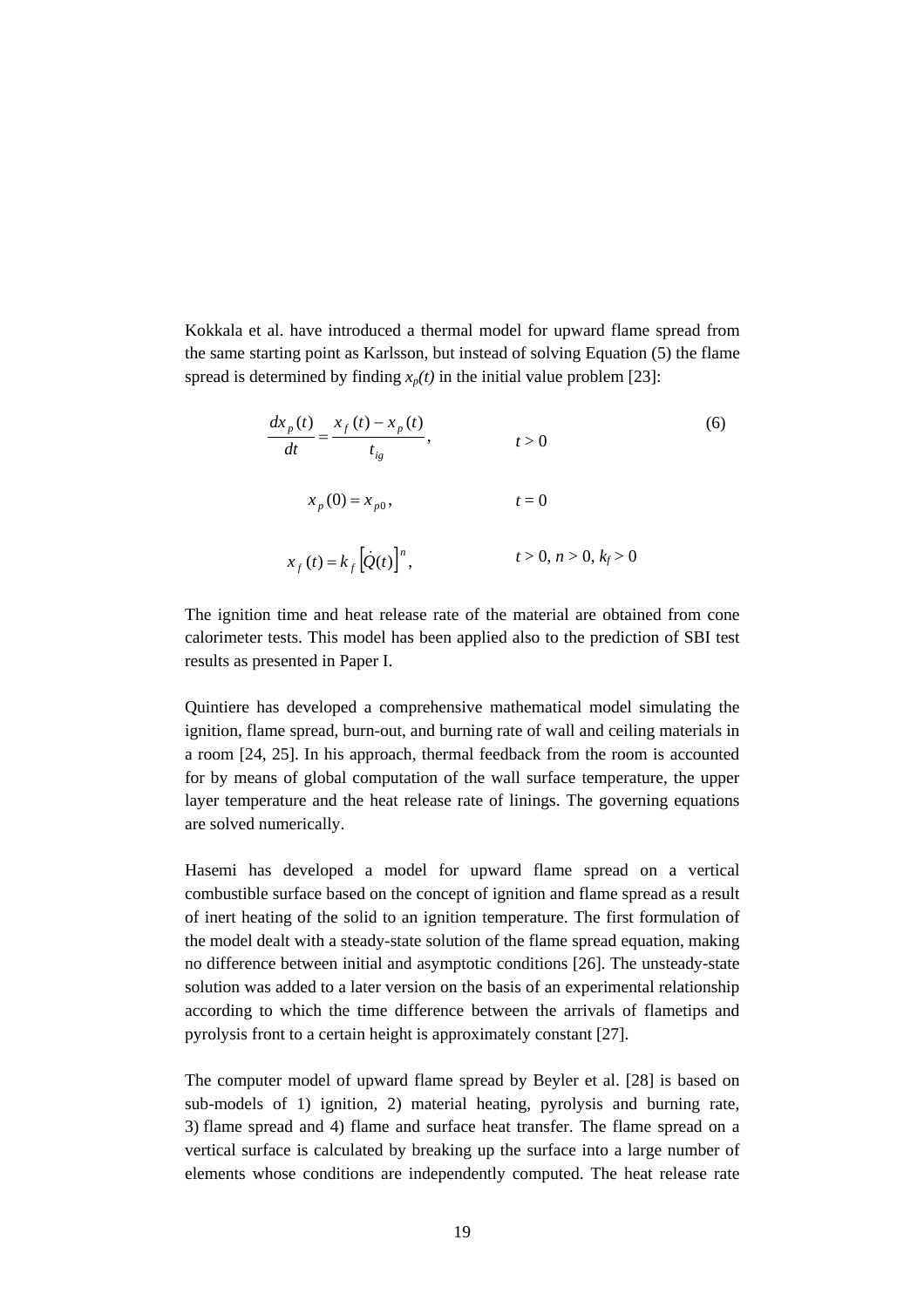and the heights of the pyrolysis region, the flame and the burnout region are calculated by summing the contributions of the elements.

If a model is capable of predicting the distribution of surface temperature on a combustible material, the onset of pyrolysis and the ignition can be obtained on the basis of pyrolysis and ignition temperatures. This provides a completely general method for the prediction of flame spread, without restrictions of flame spread direction. Models based on computational fluid dynamics (CFD) predict the surface temperature by calculating heat transfer to solid boundaries.

Opstad has developed an algorithm for thermal flame spread on solid surfaces using cone calorimeter data combined with a CFD model [29]. The gas-phase modelling includes the k-ε model of turbulence, the eddy dissipation concept for combustion, a soot generation model, and the discrete transfer model for radiative heat transfer. The convective heat transfer to the walls is calculated using a logarithmic law. The surface temperature, used as the ignition criterion, is obtained by solving the one-dimensional heat conduction equation in the solid phase. The thermal properties of the lining material are derived from cone calorimeter data.

The fire growth model developed by Yan and Holmstedt [30] is based on the same principle as Opstad's model. However, they present two methods to describe the reaction of the combustible material when solving the heat conduction equation: 1) the use of small-scale test data as input to describe the burning of the solid fuel, and 2) the development of a pyrolysis model to describe the pyrolysis and charring of the solid fuel. The second approach increases the generality of the model by introducing in-depth pyrolysis effects.

Different flame spread models have recently been introduced to the SOFIE (Simulation of Fires in Enclosures) CFD model [31] developed by a consortium of several European fire research laboratories coordinated by Cranfield University. These approaches are based on an empirically determined heat of gasification, the heat release rate for a material obtained from cone calorimeter tests [32] or the description of solid pyrolysis [32, 33].

Thermal flame spread models are generally limited to a specific test arrangement or fire scenario. Therefore, the use of CFD models in fire growth modelling is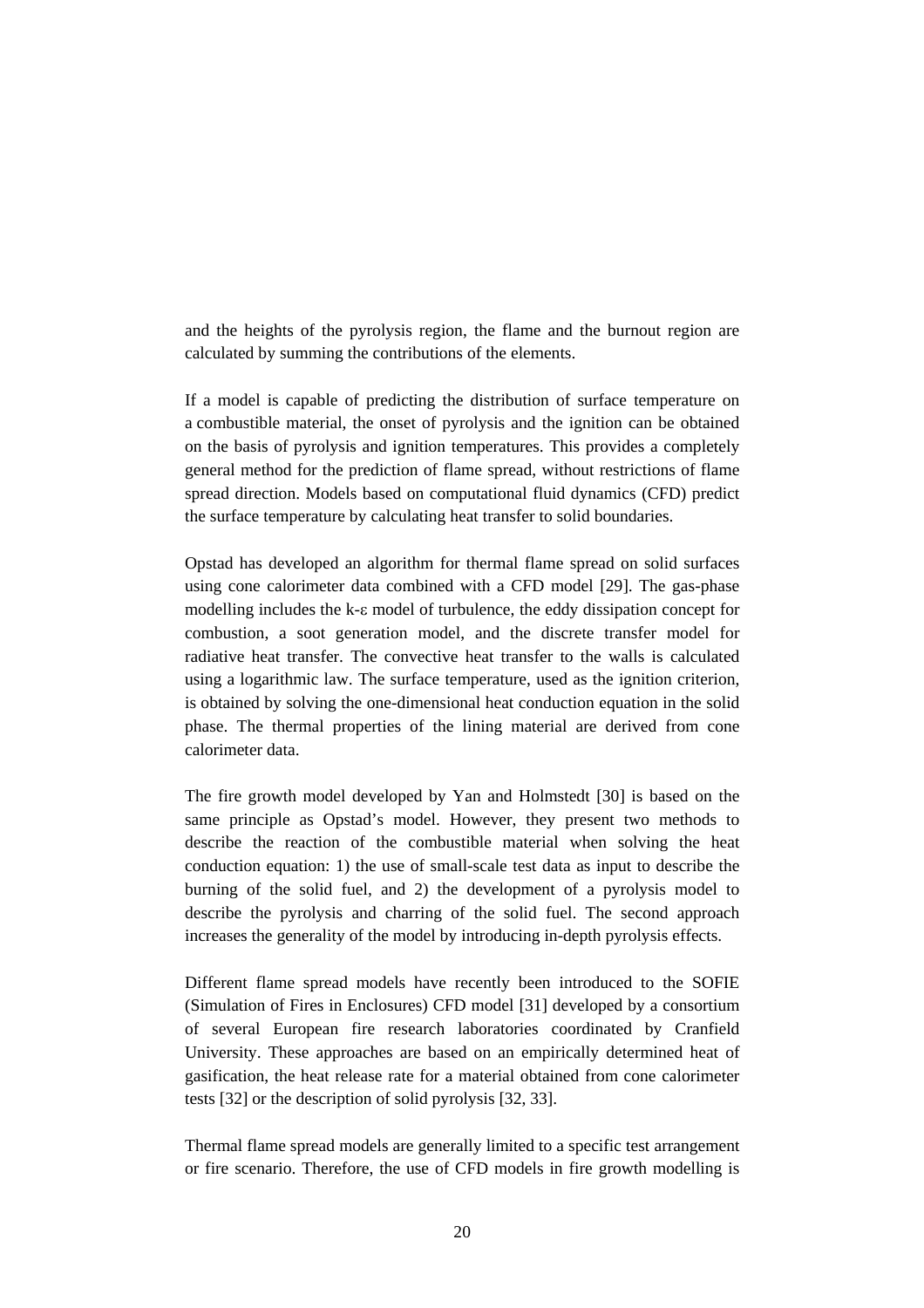expected to increase due to their wider applicability to different geometries and scenarios.

#### **2.2 Flammability indices**

The fire classification of products is traditionally based on performance indices, which are characteristic parameters derived from the results of fire tests. Efforts have been made to define physically based flammability indices that correlate with the fire hazard of specific products.

Babrauskas has devised a procedure for estimating the full-scale heat release rate of wall linings on the basis of cone calorimeter test results. He found that the time to flashover in a room is directly proportional to the maximum heat release rate per unit area divided by the time to ignition obtained from cone calorimeter tests [34].

Another approach to predicting the time to flashover on the basis of cone calorimeter data was introduced by Östman and Nussbaum. According to their empirical relation, the time to flashover can be calculated using the time to ignition multiplied by the square root of the density of the lining and divided by the total heat release during the peak period of a cone calorimeter test [35]. In a later study, the time to flashover was predicted by a power law of the ignition time, the density and the total heat release calculated over 300 s after ignition [36].

Dillon et al. [37] have developed a parameter indicating whether flashover is likely to occur in a Room/Corner test. The parameter is calculated on the basis of heat release rate and time to ignition data from cone calorimeter tests. They also present a method to estimate the peak heat release rate and total smoke released, if flashover does not occur. In addition to wall linings, the methods have been applied to the prediction of heat and smoke release in a full-scale cable tray fire test [38].

Delichatsios and Saito have discussed key flammability properties of charring and non-charring materials [39], used as input for simulating upward fire spread and growth [40]. Among these parameters they introduced a material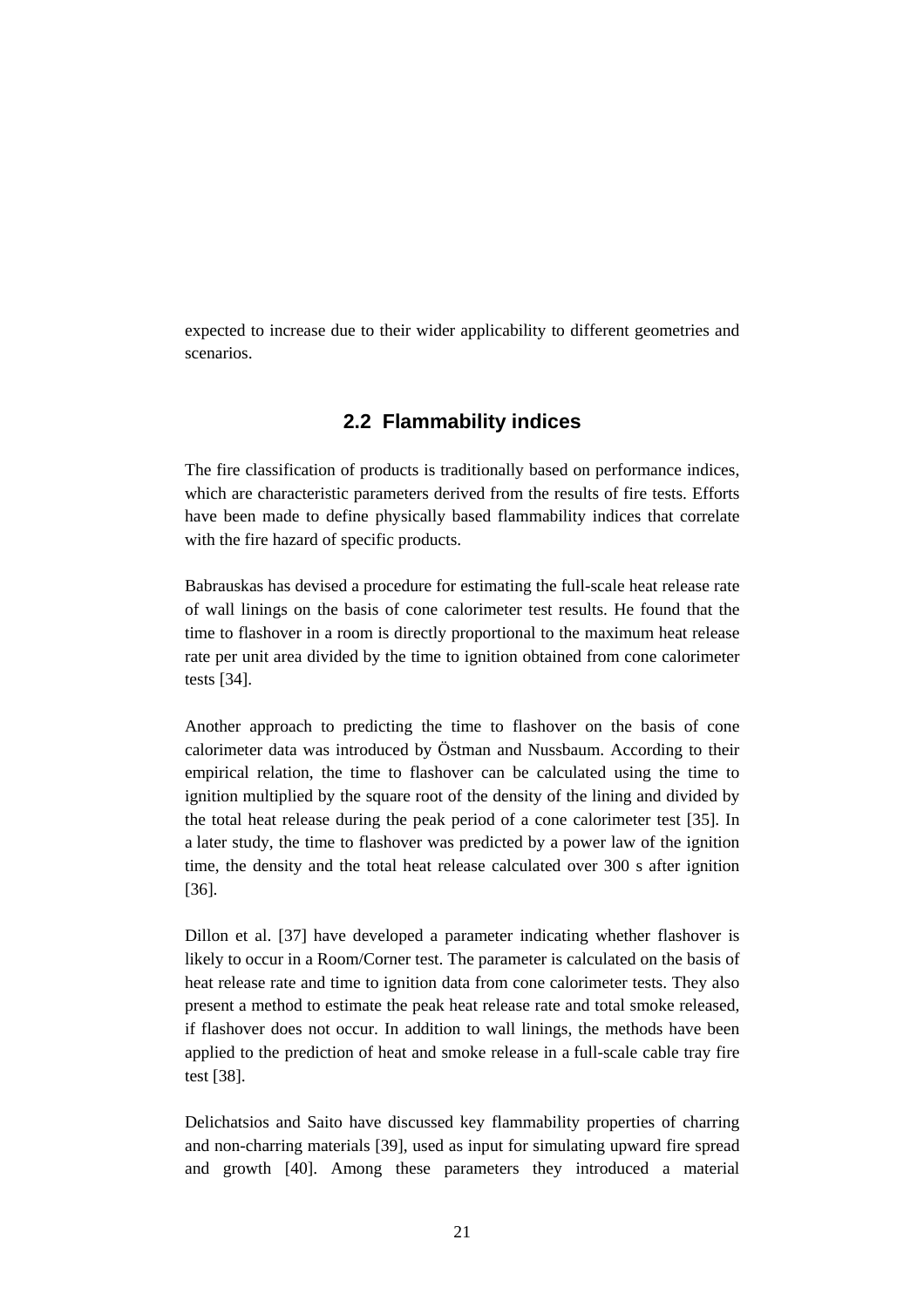flammability number related to the ratio of the flame height to the pyrolysis length. The material flammability number is calculated as a function of the heat of combustion, the effective heat of gasification and the radiative fraction of the heat release rate.

Shields et al. formulated a procedure for analysing ignition data obtained from cone calorimeter tests on the basis of a flux time product, which is the product of the effective heat flux raised to a power and the time to ignition. They used the procedure for determining critical heat fluxes and changes in the convective heat loss related to different specimen orientations and modes of ignition [41].

Tewarson identified a number of flammability parameters to be used for assessing fire hazards and fire protection requirements. The parameters presented were the critical heat flux and the thermal response parameter associated with ignition, and the heat release parameter and the fire propagation index related to combustion and fire propagation, respectively. He also discussed how these parameters could be determined by means of various fire test apparatus [42].

Kokkala, Thomas and Karlsson [43] have introduced rate of heat release and ignitability indices for predicting the performance of surface linings in the ISO 9705 Room/Corner test on the basis of cone calorimeter test results. The physical basis of their approach was established by employing dimensional analysis to find the key parameters of fire growth in a room. The independent variables were identified and the corresponding dimensionless variables were derived. Considering the characteristic features of the fire scenario, the rate of heat release and ignitability indices were defined from the results of a theoretical analysis of fire growth by a dimensionless power law approximation.

#### **2.3 Modelling of SBI test results**

Due to the short history of the SBI test in its current form, only a limited number of models for predicting SBI test results has been introduced so far. The objective of the models is to predict the heat release rate of a specimen in the SBI test, in order to calculate a fire growth rate index, FIGRA, that is the main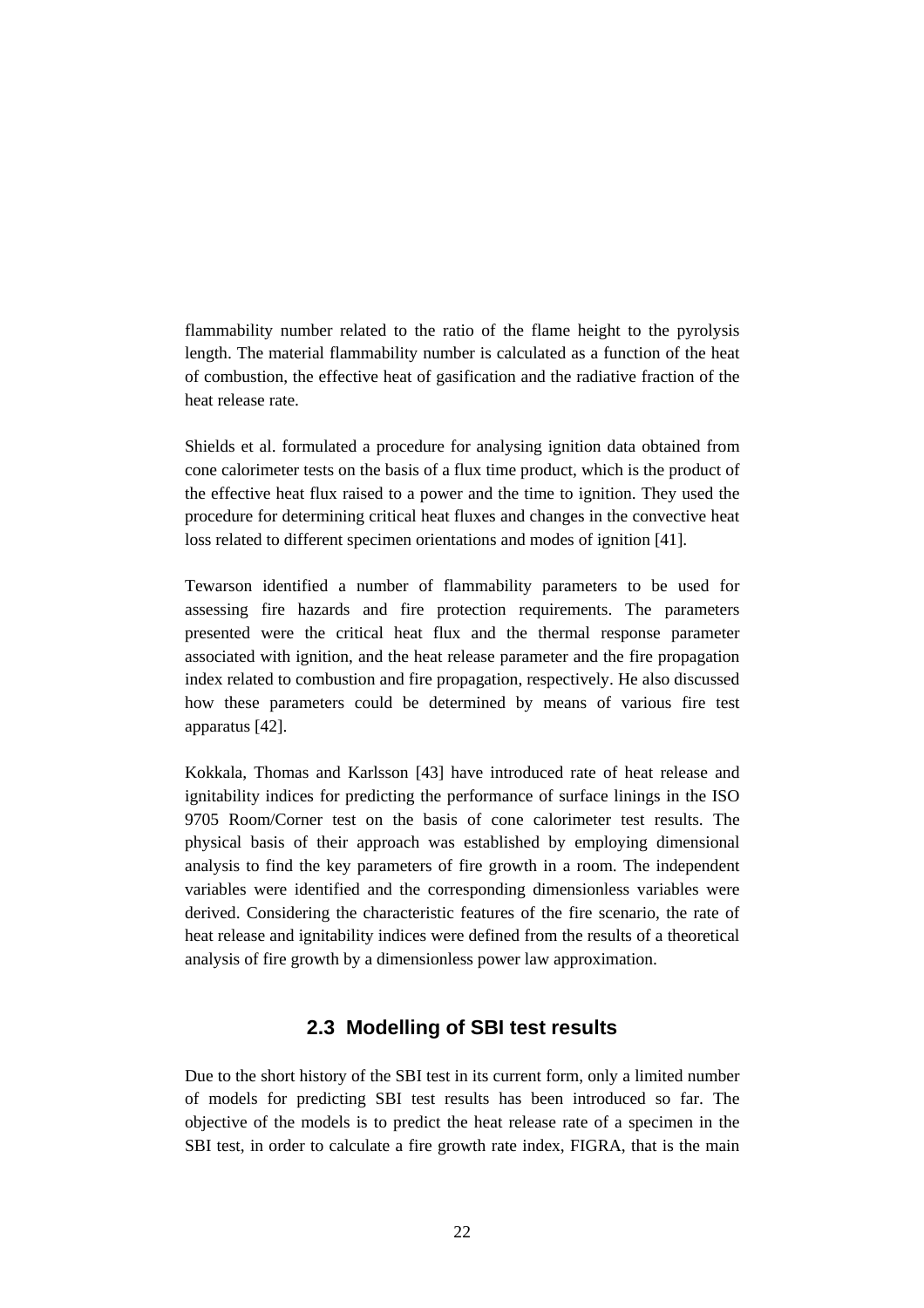classification quantity to determine the Euroclass of the product. The calculation of FIGRA from heat release rate data is explained in Section 3.3.

The first modelling approach on the SBI test was presented by Messerschmidt, van Hees and Wickström [44]. The basic assumptions made in the procedure for modelling the heat release rate in the SBI test by means of cone calorimeter data are the same as in the Cone tools model [16] developed for predicting the Room/Corner test behaviour of surface linings: 1) the burning area growth rate and the heat release rate are decoupled, 2) the burning area growth rate is proportional to the inverse of the time to ignition on the small scale, and 3) the history of the heat release rate per unit area at each location in the predicted test is to be the same as on the small scale. The area growth rate is described by the empirical function

$$
A(t) = A_{\text{max}} \cdot \left[ 1 - \left( 1 + \frac{t - t_{ig}/2}{t_{ig}} \right) \cdot \exp\left( -\frac{t - t_{ig}/2}{t_{ig}} \right) \right]
$$
(7)

where  $A_{\text{max}}$  is the maximum area involved and  $t_{ig}$  is the time to ignition in the cone calorimeter test. The flame spread can follow two different routes with different *A*max values. Initially, all products are assumed to obey the same area growth function, but, if the sustained flame height reaches the upper edge of the specimen,  $A_{\text{max}}$  changes. The criterion for selecting the flame spread route is expressed in terms of the combined heat release rate of the burner and the specimen. The heat release rate of the specimen material is calculated as

$$
\dot{Q}_{mat} = \sum_{i=1}^{N} \Delta A_i \cdot \dot{q}_{N-i}'' \tag{8}
$$

where  $\Delta A_i$  is the incremental burning area growth at the time increment *i*, and  $\dot{q}''_{N-i}$  is the heat release rate per unit area in the cone calorimeter test after (*N-i*) time increments. The model predicts the first part of the heat release rate curve and the FIGRA value with good or reasonable agreement for most products. However, failure of the prediction has been observed for melting materials and products with an extensive lateral flame spread or heavy deformation.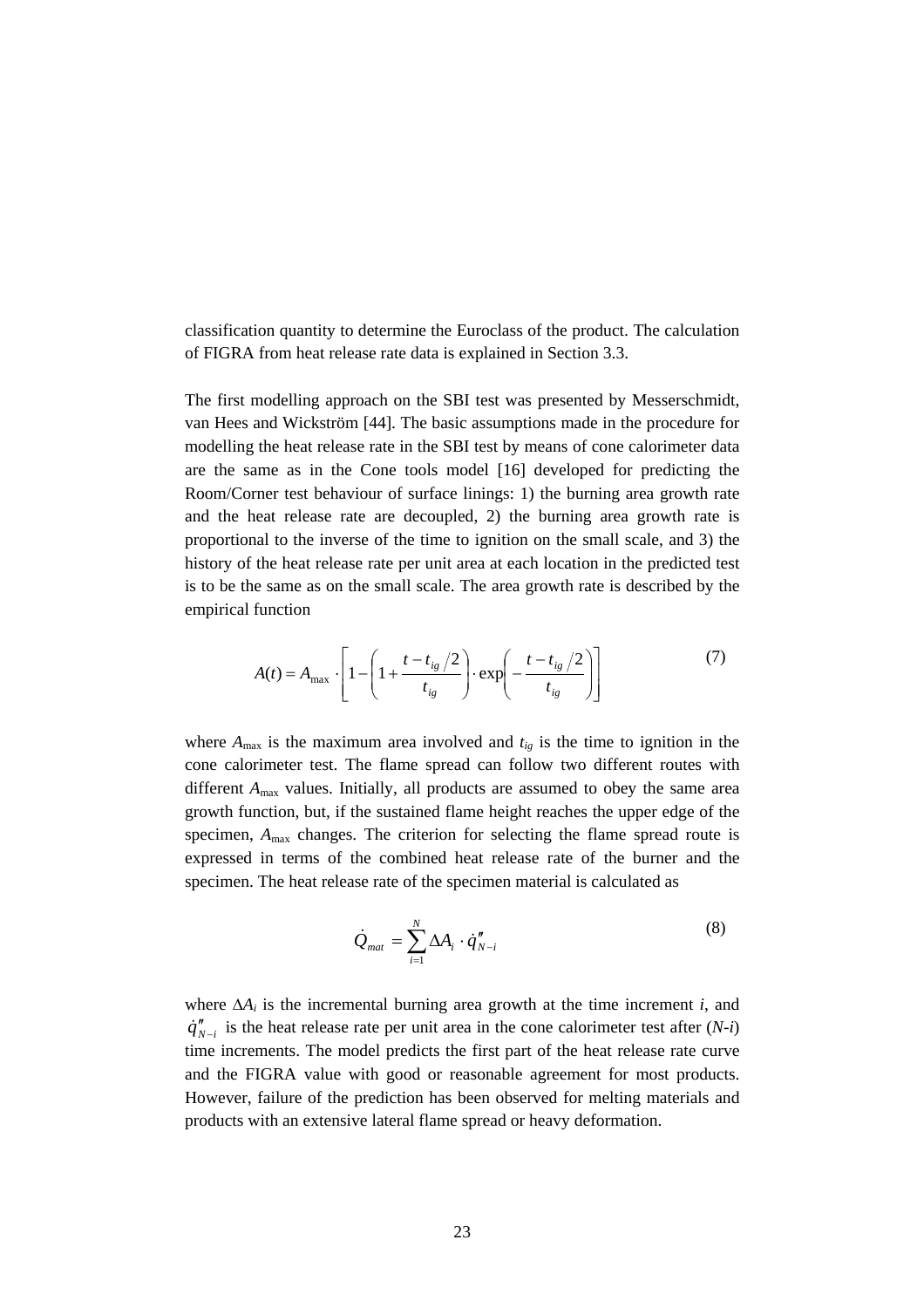Hansen has developed further the model of Messerschmidt et al. by introducing three different flame spread routes. The selection of the route for a product is made using multivariate statistical analysis [45]. The modification improves the ability of the model to predict the development of heat release rate in later phases of the test after the first maximum, especially for products showing significant lateral flame spread. However, some problematic product types still remain. Hansen and Hovde have also applied the improved model to the prediction of smoke production in the SBI test with promising preliminary results [46].

North et al. have applied Karlsson's thermal flame spread model [21] to develop engineering tools for the prediction of flame spread in different full-scale and intermediate-scale fire test scenarios, including the SBI test. Cone calorimeter data, the density of the specimen and characteristic parameters of the test arrangement are needed as input. In addition, four tuning variables have been introduced to optimise the model for the specific scenario by sensitivity analysis. The flame spread equation can be solved either numerically by using input data directly from the cone calorimeter or analytically by representing the data as a mathematical expression [47]. The analytical approach predicts the heat release rate in the SBI test relatively well, but the numerical solution tends to overestimate the development of heat release. The Euroclass predictions of the analytical model were successful for about 60 % of the products studied.

A method of predicting the heat release rate in the SBI test is introduced in Paper I. The procedure employs a one-dimensional thermal flame spread model [23], with input parameters selected on the basis of the SBI test characteristics and model tuning. The details of the model development and performance are presented in Paper I.

The index approach suggested by Kokkala et al. [43] is applied to predicting SBI test performance in Paper II. The basic fire growth processes in the initial stages of the SBI and Room/Corner tests are similar. In later stages, however, the situation changes due to the different specimen configurations. The dimensionless variables needed to describe the SBI test are a subset of those for the Room/Corner test and can be derived by ignoring the height of the room and the dimensions of the opening. The rate of heat release and ignitability indices provide a simple means with which to estimate the classification of a product in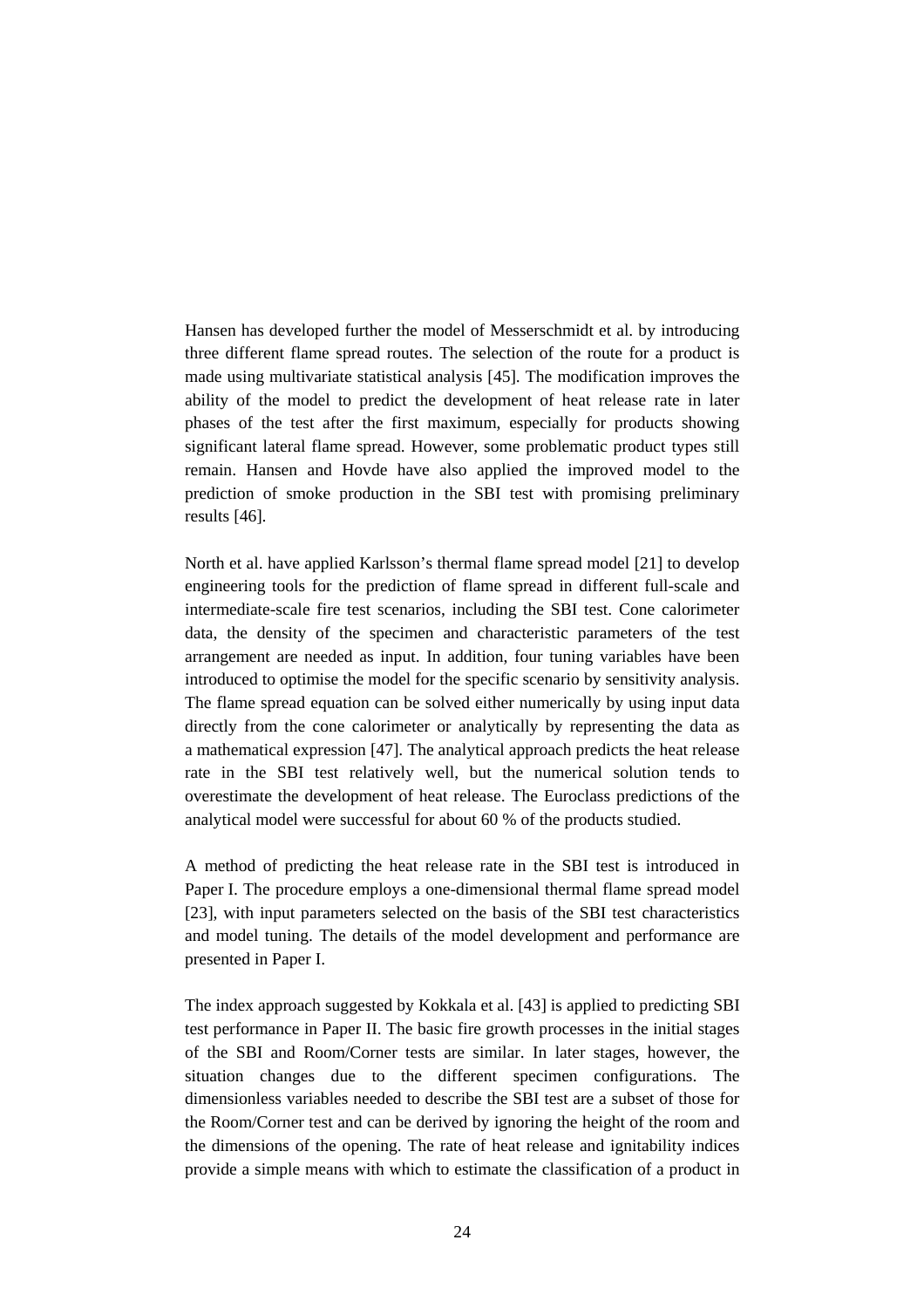the forthcoming Euroclass system as presented in Paper II. The model gives only FIGRA and Euroclass estimates, not predictions of the heat release rate as a function of time or the total heat release.

The common feature of the prediction methods for SBI test results described above is that they are empirically based mathematical models including several approximations and simplifications. Their main advantage is that only one cone calorimeter test at a single exposure level is needed as input. However, various product groups have been found problematic for these models and require further examination. Depending on the model used, the problematic product groups include materials that are fire-retarded, melting or highly combustible, have a reflective coating, or exhibit extensive lateral flame spread or heavy deformation.

#### **2.4 Determination of toxic gases**

The majority of fatalities in fires can be attributed to inhalation of toxic gases. The combustion toxicity of industrial products is therefore an issue of interest and concern. Even though the combustion toxicity evaluation is not required in the Euroclass system, the questions of which compounds, and in what concentrations, are emitted from burning construction products are increasingly important.

Considering the generation of chemical compounds in fires it must be noted that some toxic species are material-dependent, whereas others are dependent on the conditions of the fire itself. Since combustion is an oxidation process, it results in transformation of organic species to some oxidised state, the extent of oxidation depending on ventilation conditions [48]. Tewarson has discussed the species generation in detail, and has provided quantitative data on the yields of various species [49].

The determination of toxic components in hot smoke gases is not straightforward. Due to the different properties of various gas components, a different time-consuming measurement procedure for each species has traditionally been used. Moreover, measuring the concentration as a function of time during a fire test is impossible in the case of certain methods giving only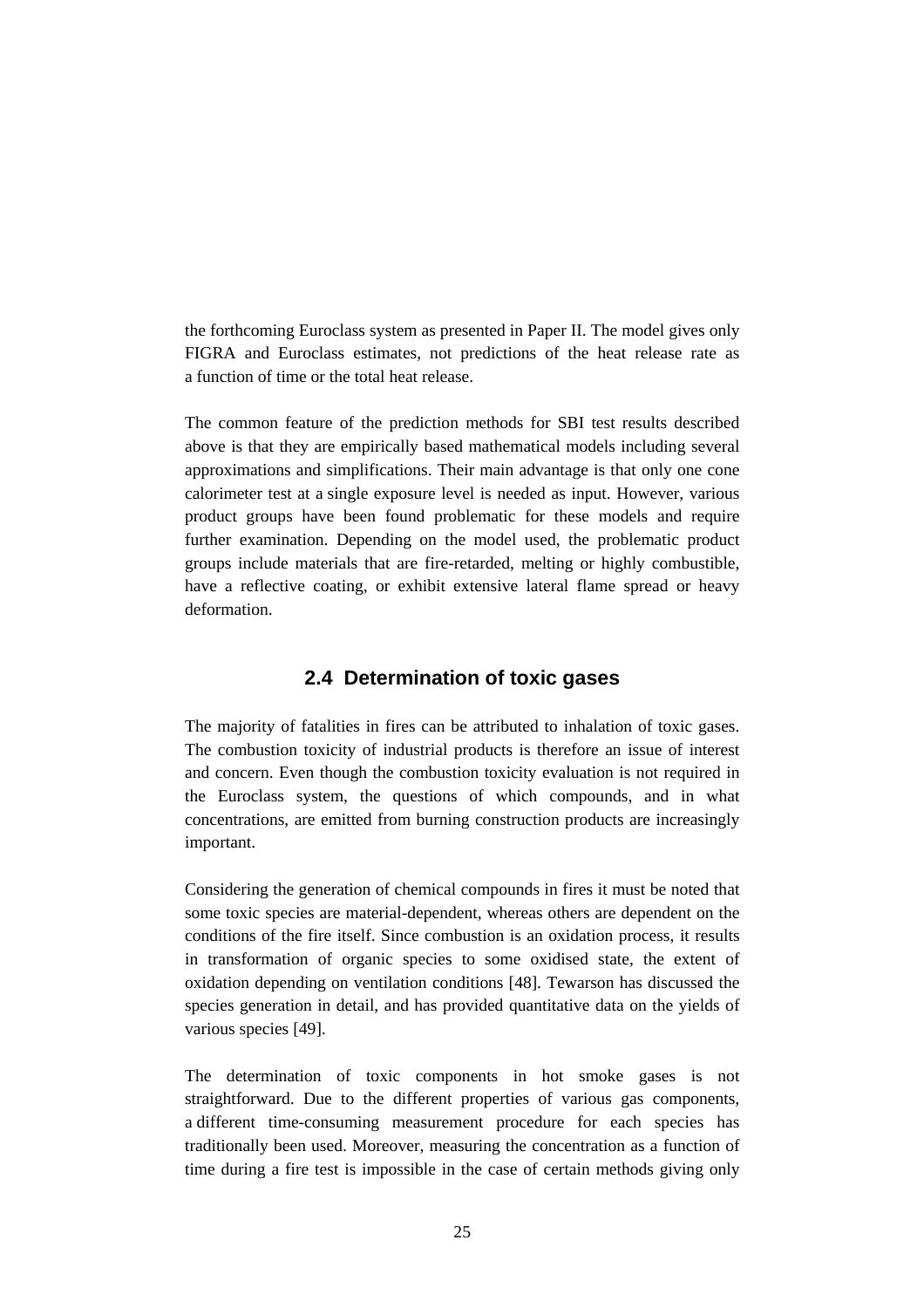the average concentration over the entire measurement period. Different methods for analysing fire effluents are outlined in the ISO CD 19701 document. The advantages and limitations of the various techniques are also described [50].

The use of FTIR spectrometers overcomes many of the problems of smoke gas analysis. FTIR spectrometry provides a continuous monitoring technique simultaneously for all gas components showing a characteristic spectral band in the infrared region of the spectrum. A Nordic standard method of measuring smoke gas concentrations by the FTIR technique [51] was published in 1993. The SAFIR project, described in Paper IV, has provided new information on the recommendable sampling and analysis techniques and the precision of the method.

The FTIR method has been applied to smoke gas analysis of, for example, rubber, plastics [52], chemicals, polymers [53, 54], textiles [55] and furniture materials [56]. The most recent studies of determining toxic species in fire gases by the FTIR spectrometry have been published by Blomqvist et al. and by Simonson et al.; the former relates to TV sets [57], while the latter concerns building and furnishing materials [58].

Future challenges of smoke gas analysis, including the FTIR technique, are related to the environmental effects of fires. Combustion toxicity data are needed as input for models to assess the safety and well being of humans and the environment.

#### **2.5 Facades**

Several research groups from different countries have studied fire safety aspects of facades and exterior wall claddings. Wade and Clampett have recently produced a comprehensive review of fire tests and requirements for exterior claddings [59].

Facade testing has long traditions in Sweden. In 1958, Johannesson and Larsson carried out full-scale and laboratory-scale fire tests to examine the possible extent and methods for the use of combustible materials in non-load-bearing external walls in fireproof buildings. The results emphasised the importance of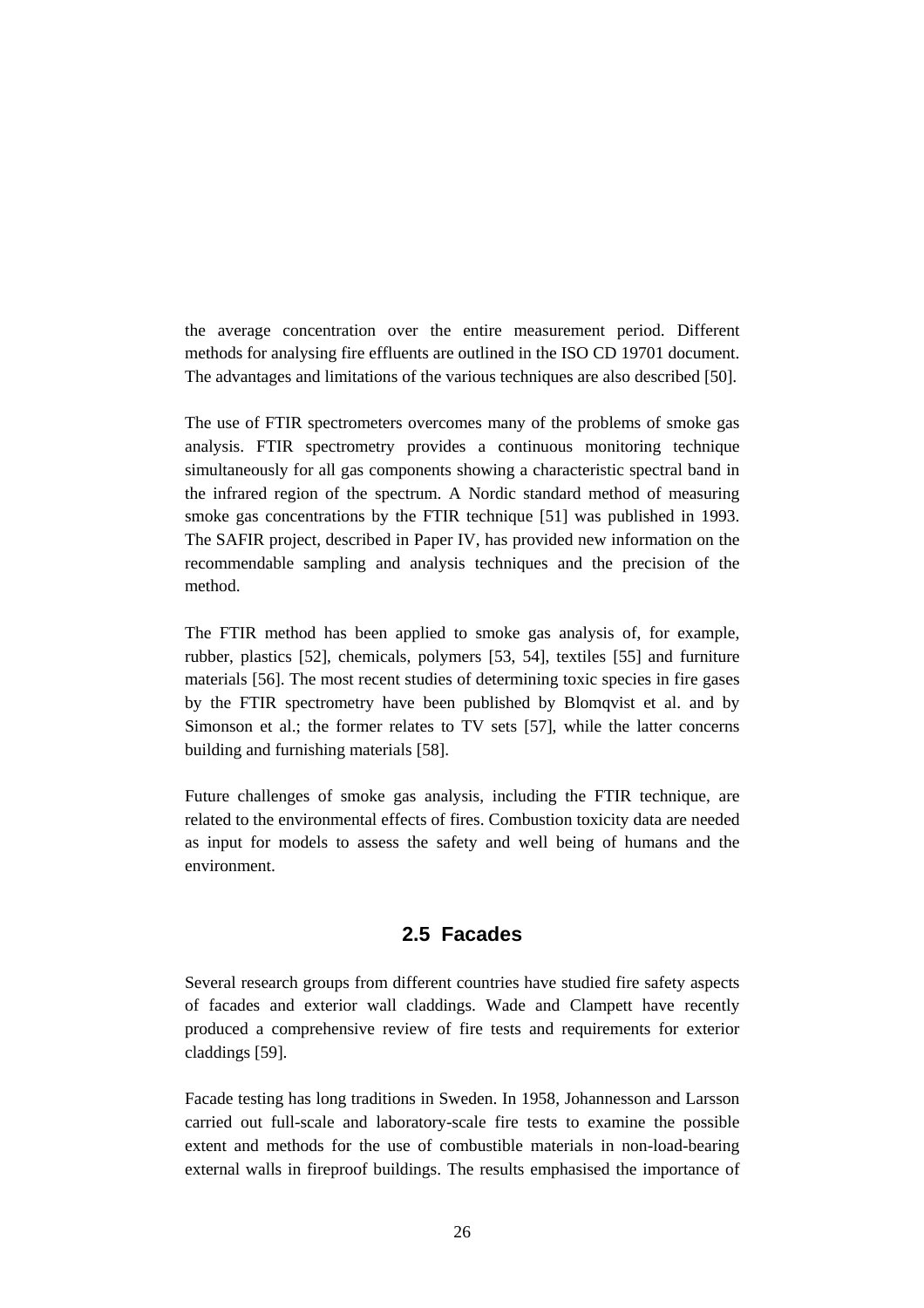material selection and structural design in the fire safety of buildings of varying heights [60].

Ondrus and Pettersson have performed fire tests on several types of external additional insulation systems applied to facades of multi-storey buildings. The purpose of the test series was to study the increased risk of fire spread along the facade and through the windows in the storeys above the fire room. As a result, acceptance criteria for external claddings were formulated [61]. At present, these criteria are applied to test results according to SP FIRE 105, the Swedish standard fire test of facades [62].

In Canada, McGuire studied the vertical flame spread characteristics of exterior cladding materials in the 1960's. He observed two different types of facade behaviour: either the cladding material decisively propagated fire upwards shortly after ignition, or it made little contribution to the flames of the ignition source [63].

Harmathy has discussed several design solutions related to fire safety. Concerning facades, he suggested flame deflectors for preventing the spread of a compartment fire to other apartments of the building. Flame deflectors are light metal panels mounted above windows and held in a vertical position by a fusible fastening device. In the case of fire, flame deflectors fall down to a horizontal position when activated by flames emerging from the window below. Harmathy's results revealed the importance of sufficient depth (at least 1 m) and width (at least window width  $+ 1.2$  m) of the deflector in effective fire protection [64].

Oleszkiewicz has studied the heat transfer from a window fire plume to a facade. He recognised three important factors influencing the level of thermal exposure to the exterior wall: the heat release rate of the fire, the window dimensions, and the facade geometry [65]. In a series of full-scale tests by Oleszkiewicz, a horizontal projection above a window was found to offer substantial protection to the wall above the window, whereas an impractical height of a spandrel wall was required to be equally effective [66].

Rogowski et al. have performed large-scale tests on various external wall insulation systems in UK. External and internal fire spread and the extent of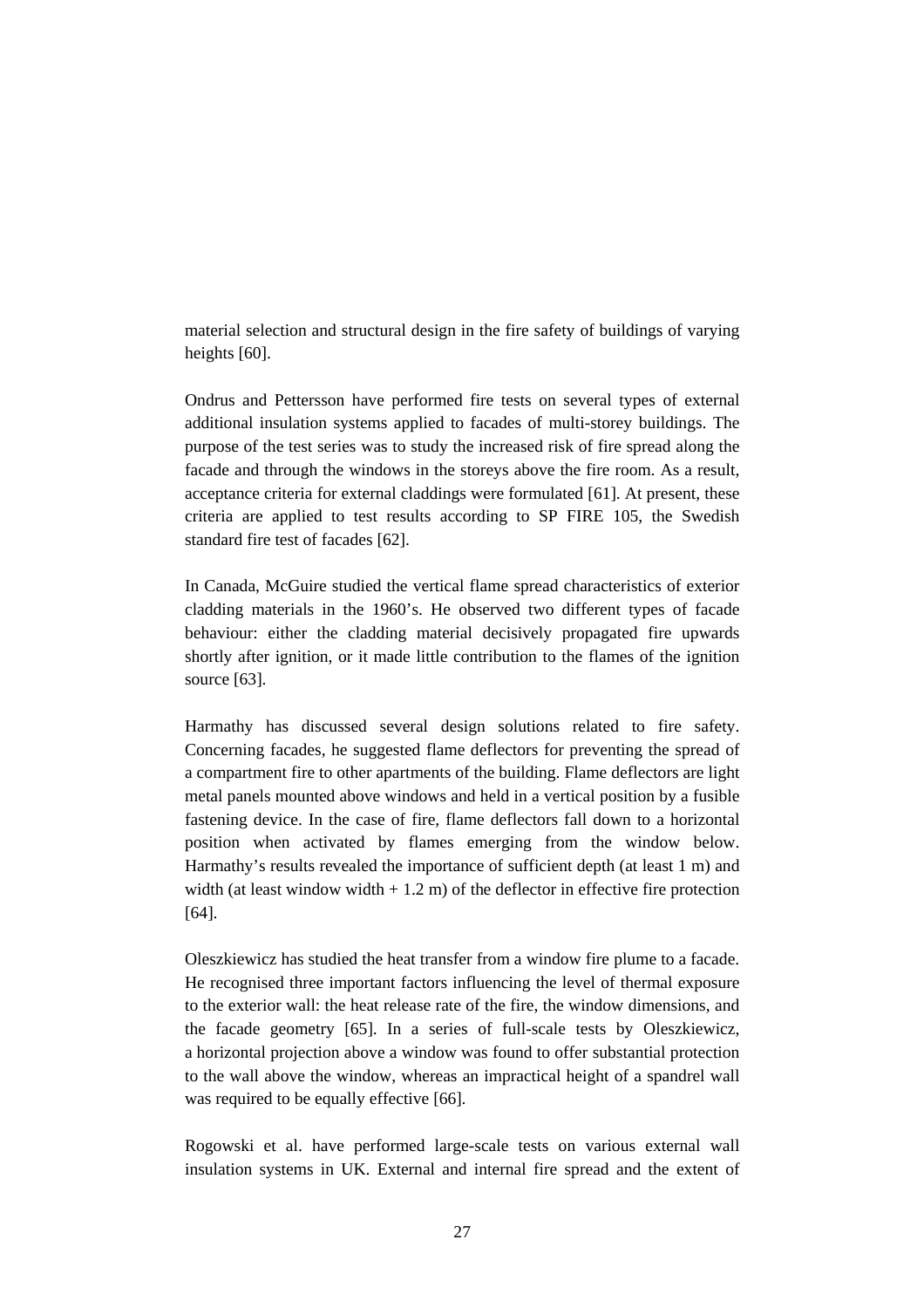damage were compared. Based on the test series, design recommendations for various cladding types were given to reduce the risk of vertical fire spread [67].

In Japan, Hokugo et al. have studied the upward fire spread through balconies. Four mechanisms of vertical fire spread were reported: exposure of the balcony fence to the external flame from lower storeys, heating and ignition of combustible materials on the balcony by the external flame, heating and ignition of the inner surface of the balcony fence by burning objects on the balcony, and further fire development to the upper storeys [68].

Another balcony study from Japan, by Suzuki et al., deals with the effects of the balcony depth on the flames ejected from the opening of the fire room. Tests were performed using a 1/7-scale model of a seven-storey building. It was found that the shape of the external flame is determined by the depth of the balcony, excluding the horizontal length from the edge of the balcony to the top of the ejected flame that is independent of the balcony depth [69].

Klopovic and Turan have recently reported the results of an Australian test series investigating the likelihood of external fire spread in the case of a noncombustible facade. In the first part of the study, the effects of ventilation conditions on the fire plume were examined with particular consideration being given to repeatability. To evaluate the repeatability, the internal ventilation conditions were grouped into through draft and no-through draft cases, and the data were averaged over a consistent external flaming period and then nondimensionalised [70]. In the second part, the predicted and experimental plume characteristics were compared. Glass breakage times and heat transfer from the external plume were also examined [71].

In Finland, the fire research of upward flame spread and facades has concentrated mostly on wood products [72, 73]. The intermediate-scale test arrangements of these test series performed at VTT were the basis of the first version of the intermediate-scale standard facade test ISO/FDIS 13785-1 [74], even though the test method has undergone several modifications during the standardisation process.

Development of international standards of intermediate-scale [74] and full-scale [75] tests for facades is in progress in the ISO. Since these draft standards do not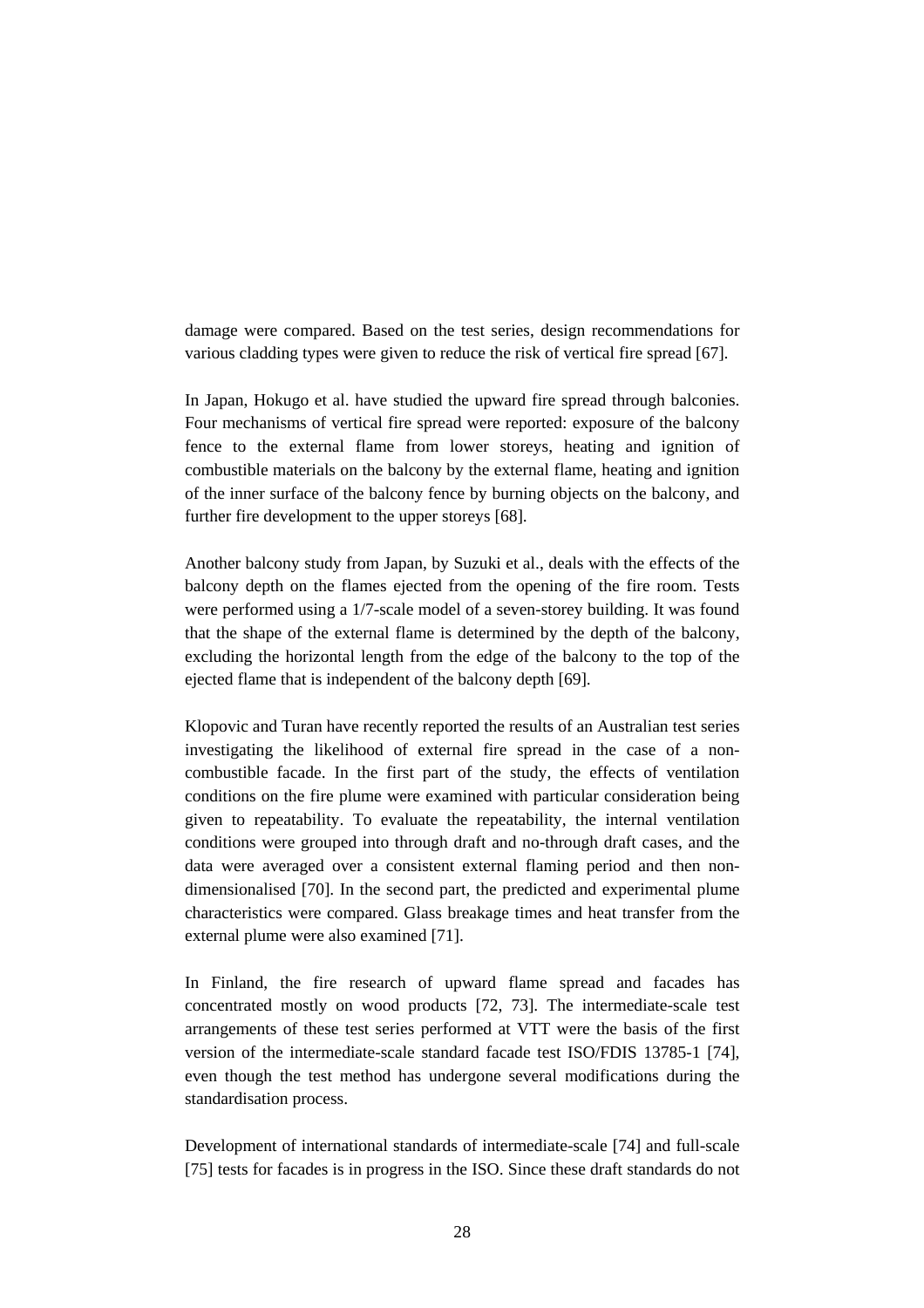include acceptance criteria, the evaluation principles and requirements must be defined by the approving authority. Basic principles of criteria adaptable to various facade test arrangements are proposed in Paper V.

On the European level, a fire test for facades and curtain walling systems is under development in CEN TC127. As a part of this activity, different types of risks related to facades have been studied by van Hees. An overview of the situation in different European countries with respect to facade testing has also been given [76].

A current research topic in the field of fire safety of facades is the effect of structural details on fire spread. For example, possibilities of preventing fire spread by different protrusions need further examination.

#### **2.6 Gas temperatures in compartment fires**

The history of research into compartment fires dates back to the 1920's when Ingberg performed the seminal full-scale fire tests in the USA [77]. The goal of his work was to examine the question of whether the severity of standard test fires had any relation to real fire conditions in buildings. Ingberg's experiments laid the foundation for the concept of fire resistant compartmentation.

The first systematic study of the behaviour of fully developed fires was carried out in Japan 1949–1957 including 14 full-scale fire experiments of compartments of different sizes and window areas. The results were reported by Kawagoe, concluding that the burning rate of fuel depends on the size and shape of the ventilation opening of the compartment [78].

A few years later, Kawagoe and Sekine [79] presented a method for predicting the temperature-time curve of a compartment fire on the basis of energy balance

$$
\dot{Q}_C = \dot{Q}_L + \dot{Q}_W + \dot{Q}_R + \dot{Q}_B \tag{9}
$$

where  $\dot{Q}_C$  is the rate of heat release due to combustion, and  $\dot{Q}_L$ ,  $\dot{Q}_W$  and  $\dot{Q}_R$ are the rates of heat lost by convection due to replacement of hot gases by cold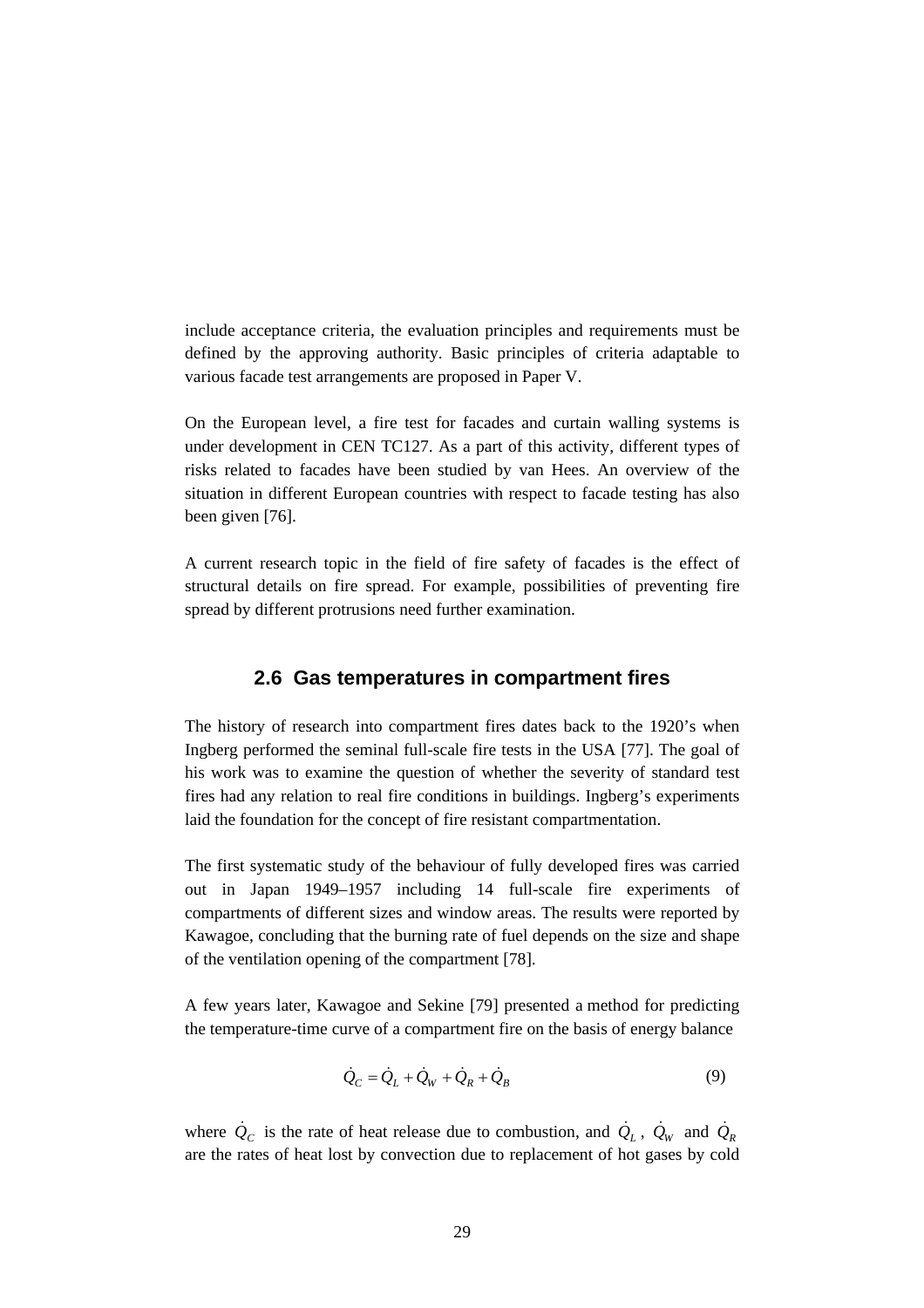gases, by conduction to compartment boundaries and by radiation through openings, respectively. Kawagoe and Sekine did not include the term  $\dot{Q}_B$ , the rate of heat storage in the gas volume. In fact, it can usually be neglected since it is significant only in the case of very fast temperature rise (i.e. at flashover) in a compartment of a large volume.

An important parameter introduced in these two Japanese studies is the ventilation factor  $A_w H^{1/2}$  where  $A_w$  and *H* are the area and height of the window opening of the compartment, respectively. The burning rate of the fire load consisting of wooden cribs was found to be directly proportional to  $A_w$   $H^{1/2}$ . Kawagoe's deduction of the ventilation factor can be considered semi-empirical, but it is also derivable by theoretical analysis of the flow of gases in and out of the burning compartment [80, pp. 325–334]. The following assumptions must be made:

- The gases in the compartment behave as if they are "well stirred"; i.e. their properties are uniform throughout the volume.
- There is no net flow created by buoyancy within the compartment.
- Hot gases leave the compartment above a neutral plane and cold air enters below it.
- The flow of gases in and out of the compartment is driven by buoyancy forces.
- There is no interaction between the inflowing and outflowing gases.

Information on the size and shape of the ventilation opening is commonly used in the calculation of parametric temperature-time curves by various methods, often in the form of the opening factor *O* defined as follows:

$$
O = \frac{A_W H^{1/2}}{A_t} \tag{10}
$$

where  $A_t$  is the total area of the boundary surfaces of the compartment including the window opening.

Several experimental and theoretical studies were carried out in the late 1960's and in the 1970's to develop design methods for structural elements. Magnusson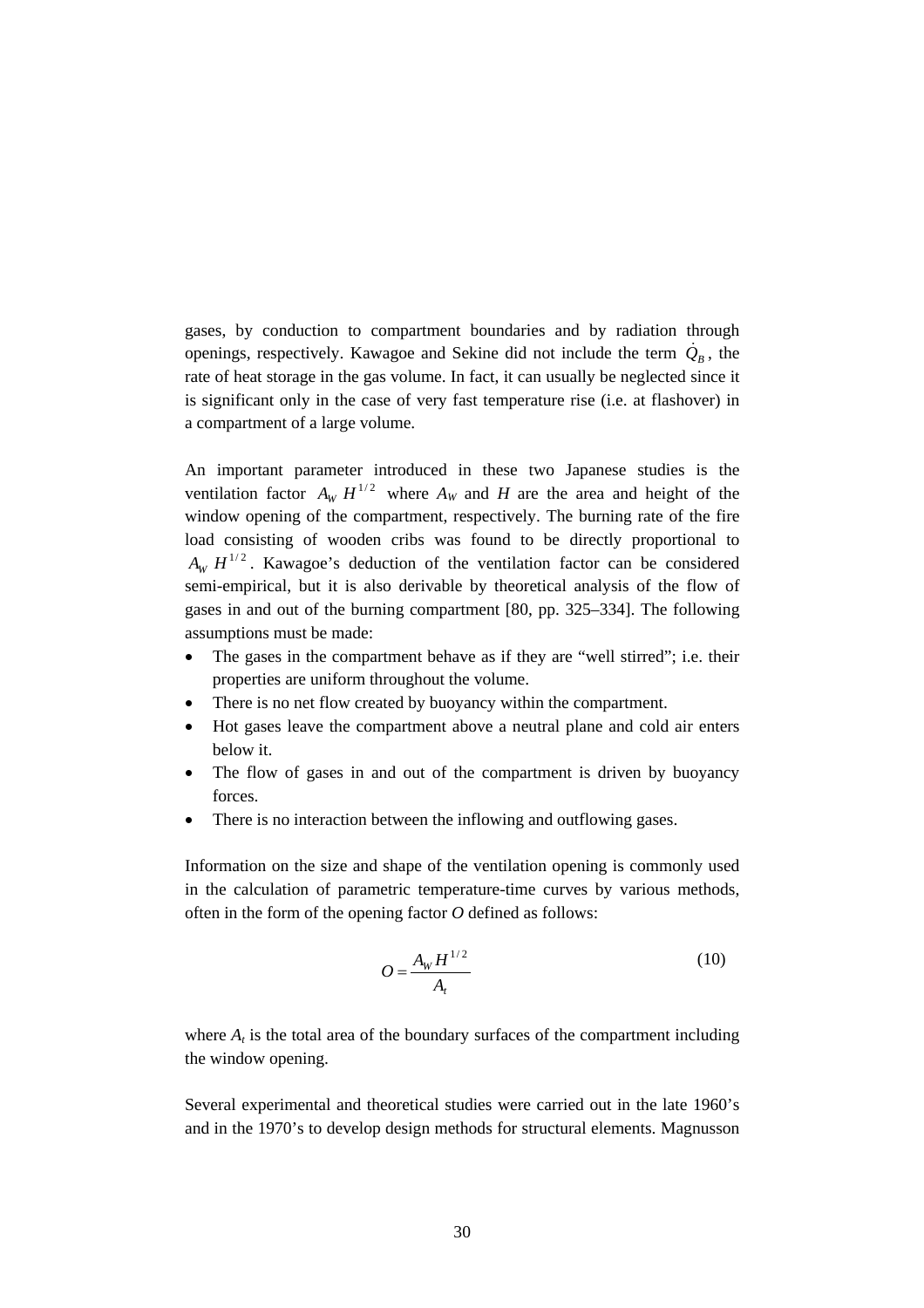and Thelandersson developed a computer model for solving the energy balance equation, making the following assumptions [81]:

- The energy release rate is ventilation controlled during the fully developed stage of the fire, but based on data from full-scale experiments during the fire growth and decay stages.
- Combustion is complete and takes place entirely within the confines of the enclosure.
- The temperature inside the enclosure is uniform at all times.
- A single surface heat transfer coefficient is used for the entire surface of the enclosure.
- The heat flow to and through the enclosure boundaries is one-dimensional and the boundaries are assumed to be "infinite slabs".

The same assumptions have been made in several other models solving the energy balance equation. The temperature-time curves calculated using the model by Magnusson and Thelandersson have been presented systematically for various fire compartment types representing different boundary material properties as sets of curves corresponding to several fire load densities and opening factors [82]. These curves have become a frequently used basis for the design of structural elements.

In the models described above, combustion is assumed to be ventilation controlled throughout the fully developed stage of the fire. Harmathy analysed data from a large number of wooden crib fires in compartments and identified a transition point between ventilation-controlled and fuel-controlled fires [83]. He has suggested the following distinction for fires involving cellulosic fuels:

Vertical function of the equation is given by:

\n
$$
\frac{\rho g^{1/2} A_W H^{1/2}}{A_F} < 0.235 \tag{11}
$$
\nFind the equation:

\n
$$
\frac{\rho g^{1/2} A_W H^{1/2}}{A_F} > 0.290
$$
\nUsing the equation:

\n
$$
\frac{\rho g^{1/2} A_W H^{1/2}}{A_F} > 0.290
$$
\nUsing the equation:

\n
$$
\frac{\rho g^{1/2} A_W H^{1/2}}{A_F} > 0.290
$$
\nUsing the equation:

\n
$$
\frac{\rho g^{1/2} A_W H^{1/2}}{A_F} > 0.290
$$
\nUsing the equation:

\n
$$
\frac{\rho g^{1/2} A_W H^{1/2}}{A_F} > 0.290
$$
\nUsing the equation:

\n
$$
\frac{\rho g^{1/2} A_W H^{1/2}}{A_F} > 0.290
$$
\nUsing the equation:

\n
$$
\frac{\rho g^{1/2} A_W H^{1/2}}{A_F} > 0.290
$$
\nUsing the equation:

\n
$$
\frac{\rho g^{1/2} A_W H^{1/2}}{A_F} > 0.290
$$
\nUsing the equation:

\n
$$
\frac{\rho g^{1/2} A_W H^{1/2}}{A_F} > 0.290
$$
\nUsing the equation:

\n
$$
\frac{\rho g^{1/2} A_W H^{1/2}}{A_F} > 0.290
$$
\nUsing the equation:

\n
$$
\frac{\rho g^{1/2} A_W H^{1/2}}{A_F} > 0.290
$$
\nUsing the equation:

\n
$$
\frac{\rho g^{1/2} A_W H^{1/2}}{A_F} > 0.290
$$
\nUsing the equation:

\n
$$
\frac{\rho g^{1/2} A_W H^{1/2}}{A_F} > 0.290
$$
\nUsing the equation:

\n
$$
\frac{\rho g^{1/2} A_W H^{1/2}}{A_F} > 0.290
$$
\nUsing the equation:

\n
$$
\frac{\rho g^{
$$

where  $\rho$  is the density of air, *g* the gravitational acceleration constant, and  $A_F$  the surface area of the fuel. The transition between these regimes is ill defined.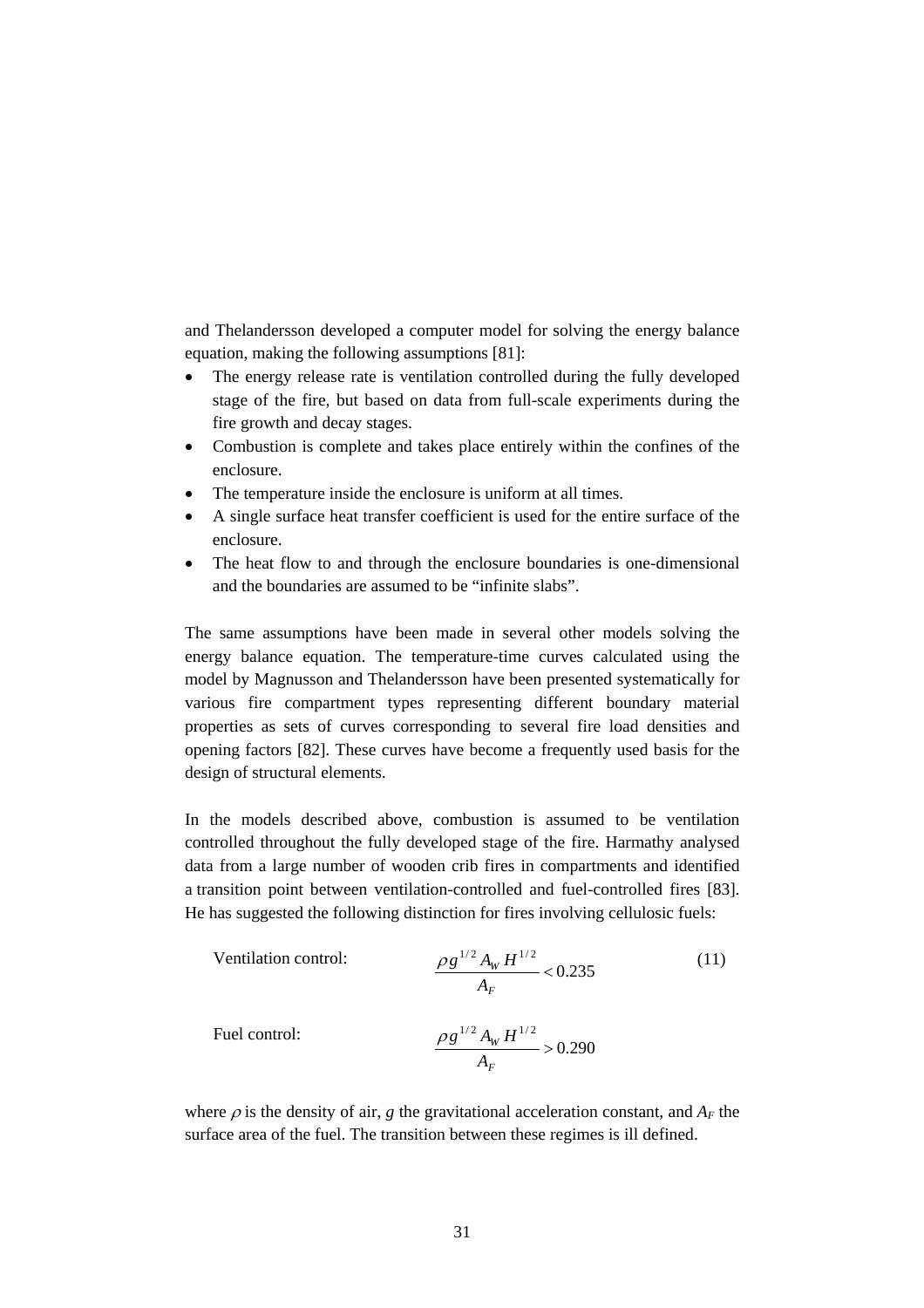Babrauskas and Williamson have developed a computer model that includes a means to determine whether the fire is ventilation-controlled or fuel-controlled, provided that the rate of pyrolysis of the fuel is known at all times. The description of the compartment and the fuel are required as input [84, 85]. Babrauskas has also introduced a hand calculation method where the gas temperature of a post-flashover fire is expressed as a product of factors relating to burning rate stoichiometry, wall losses, opening height and combustion efficiency [86].

Another relatively simple approach for predicting the temperature-time development of a compartment fire has been introduced by Lie [87, 88]. His basic idea was that if the objective is to develop a method of fire resistance design, it is sufficient to find a temperature-time curve that with reasonable likelihood will not be exceeded during the lifetime of the building. Thus, he developed analytical expressions of characteristic temperature-time curves as functions of the opening factor and the duration of the fire (determined by the fire load and the opening factor). For the fully developed period, the derivation of the curves was based on the method of Kawagoe and Sekine [79]. The equation for the decay period of the fire was defined bearing in mind that a longer duration of the fully developed fire leads to a slower decrease of the temperature.

The theory of a simplified parametric approach to post-flashover fires was proposed by Wickström [89]. In his model, the net heat flux to the enclosure walls is calculated by convolution between a step function dependent on the thermal inertia of the boundaries and the temperature rise of the fire. By introducing a modified time, a closed-form approximate solution for the gas temperature in the compartment is obtained. Wickström's method is the basis for the parametric temperature-time curves given in the Eurocode 1 [10].

Franssen has suggested improvements on the Eurocode 1 method for calculating temperature-time curves [90]. The proposed modifications related to properties of multi-layer walls, fuel-controlled fires and ventilation during the heating phase have been introduced to the draft for the revised Eurocode 1 [91].

A number of test series of fully developed fires in large compartments has been performed. For example, Hagen and Haksever have reported tests carried out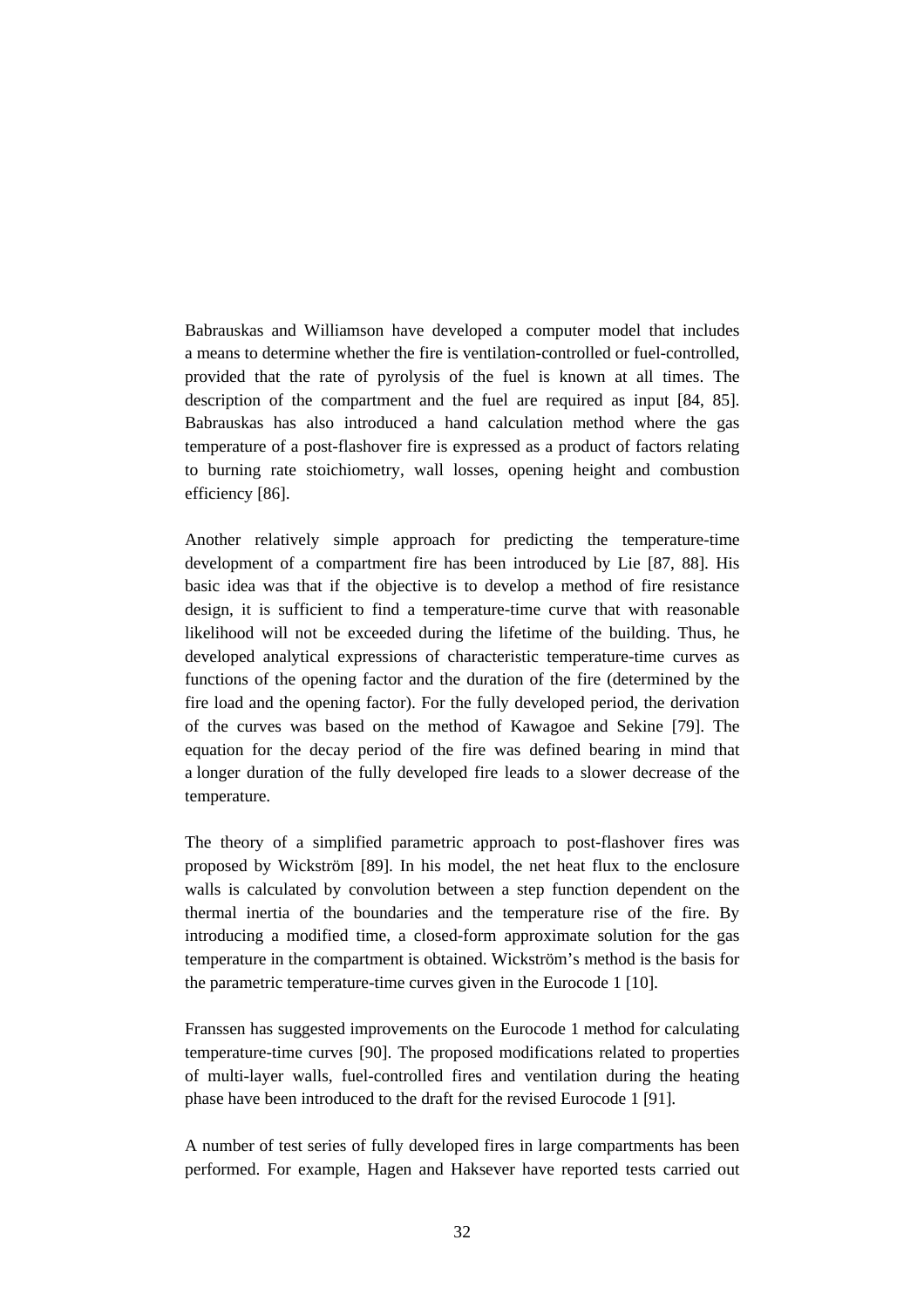using a fire room made of aerated concrete with inner dimensions of 14.4 m  $\times$ 7.2 m  $\times$  3.5 m. The purpose of the test series was to investigate the influence of natural ventilation conditions and the distribution of the fire load on the development of the fire [92]. Kirby et al. have measured gas temperatures and temperatures of protected and unprotected steel beams and columns inside a concrete compartment of size 23 m  $\times$  6 m  $\times$  3 m. They examined the applicability of the equivalent time of fire severity given by Eurocode 1 to large compartments [93].

On a small scale, the influence of the enclosure shape and opening width on the burning rate has been studied by Thomas and Bennetts [94]. They concluded that for the same opening size, the mass loss rate in a wide enclosure is substantially higher than that in a long enclosure.

The development of fires in compartments of moderate size and made of inert materials is well understood today. Key issues in the current research are fires in large or long enclosures where the assumption of a uniform temperature is not valid, and the contribution of the combustible parts of the construction to the fire. The study presented in Paper VI is related to the latter. Comparable fire experiments have not been reported before.

#### **2.7 Charring and fire resistance of timber**

The fire endurance of a wood member or assembly depends on the performance of its protective membrane, the extent of charring of the structural wood elements, and the load-carrying capacity of the remaining uncharred portions of the structural wood elements. White has reviewed the analytical methods for determining these factors and discussed the major properties of wood affecting the thermal and structural response of timber assemblies [95]. Several aspects related to the prediction of the fire resistance of lightweight wood-framed assemblies have been reviewed recently by Bénichou and Sultan to aid the development of fire resistance models and design equations [96].

Several authors have developed models for the charring of wood. For instance, Mikkola has introduced a simplified analytical model and studied the dependence of the charring rate on the density and moisture content of wood, the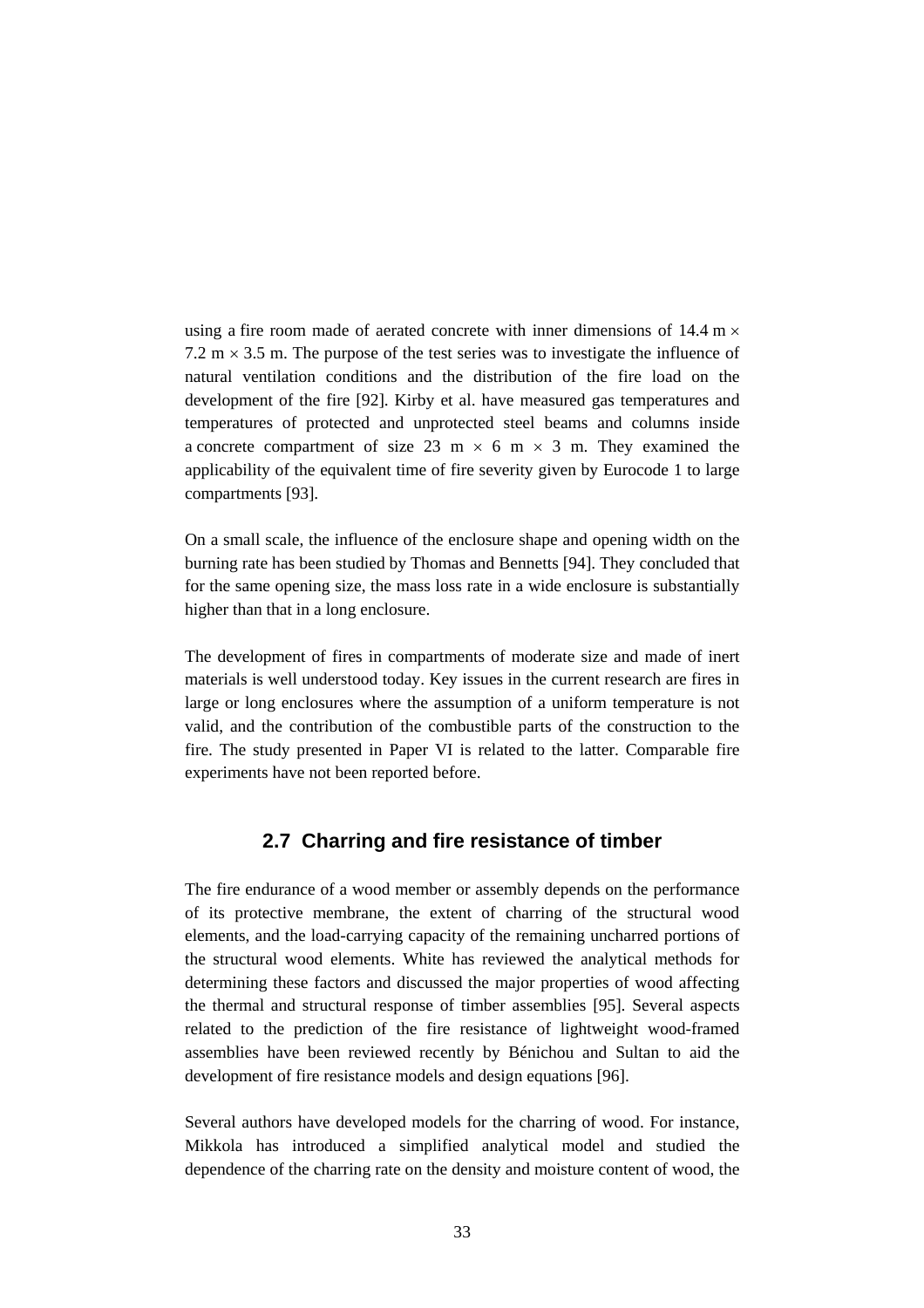external heat flux, and the oxygen concentration of the surrounding air [97, 98]. Quintiere has developed a semi-quantitative model for the burning rate of solid materials based on the conservation of mass and energy, including the char layer processes [99]. Lau et al. have reviewed empirical models for the charring of wood and developed a linear model for predicting the residual area of  $2 \times 4$ timber exposed to constant-temperature or variable-temperature heat attacks. Their study includes an evaluation of the variability of charring rates [100].

A method for predicting the charring of protected wood studs in full-scale furnace wall tests on the basis of cone calorimeter data measured at 50 kW/ $m^2$ has been developed by Tsantaridis and Östman [101]. In a study of the protective ability of different gypsum plasterboards it was found that the time to the onset of charring is predicted best by using board thickness as the prediction parameter, whereas the recommended prediction parameter for the charring rate is the weight per unit area of the boards [102]. The data of Tsantaridis and Östman [101] have been used also by Silcock and Shields for correlating local fire severity and char depth [103].

Fredlund has developed an analytical model for the heat and mass transfer in timber structures exposed to fire [104]. His model has been successfully applied to calculating the fire resistance of wood-based boards and timber wall constructions [105].

König et al. have reported a series of fire tests of timber frame assemblies exposed to standard and parametric fire curves [106]. The following protection and charring phases were identified: 1) a charring phase of initially unprotected timber, 2) a protection phase prior to the failure of the protective lining (complete or incomplete protection), and 3) a post-protection phase after the failure of the lining. The data have been used for developing a design model for solid timber frame members in floor and wall assemblies [107].

At Forintek in Canada, a computer model for predicting heat transfer through uninsulated wood-stud walls protected by gypsum plasterboard has been developed [108, 109, 110]. The model has been found suitable for fire safety engineering purposes.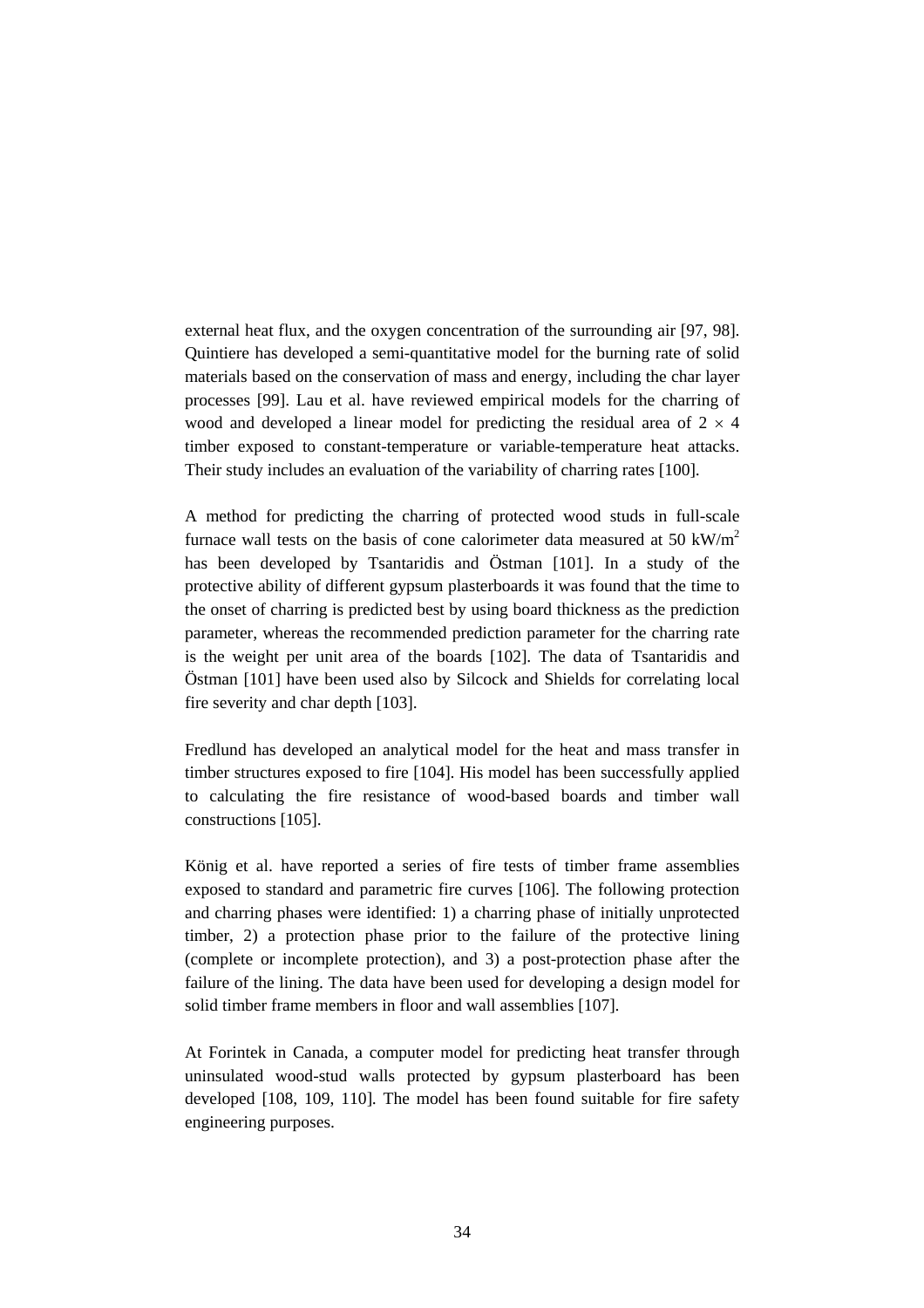# **3. Methods**

In this chapter, the experimental methods and mathematical models used in the studies of Papers I–VI are introduced. The uncertainty of measurements and the sensitivity of models are also discussed.

The cornerstone of many reaction-to-fire test methods is the measurement of the heat release rate by using oxygen consumption calorimetry. Papers I–III discuss the comparison of two of these methods: the cone calorimeter and the SBI test. The cone calorimeter is the most acknowledged small-scale fire test method internationally. The SBI test will be the main classification test method in the European Union for products with a non-negligible contribution to fire.

FTIR spectrometry is a method for continuous monitoring of several toxic components of smoke gases simultaneously, as described in Paper IV.

The non-standard fire experiments of wooden facades and compartments, presented in Papers V and VI, are described in terms of test arrangements and measurements.

# **3.1 Oxygen consumption calorimetry**

The most important parameter in fire safety engineering is heat release because it quantifies the size of fire. Efforts for finding methods to measure heat release rates from burning materials have been made since the early years of fire science.

The oxygen consumption principle was discovered in 1917 when Thornton showed that an approximately constant net amount of heat is released per unit mass of oxygen consumed in complete combustion for a large number of organic liquids and gases [111]. This finding was forgotten for several decades until Huggett rediscovered Thornton's study and showed that the same relationship is also valid for many synthetic polymers and solid natural fuels [112]. Thus, it is sufficient to measure the oxygen consumed in combustion in order to determine the net heat released.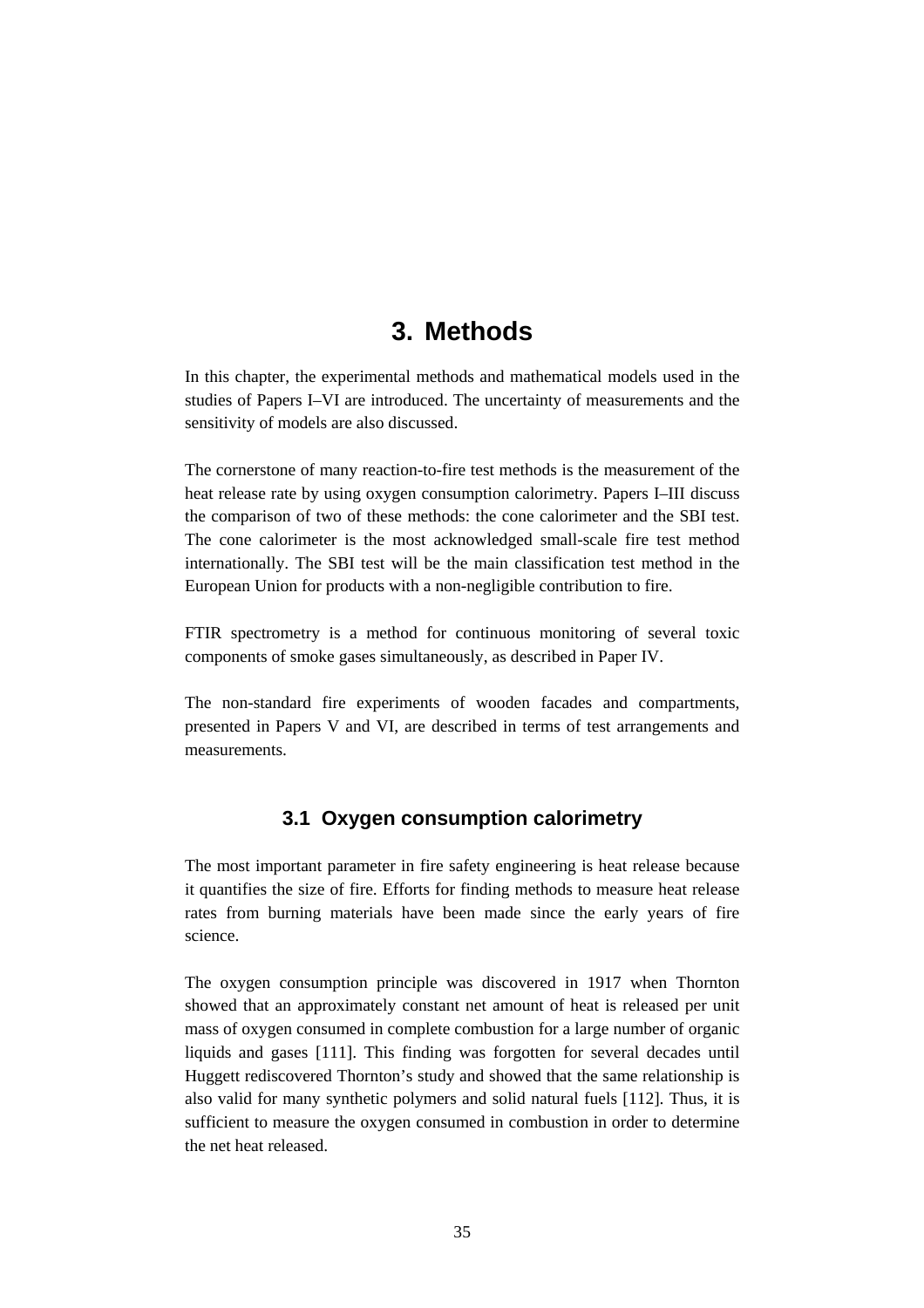The basic arrangement for heat release measurements by oxygen consumption calorimetry is that all combustion products are collected by a hood and removed through an exhaust duct. At a distance sufficient for adequate mixing of gases, the flow rate and the gas composition in the duct are measured. The minimum requirement is to measure the  $O_2$  concentration, but the accuracy can be improved by adding instrumentation for  $CO<sub>2</sub>$ , CO and  $H<sub>2</sub>O$  measurements.

Equations to calculate the heat release rate in various applications are given by Parker [113]. It is noted, however, that the analysis is approximate. The following simplifications have been listed by Janssens [114]:

- The amount of energy released by complete combustion per unit mass of oxygen consumed is taken as a constant, generally 13.1 MJ/kg of  $O<sub>2</sub>$ .
- All gases are assumed to behave as ideal gases, i.e. one mole of any gas occupies a constant volume at the same pressure and temperature.
- Incoming air consists of  $O_2$ ,  $CO_2$ ,  $CO$ ,  $H_2O$  and  $N_2$ . All "inert" gases not participating in the combustion reactions are lumped into the nitrogen.
- $O_2$ ,  $CO_2$  and CO are measured on a dry basis, i.e. water vapour is removed from the gas sample before gas analysis measurements are made.

At present, oxygen consumption calorimetry is an internationally accepted method of measurement and it is successfully used in bench-scale and full-scale fire experiments for materials and products, including several standard fire test methods.

## **3.2 Cone calorimeter**

The cone calorimeter test ISO 5660-1 [12] is a bench-scale fire test method for assessing the contribution that the product tested can make to the rate of evolution of heat during its involvement in fire. The main parts of the apparatus are a cone-shaped radiant electrical heater with a temperature controller, a spark igniter, a weighing cell, a specimen holder, and an exhaust gas system. The development of the cone calorimeter [115] and its technical design features [116] have been described by Babrauskas. A schematic picture of the cone calorimeter is presented in Figure 1.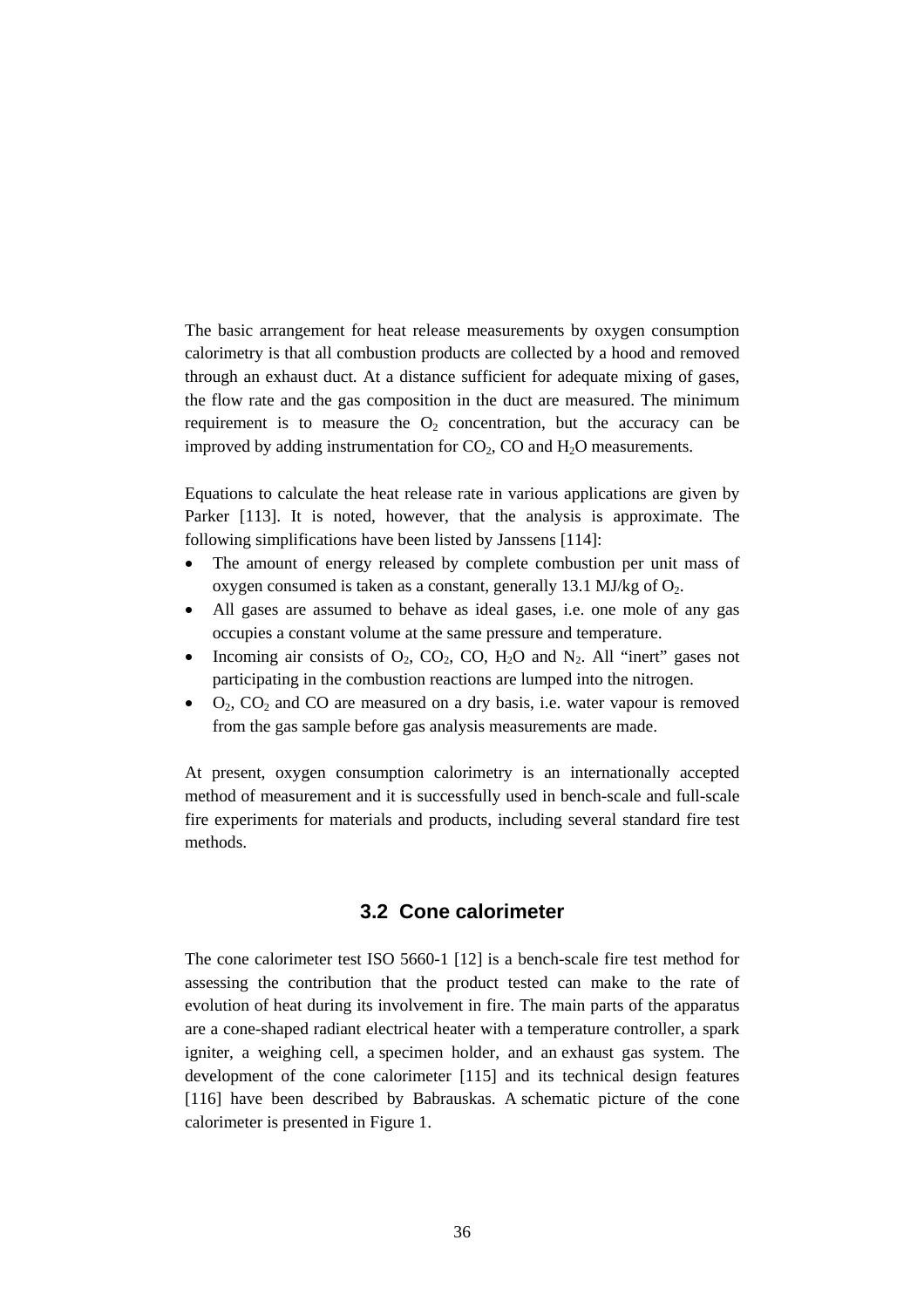

*Figure 1. A schematic picture of the cone calorimeter.*

The test specimen has an area of  $100 \text{ mm} \times 100 \text{ mm}$  and a maximum thickness of 50 mm. In a standard test, the specimen in the specimen holder is positioned under the cone-shaped heater on the weighing cell. The orientation of the specimen can be either horizontal or vertical, the horizontal orientation being more common in standard testing. The combustion products flow through the top opening of the heater into the hood and the exhaust duct from which a gas sample is taken for gas analysis. The main measurements of the test are the time to ignition, the mass loss, the heat release rate (based on oxygen consumption calorimetry), and the effective heat of combustion.

The highly uniform irradiance over the entire specimen surface and the possibility of measuring quantities per unit area and mass of the material tested make the cone calorimeter an excellent instrument for determining material parameters and for other scientific purposes. Naturally, the full-scale effects of products and structures cannot be revealed in cone calorimeter tests due to the small size of the specimen.

# **3.3 SBI test**

The single burning item (SBI) test [5] is a new fire test method developed for the forthcoming Euroclass system by a group of European fire laboratories on the basis of the specifications defined by a group of European fire regulators. The development work included the design of a prototype, the installation of test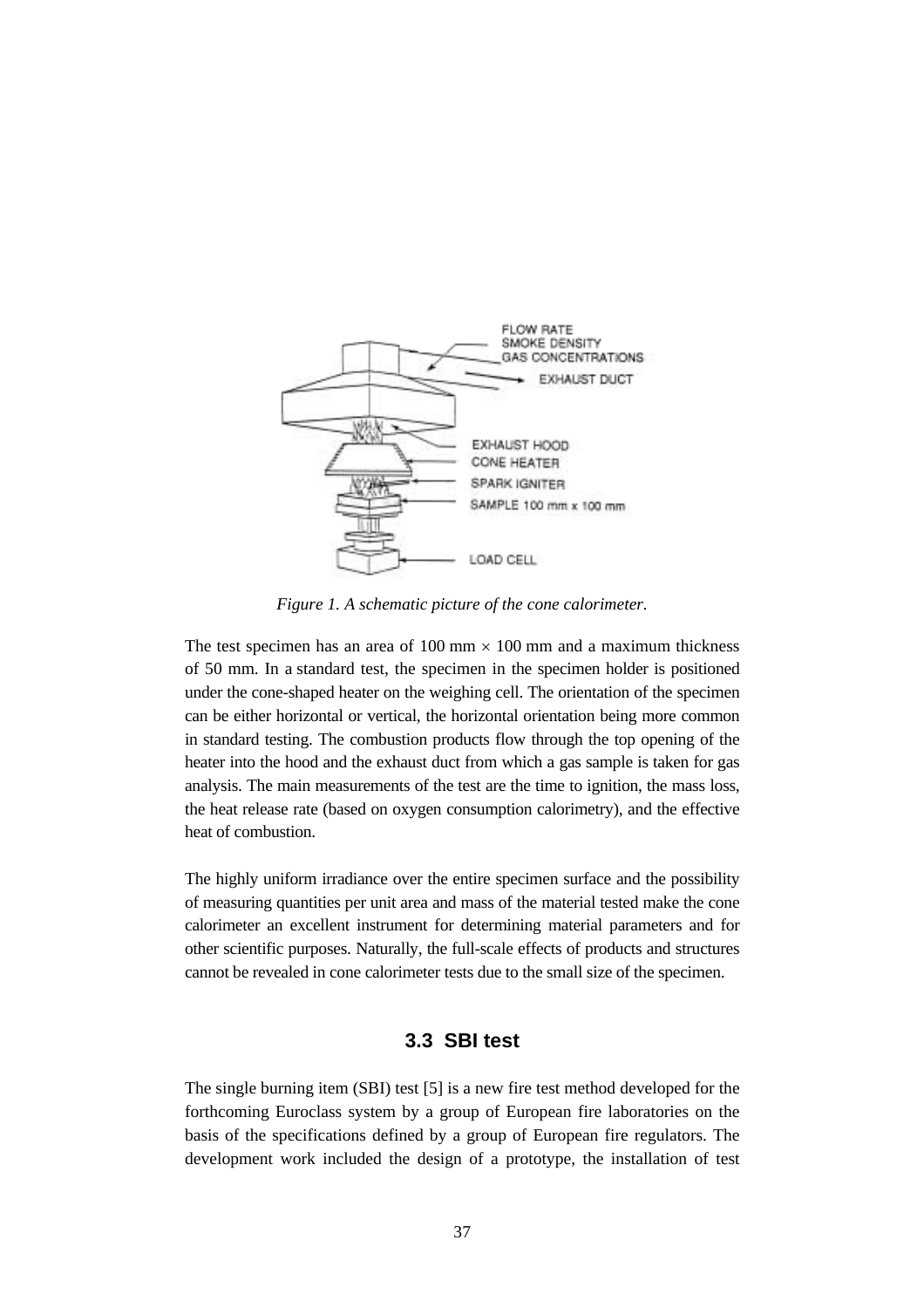facilities, the determination of the accuracy of the method and the production of data needed to finalize the classification system [117].

The SBI test is based on a fire scenario of a single burning item, for example a wastebasket, located in a corner between two walls covered with the surface lining to be tested. The SBI test apparatus is shown schematically in Figure 2.

The SBI test specimens are installed on a specimen holder consisting of two vertical wings made of non-combustible board. The specimen holder wings of sizes 1.0 m  $\times$  1.5 m and 0.5 m  $\times$  1.5 m form a right-angled corner configuration.

The thermal exposure on the specimen surface is produced by a triangle-shaped propane gas burner placed at the corner formed by the specimen wings. The heat output of the burner is 30 kW resulting in an average maximum heat exposure of about 40 kW/m<sup>2</sup> on an area of approximately 300 cm<sup>2</sup>. The burner simulates a single burning item.



*Figure 2. A schematic picture of the SBI test apparatus.*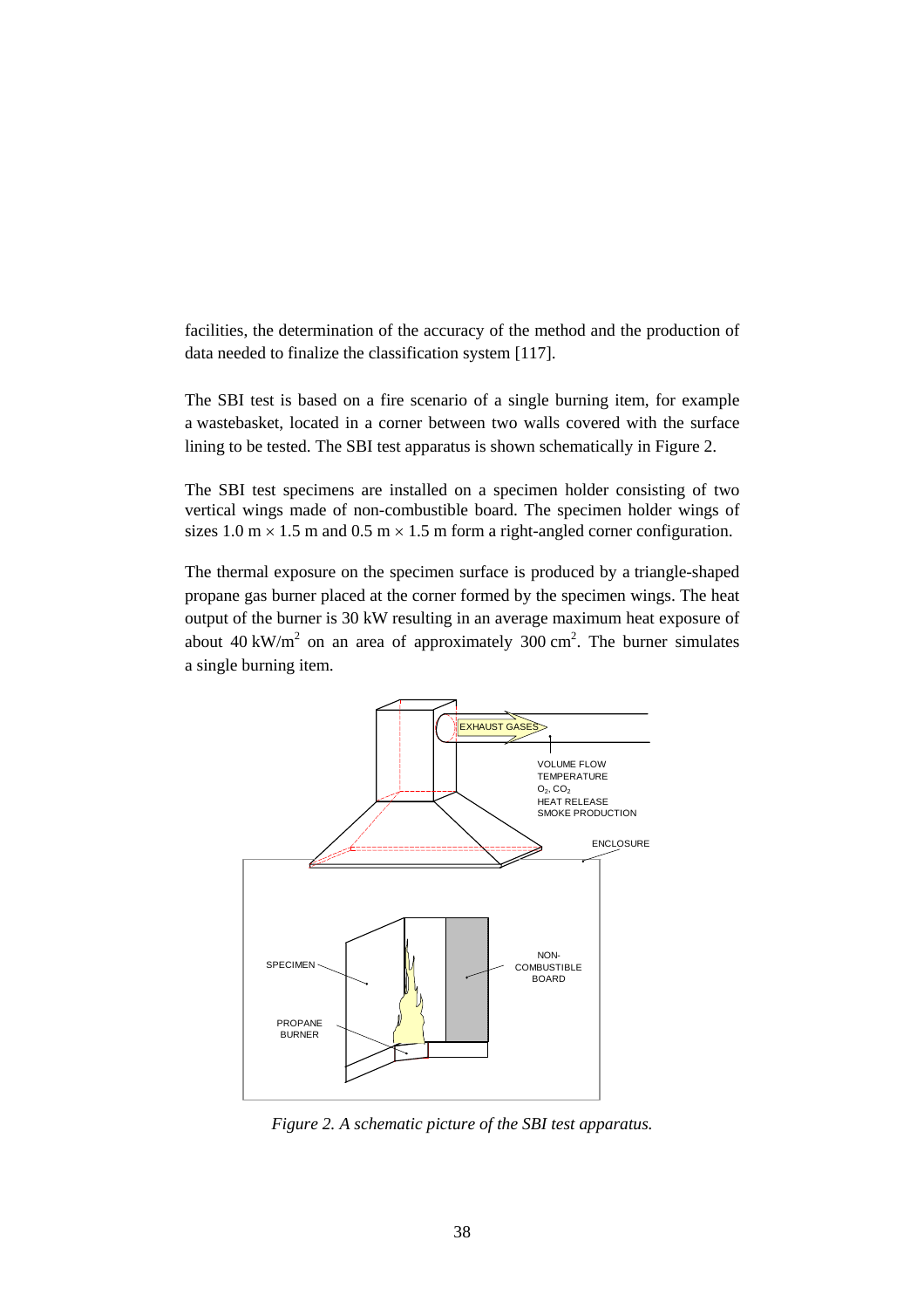The SBI test is performed under a hood. The combustion gases are drawn to an exhaust duct equipped with sensors to measure the temperature, light attenuation,  $O_2$  and  $CO_2$  mole fractions and flow-induced pressure difference. The heat release is determined using oxygen consumption calorimetry. The smoke production is measured on the basis of the attenuation of light by combustion gases. In addition, lateral flame spread and the occurrence of flaming droplets or particles are visually observed.

The classification parameters of the SBI test are the fire growth rate index (FIGRA), the lateral flame spread (LFS), and the total heat release during the first 600 seconds of the test (THR<sub>600s</sub>). Additional classification is defined for smoke production in terms of the smoke growth rate index (SMOGRA) and the total smoke production  $(TSP<sub>600s</sub>)$ , and for flaming droplets and particles according to their occurrence and burning time during the first 600 seconds of the test.

For determining FIGRA, the measured values of the heat release rate are divided by the corresponding times of measurement. FIGRA is the maximum value of this quotient. To prevent signal noise in the early part of the test from having a determining effect on the classification, FIGRA is calculated from smoothed data and threshold values of the heat release rate (HRR) and total heat release (THR) are used to initiate the calculation.

# **3.4 Models for predicting SBI test results**

Since the development of the SBI test method, correlations between the cone calorimeter and SBI test results have been subject to increasing interest. The SBI test is relatively costly: for a single test, more than 2  $m<sup>2</sup>$  of specimen material is needed, and the operating costs of the intermediate-scale test apparatus increase the price. The cone calorimeter is a well-established small-scale fire test method, requiring only a small piece  $(0.01 \text{ m}^2)$  of specimen material. Thus, models predicting the results of SBI tests on the basis of cone calorimeter data provide economical tools for product development and quality control, even though the SBI test is required in the actual classification.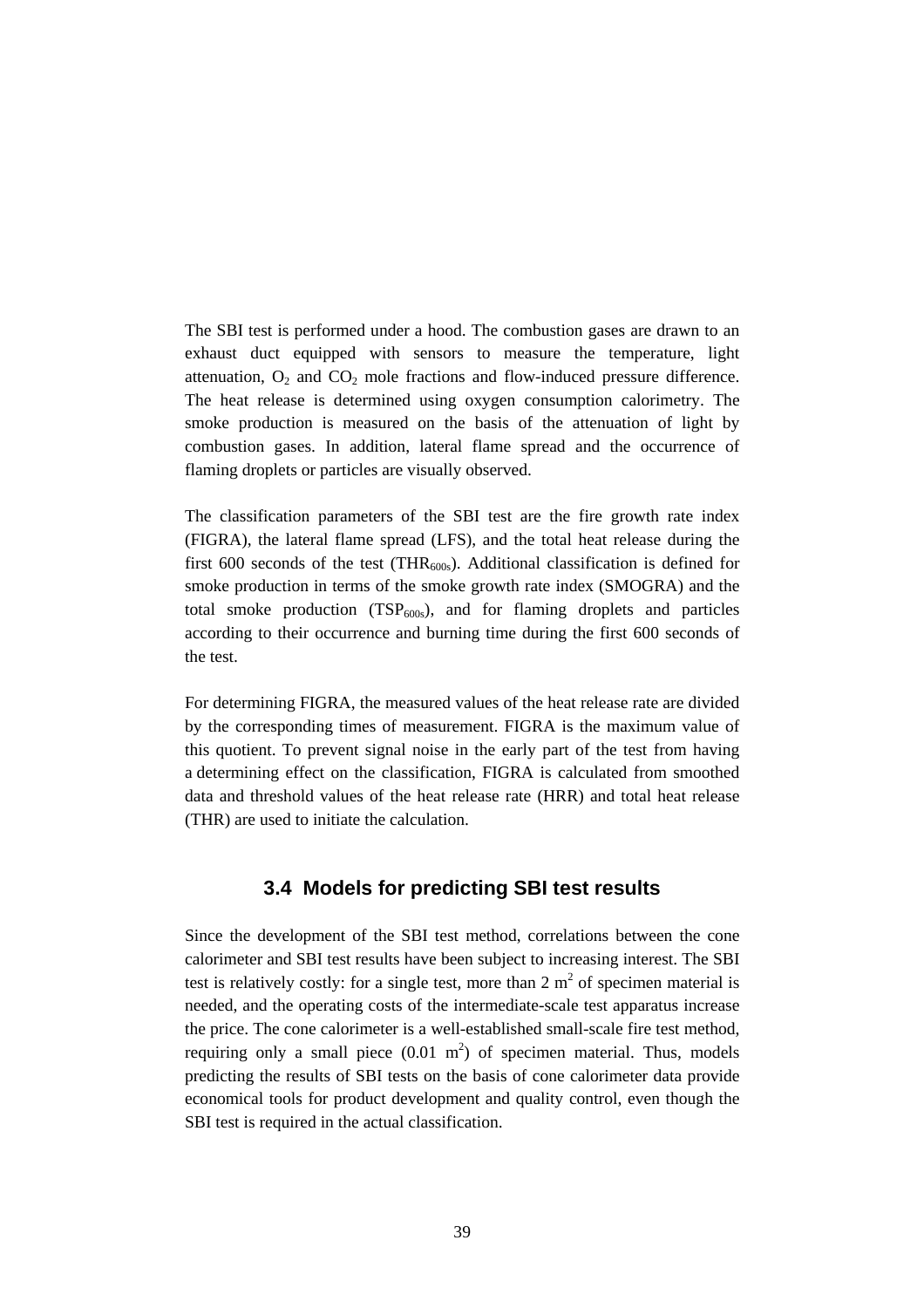Two methods for predicting the SBI test results of a construction product on the basis of cone calorimeter data are presented in this thesis. Paper I introduces a prediction procedure for heat release rate curves from which FIGRA and Euroclass estimates can be determined. A regression equation for calculating FIGRA values to predict classification is presented in Paper II.

#### **3.4.1 One-dimensional thermal flame spread model**

The one-dimensional thermal flame spread model developed by Kokkala et al. for upward flame spread on wall linings [23] can be applied to the SBI test as shown in Paper I. The input data of the model are rate of heat release curves from cone calorimeter tests performed at the heat exposure level of 50 kW/m<sup>2</sup>.

The starting point of the calculation is Equation (1), the one-dimensional differential equation describing upward flame spread. The flame spread is determined by solving the initial value problem of Equation (6) (see Section 2.1). The total heat release rate  $\dot{Q}(t)$  is calculated as the sum of the contributions of the burner and the material. The heat release rate of the material is

$$
\dot{Q}_{mat}(t) = x_{p0} w \dot{q}''(t) + w \int_{\tau=0}^{\tau=t} \dot{q}''(t-\tau) \frac{x_f(\tau) - x_p(\tau)}{t_{ig}} d\tau
$$
\n(12)

where *w* and  $x_{p0}$  are the width and initial height of the pyrolysis area, and  $\dot{q}''(t)$ and  $t_{ig}$  are the heat release rate (HRR) curve and the ignition time from the cone calorimeter test, respectively.

The ignition time is determined from the HRR curve as the time when the heat release rate per unit area reaches 50 kW/m<sup>2</sup>, which is in good agreement with visual observations. This method to determine the ignition time, however, is more objective than visual perception.

To apply the model to predicting SBI test results, the input parameters  $x_{p0}$ ,  $w$ ,  $k_f$ and *n* were determined and optimised by examining the features of the SBI test arrangement and based on model tuning. In addition, input data from cone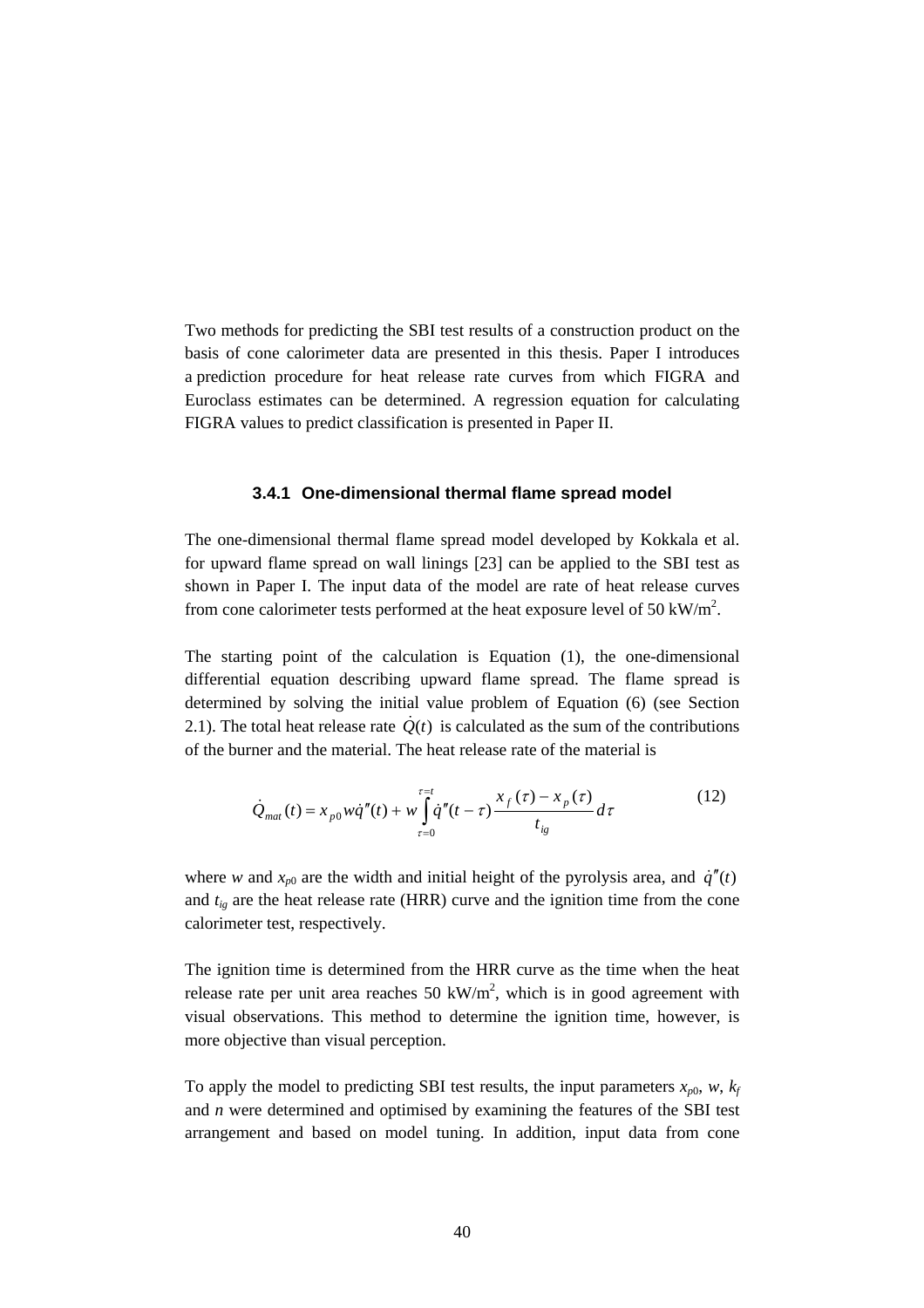calorimeter tests run at the exposure level of 50 kW/ $m<sup>2</sup>$  were scaled to lower levels selected on the basis of practical experience and model tuning.

The model was optimised using particle board as a tuning material (see Paper I for details). In the tuning, there were two aspects of major importance: the shape of the predicted HRR curve and the resulting FIGRA value determining the classification. It was found that reproducing the shape of the HRR curve throughout the whole SBI test is unrealistic with this model. However, the early stage of the test can be predicted well for several types of materials. In general, the height and shape of the first HRR peak in the SBI test determine the FIGRA value. The most interesting stage of the test is therefore its early part including the first major HRR peak. THR<sub>600s</sub> is used as another heat release classification quantity, but FIGRA determines the class in most cases. Thus, successful modelling of the first peak of the SBI heat release rate curve is usually adequate to predict the classification of a building product correctly.

In many cases, the flame front spreads on the surface of an SBI test specimen both vertically and laterally. The one-dimensional model applied takes into account only the vertical direction, but the effect of the lateral flame spread can be compensated to some extent by the selection of the input parameters and the way of using the HRR curve from the cone calorimeter test. As a result of calculations according to Equations (6) and (12), the predicted heat release rate curves of SBI tests are obtained. From these curves, FIGRA values determining the product classification can be calculated.

#### **3.4.2 Model based on rate of heat release and ignitability indices**

An alternative and mathematically simpler approach to predict the results of an SBI test is presented in Paper II. In this method, FIGRA predictions are calculated from a regression equation on the basis of ignitability and rate of heat release indices  $(I_{i_g}$  and  $I_{i_g}$ , respectively) obtained from cone calorimeter data measured at the heat exposure level of 50  $\text{kW/m}^2$ . The equations for the indices originally proposed by Kokkala et al. [43] are the following: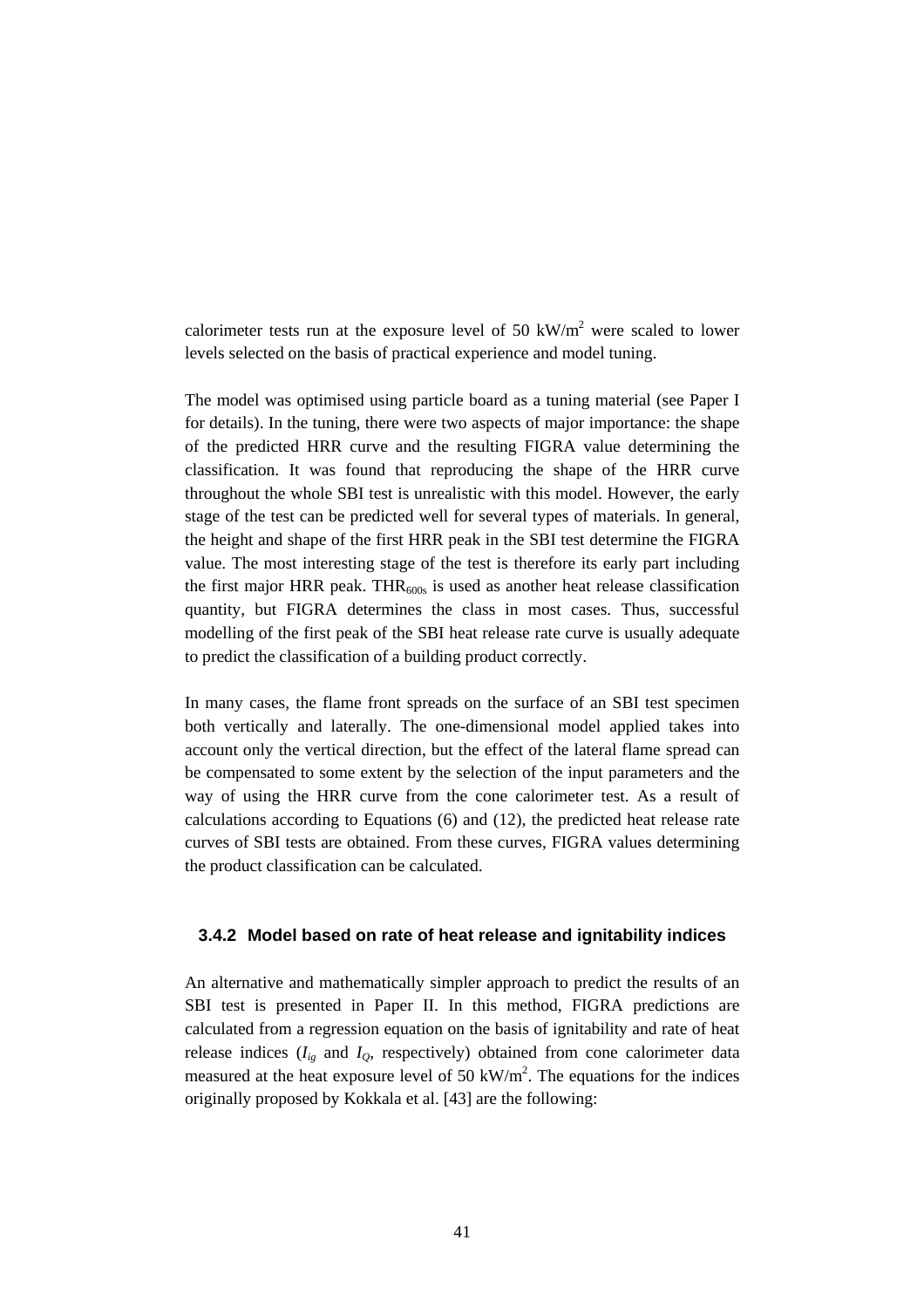$$
I_{ig} = 1/t_{ig} \tag{13}
$$

$$
I_{Q} = \int_{t_{ig}}^{t_{end}} \left[ \frac{\dot{q}''(t)}{(t - t_{ig})^m} \right] dt
$$
 (14)

where *tig* is the time to ignition, *tend* the end time of the test and *m* a constant. The denominator of the integrand represents a weighting function that gives a higher importance to the values of the heat release rate immediately after ignition than to those occurring later. Originally, the indices were developed for predicting the performance of surface linings in the ISO 9705 Room/Corner test. Since the basic fire growth processes in the initial stages of the tests are similar, the index approach can be applied to the prediction of SBI test results. Due to the different parameters to be predicted, however, the weighting of the HRR curve (i.e. the value of *m*) used as input is different.

In order to base the index approach to the SBI test on a wide range of ignition and heat release behaviour and on a sufficient amount of data, a series of over 200 artificial cone calorimeter data files for hypothetical products was generated. The shape of the HRR curve (see Figure 3 of Paper II) was assumed to be of the form

$$
\dot{q}''(t) = \dot{q}''_{\text{max}}(t/t_{\text{max}}) \exp[-(t/t_{\text{max}} - 1)]
$$
 (15)

where  $\dot{q}_{\text{max}}''$  is the peak value of the heat release rate per unit area occurring at time  $t_{\text{max}}$ . This functional form was chosen because a wide range of products exhibits this curve shape in the initial part of the cone calorimeter test. Similarly to the one-dimensional thermal flame spread model, *tig* was determined as the time when the heat release rate per unit area reaches  $50 \text{ kW/m}^2$ . The selection of *tig* defines a time shift to the beginning of the HRR curve. The ranges for the parameters were 55–700 kW/m<sup>2</sup> for  $\dot{q}''_{\text{max}}$ , 5–60 s for  $t_{\text{max}}$ , and 5–60 s for  $t_{ig}$ , corresponding to the typical behaviour of construction products in cone calorimeter tests at an irradiance level of 50 kW/m<sup>2</sup>.

The FIGRA values for the hypothetical products were calculated by predicting the HRR curves of the SBI test using the one-dimensional thermal flame spread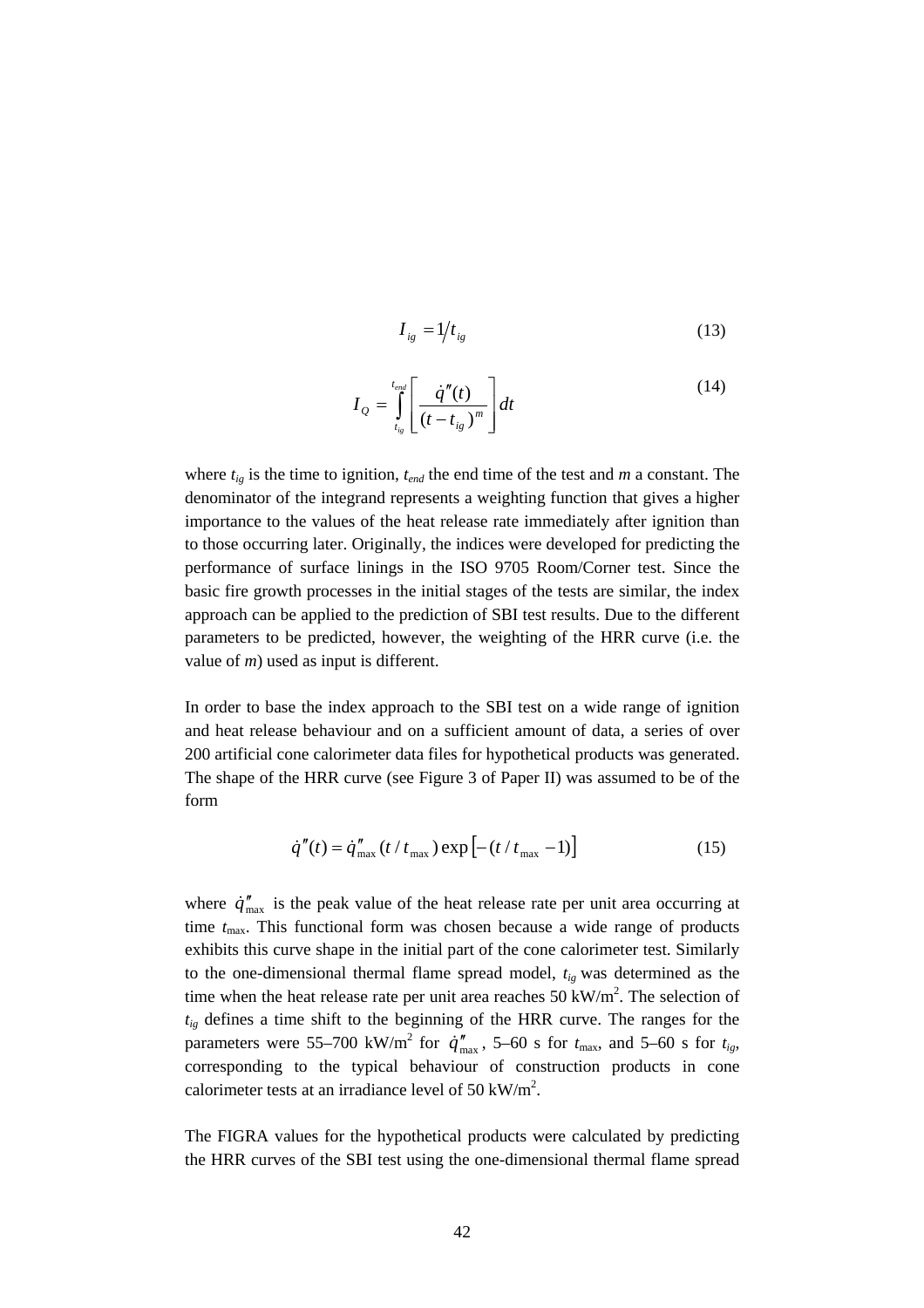model described above. The generated data files were used for finding an expression for FIGRA as a power law of  $t_{ig}$ ,  $\dot{q}_{max}^{\prime\prime}$  and  $t_{max}$ . On the basis of the exponents found by least squares fitting, the value of  $m = 0.89$  was selected for the calculation of the  $I<sub>O</sub>$  index as shown in the Appendix of Paper II. Finally, another fit was performed in order to express FIGRA as a power law of  $I_{ig}$  and *IQ*. The resulting regression equation is

FIGRA = 2.7 
$$
\cdot 10^{-4} I_{ig}^{0.93} I_Q^{1.85}
$$
 (16)

where  $I_Q$  is calculated with  $m = 0.89$  according to Equation (14) and the unit of  $I_{i\varrho}$  is min<sup>-1</sup>.

It is noted that the selected ranges of  $\dot{q}_{\text{max}}''$ ,  $t_{\text{max}}$  and  $t_{ig}$  limit the validity range of the model. The prediction according to Equation (16) should not be used for products outside the validated range due to the increased uncertainty of the predicted FIGRA values.

The THR threshold values normally used in the FIGRA calculation according to prEN 13823 were ignored in the model development for analogy because the calculation of the rate of heat release index does not include any THR threshold. However, a corresponding regression equation can also be found for FIGRA values determined using the THR thresholds.

# **3.5 Fourier transform infrared spectrometry**

The development of Fourier transform infrared (FTIR) spectrometry began with the invention of a two-beam interferometer by Michelson in the 1890's. Even though the principle of interferometry has been known for over a century, several breakthroughs in technology in the 1950's and 1960's were needed before FTIR spectrometry became an acceptable technique for measuring highquality infrared spectra. At present, the FTIR method is used in a wide variety of spectrometric applications.

The Michelson interferometer is a device that divides a beam of radiation into two paths and then recombines the two beams after a path difference has been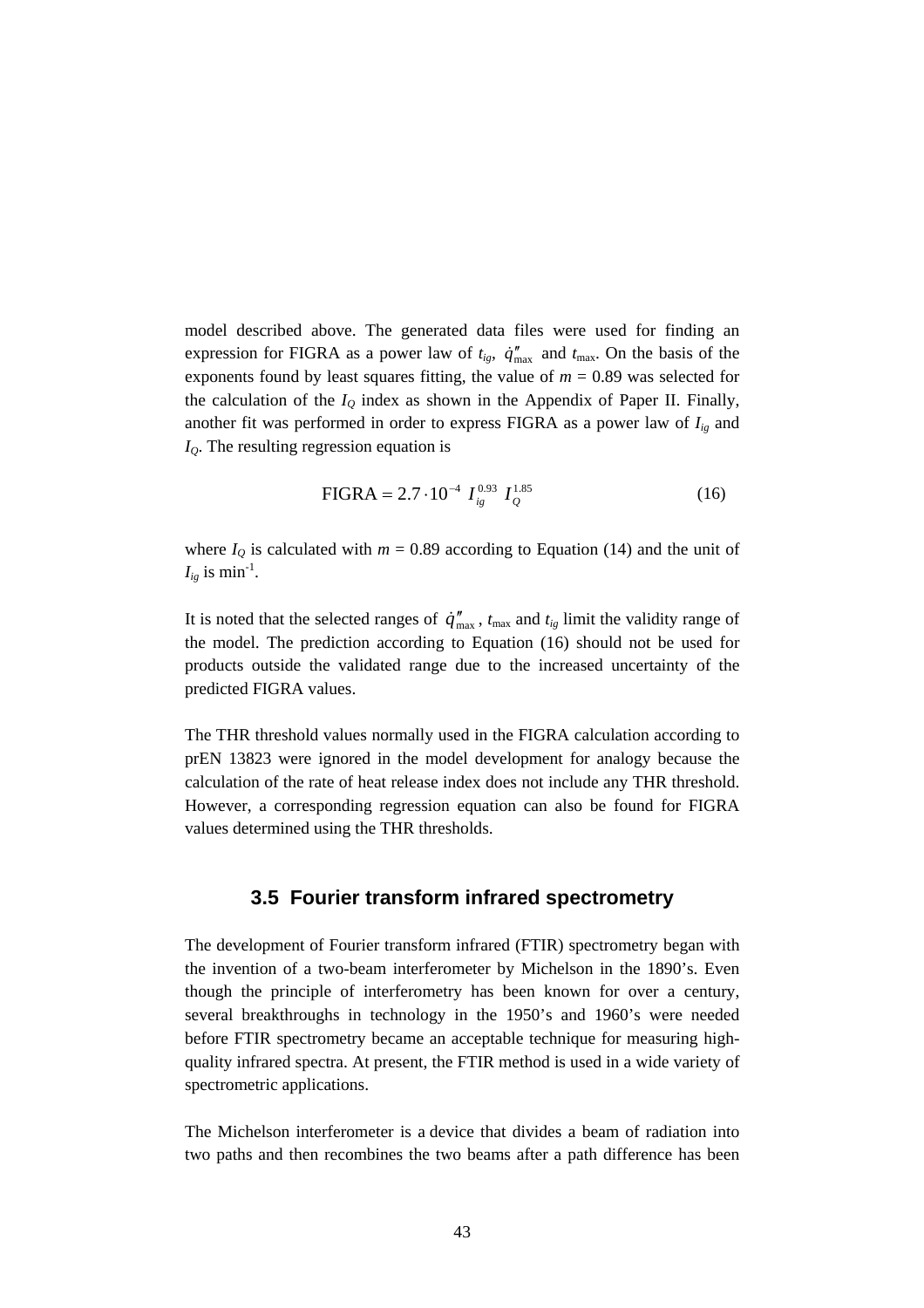introduced. In this condition, interference between the beams can occur. The intensity variations of the beam emerging from the interferometer can be measured as a function of path difference by a detector. The principle of the Michelson interferometer is illustrated in Figure 3.



*Figure 3. A schematic presentation of the Michelson interferometer.*

The intensity of the beam at the detector is composed of constant and modulated components. The modulated component is generally referred to as the interferogram. The spectrum is obtained from the interferogram by computing the cosine Fourier transform, which accounts for the name of the spectrometric technique [118, pp. 1–6].

FTIR spectrometry is based on infrared (IR) absorption. Specific to the FTIR method is the conversion of an interferogram into a conventional wavelength spectrum containing information over a wide wavelength range. In a typical spectrum, absorbance is presented as a function of radiation in wave numbers.

In the FTIR analysis of smoke gases, gas samples are taken from a gas sampling system (e.g. an exhaust duct) or directly from the fire gases. The sample is drawn continuously through a heated sampling line to a heated IR absorption cell. An interfered IR beam is directed through the gas cell. A beam length inside the gas cell sufficient to accumulate adequate absorption for detection of gas components is obtained by reflecting the IR beam several times between mirrors at the ends of the cell before sending it to the detector. At chosen intervals, interferograms are recorded and converted into absorption spectra. The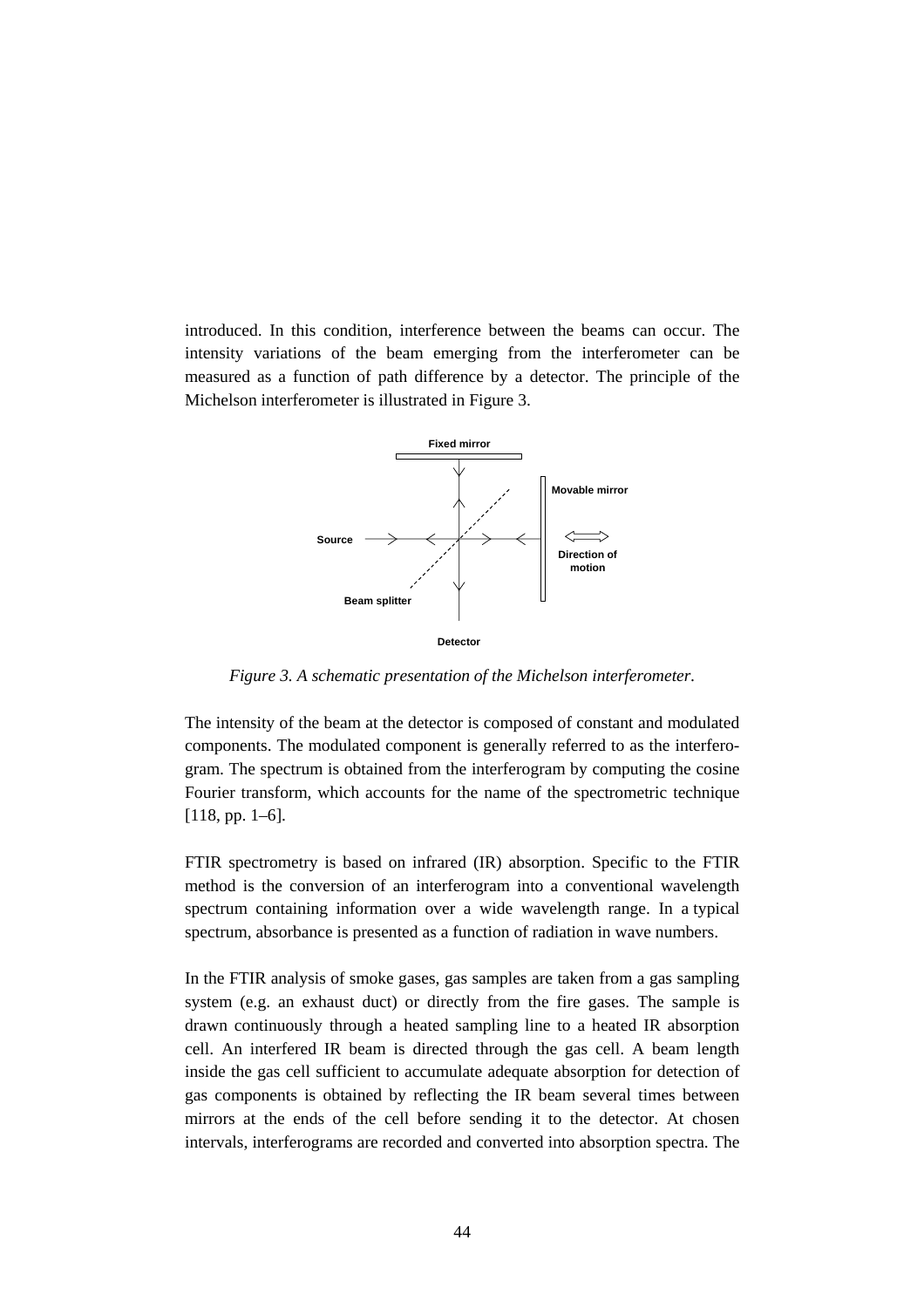gas concentrations are calculated by analysing the absorption spectra. A schematic view of the FTIR measurement is shown in Figure 4.



*Figure 4. A schematic presentation of the FTIR measurement.*

Polyatomic and heteronuclear diatomic compounds absorb energy at specific wavelengths due to the resonance of different types of molecular vibrations at specific frequencies. These compounds can thus be identified based on their characteristic absorbances. Concentrations are related to absorption intensities. The unknown concentrations of various species in a gas sample can be calculated on the basis of the areas of absorbance in the spectra recorded during the fire test and in the reference spectra with known gas concentrations. Several mathematical methods are available for quantitative determination of multicomponent smoke gases [119, 120].

A standard procedure for measuring smoke gas concentrations by the FTIR method has been adopted by Nordtest [51]. As a result of the SAFIR project described in Paper IV, the technique is undergoing standardisation in the ISO [121].

# **3.6 Experiments on wooden facades and compartments**

The test arrangements of wooden facades and compartments were not based on any standard fire tests, but were designed specifically for the test series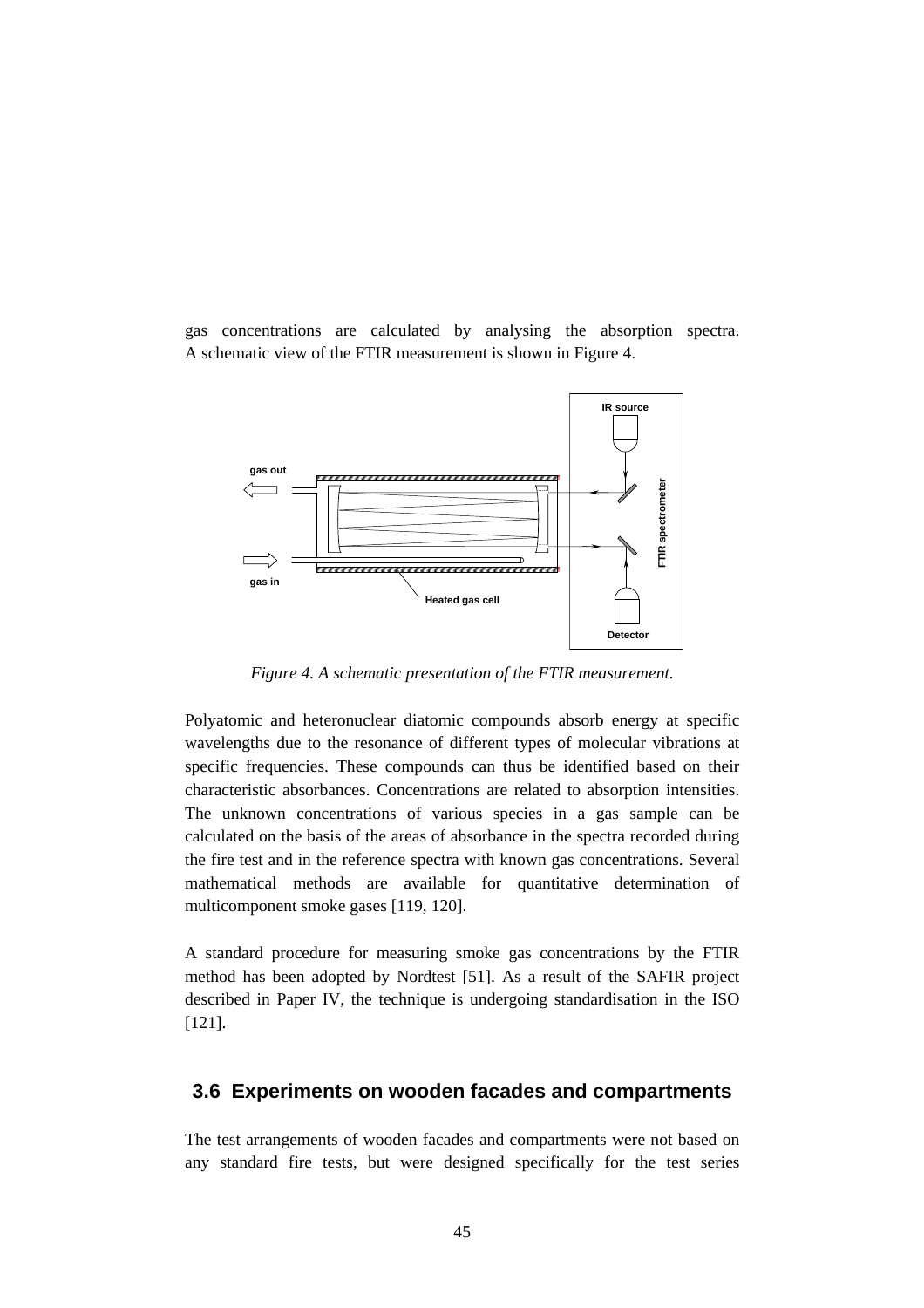performed. Due to the size of the specimens, measurements of heat release rate were not carried out in the full-scale tests since the fire test facilities of VTT do not include an industry calorimeter. The main quantities measured were thus temperatures using thermocouples and heat fluxes using total heat flux meters.

#### **3.6.1 Test arrangements for wooden facades**

The experimental arrangement of the intermediate-scale facade tests is presented in Figures 1 and 2 of Paper V. The size of the test specimen consisting of a wooden frame, gypsum plasterboard, a ventilation cavity formed using wooden battens and the surface material to be studied was  $1.2 \text{ m} \times 2.9 \text{ m}$ . A 2.4 m high sample of the surface material was attached to the upper part of the specimen so that its lower edge was 0.5 m above the floor level. The ignition source was a sandbox burner of size 1.2 m  $\times$  0.1 m  $\times$  0.15 m, placed lengthways along the lower edge of the specimen. The heat output of the burner was 100 kW. The maximum exposure time was 30 minutes, but the test was interrupted earlier if the upper edge of the specimen was flaming extensively. Since the specimen was erected under a hood, the heat release rate could be measured. Other measurements included heat flux at the upper edge of the specimen and temperatures on the specimen surface and in the ventilation cavity. Flame spread on the front surface of the specimen was visually observed according to marker lines at intervals of 0.5 m.

The large-scale facade specimens were built on the front surface of a threestorey facade test rig made of lightweight concrete (see Figure 17 of Paper V). Two fire scenarios with different ignition sources, an external fire source and a post-flashover compartment fire, were studied using different test arrangements.

In the case of an external fire source, the size of the test specimens was  $4.2 \text{ m} \times$ 5.6 m for two-storey facades and 4.2 m  $\times$  8.1 m for a three-storey facade as presented in Figure 15 of Paper V. The basic structure was similar to the intermediate-scale test specimens. The ignition source for the two-storey specimens was the same as used in the intermediate-scale tests, again at a heat output of 100 kW. For the three-storey specimen, two similar burners placed contiguously with a total heat output of 200 kW were used. The burning time of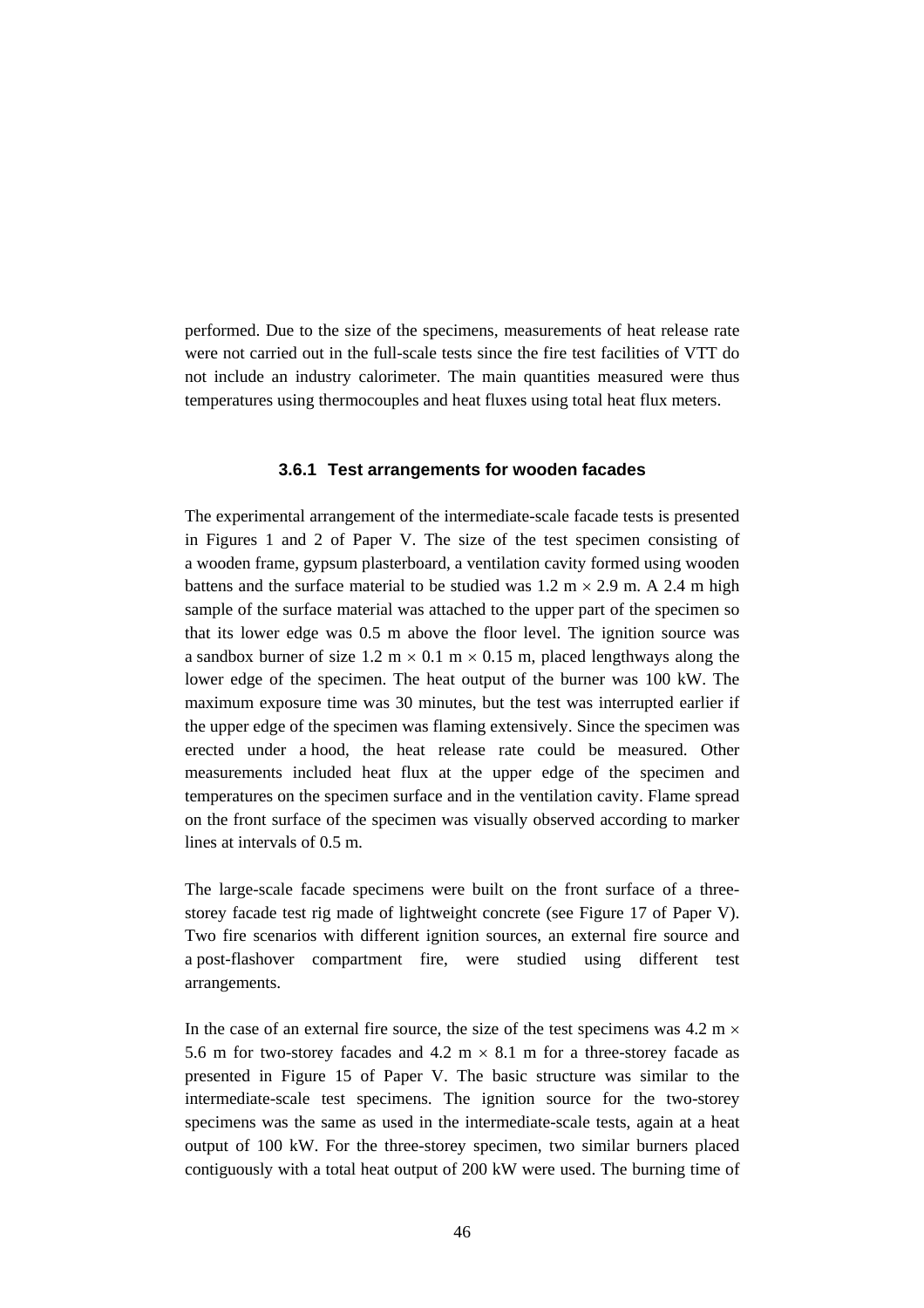the burner(s) was 30 minutes. The tests were terminated when the upper edge of the specimen was extensively flaming or the flames on the specimen were nearly self-extinguished. During the tests, heat flux to the middle point of the window opening(s), surface temperatures of the specimen and temperatures in the ventilation cavity were measured. The ignition of the specimen and the flame spread on the front surface were visually observed.

In the tests using a post-flashover compartment fire as the ignition source, the specimens were installed above the window opening of a fire room in the ground storey of the facade test rig. The specimen area was usually  $4.2 \text{ m} \times 5.6 \text{ m}$  but variable as shown in Figure 18 of Paper V. The size of the fire room is 4.0 m  $\times$ 2.6 m  $\times$  2.2 m (width  $\times$  height  $\times$  depth), and the size of its window opening is  $3.0 \text{ m} \times 1.2 \text{ m}$  (width  $\times$  height). The opening factor of these tests was thus  $Q \approx 0.079$  m<sup>1/2</sup>. For one experiment, the width of the opening was narrowed to 1.2 m, resulting in  $O \approx 0.032 \text{ m}^{1/2}$ . The fire load consisted of wooden cribs stacked on the fire room floor, and particle boards attached to its back wall. The masses of the cribs and particle boards were normally 184 kg and 126 kg, respectively. With this fire load, the duration of the most intense heat exposure was approximately 15 minutes. During the tests, heat fluxes incident on the centre of the window openings on the first and second storey above the fire room were monitored. Temperatures were measured inside the fire room, on the front surface of the facade, in the ventilation cavity, and under and behind the eaves. The ignition of the specimen and the flame spread on the front surface were visually observed.

#### **3.6.2 Test arrangements for timber construction compartments**

Figure 1 of Paper VI shows schematically the experimental arrangement of the tests of timber construction compartments.

The test series included four different rooms. One of the rooms had a wooden stud frame with mineral wool insulation whereas the others were heavy laminated timber structures with a solid frame. The wooden construction was either unprotected or covered inside with one or two layers of gypsum plasterboard. The floor of the rooms was made of particle board with rockwool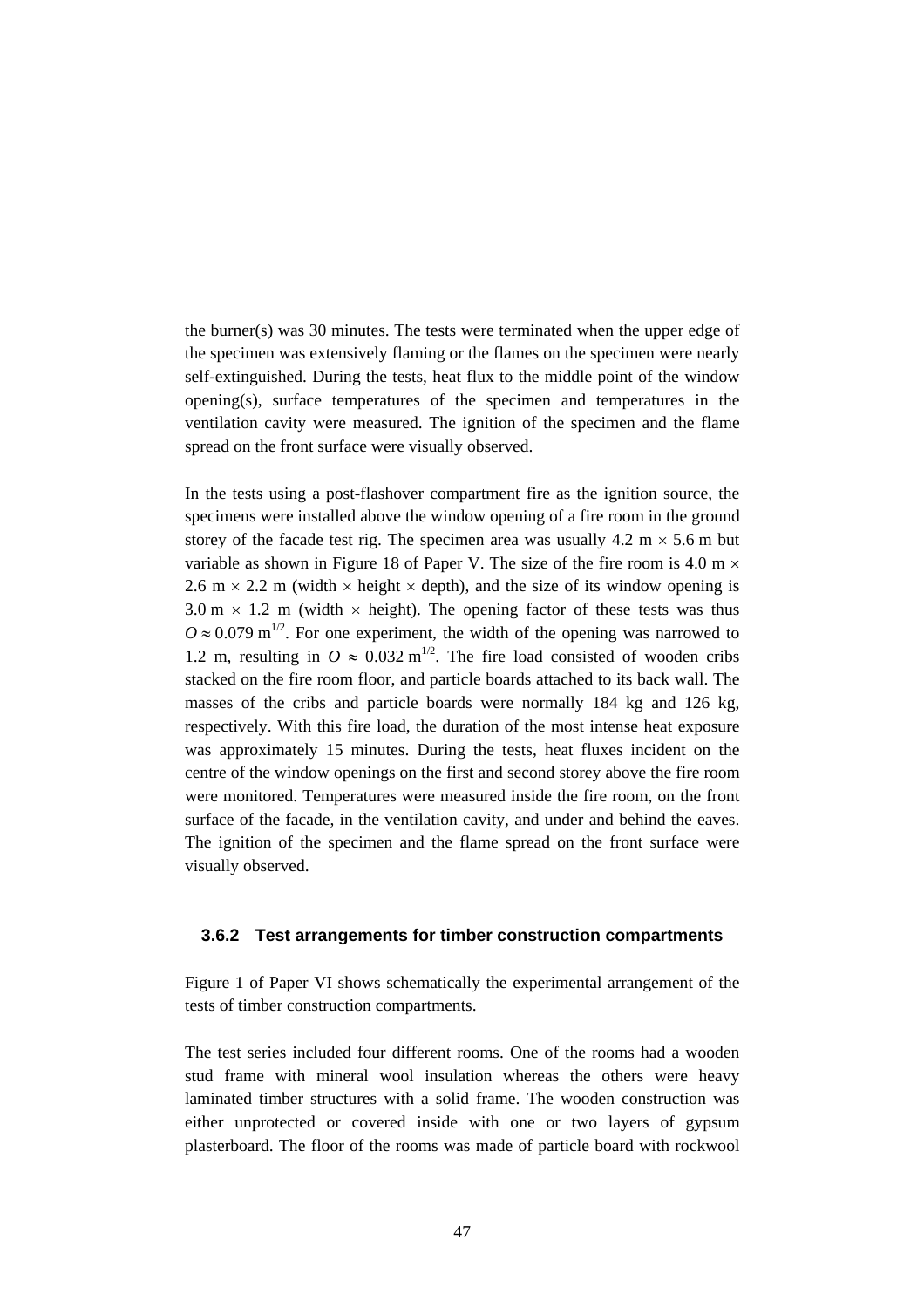insulation. A facade mock-up made of non-combustible fibre cement boards and wooden frames was erected above the front wall.

The inner dimensions of the rooms were 3.5 m  $\times$  2.5 m  $\times$  4.5 m (width  $\times$  height  $\times$  length). The size of the window opening was 2.3 m  $\times$  1.2 m (width  $\times$  height). These dimensions resulted in an opening factor of  $O \approx 0.042$  m<sup>1/2</sup>.

The movable fire load consisted of wooden cribs stacked in four piles inside the room as depicted in Figure 2 of Paper VI. An integral part of the fire load was the particle board flooring. The masses of the wooden cribs and particle boards were 680 kg and 230 kg, respectively. Assuming a net heat of combustion of 15.5 MJ/kg, the fire load density was approximately 900  $MJ/m<sup>2</sup>$  calculated over the floor area. If a combustion efficiency of 0.8 is assumed as suggested in prEN 1991-1-2 for mainly cellulosic materials [91], the fire load density was about  $720 \text{ MJ/m}^2$ .

During the experiments, temperatures were measured inside the room, between and/or behind gypsum plasterboard on the ceiling and walls, and under the particle board flooring. Charring of wood behind the gypsum plasterboard was monitored using thermocouples embedded in wooden blocks inserted into the ceiling and a sidewall. Heat flux from the flames incident on the facade mock-up was measured using a total heat flux meter 2.2 m above the upper edge of the window opening.

# **3.7 Measurement uncertainty**

When examining experimental data, the uncertainties related to measurement results must be taken into consideration. Even though test results are commonly reported as single values or curves, they always include uncertainties depending on instrument accuracy, test procedures, approximations in calculations etc.

The uncertainty of measurement results can be evaluated by statistical analysis of a series of observations (type A evaluation) or by other means (type B evaluation). Type B evaluation is usually based on scientific judgment using all the relevant information available, including previous measurement data, experience with, or general knowledge of, the behaviour and properties of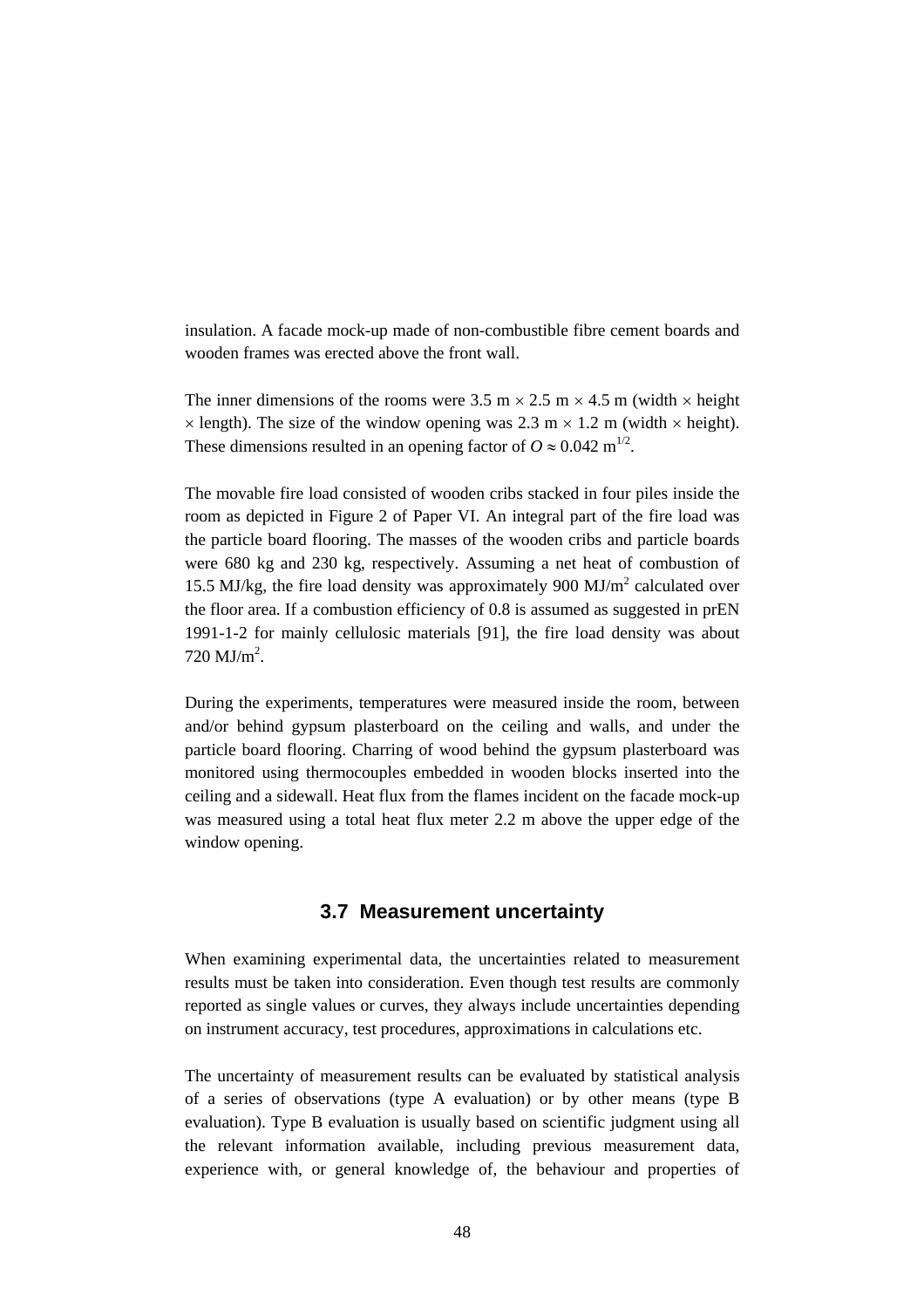relevant materials and instruments, manufacturer's specifications, data provided in calibration and other reports, and uncertainties assigned to reference data taken from handbooks [122].

Each component that contributes to the uncertainty of a measurement is represented by an estimated standard deviation, termed standard uncertainty. The combined standard uncertainty of a measurement is obtained by combining the individual standard uncertainties arising from a type A or a type B evaluation. The method of combination is called the law of propagation of uncertainty or the "root-sum-of-squares" method. The expanded uncertainty is obtained by multiplying the combined standard uncertainty by a coverage factor k chosen at the desired level of confidence. A common practice is to use the value  $k = 2$ related to a level of confidence of approximately 95 %, assuming normal distribution of measurement results [123].

In the case of the type A evaluation, standard uncertainties are represented by estimated standard deviations. The precision of a test method is usually presented as repeatability and reproducibility standard deviations  $s_r$  and  $s_R$ , respectively, or as relative values  $s_r/m$  and  $s_R/m$  obtained by dividing by the general mean *m*. Precision can also be expressed as repeatability and reproducibility limits *r* and *R*, respectively. These are the values less than or equal to which the absolute difference between two test results obtained under repeatability/ reproducibility conditions may be expected to be with a probability of 95 % [124]. The repeatability and reproducibility limits can be approximated as  $r \approx 2.8$   $s_r$  and  $R \approx 2.8$   $s_R$ . Repeatability refers to independent test results measured with the same method on identical test items in the same laboratory by the same operator using the same equipment within short intervals of time. Reproducibility is related to test results obtained with the same method on identical test items in different laboratories by different operators using different equipment.

#### **3.7.1 Heat release rate**

Related to heat release rate measurement of room fires, Yeager has calculated the measurement uncertainty as a combination of uncertainties of gas analysis, volume flow rate and heat production constant of oxygen consumption [125].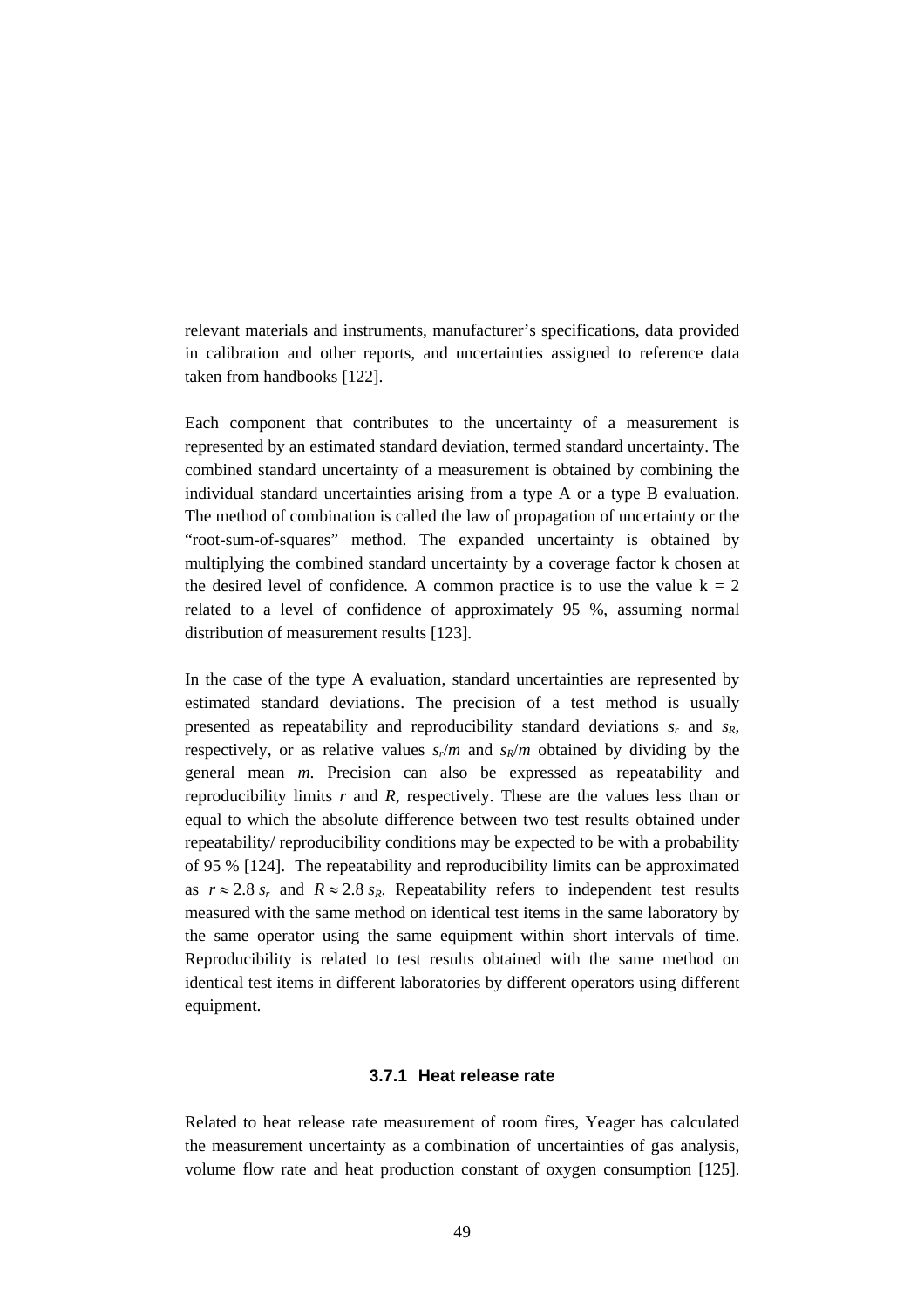According to his findings, the relative uncertainty increases with decreasing volume flow rate and heat release rate. At heat release rates and volume flow rates typical for room fire experiments, the relative uncertainties varied from  $\pm$ 5 % to  $\pm$ 11 %. It is noted, however, that Yeager did not use a coverage factor in the calculations.

Enright and Fleischmann have studied the uncertainty related to the heat release rate calculation of the cone calorimeter according to the ISO 5660-1 standard [126]. They demonstrated that the most significant uncertainty sources are the assumed effective heat of combustion term, the combustion expansion assumption and the instrument uncertainty of the oxygen concentration measurement. The study deals with combined uncertainties without a coverage factor. Analysing their example, relative uncertainties from  $\pm 5$  % to  $\pm 10$  % can be obtained at heat release rates larger than approximately 50 kW/m<sup>2</sup>. At lower HRR levels, the contributions of the combustion expansion assumption and the oxygen analyser increase the uncertainty of the calculation. A relative uncertainty of less than  $\pm 5$ % is not possible at any HRR level due to the uncertainty of the assumed effective heat of combustion.

Axelsson et al. [127] have given guidelines for estimating the magnitude of individual error sources and calculating the combined expanded uncertainty for HRR and smoke production rate measurements. In their case study, combined expanded uncertainties from  $\pm 7$  % to  $\pm 14$  % (k = 2) in the HRR measurements of Room/Corner and SBI tests were found. In the case of the SBI test, however, the uncertainty of HRR results is reduced to  $\pm(3-5)$  % due to the 30-s averaging in the data processing according to the prEN 13823.

The repeatability and reproducibility of the cone calorimeter and the SBI test have been determined in interlaboratory trials. For the cone calorimeter, the relative repeatability and reproducibility standard deviations  $s_r/m$  and  $s_R/m$  are in the ranges of 3–55 % and 4–87 %, respectively, for the maximum and total heat releases [12, 128]. An interlaboratory trial for the SBI test was arranged in connection with the method development. Averages of  $s_r/m$  and  $s_R/m$  for the numerical classification parameters are given in Table 1 [5]. Data with very small mean values have been excluded from the averages since they deviate from the general level. Small parameter values typically have large relative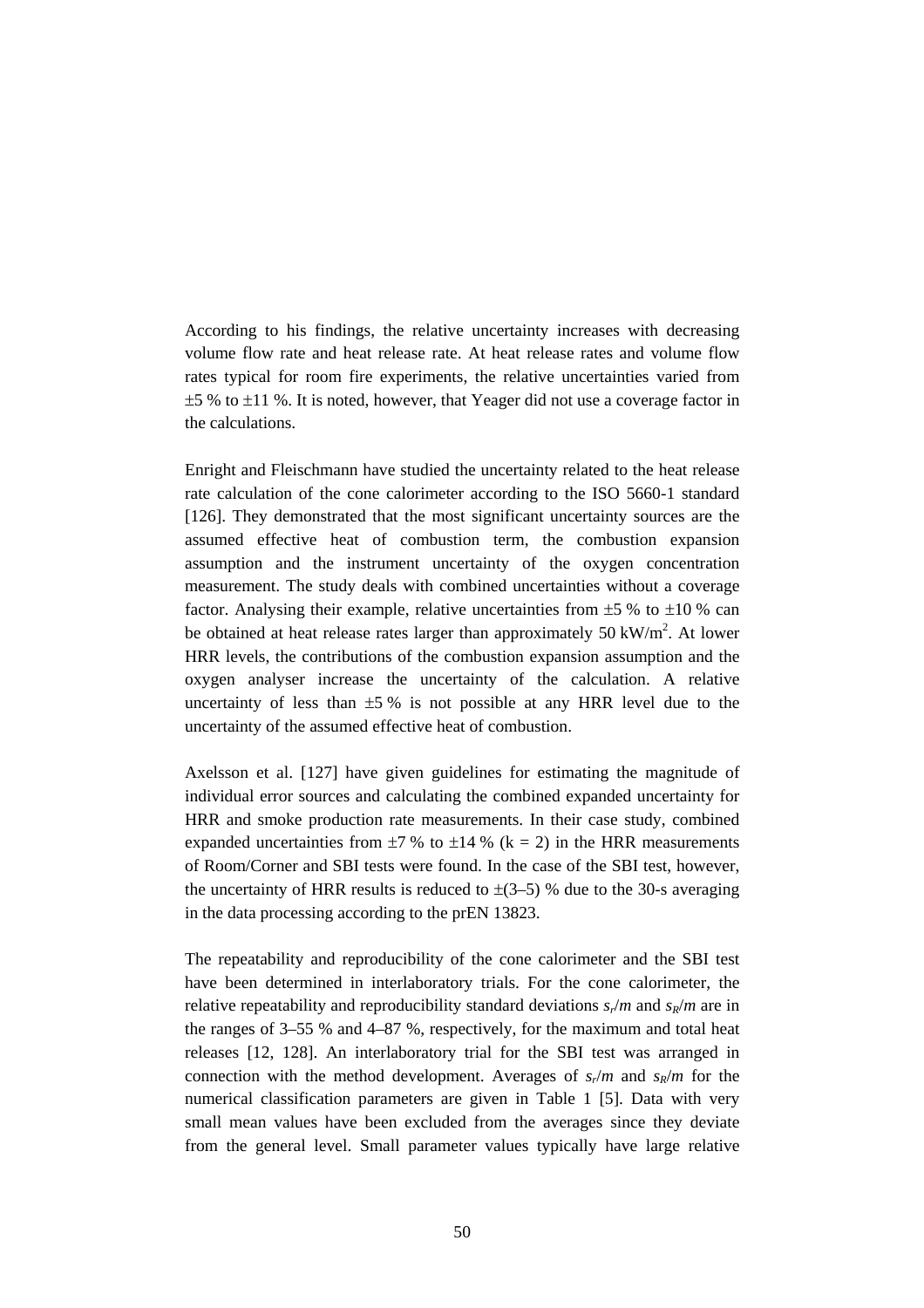standard deviations due to small mean values even though the absolute values of the standard deviations are low.

*Table 1. Average relative standard deviations for the classification parameters of the SBI test [5]. The subscripts of FIGRA refer to the THR thresholds used in the calculation according to prEN 13823.*

|                    | FIGRA <sub>0.2MJ</sub> | FIGRA <sub>0.4MJ</sub> | $THR_{600s}$ | <b>SMOGRA</b> | TSP <sub>600s</sub> |
|--------------------|------------------------|------------------------|--------------|---------------|---------------------|
| Average<br>$S_r/m$ | 14 %                   | 15 %                   | 11 %         | 15 %          | 18 %                |
| Average<br>$S_R/m$ | 23 %                   | 25 %                   | 21 %         | 40 %          | 44 %                |

#### **3.7.2 FTIR measurement and analysis**

The uncertainty of FTIR results cannot be evaluated using the type B approach due to the mathematical complexity of various analysis techniques. For determining the repeatability and reproducibility of the FTIR method, an interlaboratory trial was performed as a part of the SAFIR project. Calculated over all materials and gas species included in the statistical analysis, the averages of  $s_r/m$  and  $s_R/m$  were 12 % and 25 % for maximum concentration values and 10 % and 30 % for yields, respectively. The procedure and results of the interlaboratory trial are presented in more detail in Paper IV.

#### **3.7.3 Temperature measurements**

Measurements of gas and surface temperatures naturally have an important role in fire research. In most cases, temperatures are measured by thermocouples because of the ease of installation and use. The most suitable thermocouple type for fire experiments is type K, due to its wide temperature range (from -200  $\degree$ C) to  $+1260$  °C) and good oxidation resistance [129, pp. 43–51]. The measurement accuracy of type K thermocouples used in the experiments presented in this thesis is  $\pm 1.5$  °C up to 400 °C. At higher temperatures, the accuracy deteriorates linearly being  $\pm 4$  °C at 1000 °C.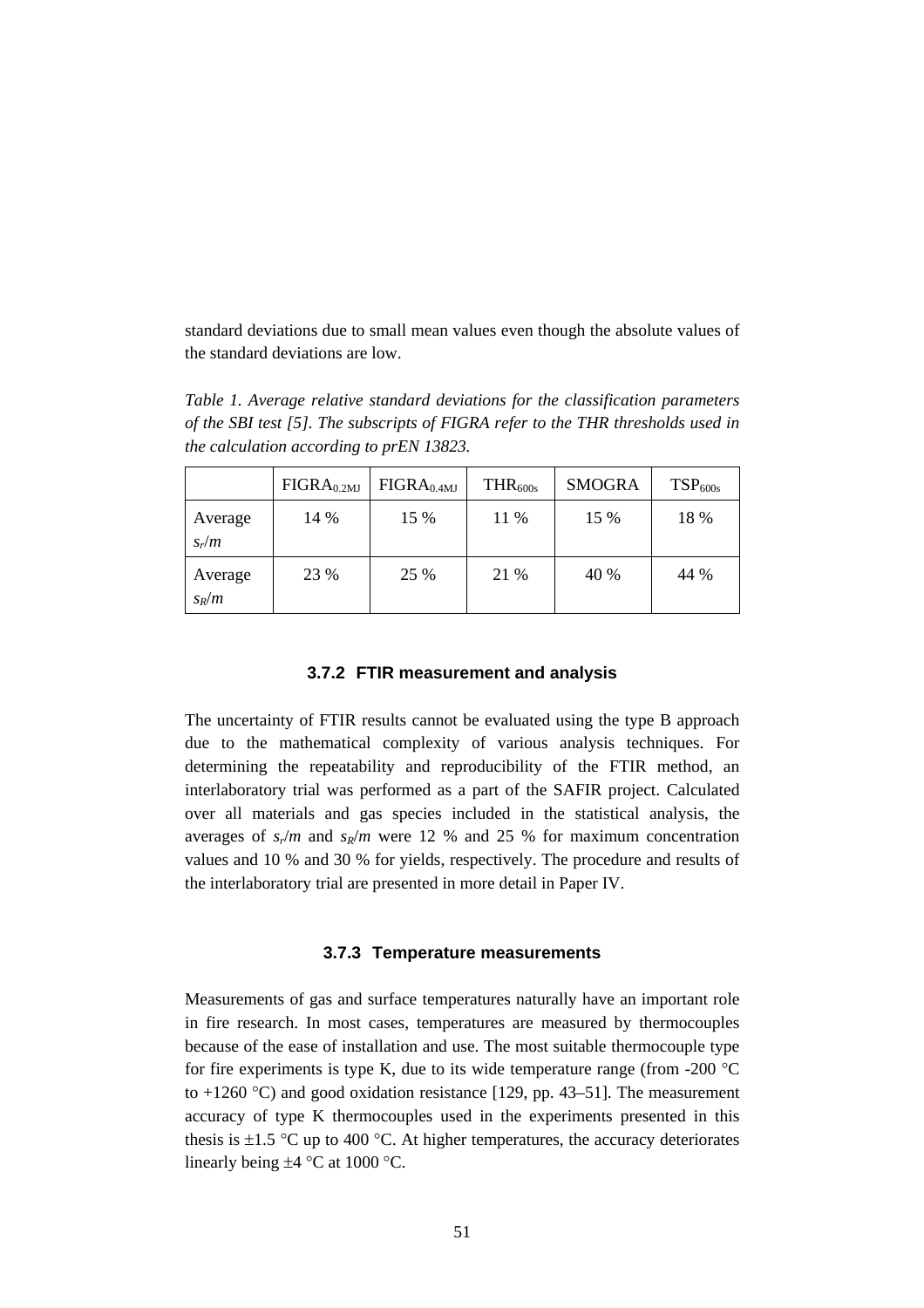The main problem in determining surface temperature is to make the measurement without significantly disturbing the measured object. The most significant errors in the surface temperature measurement can be introduced through changes in local heat transfer conditions, uncertainty of the position of the thermocouple junction, and heat losses by conduction along the thermocouple wires when they are placed in strong temperature gradients [130, pp. 5–8]. To minimise these errors, the thermocouples should have as small a diameter as possible, and the junction should be in good thermal contact with the surface. Furthermore, the error due to conduction along the thermocouple wires can be reduced by placing a sufficient length of wire near the hot junction, perpendicular to the temperature gradient [130, pp. 5−8].

When gas temperatures are measured using bare thermocouples inside or near to flames, the heat transfer by radiation between the thermocouple, flame and surroundings causes measurement errors. Temperatures measured are underestimates inside flames, and overestimates outside flames, compared to real temperatures.

#### **3.7.4 Model sensitivity**

The sensitivity of the FIGRA predictions of the one-dimensional thermal flame spread model on the input data is discussed in Paper I. Relative changes of  $\pm 10$  % and  $\pm 20$  % were artificially introduced to ignition times  $t_{ig}$  and maximum heat release rates  $\dot{q}_{\text{max}}^{"}$  of selected cone calorimeter curves used as the model input. The selection of materials for the sensitivity study included products with varying fire performance and classes. The changes induced to FIGRA values are presented in Tables 4 and 5 of Paper I. On average, the relative change of FIGRA was larger than the relative change of  $t_{ig}$  or  $\dot{q}_{max}^{"}$ . No clear dependence on the magnitude of FIGRA was observed, even though the relatively small FIGRA values of classes A2/B and C seemed to be more sensitive to the variation of input data than higher values corresponding to class D.

The sensitivity of the FIGRA predictions obtained using the model based on rate of heat release and ignitability indices is considered in Paper II. The effects of variation in  $I_{ig}$  and  $I_{0}$  on FIGRA values can be seen directly by differentiating Equation (16). From the exponents, it can be observed that FIGRA is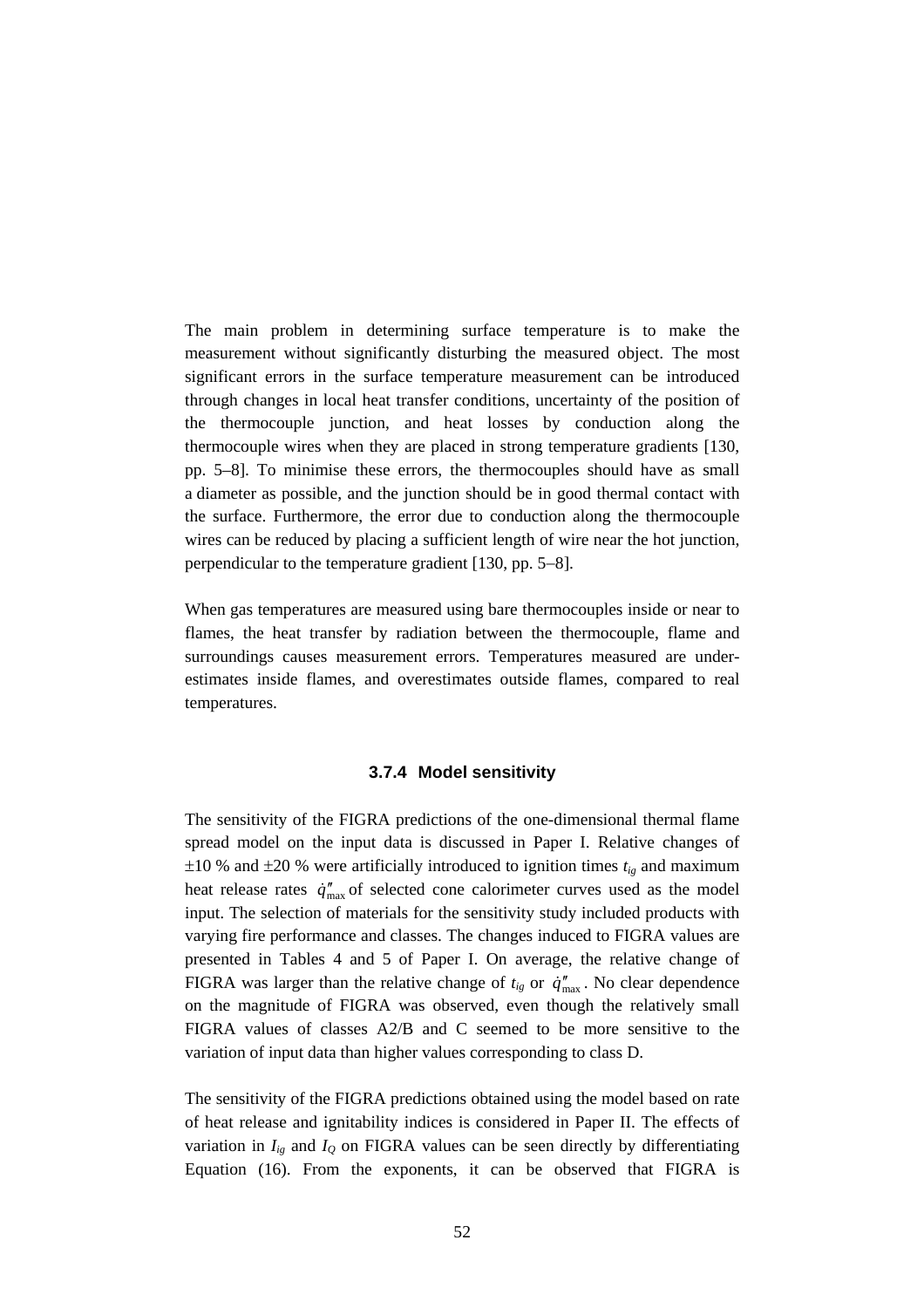approximately twice as sensitive to  $I_Q$  as to  $I_{ig}$ . A change of  $I_{ig}$  results in a comparable change of FIGRA, because FIGRA  $\propto I_{ig}^{0.93}$ . In contrast, a change of  $I_Q$  causes a much larger change of FIGRA, since FIGRA  $\propto I_Q^{1.85}$ . The effect of variation of  $\dot{q}_{\text{max}}^{"}$  or  $\dot{q}^{"}(t)$  on predicted FIGRA values is not as straightforward since  $I_Q$  is not directly proportional to the heat release rate. Examining the artificial cone calorimeter data used in the model development it was found that a change of 10 % of  $\dot{q}_{\text{max}}^{"}$  results in a change of approximately 15 % of FIGRA. Thus, FIGRA is overly sensitive to  $\dot{q}_{\text{max}}^{"}$ .

The changes of predicted FIGRA values due to the variation of cone calorimeter data naturally have an effect on predicted classifications. However, classifications based on SBI tests also vary, especially for products close to a limit between two classes. This kind of borderline product cannot be completely avoided, no matter how carefully a classification system is designed.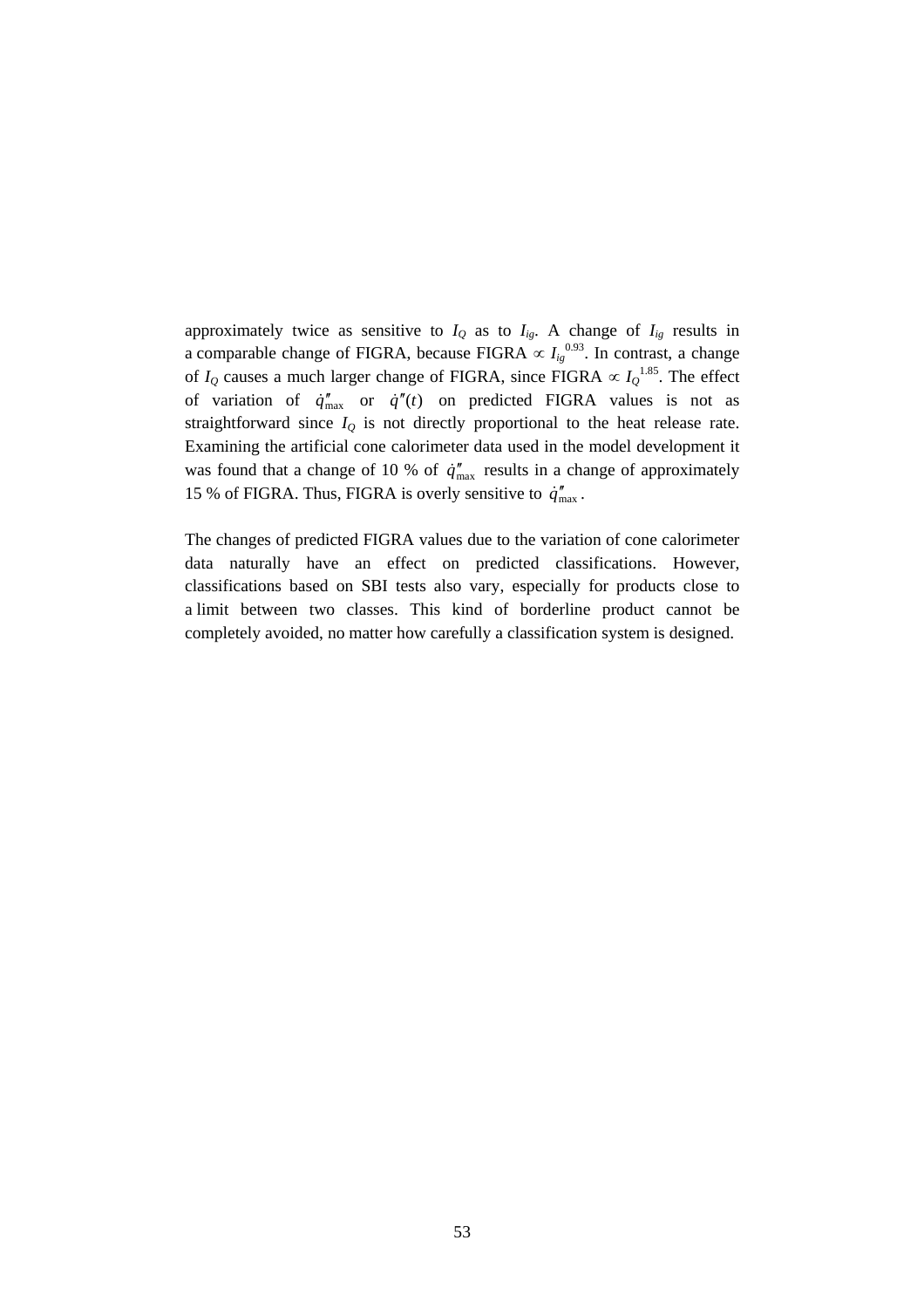# **4. Results and discussion**

The main results of Papers I–VI are summarised in this chapter. The models developed for predicting SBI test results are compared. The relations of the European and Japanese fire classification systems of surface linings are presented. The results of a European research project of smoke gas analysis by FTIR spectrometry are reviewed. Two fire scenarios related to wooden facades are introduced with principles of formulating acceptance criteria. Finally, fire development in timber construction compartments is described.

# **4.1 Correlation of cone calorimeter and SBI test results**

In Papers I and II, two models for predicting the results of the SBI test on the basis of cone calorimeter data are introduced. The one-dimensional thermal flame spread model (see Section 3.4.1) can be used to predict the first peak of the heat release rate curve of a product in the SBI test. Estimates of the FIGRA value and the classification can be determined on the basis of the predicted curve. The model based on rate of heat release and ignitability indices (see Section 3.4.2) predicts the FIGRA value and the classification using a simple regression equation. However, the heat release behaviour of a product cannot be estimated using this approach.

### **4.1.1 Prediction of the heat release rate**

A series of graphs comparing the measured HRR curves against those predicted was obtained using the one-dimensional thermal flame spread model. This model is incapable of reproducing the shape of the HRR curve throughout the whole SBI test, but the first HRR peak can be predicted relatively well. Prediction of the first peak is usually adequate for predicting the classification of a product correctly, since the early part of the test is of major importance determining the FIGRA value.

Investigation of the modelled heat release rate curves revealed three product groups: basic wood products, wood products with a surface layer, and products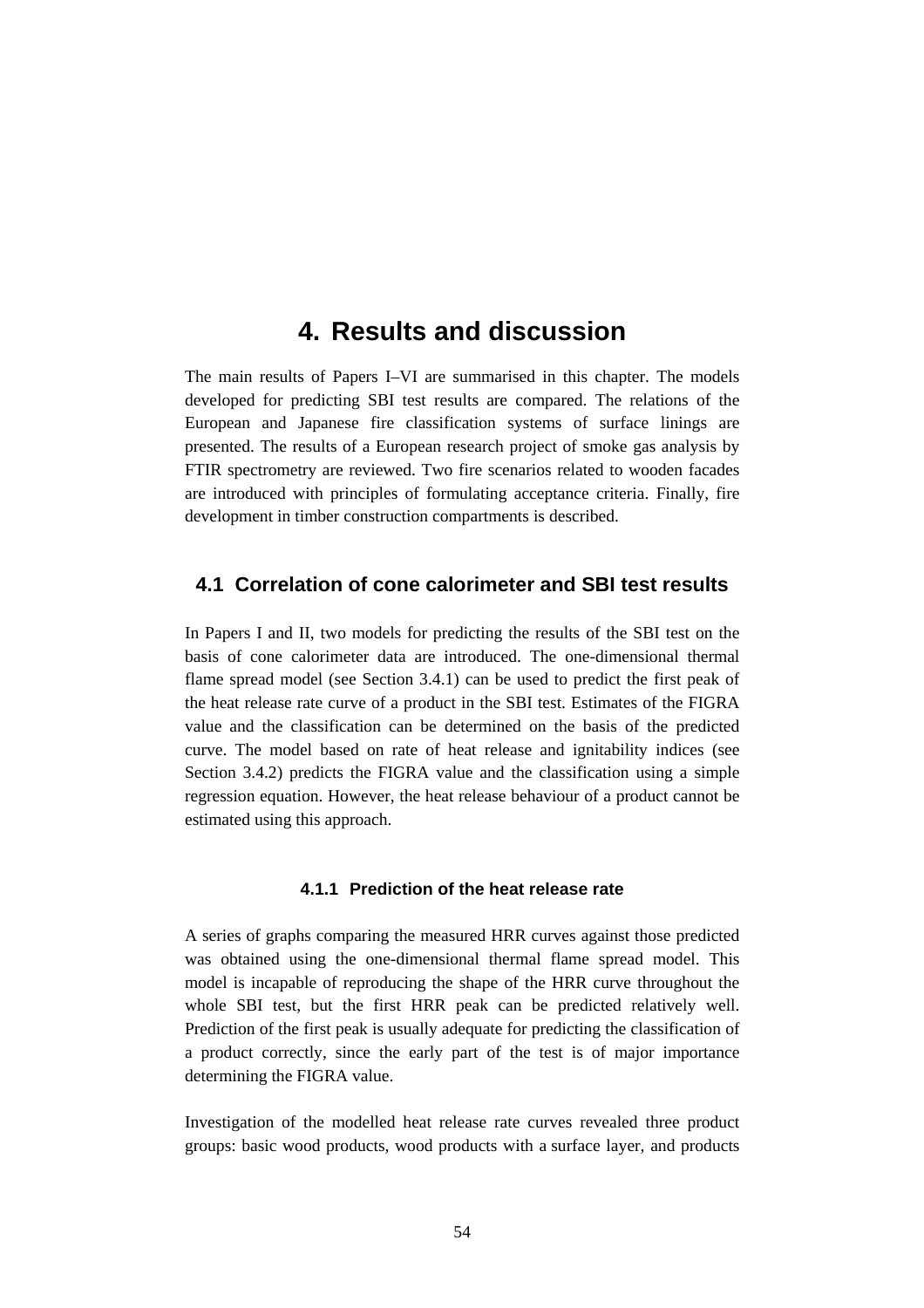with a surface layer on a non-combustible substrate. Examples of the measured and predicted HRR curves are shown in Figures 5–8 of Paper I.

For basic wood products, the model predicts the first peak of the HRR curve reasonably well. The predicted heat release rates for wood products with a surface layer tend to be delayed and smoothed compared to the SBI measurements. Products composed of a surface layer on a non-combustible substrate show two types of behaviour depending on the thickness of the surface layer. If the surface layer is thin, the calculated HRR curve exhibits a sharp peak in the beginning of the test. In the SBI test, this peak (if observable) is lower and smoother, and it usually occurs earlier than predicted. If the surface layer is thicker, the predicted peak is both wider and more consistent with the SBI measurement.

Outside these groups there are some products for which the modelling is unsuccessful, owing either to the limitations of the model or to the different features of the SBI and cone calorimeter test methods. For materials exhibiting extensive flame spread, the compensation procedures of the one-dimensionality of the model are inadequate. The model involves assumptions for the scaling of the ignition time and the width of the pyrolysis area that are not optimal for fireretarded materials. For materials that melt, and for products with a reflective coating, the predictions are unsuccessful because the SBI apparatus and the cone calorimeter have different heat transfer modes and different test arrangements with regard to the specimen orientation and the ignition source.

#### **4.1.2 Comparison of the models**

The one-dimensional thermal flame spread model and the  $I_0$ - $I_{ig}$  index model have been applied to a set of 35 construction products [131], including materials from the interlaboratory trial of the SBI test development [117] and from the Japanese Fire Test SOPRO programme [132]. In Papers I and II, slightly smaller material sets were included. The products studied can be regarded as a representative selection of typical construction products with varying reactionto-fire performance.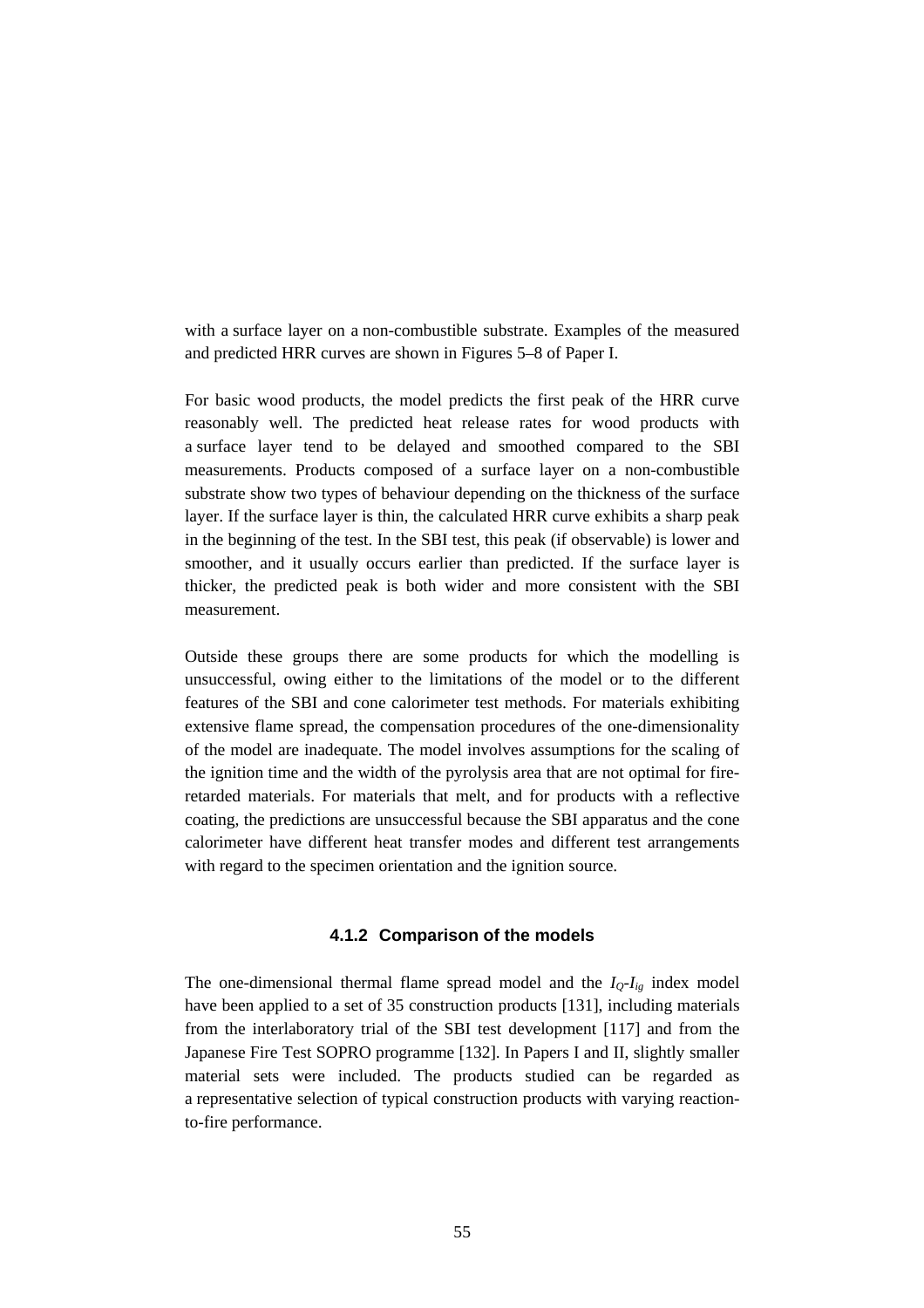The comparison of FIGRA and classification predictions of the one-dimensional thermal flame spread model and the  $I_Q-I_{ig}$  index model is presented in Figure 5. The highest FIGRA values are excluded for clarity. For the  $I_Q-I_{ig}$  index approach, only the results within the validated range of the model are shown.



*Figure 5. Comparison of measured and predicted FIGRA values for the onedimensional thermal flame spread model and the IQ-Iig index model. The letters in the margins refer to the Euroclasses, and the class limits are shown by dotted lines. The areas limited by solid lines show the consistency of classifications by modelling and experiments.*

Figure 5 indicates that the FIGRA values predicted by the  $I_Q-I_{ig}$  index model tend to be systematically on the safe side, i.e. the predicted values are higher than the experimental results. For the one-dimensional thermal flame spread model, the predicted FIGRA values fall on both sides of the diagonal of Figure 5, showing no bias to either safe or unsafe predictions.

To clarify the prediction of classification, the predicted and measured Euroclasses for the products studied are presented in Table 2 for the one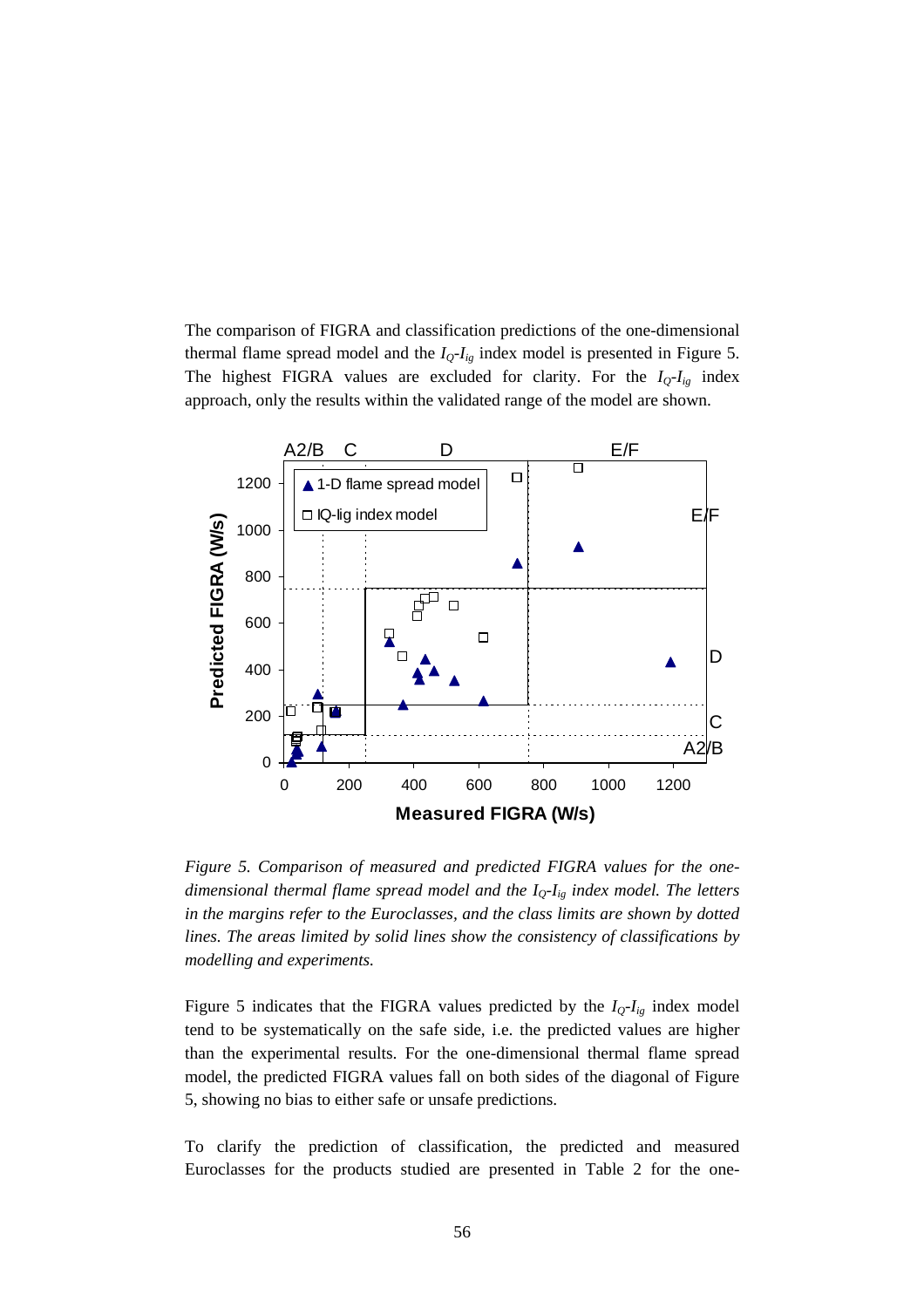dimensional thermal flame spread model and in Table 3 for the  $I_Q-I_{ig}$  index model. The code numbers of the products can be found in Table 2 of Paper I and Table 1 of Paper II.

*Table 2. Comparison of measured and predicted classification for the onedimensional thermal flame spread model. The underlined products showed no sustained flaming or had an ignition time too long for calculations (i.e. class A2/B predicted).*

|                  |             | A2/B                                                                              | $\mathbf C$         | D                                                              | E/F             |
|------------------|-------------|-----------------------------------------------------------------------------------|---------------------|----------------------------------------------------------------|-----------------|
| S<br>B<br>I      | A2/B        | M01 M06<br>M08 M11<br>M13 M14<br>M15 M19<br>M21 M27<br>M28 7-K<br>$7 - R$ $9 - K$ |                     | M <sub>02</sub>                                                |                 |
| $\mathbf c$<br>1 | $\mathbf C$ |                                                                                   | M09 M29<br>$10 - B$ |                                                                |                 |
| a<br>S<br>S      | D           |                                                                                   |                     | M10 M12<br>M16 M20<br>M22 M23<br>M24 M25<br>7-G 7-Q1<br>$10-A$ | M <sub>05</sub> |
|                  | E/F         | M <sub>04</sub>                                                                   |                     | M <sub>07</sub>                                                | M03 M26<br>M30  |

**Predicted class**

Certain products are outside the scope of the modelling calculations due to their ignition properties. In both models, the ignition in the cone calorimeter test is assumed to take place when the heat release rate per unit area reaches 50 kW/m<sup>2</sup>. If the heat release rate of a product never reaches 50 kW/m<sup>2</sup>, the calculations cannot be performed. Furthermore, the one-dimensional thermal flame spread model scales the ignition time to a lower exposure level. If the scaled ignition time exceeds the duration of the SBI test, the calculation is not feasible. In practice, however, such products meet the requirements of class A2/B in the SBI test. Thus, these types of ignition behaviour can be included in the class prediction of the models as special cases.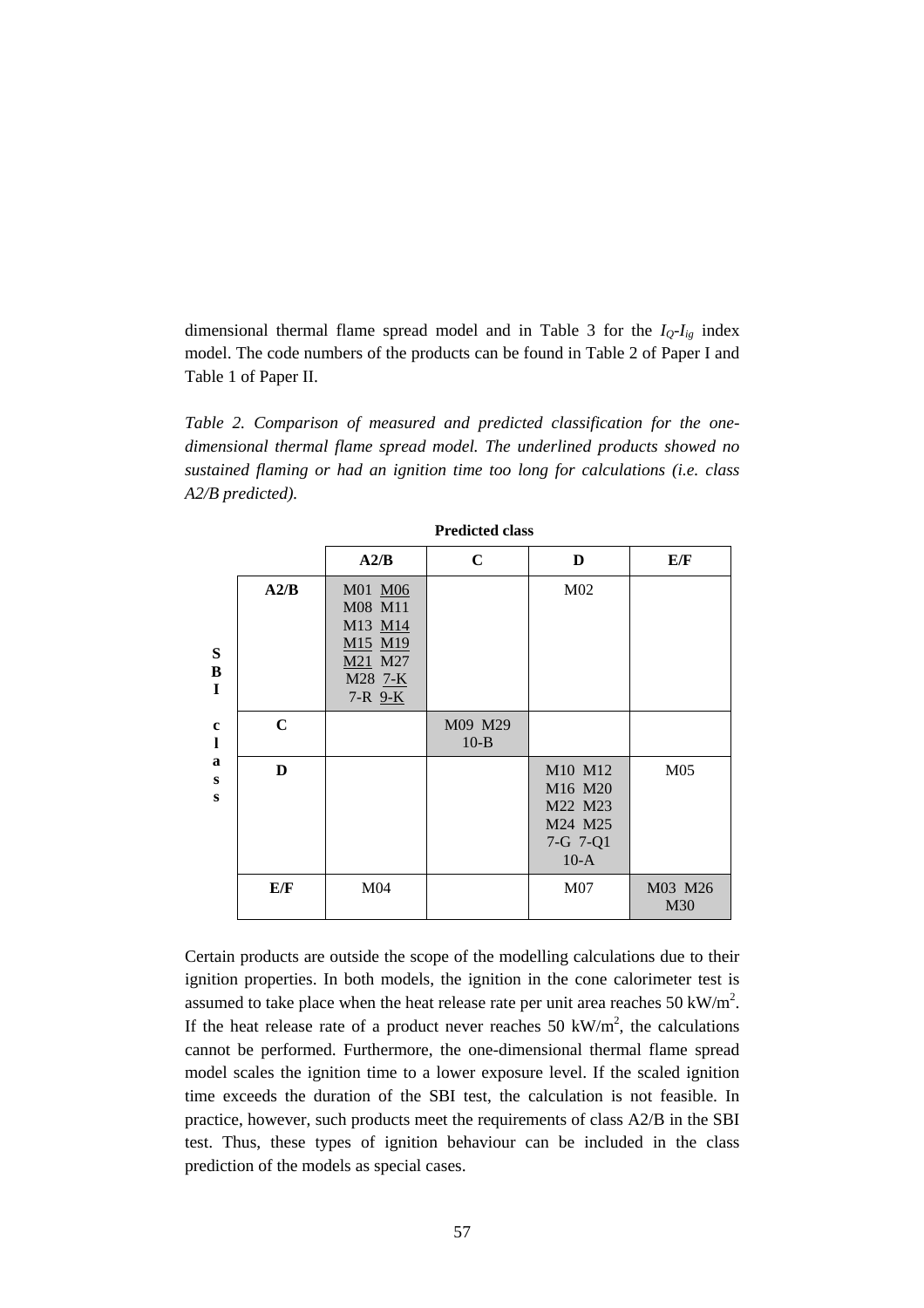In the case of the one-dimensional thermal flame spread model, the predicted classification differs from the experimental result only for four products. Two of these products (M02 and M04) belong to product groups recognized problematic, one of them (M05) is a borderline product near the limit of classes D and E, and the fourth one (M07) exhibited considerable scattering of experimental classifications in the interlaboratory trial of the SBI test development.

*Table 3. Comparison of measured and predicted classification for the IQ-Iig index model. The underlined products showed no sustained flaming (i.e. class A2/B predicted). The products in parentheses are out of the validated range of the model (i.e.*  $t_{ig} < 5 \text{ s or } t_{ig} > 60 \text{ s}.$ 

|                  |             | A2/B                                                                           | $\mathbf C$    | D                                                                                      | E/F              |
|------------------|-------------|--------------------------------------------------------------------------------|----------------|----------------------------------------------------------------------------------------|------------------|
| S<br>B<br>I      | A2/B        | M01 (M06)<br>M08 M13<br>$(M14)$ $M15$<br>M19 M21<br>M27 7-K<br>$7 - R$ $9 - K$ | M02 M11<br>M28 |                                                                                        |                  |
| $\mathbf c$      | $\mathbf C$ |                                                                                | M09 M29        | $10-B$                                                                                 |                  |
| 1<br>a<br>S<br>s | D           |                                                                                |                | M10 M12<br>M <sub>16</sub> M <sub>20</sub><br>M22 M23<br>M24 M25<br>7-G 7-Q1<br>$10-A$ | M <sub>05</sub>  |
|                  | E/F         | (M04)                                                                          |                | (M07)                                                                                  | M03 M26<br>(M30) |

| <b>Predicted class</b> |  |
|------------------------|--|
|------------------------|--|

The products obtaining an incorrect class prediction using the one-dimensional thermal flame spread model are classified incorrectly also using the  $I_Q-I_{ig}$  index model. In addition, the class prediction of the index approach fails for products exhibiting a small HRR peak  $(5-12 \text{ kW})$  in the early stage of the SBI test, followed by a negligible heat release. For this kind of product, the THR thresholds of the FIGRA calculation have a significant effect on FIGRA values. The reason for these incorrect class predictions is the model development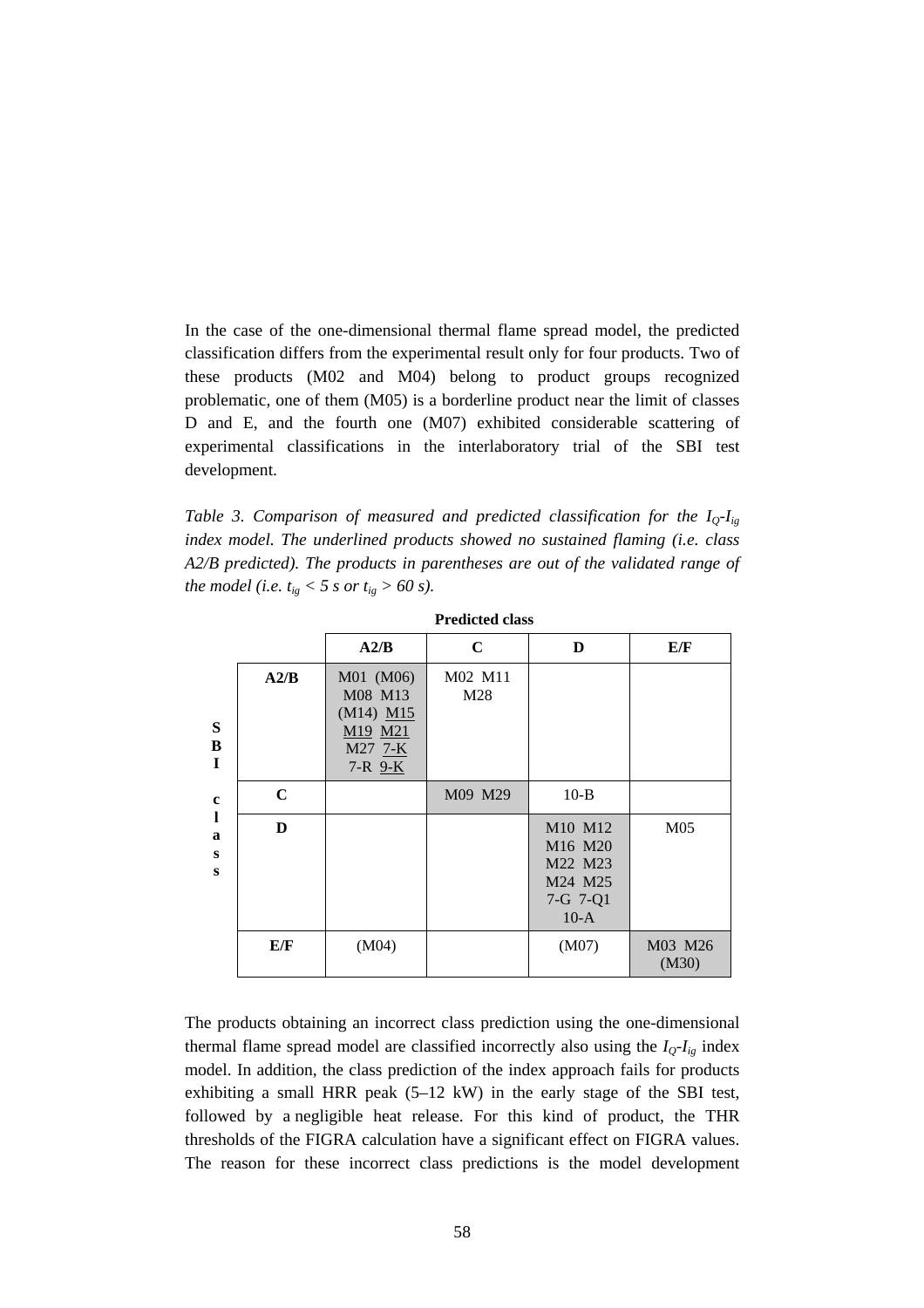ignoring the THR thresholds. However, the predictions are on the safe side compared to the experimental results.

In conclusion, the one-dimensional thermal flame spread model presented in Paper I works reasonably well for products with minor or moderate lateral flame spread in the SBI test. For these materials, the one-dimensionality of the model can be compensated by the selection of input parameters. In the data set studied, the classification on the basis of FIGRA was predicted correctly for 24 out of 28 products (i.e. 86 %). Including the products exhibiting no sustained flaming or ignition times too long for the modelling calculations, 89 % of the class predictions were successful.

The predictive procedure based on the rate of heat release and ignitability indices presented in paper II gave correct classification for 20 out of 25 products studied (i.e. 80 %) within the validated  $t_{ig}$  range of the model. If the products without sustained flaming in the cone calorimeter tests are included, the success rate of the class prediction increases to 83 %.

In the SBI Round Robin results for all 30 products and 15 laboratories, 93 % of classifications were in the class to which the majority of results for each product belonged. The success rates of both models can therefore be considered satisfactory.

There are two important differences between the cone calorimeter and the SBI test that affect all modelling attempts. Firstly, the heat exposure in the cone calorimeter test is radiative and well defined whereas the SBI test includes flame impingement producing a non-constant exposure on the specimen surface, leading to different behaviour of, for example, materials covered by a reflective coating. Secondly, physical effects in the SBI test (edges, joints, bending, collapsing, etc.) are not observed in the cone calorimeter test. Therefore, a model based on cone calorimeter test results cannot simulate all features of the SBI test.

Either of the models presented above can be used for predicting FIGRA values and Euroclasses. However, when using the mathematically simpler  $I_0$ - $I_{i}$  index approach, the limited validity range of the model must be noted. If the shape of the heat release rate curve needs to be modelled, the one-dimensional thermal flame spread model must be applied.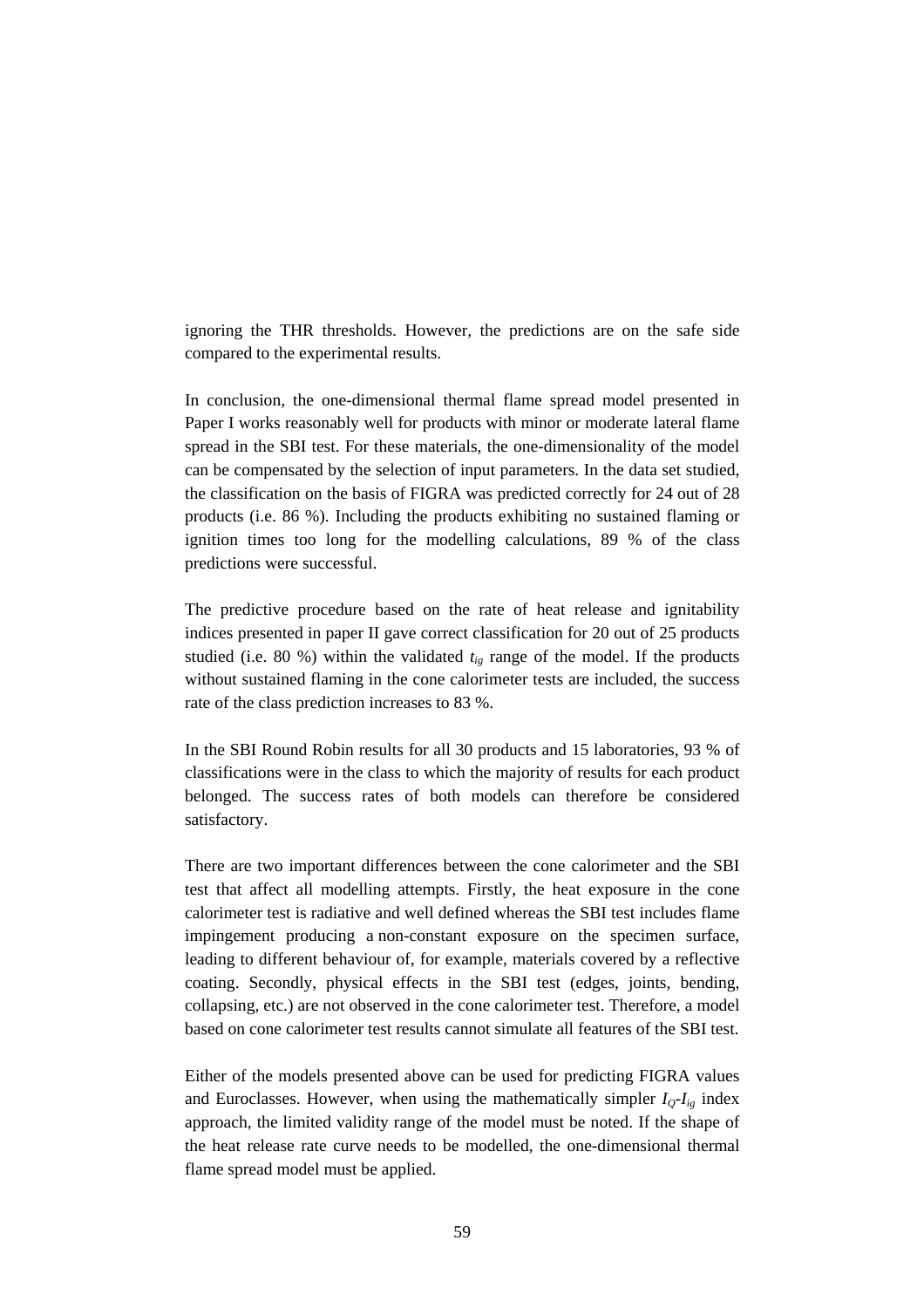The essential feature of both models is that only a single cone calorimeter test at a single heat exposure level is required as input, without a need of any additional data or material parameters. Thus, the models provide practical and economical tools for product development and quality control.

# **4.2 Comparison of fire classification of surface linings in Japan and Europe**

The Building Standard Law (BSL) of Japan has recently undergone a revision. Before the reform of BSL, the Japanese fire classification system was based on national fire test methods including the Japanese non-combustibility test, the surface test, the heating test on a perforated specimen, the toxicity test, and the Japanese model box test described in Notifications No. 1828 [133] and No. 1231 [134]. The new fire regulations are based on international standard fire tests including the non-combustibility test ISO 1182 [135], the cone calorimeter test ISO 5660-1 [12], and the reduced-scale model box test ISO/CD 17431 [136]. Additionally, the Japanese toxicity test is required for products with a decorative finish exceeding a fixed quantity of organic compounds.

Similarly to the previous fire regulations of surface linings, the new Japanese classification system includes three classes of fire preventive materials: noncombustible, quasi-non-combustible and fire retardant materials. In order to be classified as a fire preventive material in Japan, the heat release rate and the total heat release of a construction product must not exceed 200 kW/m<sup>2</sup> and 8 MJ/m<sup>2</sup>, respectively, in a cone calorimeter test at the heat exposure level of 50 kW/ $m^2$  in horizontal orientation. The time period of evaluation depends on the class pursued, being 5 minutes for non-combustible materials, 10 minutes for quasinon-combustible materials and 20 minutes for fire retardant materials. A detailed summary of the Japanese class requirements for various fire test methods is given in Table 5 of Paper III.

Paper III deals with the comparison of the forthcoming Euroclasses and the new Japanese fire classification system concentrating on the heat release of construction products. Smoke production, flaming droplets/particles and toxicity are out of the scope of the study since these aspects are not included in both classification systems.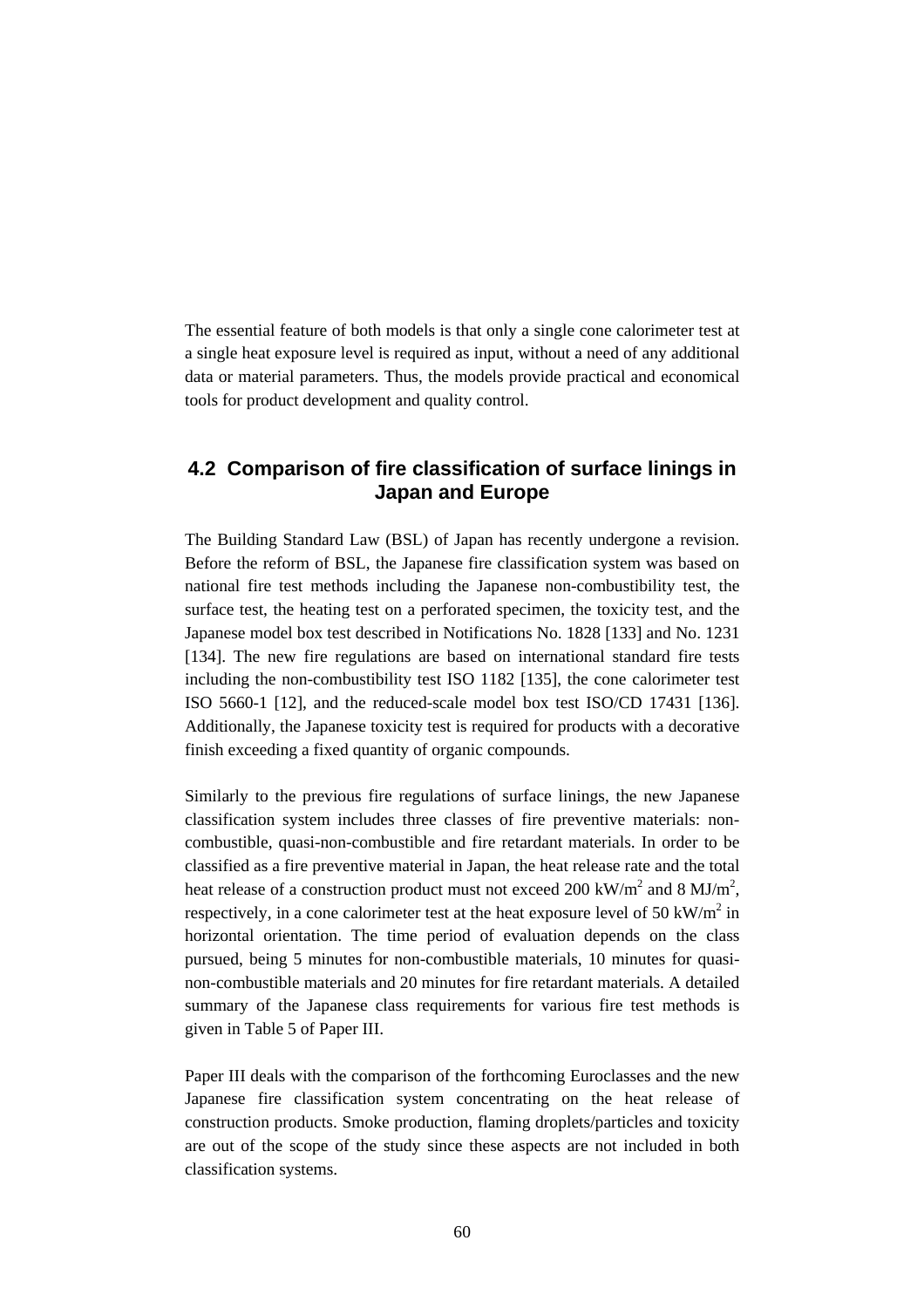The Japanese and European fire classification systems have a common reference scenario, a fire in a small room represented by the ISO 9705 Room/Corner test [17]. The basic principle of both systems is to relate the class limits to the time to flashover in the Room/Corner test. In the development of the Euroclass system, the class limits were defined on the basis of a fire growth rate index  $FIGRA_{RC}$ , calculated as the quotient of the maximum heat release rate of the specimen and its occurrence time [137]. The flashover in the Room/Corner test is usually interpreted as taking place when the sum of the heat release rates of the burner and the specimen reaches 1 MW. Knowing the heat output sequence of the burner,  $FIGRA_{RC}$  can be related to the time to flashover as explained in Paper III.

The reference scenario class limits of the Euroclasses and the Japanese classification are shown in Figure 6. According to the reference scenario performance, products classified as non-combustible materials in Japan belong to Euroclasses A1, A2 and B. Euroclass C corresponds to the Japanese class of quasi-non-combustible materials. Euroclass D products are regarded as either fire retardant or unclassified materials in Japan, depending on their time to flashover in the Room/Corner test.

| $FIGRA_{RC}$ (kW/s)   | 0.16  |                  | 0.58        | 3.0<br>1.5                | 7.5             |     |
|-----------------------|-------|------------------|-------------|---------------------------|-----------------|-----|
| <b>Euroclass</b>      | A1/A2 | B                | $\mathbf C$ | D                         |                 | E/F |
| <b>Japanese class</b> | nc    |                  | q-nc        | fr                        |                 | uc  |
| Time to FO            | no FO | $20 \text{ min}$ |             | $10 \text{ min}$<br>5 min | $2 \text{ min}$ |     |

*Figure 6. Reference scenario class limits of Euroclasses and Japanese classification in terms of FIGRARC index and time to flashover in the Room/Corner test (FO = flashover, nc = non-combustible, q-nc = quasi-noncombustible, fr = fire retardant, uc = unclassified).*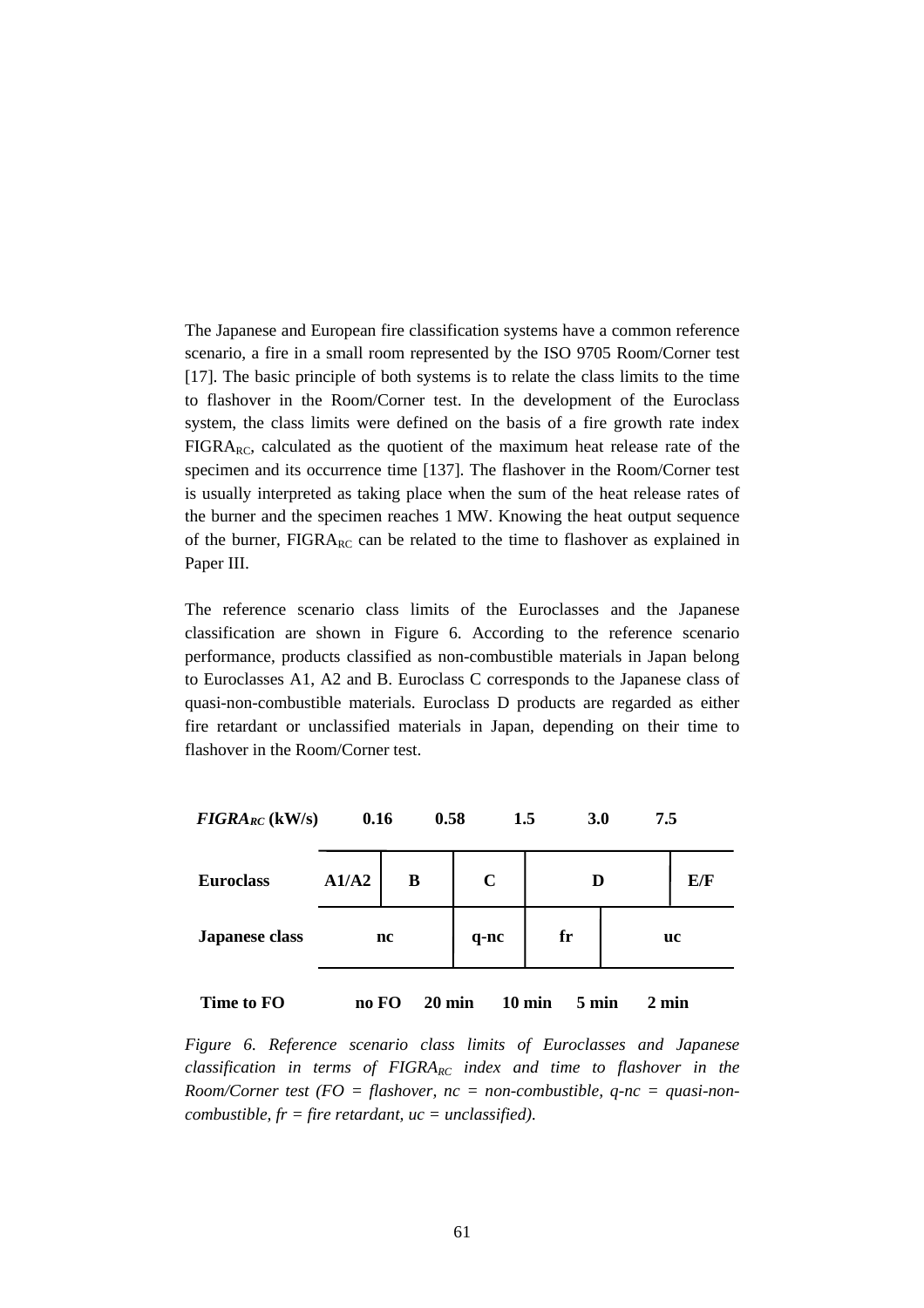The class correspondence presented in Figure 6 is based on the assumed reference scenario behaviour of the products. The actual classification, however, is determined on the basis of the classification test methods without performing the Room/Corner test. The Japanese system is based mainly on the cone calorimeter, whereas the most important European test method for products exhibiting a non-negligible contribution to fire is the SBI test. Thus, the European fire classification of a construction product can be predicted from the results of the Japanese classification test using the models introduced in Sections 3.4.1 and 3.4.2.

A comparison of Japanese and European classifications for 35 construction products is presented in Table 4. The classes of the products were determined on the basis of cone calorimeter and SBI tests. The cone calorimeter tests were run originally for purposes other than determining classification. Therefore, the duration of some tests was not sufficient for evaluating the Japanese class. For these products, estimated classification was obtained by extrapolating the heat release data to 10 or 20 minutes for calculating the total heat release. The class estimates are shown in parentheses in Table 4.

The Japanese and European fire classifications are in agreement considering the reference scenario for two thirds of the products studied. However, certain product groups showing inconsistency can be found.

Products consisting of a thin surface layer on a non-combustible medium or high-density substrate usually get a lower Japanese class (quasi-non-combustible or fire retardant) than expected on the basis of their Euroclass (A2/B). After an initial HRR peak due to the surface layer, these products produce heat at a relatively low level. However, a heat release level of  $10-15 \text{ kW/m}^2$  is high enough to exceed the total heat release limit of 8  $MJ/m<sup>2</sup>$  in 10 or 20 minutes.

The consistency of the classification systems for materials showing no sustained flaming in cone calorimeter tests is good. These products are classified as noncombustible materials in Japan and as A2/B class products in Europe. However, if a product ignites after a relatively long heat exposure and produces a notable amount of heat after the ignition in the cone calorimeter test, its heat release can lead to classification as a fire retardant or even an unclassified material in the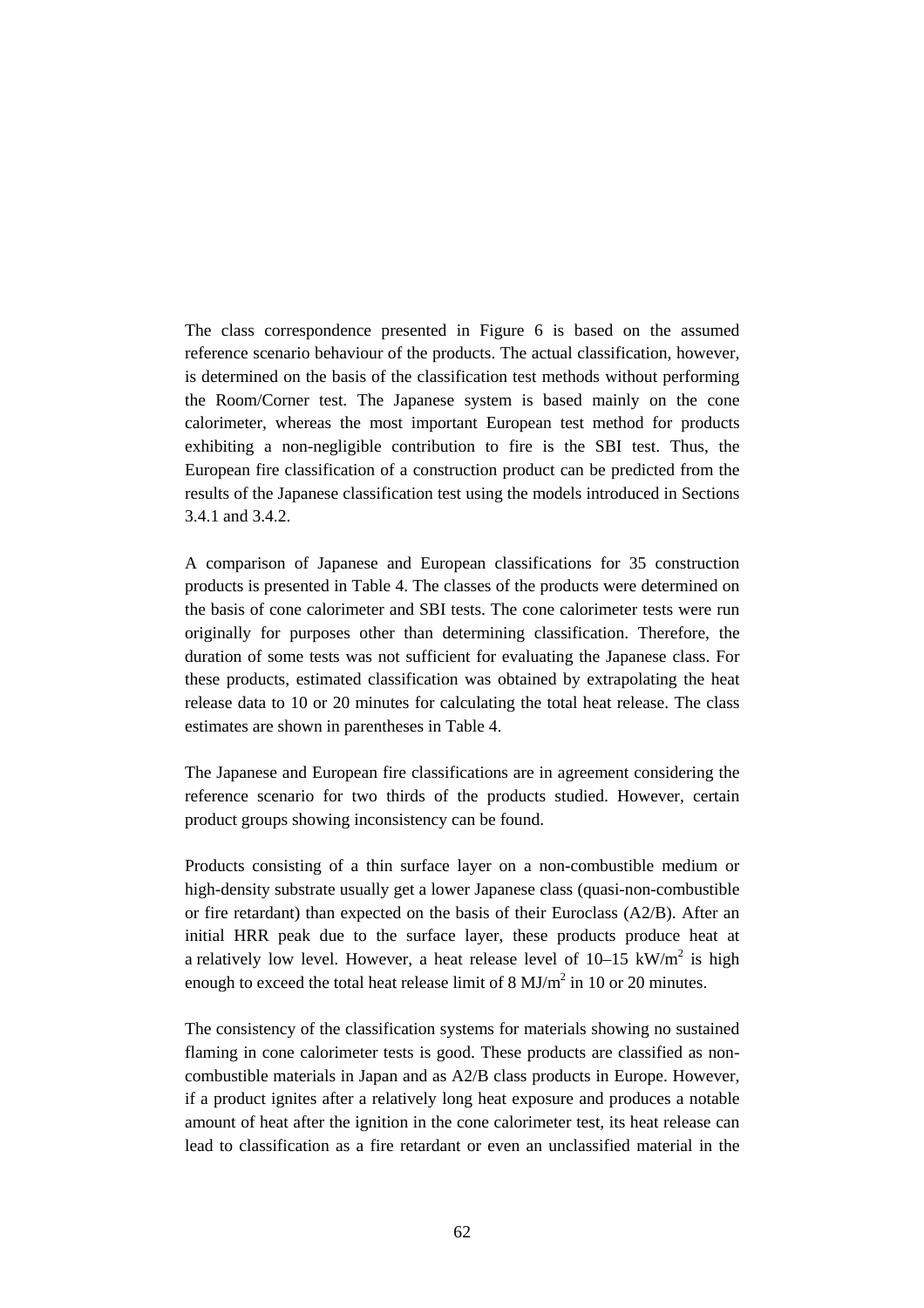Japanese system. The European class on the basis of FIGRA can still be A2/B for this kind of product.

More problematic are products consisting of a thin, combustible surface layer on a non-combustible low-density substrate (for example, paper-faced glass wool). This combination leads to rapid flame spread and a very short time to flashover in the Room/Corner test. In the cone calorimeter test, the surface layer burns quickly away producing a short-termed HRR peak. After that, the heat release is practically zero. Thus, the product is classified as a non-combustible material in Japan.

*Table 4. Comparison of the Japanese and European fire classifications based on the cone calorimeter and SBI tests. The shaded cells show the expected positions of the products based on the reference scenario judgment.*

|           | A2/B                                                 | C              | D                                                                                     | E/F                |
|-----------|------------------------------------------------------|----------------|---------------------------------------------------------------------------------------|--------------------|
| nc        | M11 (M15)<br>M19 (M21)<br>$(M28)$ (7-K)<br>$7-R$ 9-K | $10-B$         |                                                                                       | M30                |
| q-nc      | (M01)<br>(M13)                                       |                |                                                                                       |                    |
| fr        | M06 M08<br>M27                                       | (M09)<br>(M29) | $10-A$                                                                                |                    |
| <b>uc</b> | M02 M14                                              |                | M05 M10<br>M <sub>12</sub> M <sub>16</sub><br>M20 M22<br>M23 M24<br>M25 7-G<br>$7-Q1$ | M03 M04<br>M07 M26 |

**Europe**

 $nc = non-combustible material$ q-nc = quasi-non-combustible material

 $fr = fire$  retardant material

 $uc =$ unclassified material

 $()$  = class estimate

In general, if the Japanese and European classifications are inconsistent, the Japanese classification system usually leads to an increased safety level compared to the Euroclasses. However, exceptional cases like the previous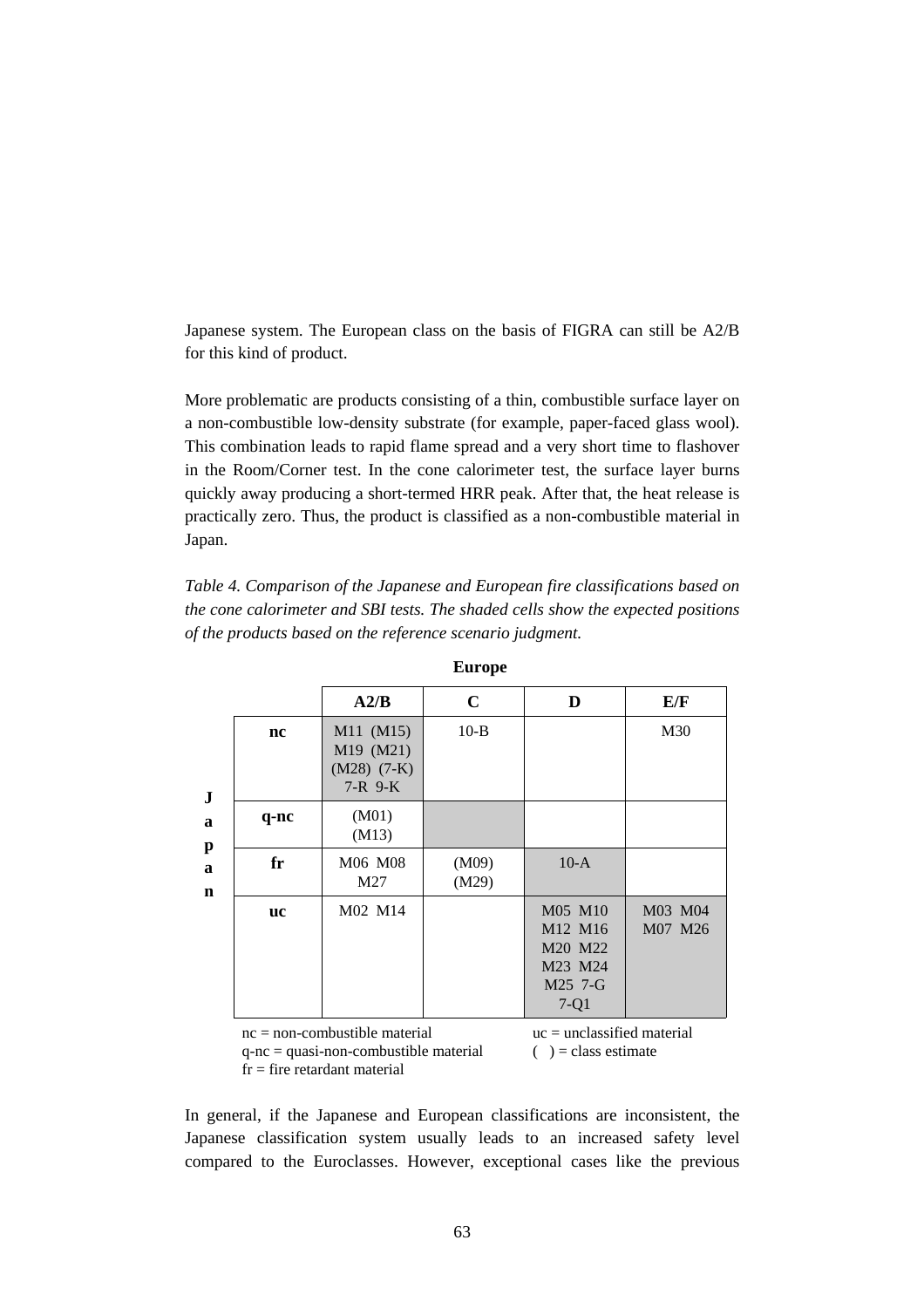example should be noticed and methods for eliminating this kind of fire safety risk should be examined.

The Japanese fire classification system is relatively simple and easy to learn. The evaluation time of the classification quantities is specific to each class, but the numerical values of the class limits in the cone calorimeter test remain the same in all classes. However, a noteworthy detail is the lack of requirements for the time to ignition. In general, ignitability is regarded as an important parameter since the correlation between time to ignition and flame spread has been proven [15]. Ignition time criteria would prevent the overrating of easily ignitable products regardless their heat release performance after ignition.

The Japanese classification system includes alternative test methods for the cone calorimeter: the non-combustibility test ISO 1182 for non-combustible materials and the reduced-scale model box test ISO/CD 17431 for quasi-non-combustible and fire retardant materials. The criteria of the (prEN) ISO 1182 test for noncombustible materials in Japan are more demanding than those for class A1 products in Europe. On the other hand, a product classified as a non-combustible material using the cone calorimeter does not necessarily meet the requirements of class A2 in the prEN ISO 1716 test. This observation brings forward the question of the comparability of the Japanese class criteria defined for the noncombustibility test and the cone calorimeter.

It is noted that also the European classification system has some problematic issues. Certain types of products have been found difficult to test using the Euroclass test methods [138]. It should also be borne in mind that the Euroclass system is based on the cooperation and decisions of several parties in different countries. Thus, it includes many compromises.

In conclusion, the Euroclass of a product cannot be directly determined from its Japanese class (or vice versa), despite the common reference scenario. For the majority of the products, however, the classification systems are strongly consistent. The inconsistencies due to the different test methods and classification quantities can be detected by recognizing the materials of the product groups known to be problematic.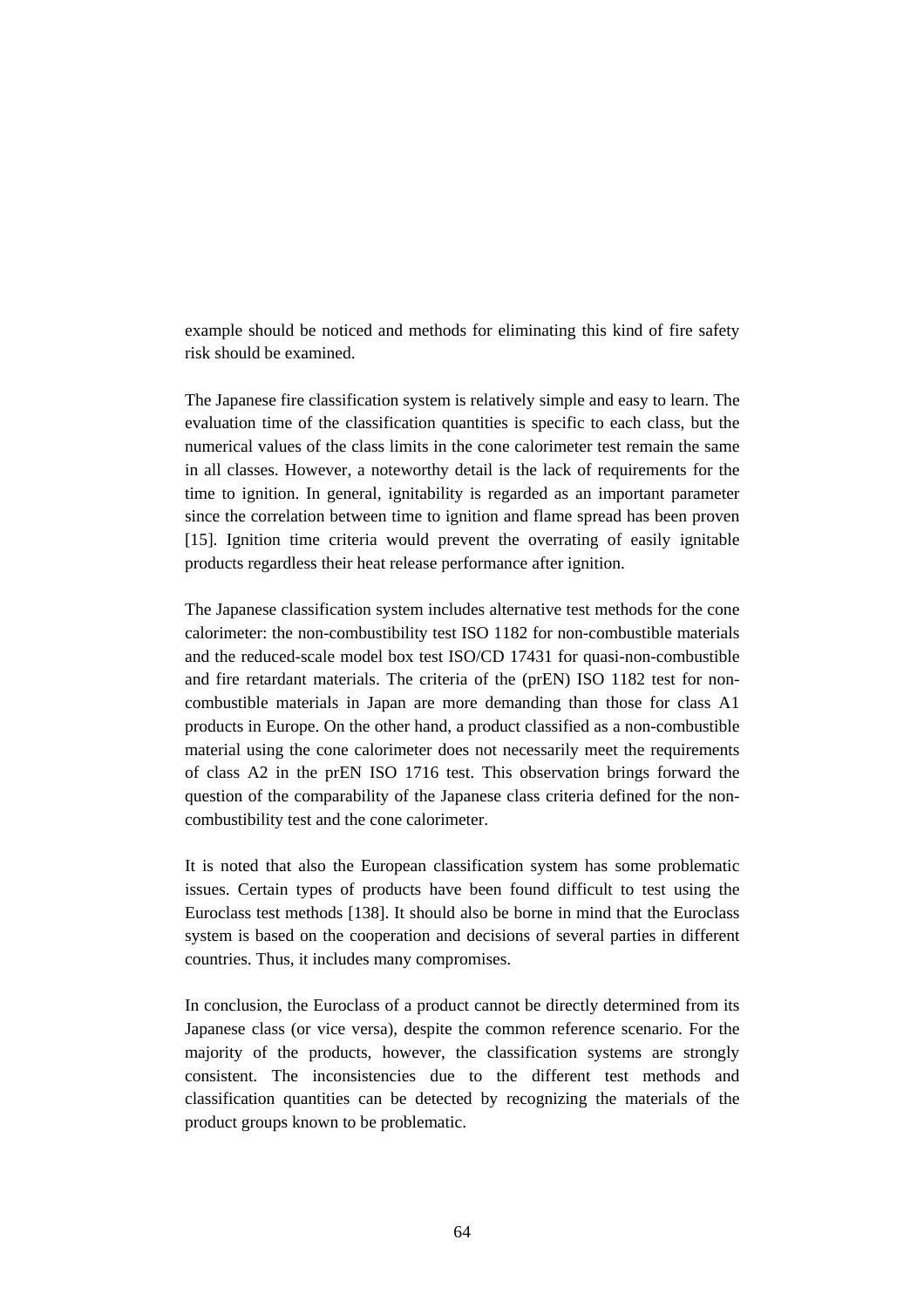# **4.3 FTIR spectrometry in smoke gas analysis**

As described in Paper III, the combustion toxicity of surface linings is determined in Japan using the Japanese toxicity test. The test is used for the customary reasons, even though it is ethically controversial due to the use of animals as indicators of the toxicity of combustion gases. However, alternative methods for the evaluation of smoke gas toxicity are available.

The use of FTIR spectrometers overcomes many of the conventional problems of smoke gas analyses as described in Section 2.4. However, difficulties relating to large amounts of soot and water vapour in the fire test environment have been recognised. Furthermore, adsorption of gases onto soot particles and interferences between overlapping spectra from individual gas components are known to cause measurement inaccuracies.

Paper IV describes the results of the SAFIR (Smoke Gas Analysis by Fourier Transform Infrared Spectroscopy) project that aimed at solving these problems. The main objective of the project was to further develop the FTIR analysis of smoke gases into an applicable and reliable method for determining toxic gas components in fire test conditions. The SAFIR project was divided into five work packages<sup>1</sup>: WP1 – Sampling in small scale; WP2 – Sampling in large scale; WP3 – Data analysis, calibration and software; WP4 – Verification in different fire scenarios; and WP5 − Interlaboratory trial. The contents and results of the work packages are described in detail in the final report of the project [139]. As a result of the SAFIR project, a draft standard of the FTIR method for smoke gas analysis [121] was prepared and forwarded to standards organisations.

1

<sup>&</sup>lt;sup>1</sup> The author contributed to work packages WP1, WP4 and WP5. For completeness, however, the results of work packages WP2 and WP3 also are briefly discussed in the following sections.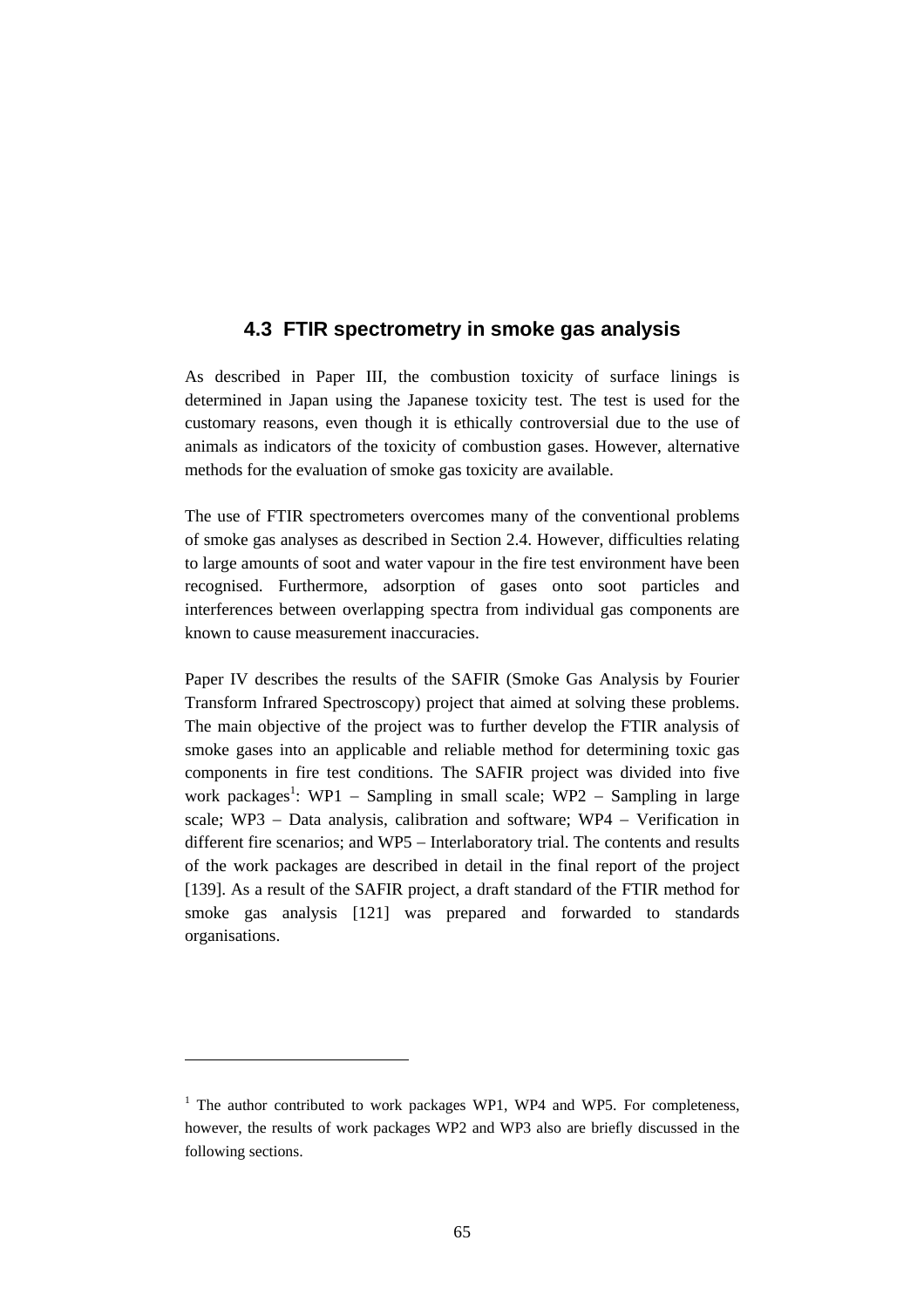### **4.3.1 Sampling**

The main problem of the FTIR measurements in connection with fire test environments has been the acquisition of a representative sample of fire gases for analysis. In the SAFIR project, the design principle for an optimal sampling system was to aim at a rapid transfer of fire effluents unaltered through the sampling device. As a result of studies of the probe, filter, sampling line and gas cell, the sampling system shown in Figure 7 was recommended.



*Figure 7. A schematic diagram for the optimised FTIR sampling system (not to scale).*

The following recommendations were given to ensure the representativity of the smoke gas samples for analysis:

- A multi-hole probe made of stainless steel with a minimum hole diameter of 3 mm and holes oriented downstream is recommended. The position of the probe should be as close as possible to the combustion to avoid condensation, while still ensuring a homogeneous gas mixture and undisturbed gas flow for sampling.
- Both circular and cylindrical filters can be used. The main filter must be placed between the probe and the sampling line. To protect the gas cell from fine soot particles, another filter can be used between the line and the gas cell.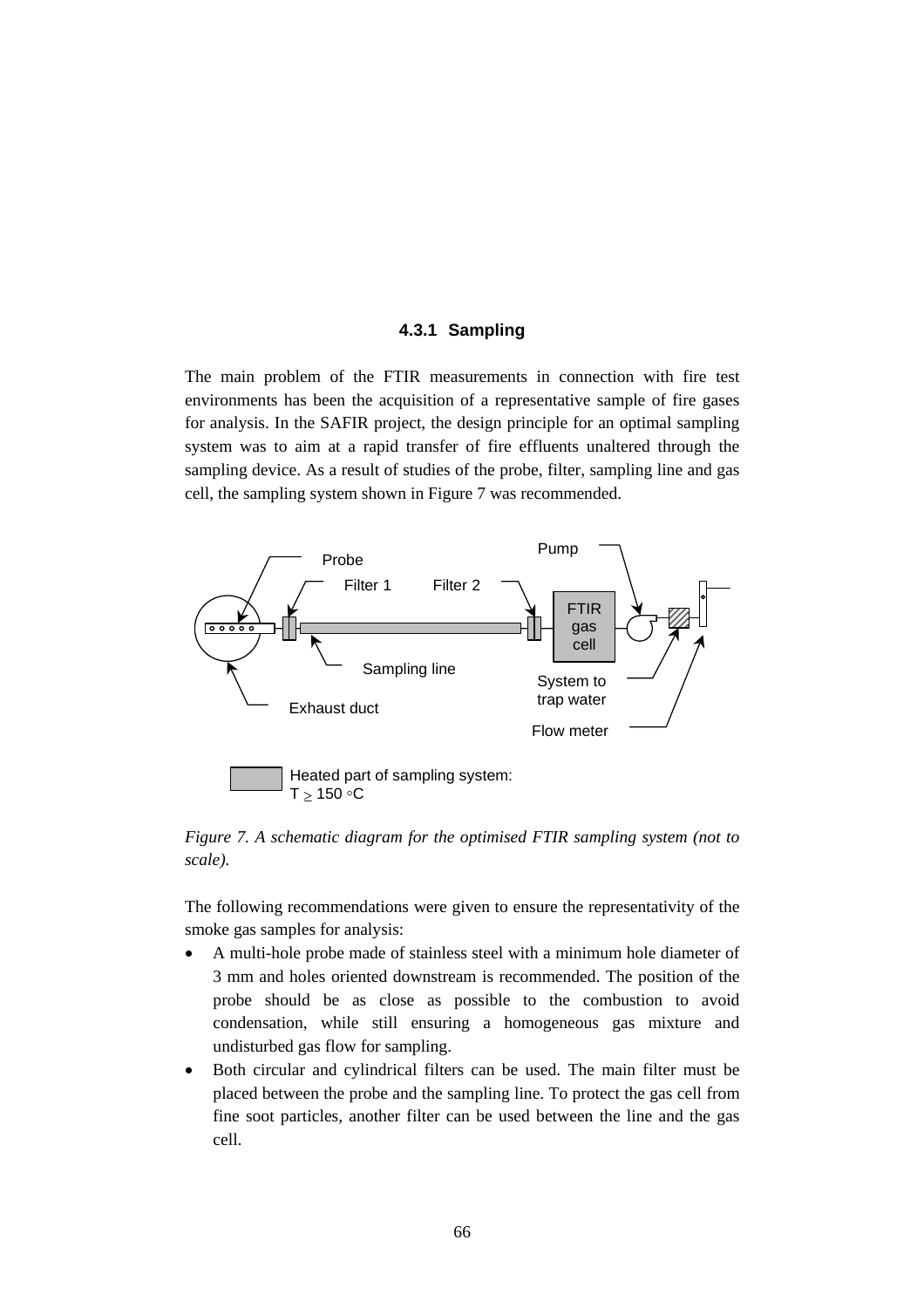- A gas sampling line made of PTFE with an inner diameter of 3–4 mm exhibits an acceptable performance. The flow rate in the sampling line must be as high as possible, at least 3.5 l/min. The sampling line should be as short as possible, preferably no more than 4 metres.
- The flow meter must be positioned after the pump. Trapping of water between the pump and the flow meter is advisable.
- The pressure in the gas cell must be monitored during the experiments because pressure variations can lead to significant changes of measured concentrations.
- The temperature of the sampling system must be at least  $150^{\circ}$ C and as even as possible in all parts of the device. The practical maximum is 190 °C to avoid softening of PTFE. If the same temperature cannot be maintained in all parts of the system, the temperature should preferably increase towards the end of the device.
- When acid gases are analysed, especially in low concentrations, the parts of the sampling device should be washed after the experiment and the washing solution should be analysed to evaluate the total amount of acid gases produced by combustion. For reliable results, the initial Cl and Br amounts in filters should be determined before use.

The recommendations above are applicable to both small and large-scale fire experiments. On the large scale, certain specific features must additionally be considered. When measuring gases that are not well mixed (e.g. in the door of a fire room), a multi-hole probe with a graded hole size (i.e. increasing in size away from the pump) should be used for the representativity of the gas sample. If the sampling line cannot be kept short due to the size of testing facilities, it is advisable to wash the line after the test to check for adsorbed acids.

In addition to the FTIR method, the recommendations for the sampling technique are applicable to all other methods used for determining gas concentrations in connection with fire experiments.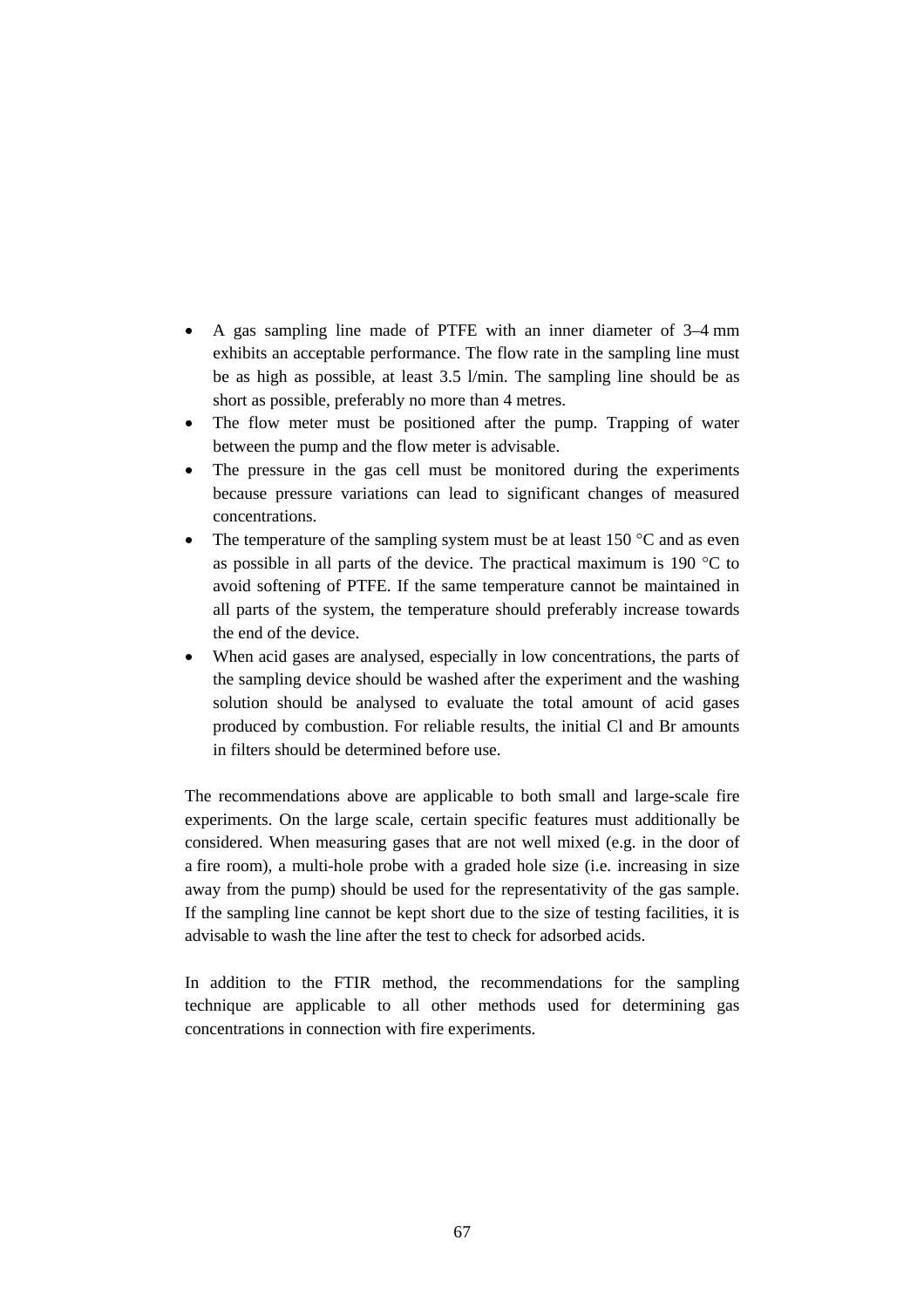### **4.3.2 Calibration, analysis and software**

In WP3 of the SAFIR project, the emphasis was put on the determination of the minimum detection limits of various species, the quality of reference spectra used in the spectral analyses, and the reliable model building for gas analysis.

Minimum detection limits depend on the pathlength and the signal-to-noise ratio. The noise level is determined by the source intensity, the number of scans, the spectral resolution, the type of optical filters, the stability of optical components, and the quality of the detector. A spectral line of a particular gas can be detected when it is approximately as high as the noise level present in a real smoke gas spectrum. A procedure for estimating the minimum detection limits of various gas components is given in Paper IV. The increased relative uncertainty of measured gas concentrations close to the minimum detection limit must be noted when reporting FTIR measurement results.

The reference spectra used in the spectral analyses must be recorded using the same experimental settings (path length, resolution, sampling device temperature etc.) with which the real smoke gas spectra will be recorded. A suitable number for reference spectra with different concentrations is 3–4 for gases showing a linear relationship between the area of absorbance and the concentration, whereas 5–6 concentrations are needed for non-linear species. The concentration range of interest for the prediction must be covered by the selection of reference gas concentrations. In the spectral analysis, extrapolation of concentrations outside the calibration range should be avoided.

Multivariate chemometrical techniques are needed for the prediction of toxic components in smoke gases generated during fire tests. For most gas species, non-linear techniques such as INLR and QTFA are needed. Visual inspection of the output of multivariate models is strongly recommendable. Reasons for unexpected behaviour must be investigated.

Reliable analysis of FTIR spectra from fire experiments requires that the analyst understands the basic principles of the analysis method in use. The assessment of the plausibility of the output of the prediction models is of crucial importance.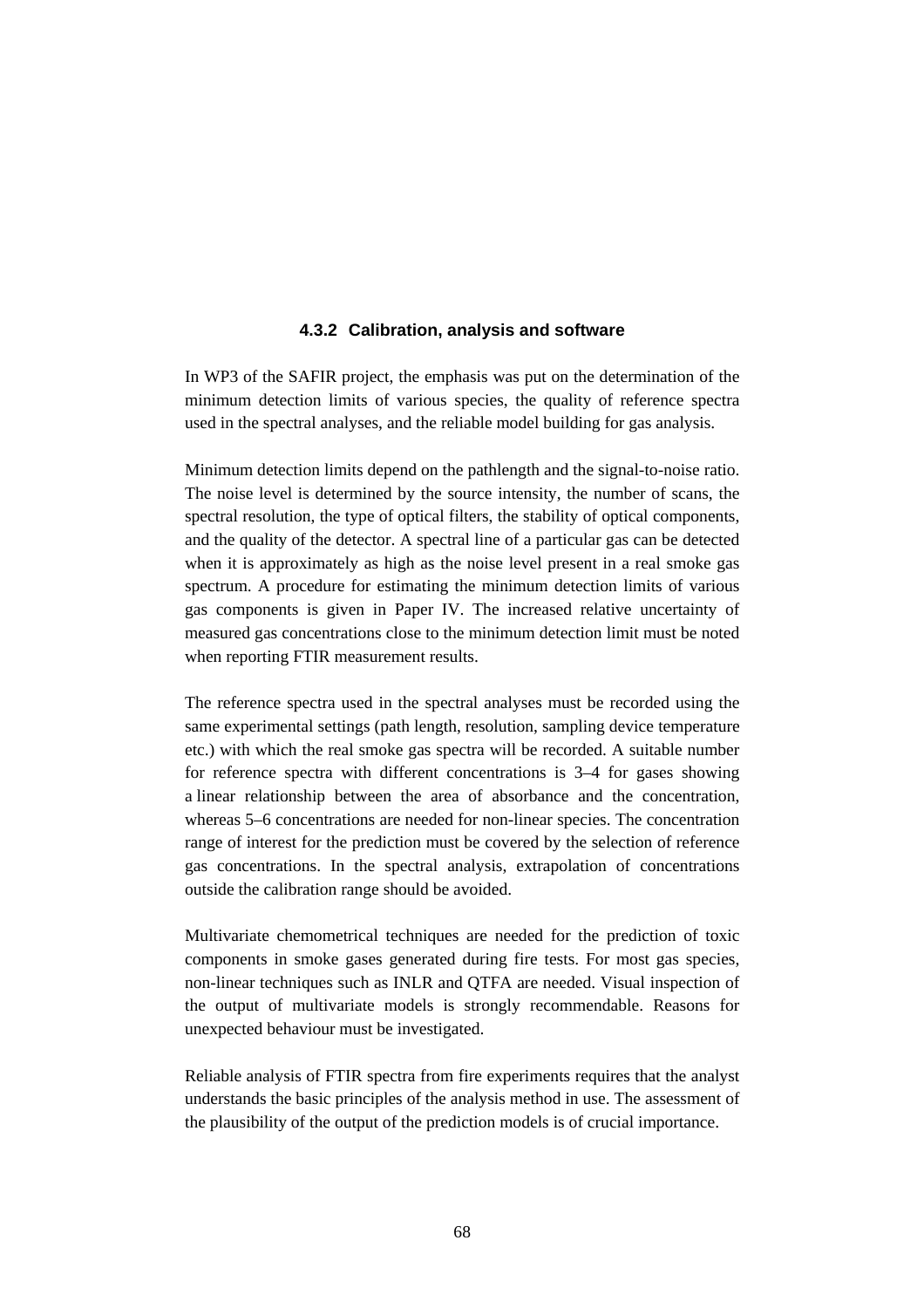### **4.3.3 Verification of results, repeatability and reproducibility**

To verify the usability of the FTIR method in the fire test environment, the FTIR response was compared quantitatively to the response of alternative measurement methods known to be capable of giving reliable results in smoke gas analysis.

The fire test methods included in the verification study were the cone calorimeter [12], the Purser furnace [140], the cumulative smoke chamber test [141], the SBI test [5] and the Room/Corner test [17]. The fire types represented by these methods were non-oxidative pyrolysis, well ventilated flaming, a small, vitiated fire in a closed compartment, and a post-flashover fire in an open compartment.

The materials for the verification tests were chosen to provide key gas species as combustion products, some of which were known to be problematic in fire gas analysis. The fuels and the combustion products of interest are summarised in Table 1 of Paper IV. The alternative analysis methods were non-dispersive infrared spectrometry (for CO and  $CO<sub>2</sub>$ ), high-performance ion chromatography (for HCl, HBr, HCN and  $SO<sub>2</sub>$ ), photometry (for HCN), chemiluminescence (for  $NO<sub>x</sub>$ ) and high-pressure liquid chromatography (for acrolein).

Considering the fire test characteristics, the concentration-time profiles measured by the FTIR method were realistic and followed the shape of the profiles from the comparison methods. The FTIR spectrometry gave good peak response.

The differences between the FTIR and comparison method results were calculated for total yields and, if possible, for maximum concentrations. The evaluation quantity, "FTIR deviation", was defined as follows:

FTIR deviation (%) = 
$$
\frac{FTIR \text{ result - Comparison method result}}{Comparison \text{ method result}} \times 100\%
$$
 (17)

The findings of the verification study are summarised in Table 5, including the species for which FTIR deviation estimates were obtained from at least two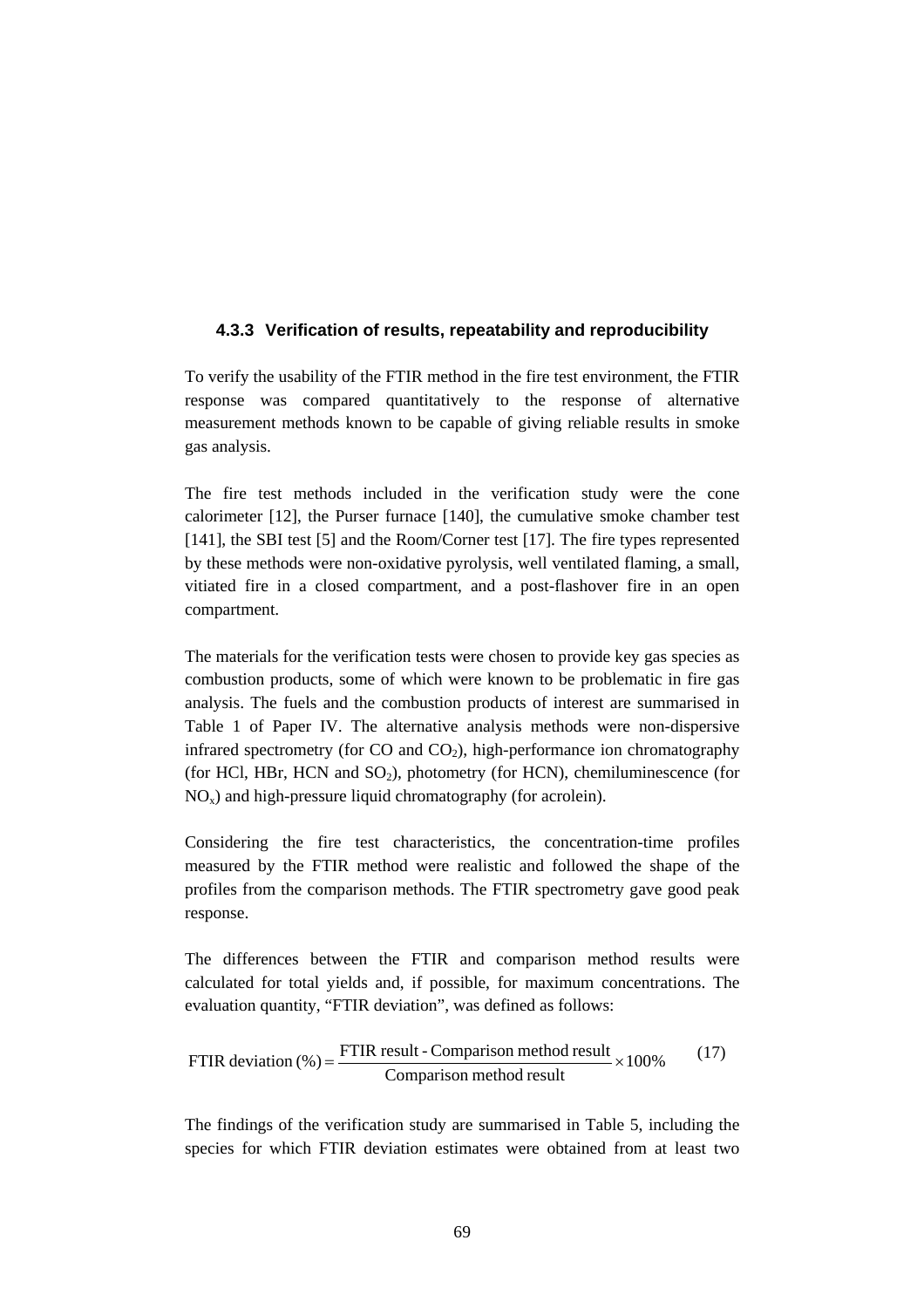laboratories. Numerical FTIR deviation data for  $CO$  and  $CO<sub>2</sub>$  are given in Table 4 of Paper IV.

| <b>Species</b>  | No. of<br>labs | <b>FTIR</b> deviation characteristics                                                                   |
|-----------------|----------------|---------------------------------------------------------------------------------------------------------|
| CO <sub>2</sub> | 7              | Generally good agreement, laboratory dependent<br>FTIR deviation (positive or negative)                 |
| CO              | 7              | Generally good agreement, laboratory dependent<br>FTIR deviation (positive or negative)                 |
| <b>HCl</b>      | 4              | 3 labs: high positive deviation $*$<br>1 lab: good agreement                                            |
| <b>HCN</b>      | 4              | 2 labs with sufficient concentrations: ca. +50 %<br>Zero or trace level: no false positive FTIR results |
| NΩ              | 2              | Reasonable agreement within $\pm 20$ %                                                                  |

*Table 5. FTIR deviation characteristics of the verification study.*

\*) Possibly difficulties with the comparison method

When the concentration levels measured were close to the minimum detection limit, the relative FTIR deviations were often exceptionally high. In some cases, the reason for the problems was the comparison method rather than the FTIR measurement.

The sign of the FTIR deviation was typically laboratory dependent, suggesting that the difference between the results of the methods compared is due to the measurement procedure of each laboratory, related to either the FTIR measurement or the alternative method. Systematically positive or negative deviations in all laboratories were not detected for any species or fire test methods.

To summarize, the verification study showed that the FTIR method is capable of making time-resolved measurements from fire gases for several species simultaneously. The recommendations of the small and large scale sampling studies were thus verified.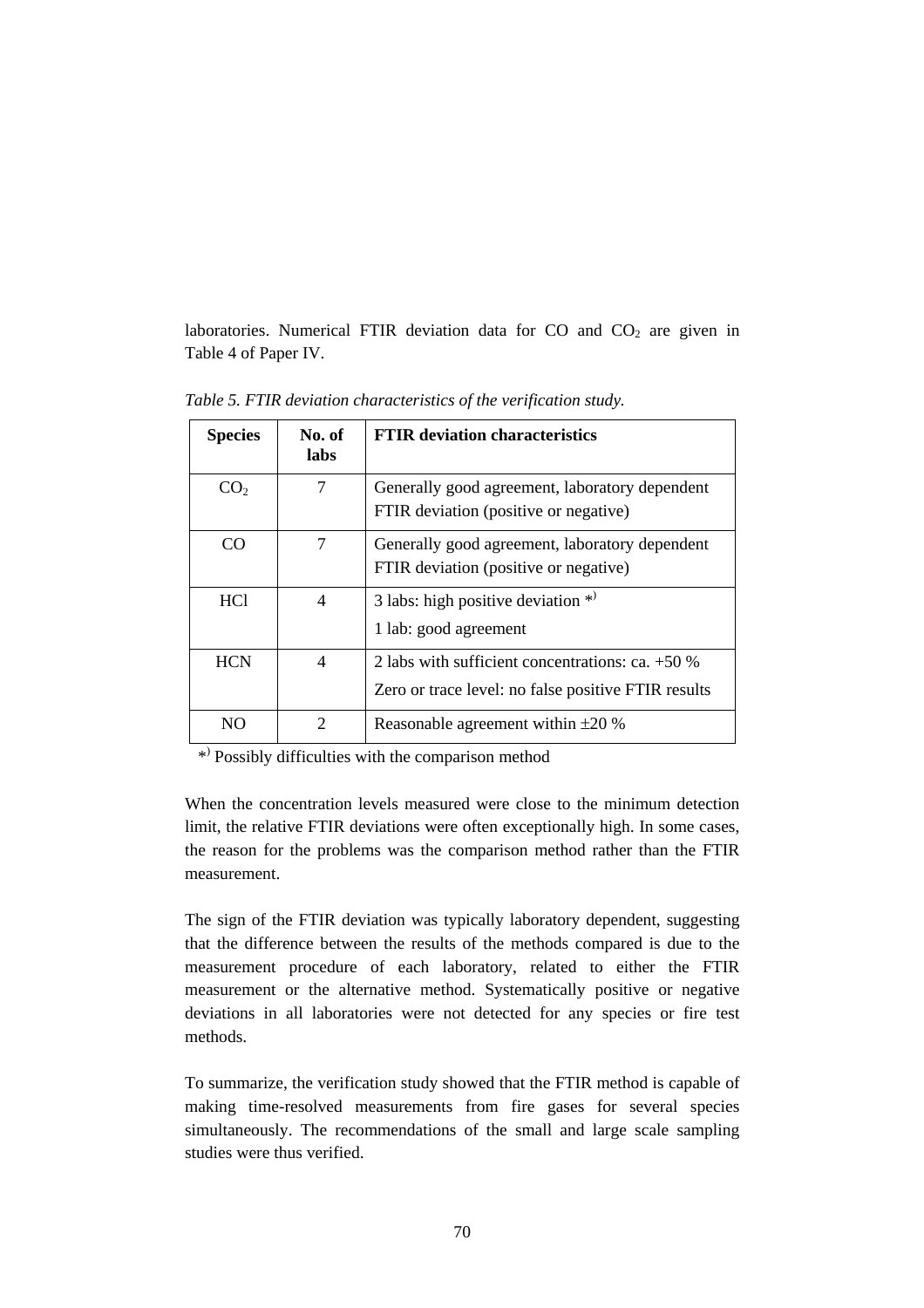To determine the precision of the FTIR analysis of smoke gases in real fire tests, an interlaboratory trial was performed. FTIR measurements were performed in nine laboratories in connection with the cone calorimeter. The tests were run at the heat exposure level of 50 kW/ $m<sup>2</sup>$  and using horizontal specimen orientation. Three materials in three replicates were included. The repeatability and reproducibility were calculated according to the ISO 5725 principles [124] for both cone calorimeter and FTIR spectrometry quantities.

The relative repeatability and reproducibility standard deviations  $(s_r/m$  and  $s_R/m$ , respectively) for cone calorimeter quantities are presented in Table 5 of Paper IV. The precision of the cone calorimeter results was normal for a fire test method. Thus, the effect of the variability of the cone calorimeter test procedures on the scattering of the FTIR results can be considered typical for well-defined fire tests.

The  $s_r/m$  and  $s_R/m$  values of the FTIR results are summarized in Table 6 of Paper IV. The average  $s_r/m$  and  $s_R/m$  values were 12 % and 25 % for maximum concentrations and 10 % and 30 % for yields, respectively, calculated over all materials and species included in the statistical analyses.

The evaluation of the quality of the repeatability and reproducibility parameters is not straightforward. The answer to the question "What range of  $s/m$  and  $s/m$ values can be considered good/acceptable/poor?" is dependent at least on the nature of the measured quantity and the special features of the test method. To give some indication for the interpretation of the data, results from previous interlaboratory trials of fire test methods are reviewed in Table 7 of Paper IV.

Comparing the precision data of the interlaboratory trial of the SAFIR project to earlier studies for fire test methods, the repeatability and reproducibility of the FTIR analysis of smoke gases can be regarded as satisfactory. The effect of fire test inaccuracies included in the variation of FTIR results must be noted in the evaluation.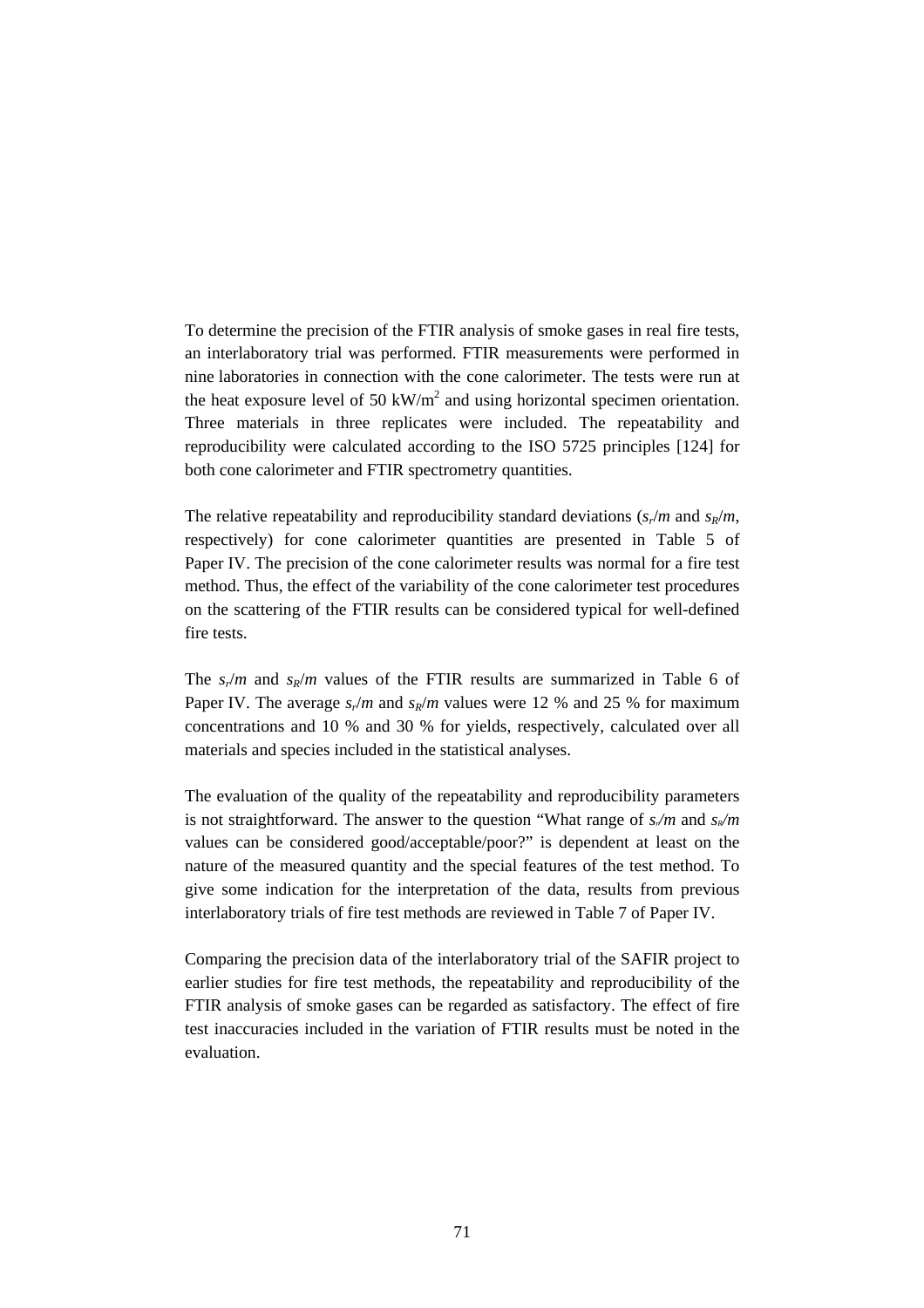## **4.4 Wooden facades in multi-storey houses**

The intermediate and large-scale fire tests of wooden facades presented in Paper V aimed at laying a foundation for the reform of structural fire safety regulations related to wooden multi-storey houses. Two different fire scenarios were defined to examine the behaviour of wooden facades: an external fire and a flashover of a compartment fire. The former was deemed applicable to sprinklered buildings and the latter to unsprinklered buildings. These fire situations represent the most severe heat attack which the facade is probable to become exposed to in each case. Naturally, the facade of an unpsrinklered building can also be subject to an external fire source, but the extreme case in severity is a post-flashover compartment fire. A flashover in a compartment of a sprinklered building is considered rare, since it can occur only as a result of a failure of the sprinkler system.

### **4.4.1 Sprinklered houses**

In the case of sprinklered houses, the probable ignition source of the facade is external, for example a pile of garbage or construction waste. A more severe fire exposure due to a post-flashover compartment fire is considered improbable, because the sprinklers are assumed to extinguish a room fire in an early phase.

### 4.4.1.1 Intermediate-scale experiments

On the intermediate scale, 29 fire tests were carried out using various materials, surface treatments and structures. The experiments were performed according to the test procedure described in Section 3.6.1.

The performance of the specimens was assessed on the basis of flame spread on their front surface. The height of the surface material on each specimen was 2.4 m (elevated 0.5 m from the ground level), corresponding approximately to a typical wall height of one storey. Most specimens consisted of one straight wall section without any corners.

Flame spread times to the upper edge of the specimens varied from 6.5 to 13.5 minutes for painted materials. A fire retardant (FR) treatment applied by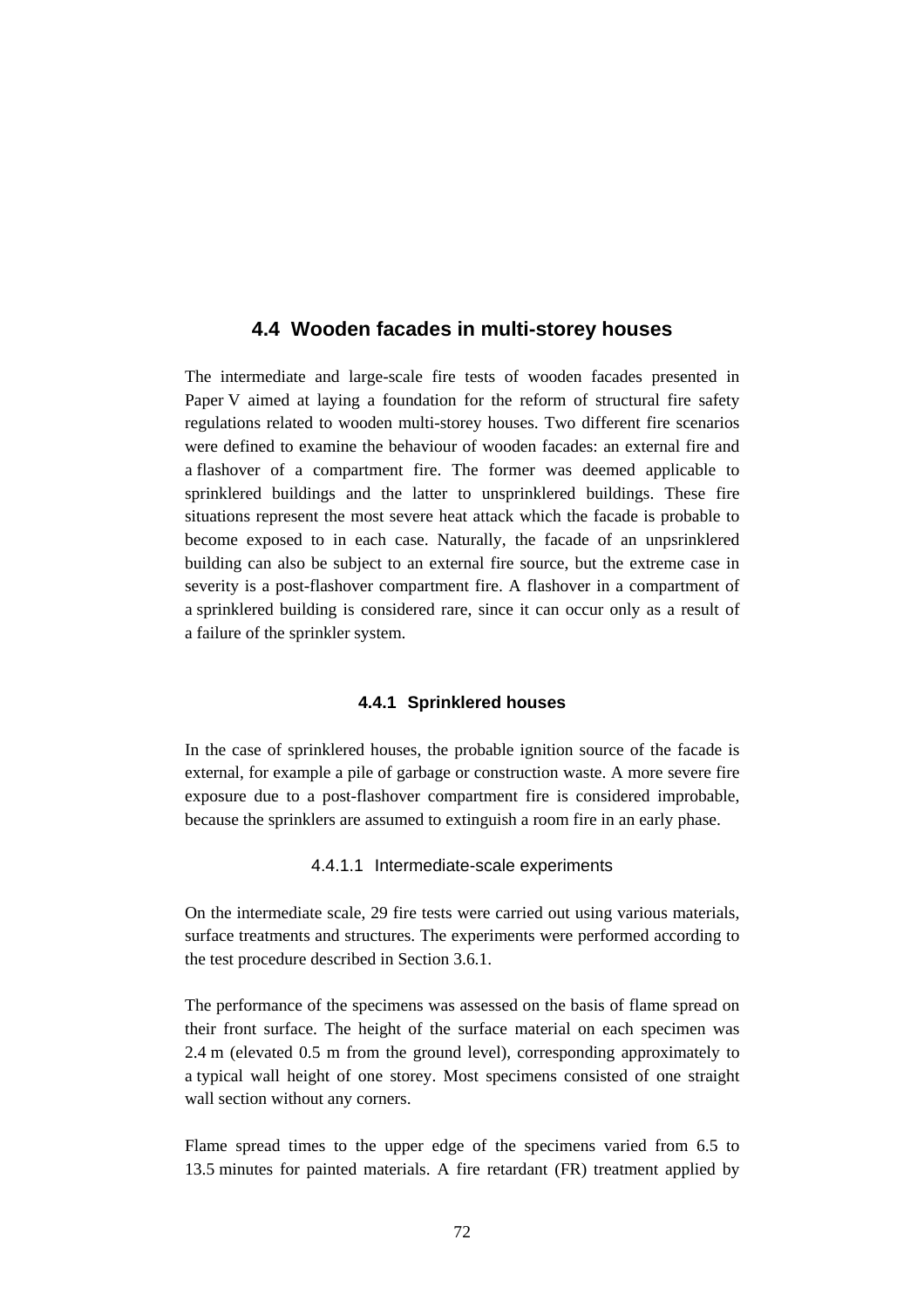brushing before painting roughly doubled the flame spread times. The FR treatment used also decreased and delayed the heat release of the specimens as shown in Figure 3 of Paper V. Indications of even more beneficial FR treatments were obtained from tests of FR impregnated materials.

In general, the effectiveness of a FR treatment of a wooden surface depends on the chemical used, the method of application, the absorption properties of the material, and the finishing treatment (e.g. painting) of the surface. These factors also have effects on the long-term durability of the treatment. Therefore, the selection of a suitable FR treatment for a specific use requires careful consideration of the system as a whole.

Three means to delay or stop the propagation of fire in the ventilation cavity of the facade were studied. A simple fire stop made of bent steel sheet interrupting the cavity (see Figure 7 of Paper V) limited the temperatures measured in the upper edge of the intermediate-scale specimens to below 100 °C. The effect on the flame spread time to the upper edge of the specimen on the front surface, however, was only 1–5 minutes. A steel sheet painted with an intumescent fireretarding paint was slightly more efficient, delaying the arrival of the flame front to the top of the specimen for 5–7 minutes. The best behaviour of the solutions studied was shown by a flame trap consisting of a pile of steel grids: the delay in the flame spread time was at least 20 minutes. The heat release of the specimens was reduced respectively, as illustrated in Figure 9 of Paper V.

The effects of the structural variation of the facade profile were evaluated using cantilevers and oriels (see Figure 10 of Paper V for details). A cantilever depth of 100 mm was not sufficient to interrupt the fire spread. When the cantilever depth was increased to 200 mm, the flame front was restricted below the protrusion. To increase the severity of the test, an internal corner was introduced to the specimen. Despite the thermal feedback of the sidewall, a 200-mm deep cantilever prevented the propagation of fire to the upper part of the specimen. An oriel with a depth of 300 mm notably delayed, but could not prevent, the flame spread to the upper part of the specimen. After the ignition of the upper part, the flame front propagated rapidly on the preheated surface. When the fire load was reduced by making the lower surface of the oriel of steel sheets, the fire spread was halted by the protrusion.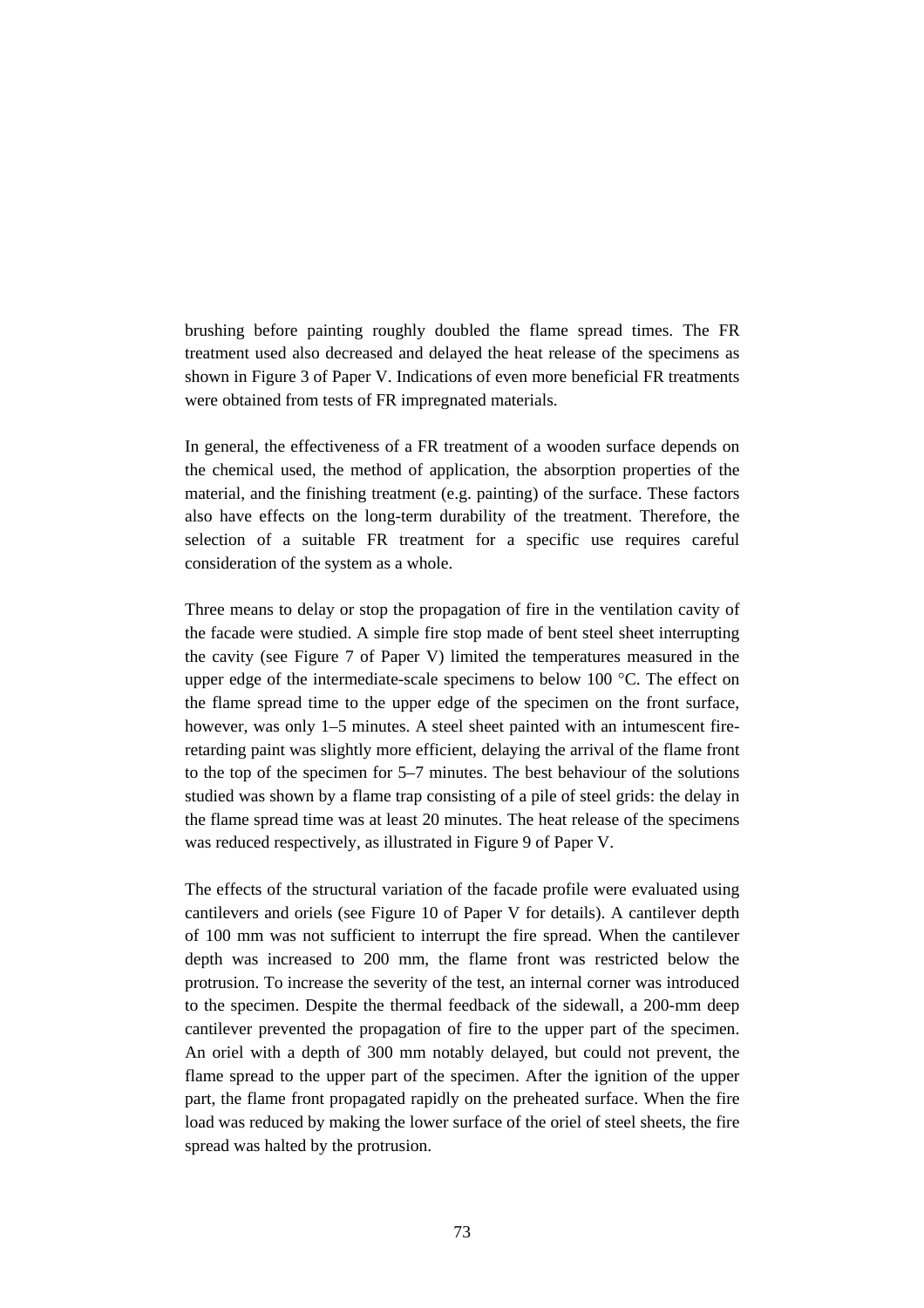The heat flux from the flames of burning wood to the facade surface was estimated on the basis of the intermediate-scale tests. Data on average flame spread velocities  $(V_{ave})$  and flame heights  $(x_{f,ave})$  were used for calculating a characteristic ignition time *tig,ch* as follows:

$$
t_{ig,ch} = \frac{x_{f,ave}}{V_{ave}}
$$
 (18)

The flame spread velocities were based on observations at the height range of 1.5−2.0 m where the effect of the burner on the flame spread can be assumed negligible. The flame heights were determined from measured average heat release rates (HRR*ave*) on the basis of the flame height correlation

$$
x_{f,ave} \text{ (cm)} \approx 0.28 \cdot \text{HRR}_{ave} \text{ (kW)} + 8 \tag{19}
$$

determined specifically for the test arrangement. The characteristic ignition times were compared to a comprehensive collection of cone calorimeter data of different wood products [142], resulting in estimates for irradiance levels. The heat flux of the wall flame was found to be  $(25 \pm 5)$  kW/m<sup>2</sup>, which is consistent with measurements of heat fluxes on walls reported in the literature [23, 143, 144]. Thus, a heat exposure of about  $25 \text{ kW/m}^2$  is an appropriate choice for cone calorimeter tests of wood-based products when data for modelling is needed. Furthermore, the information on the heat flux from the flames of a burning material to a surface can be used as input of flame spread models.

#### 4.4.1.2 Large-scale experiments

The large-scale test series for sprinklered houses consisted of six experiments, performed according to the test procedure described in Section 3.6.1. The evaluation of the performance of the specimens was based on flame spread times on the front surface of the facade. Special attention was paid to the flame spread to the lower edge of windows and to the eaves level because these events are crucial for fire spread to the upper-storey compartments or to the attic of the building.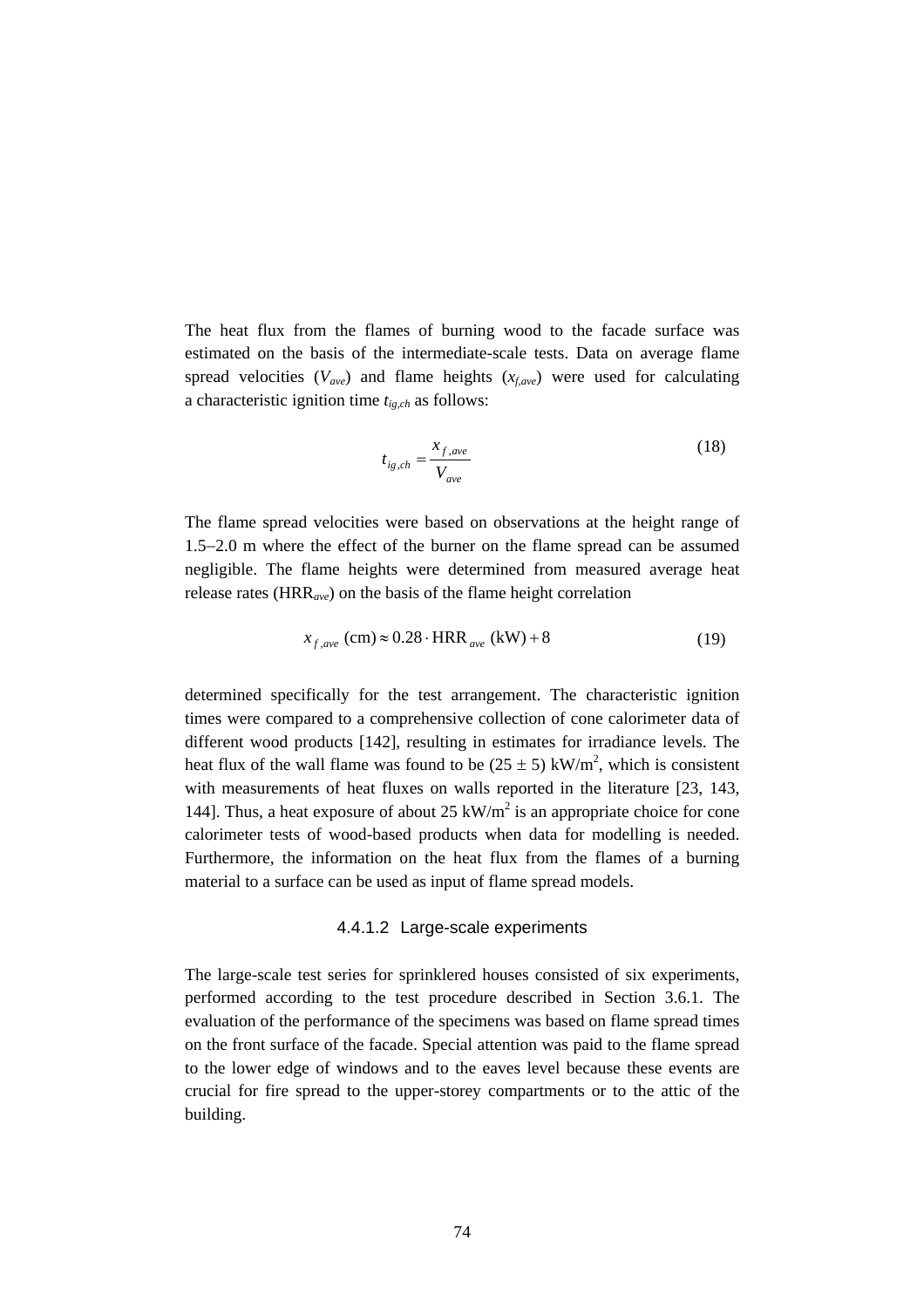The ventilation cavities of all large-scale facade specimens were partitioned using steel-sheet fire stops at storey boundaries. Even though this kind of fire stop increased the flame spread time to the upper edge of intermediate-scale specimens only marginally (due to the location of the fire stop), the effect would have been more significant on the large-scale specimens. A long, continuous ventilation cavity of a full-scale facade can result in fast fire spread to the eaves level inside the cavity due to the plume effect.

The benefit of FR treatment was clearly observable on the large scale. The flame front reached the upper edge of a two-storey facade without FR treatment in about 40 minutes. On the surface of a similar FR treated specimen, the flame spread stopped before reaching the lower edge of the second-storey window.

The efficiency of 200-mm deep cantilevers in limiting a fire originating from an external ignition source to the first storey of the facade was confirmed in the large-scale test series, in the cases of both a straight wall and an internal corner. However, the importance of the sufficient width of the cantilever was revealed in the tests. In a test of a three-storey facade with 200 mm deep and 2000 mm wide cantilevers below windows, the flames propagated to the upper edge of the specimen beside the windows, detouring the ends of the cantilevers.

A comparison between the intermediate and large-scale experiments was made by predicting the large-scale flame spread times on the basis of the intermediatescale results. The estimates were based on extrapolation of flame spread rates observed at the upper parts of the intermediate-scale specimens, assuming a constant flame spread rate. Predictions for the maximum heat flux incident on the second-storey window were obtained by presuming the progress of fire to continue unchanged on the second storey of the facade.

The results are presented in Table 7 of Paper V. The measured heat flux maxima were considerably lower than the predicted values. The consistency seems to be better for the flame spread times, the observations being a few minutes longer than the estimates. For both quantities, the estimates are on the safe side of the experimental results. The number of specimens in this approximate extrapolation is limited, but the results suggest that intermediate-scale test results can be used in predicting the large-scale behaviour of wooden facades.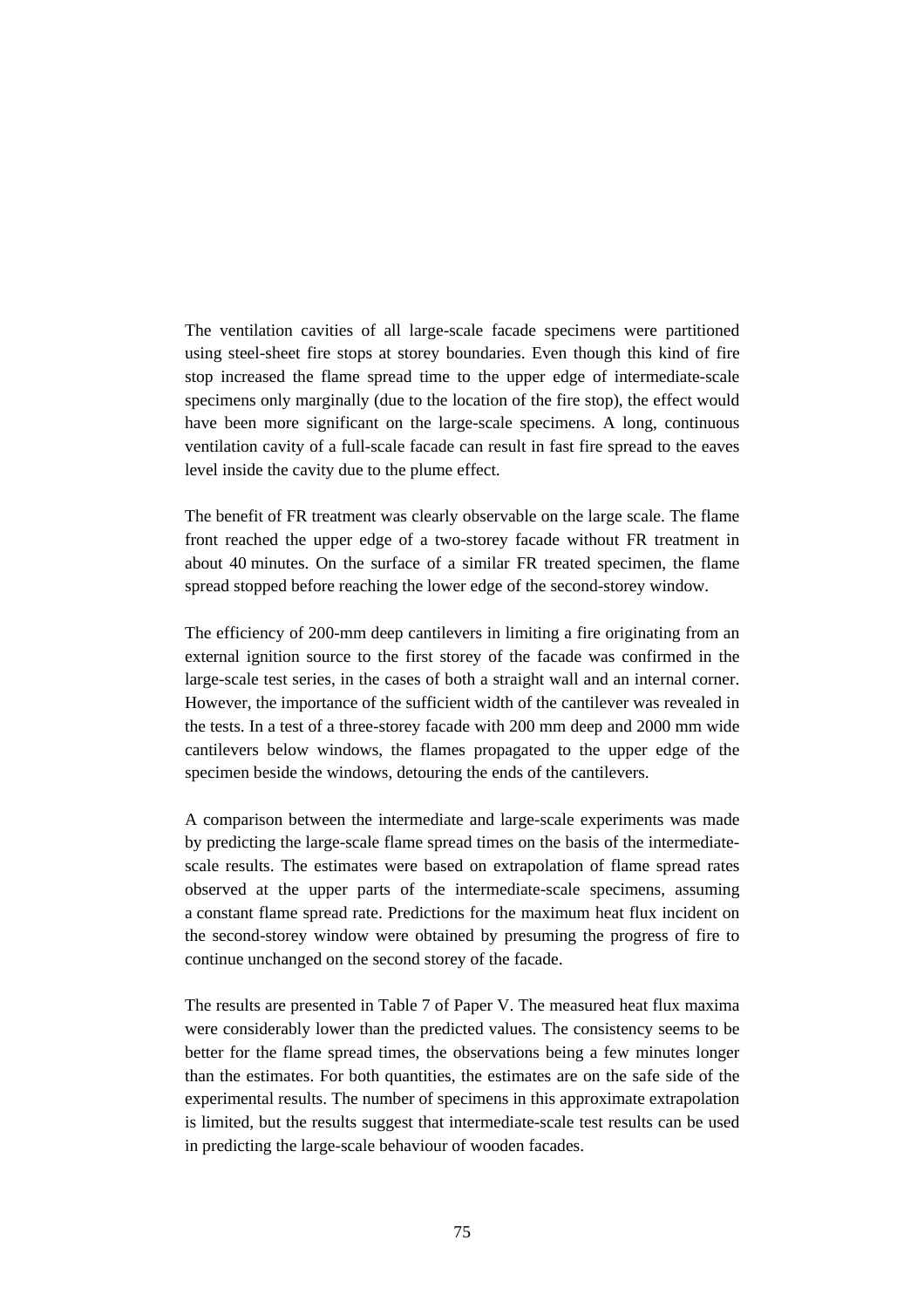### **4.4.2 Unsprinklered houses**

In the case of an unsprinklered building, in addition to an external ignition source, the possibility of a flashover of a compartment fire must be taken into consideration. The heat attack of a post-flashover fire on the facade is severe, leading to ignition of combustible materials in a few seconds over a large area above the opening of the fire room.

With the post-flashover fire used in the experiments of Paper V, the heat exposure to the facade at the height of the first-storey window above the fire room is in the order of 70 kW/m<sup>2</sup>. The test series included five experiments for examining the spread of fire on the facade surface. The test arrangements are described in Section 3.6.1.

The surface temperature of the facade reached the ignition temperature of wood above the fire room opening in 10−40 seconds. A 400-mm deep cantilever above the opening delayed the ignition of wood by only about 3 minutes. Such a short delay does not improve the fire safety of upper-storey compartments. According to the literature, the depth of a horizontal projection or a flame deflector above the fire room opening should be approximately 1 m to adequately protect the upper storeys from fire spread [64, 66].

Prevention of fire spread to the attic of a building was studied by testing two different ventilation structures of eaves shown in Figure 19 of Paper V. One of the eaves was made completely of untreated wood whereas the other one had non-combustible boards on the bottom and front surfaces. The "attic" above the wooden eaves ignited approximately 8 minutes after the flashover. The eaves structure with non-combustible boards could delay the fire spread by only about 2.5 minutes longer. Thus, neither of the eaves structures studied can prevent or considerably delay the spread of fire to the attic.

The attempts to restrict fire spread introduced above indicate that the improvement of the fire safety of facades made of combustible materials is not an easy task. In order to find solutions that ensure an adequate fire safety level, take into account the practice of construction work and satisfy architectural demands, careful consideration and product development are required.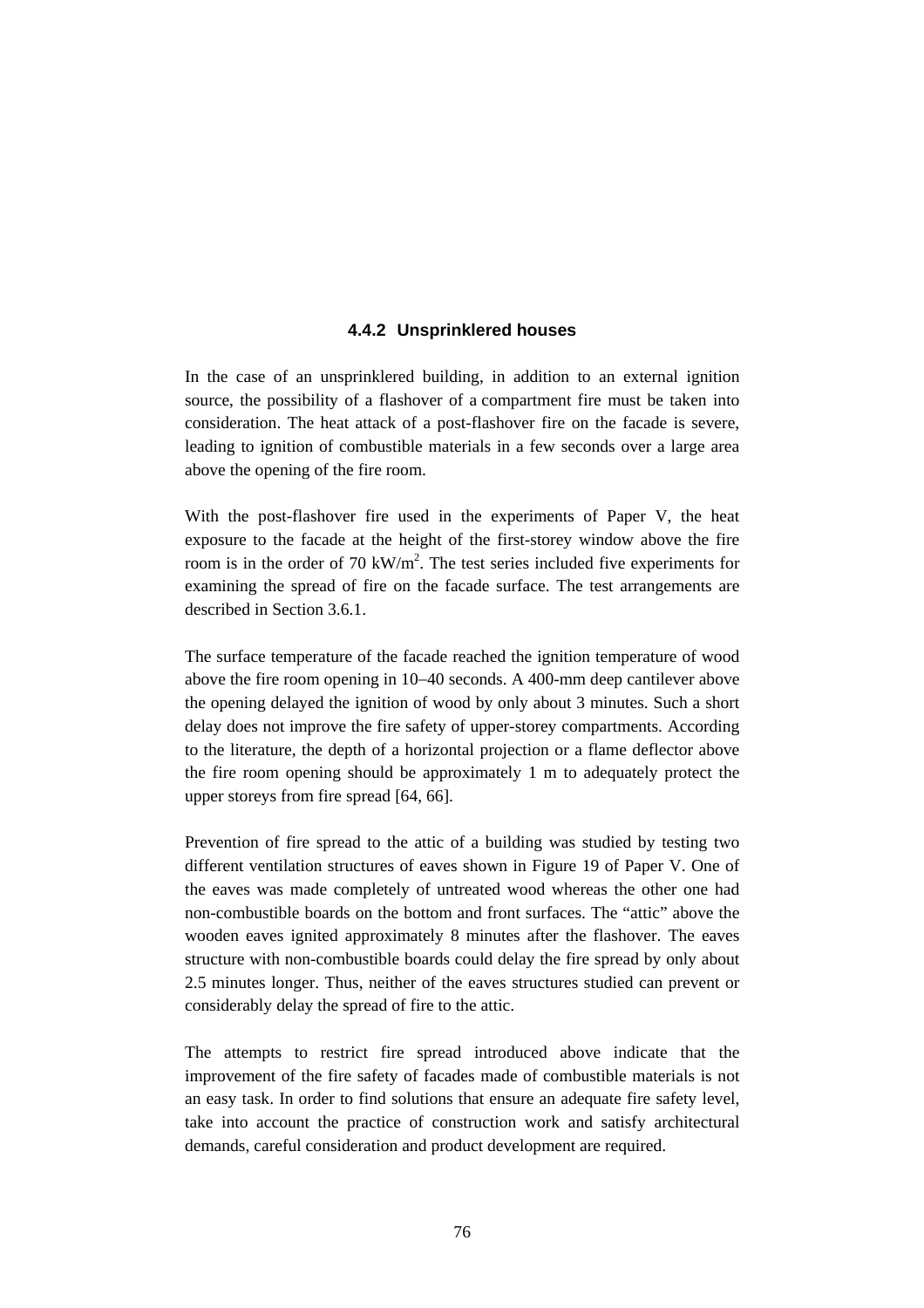The size of the fire room opening has several effects on the development of fire, both inside the fire room and on the facade above the opening. In the test series, a reduction of 60 % in the opening factor (from 0.079 m<sup>1/2</sup> to 0.032 m<sup>1/2</sup>) by narrowing the window opening (from 3.0 m to 1.2 m) was studied. The decrease of ventilation reduced the gas temperature of the fire room by approximately 200 °C, and the duration of the fully developed fire was doubled (see Figure 21 of Paper V). The average and maximum heat fluxes incident on the first-storey window above the fire room decreased by about 40 % and 65 %, respectively. In the second storey above the fire room, the reduction of the maximum heat flux was approximately 70 %, but the average heat flux during the most intensive 10 minutes of the fire remained the same. The flame spread on the facade surface was notably slower in the case of the reduced compartment ventilation. The flame front reached the upper edge of the three-storey specimen in about 10 minutes after the flashover for the narrow opening compared to approximately 4 minutes for the wide opening.

#### **4.4.3 Principles for acceptance criteria**

The ultimate goal of the fire regulations for a building or a part of a building is to ensure safe exit from the building, also from compartments close to the origin of the fire. In the case of a burning facade, the fire spreads fastest to the next compartment through a window since the flame front can propagate on the facade surface. Thus, the flame spread to the lower edge of the window above the fire compartment and the total heat flux to the window pane are critical for fire safety. In addition, falling parts of the facade must be considered in requirements to ensure the safety of evacuation and fire fighting.

As a result of the facade tests on different scales and in different fire scenarios, a proposal of possible acceptance criteria was defined for the specific test arrangements [73]. The criteria for the two fire scenarios, an external ignition source and a post-flashover compartment fire, are presented in Table 6 with the main test characteristics. The former fire situation was deemed applicable to sprinklered buildings and the latter to unsprinklered buildings, representing the most severe heat attack to which the facade is probable to become exposed.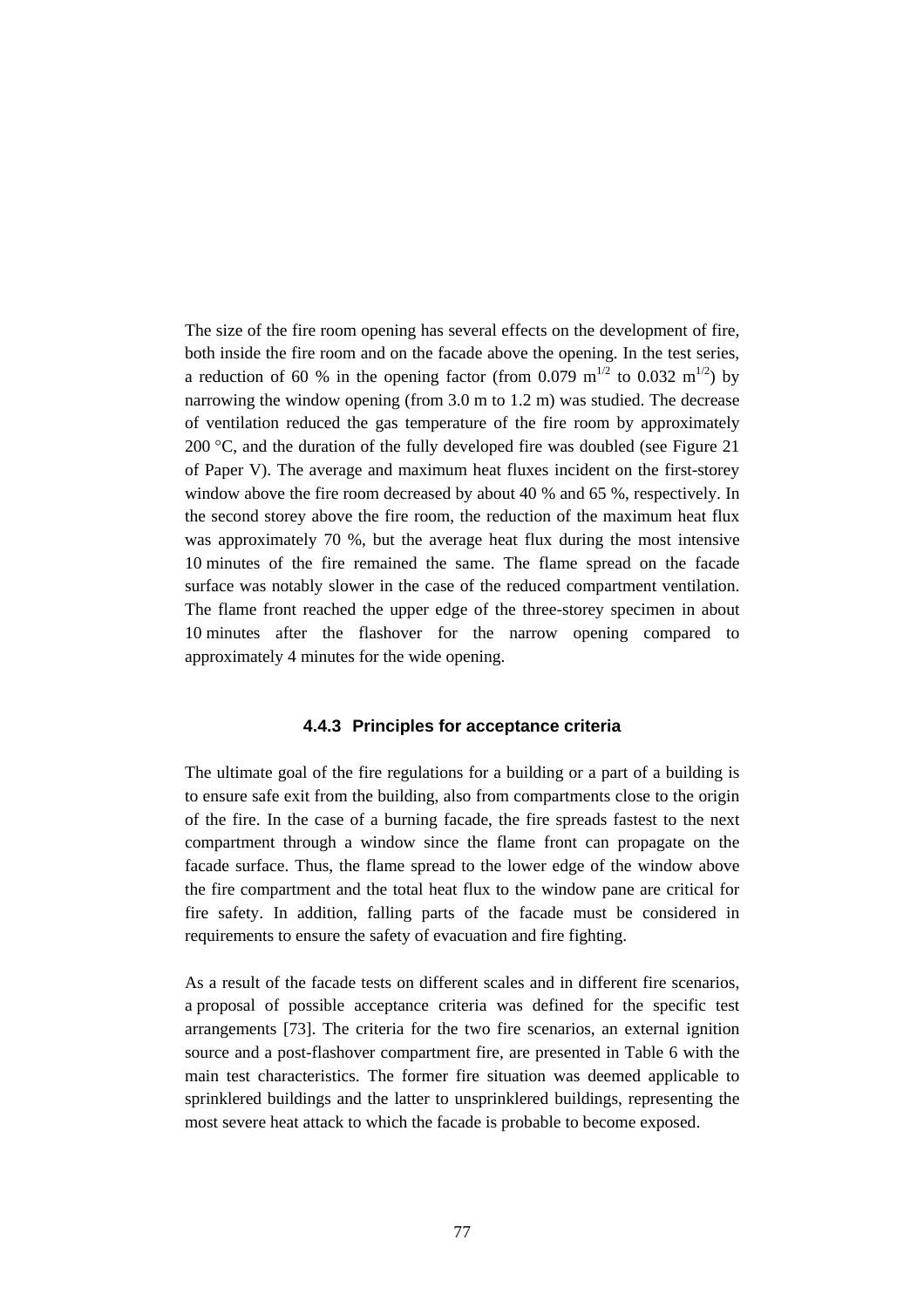|                                    | <b>External ignition source</b><br>(sprinklered buildings)                                                       | Post-flashover<br>compartment fire<br>(unsprinklered buildings)                                                  |
|------------------------------------|------------------------------------------------------------------------------------------------------------------|------------------------------------------------------------------------------------------------------------------|
| <b>Test characteristics:</b>       |                                                                                                                  |                                                                                                                  |
| Maximum<br>heat exposure           | $40 \text{ kW/m}^2$                                                                                              | $70 \text{ kW/m}^2$                                                                                              |
| Burning time of<br>ignition source | max. 30 min                                                                                                      | ca. 15 min                                                                                                       |
| Criteria:                          |                                                                                                                  |                                                                                                                  |
| Falling parts                      | no pieces larger than $0.1 \text{ m}^2$ ;<br>no flaming droplets<br>to an area > $0.\overline{5}$ m <sup>2</sup> | no pieces larger than $0.1 \text{ m}^2$ ;<br>no flaming droplets<br>to an area > $0.\overline{5}$ m <sup>2</sup> |
| Heat flux $*$                      | $\leq 15$ kW/m <sup>2</sup> .<br>$1st$ storey window<br>above fire source                                        | $\leq 20$ kW/m <sup>2</sup> ,<br>$2nd$ storey window<br>above fire room                                          |
| Fire spread                        | no farther than to lower edge<br>of window of $1st$ storey<br>above fire source                                  | no fire spread to<br>eaves level **)                                                                             |

*Table 6. Summary of fire scenario characteristics and possible acceptance criteria.*

\*) The heat flux limit must not be exceeded for longer than 1 minute.

\*\*) Fire spread to the attic must be considered. In addition, fire spread from burning eaves to windows nearby must be restricted.

The proposed criteria include requirements for falling parts, heat flux and fire spread. The basic principles of the criteria are applicable to other facade fire tests, but the numerical values might need revisions for different test arrangements.

The criterion for falling parts is needed because fall-down of large pieces of the facade endanger the safety of occupants exiting the building and fire fighters working to extinguish the fire. In addition, the risk of fire spread due to flaming droplets or particles of the facade material must be considered.

The suggested heat flux limit for the fire scenario of an external fire source is  $15 \text{ kW/m}^2$  to the centre of the first-storey window above the origin of fire. This value is close to the critical heat flux of untreated wood products. If the criterion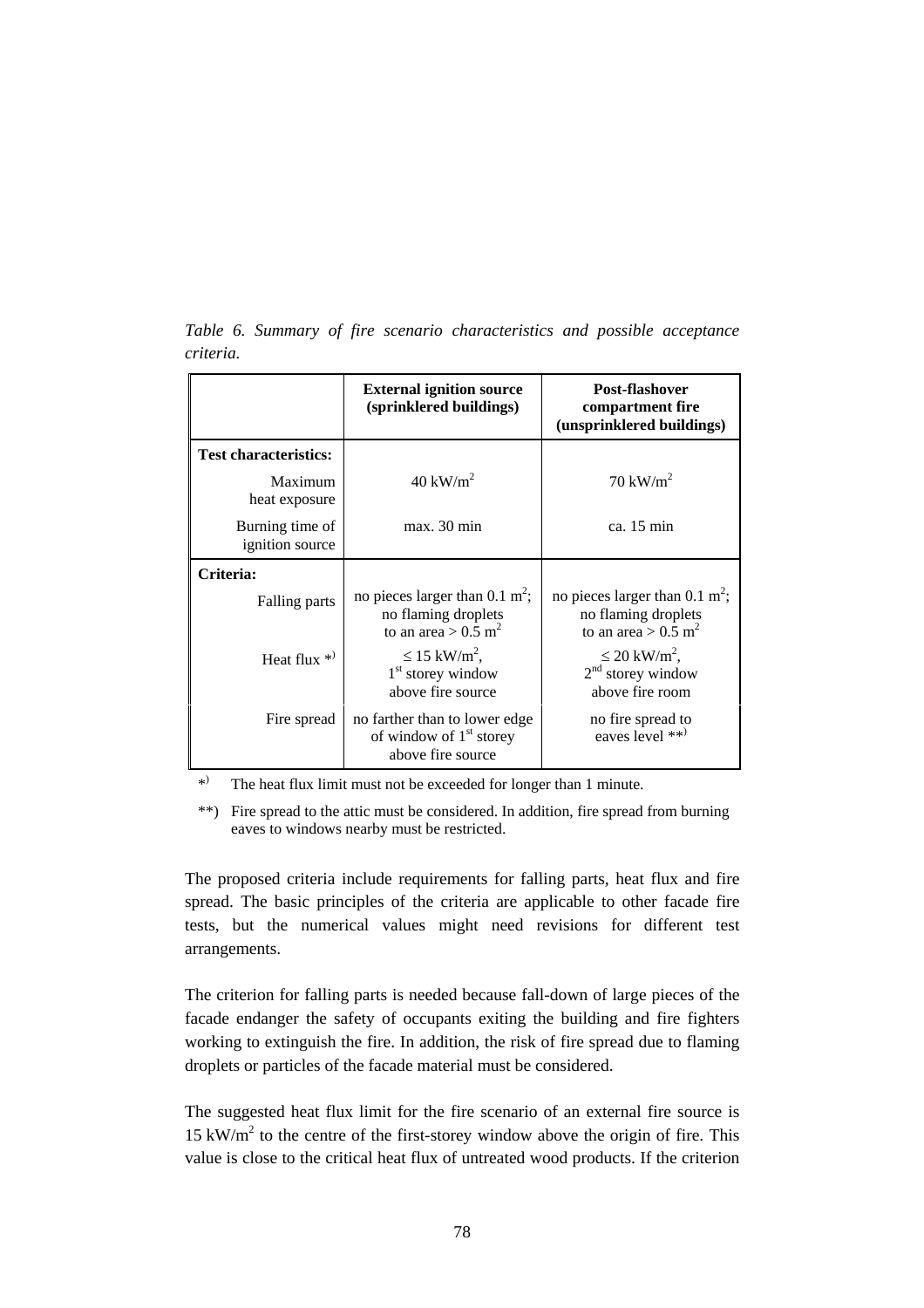is passed, the ignition of wooden window frames is improbable or at least takes a very long time.

For unsprinklered houses, the suggested heat flux criterion limits the exposure of the second-storey window above the fire room. The heat flux measurement on the first-storey window is prone to large variability due to the presence of strong post-flashover flames. Therefore, the examination of the heat flux to the secondstorey window gives more information on the fire spread and the claddingrelated endangerment of occupants in upper storeys.

The heat attack of an external ignition source is relatively small outside its vicinity. Consequently, the test method can indicate whether the facade material by itself is capable of spreading the fire. A simple criterion restricting the flame spread below the lower edge of the window in the first storey above the fire source is thus feasible.

The flames of a post-flashover compartment fire cause a severe fire exposure on the facade with effects over its entire height. Since the fire source enhances the fire spread even on the upper part of the facade, the flame spread properties of the facade material are difficult to evaluate. In this scenario, the flame spread criterion can be replaced by the heat flux criterion, because extensive burning of the facade surface causes an increase in heat flux. The propagation of flames to the eaves level, however, must be restricted to avoid further fire spread to compartments nearby or to the attic of the building.

## **4.5 Fire development in timber construction compartments**

A series of fire experiments of timber construction compartments is introduced in Paper VI. The objectives of the study were to determine the temperature development for natural fires inside a room of heavy timber construction, to study the contribution of the timber construction to the fire load, and to evaluate the capability of gypsum plasterboard to protect the timber construction.

The test series included four different timber construction rooms. The experimental arrangement is described in Section 3.6.2.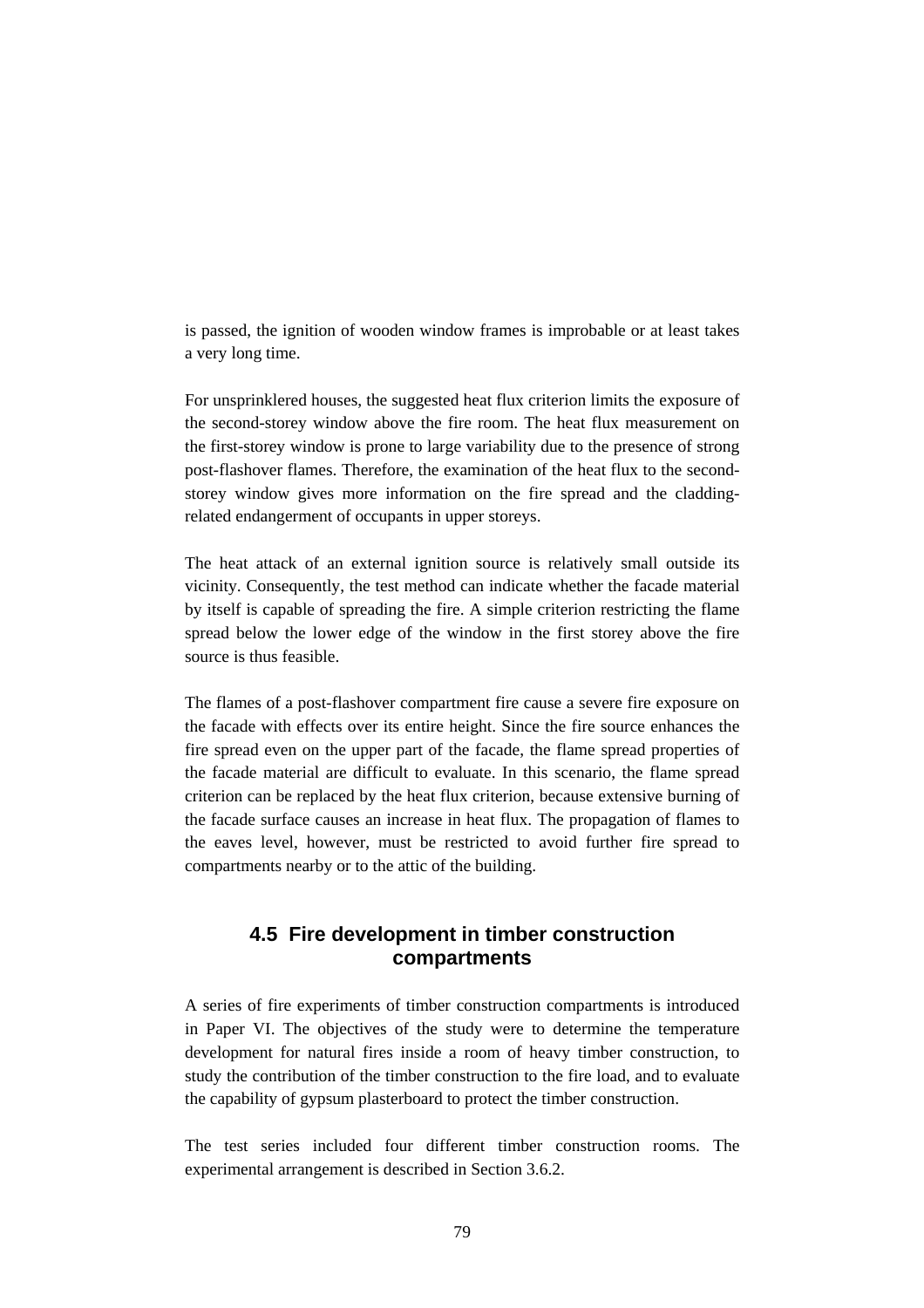### **4.5.1 Gas temperatures**

Gas temperatures were measured as averages of five thermocouples at different heights in three locations inside the rooms. The results were compared to the parametric temperature-time curves of the draft for the revised Eurocode 1 (prEN 1991-1-2) [91]. Experimental and calculated gas temperatures are shown in Figures 4 and 16–19 of Paper VI.

The measured gas temperatures in the heavy timber construction room without gypsum plasterboard protection were typically about 700 °C during the most intense burning phase of the movable fire load. Towards the end of the experiment, the gas temperature started to increase. A decay phase with decreasing gas temperatures was not observed. When the heavy laminated timber walls and ceiling of the room were protected by a single layer of gypsum plasterboard, the gas temperature was approximately 800  $\degree$ C, which is somewhat higher than in the case of the unprotected compartment. Otherwise, the temperature development followed the same pattern.

The reason for the relatively low gas temperatures in these two experiments where the timber surfaces were unprotected or insufficiently protected was the insufficient ventilation. In addition to the movable fire load, considerable amounts of pyrolysis gases were released from the wooden ceiling and walls. Generating and heating up all the volatiles consumed a lot of energy. Due to insufficient supply of oxygen, only a part of the gases could burn inside the compartment. The unburnt gases flowed out of the window opening, causing severe combustion outside the room where oxygen was available. Towards the end of the experiments when most of the movable fire load had burnt, the generation rate of pyrolysis gases decreased allowing more oxygen to enter the compartment. Consequently, the temperature inside the compartment started to increase.

In the experiments of a double-layer gypsum plasterboard protection, the gas temperatures showed maximum values of  $1000-1200$  °C at about 20–40 minutes after the ignition, both for the lightweight structure and for the heavy timber construction. After that, the gas temperature started to decrease due to the burnout of the movable fire load.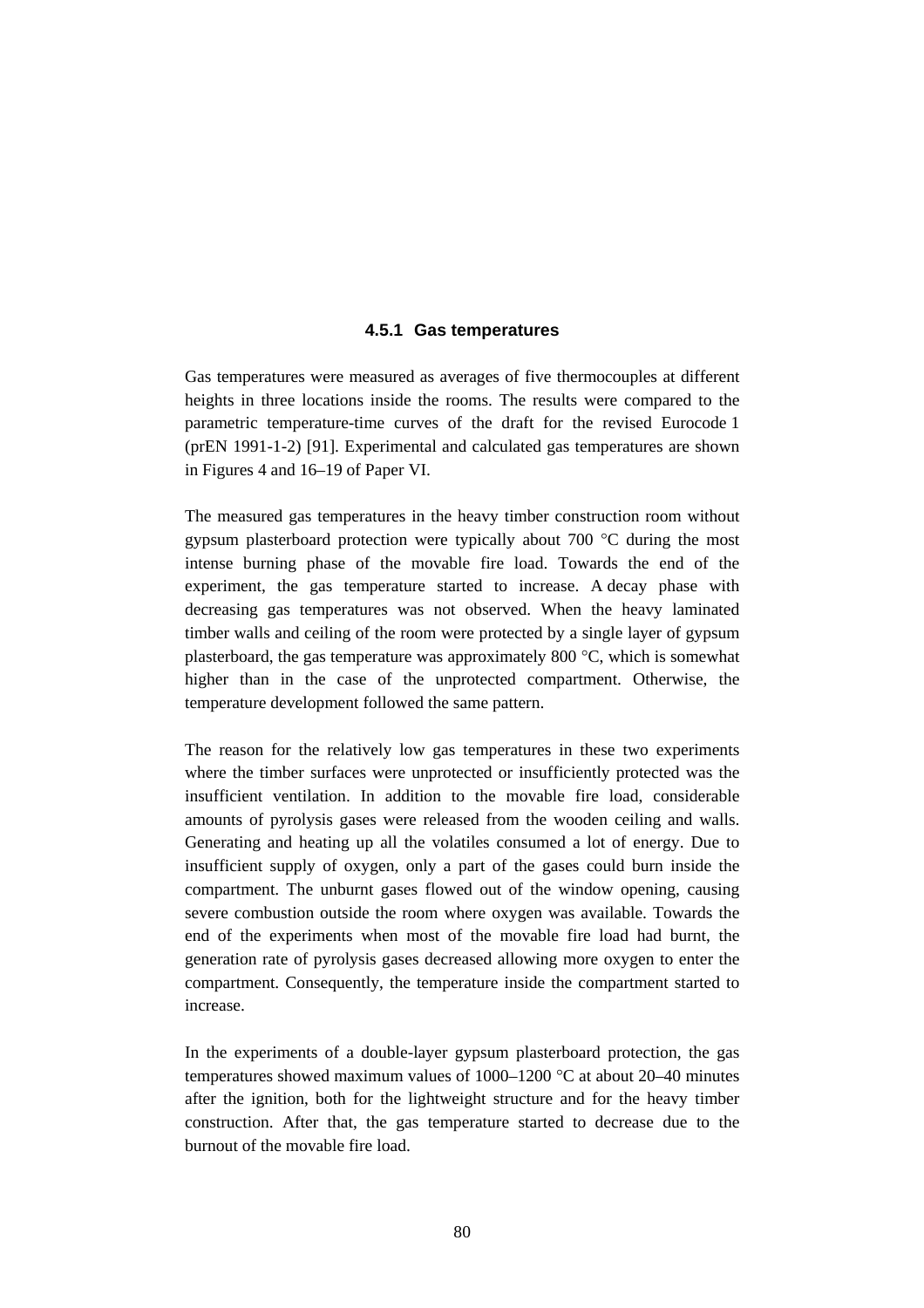A general problem in the calculation of parametric temperature-time curves is finding appropriate values of thermal properties for the materials of the enclosure boundaries. The thermal properties of many materials are strongly temperature dependent. For calculating the thermal inertia factor of prEN 1991- 1-2, the thermal conductivity, density and specific heat of each material involved are needed. In Paper VI, ranges into which these quantities most probably fall were determined as functions of temperature, based on the material data collected by König and Walleij from several sources [107]. From the parameter ranges, the minima and maxima of the thermal inertia factor were calculated as functions of temperature. To obtain single numerical values for the thermal inertia factor, an integral averaging over a temperature range of 20–800 °C was performed for the minima and maxima. The resulting minimum and maximum estimates of the thermal inertia factor were used in the calculations of the parametric temperature-time curves according to prEN 1991-1-2.

In the calculation of the parametric temperature-time curves, only the wooden cribs and the particle board flooring were included in the fire load. In practice, also the walls and the ceiling of the heavy timber construction rooms contributed to the fire when they were not adequately protected by gypsum plasterboard. Inclusion of the walls and the ceiling in the fire load would have resulted in a considerable increase in the calculated duration of the fully developed fire and a slight increase in the predicted maximum temperature. Eventually, however, the model would have become inapplicable due to the burn-through and collapse of the timber structure leading to radically changing ventilation. For safety reasons, it was not possible to continue the experiments until the collapse. Consequently, the calculations were made by excluding the walls and the ceiling from the fire load irrespective of their level of protection, and concentrating on the time period during which the movable fire load and the flooring were intensively burning.

Under the conditions described above, the calculated gas temperatures were 300−500 °C higher than the experimental results during the fully developed fire in the tests where the heavy timber construction was either unprotected or covered by a single layer of gypsum plasterboard.

In the case of the double-layer gypsum plasterboard protection, the agreement of the experimental and predicted gas temperatures was tolerable during the fully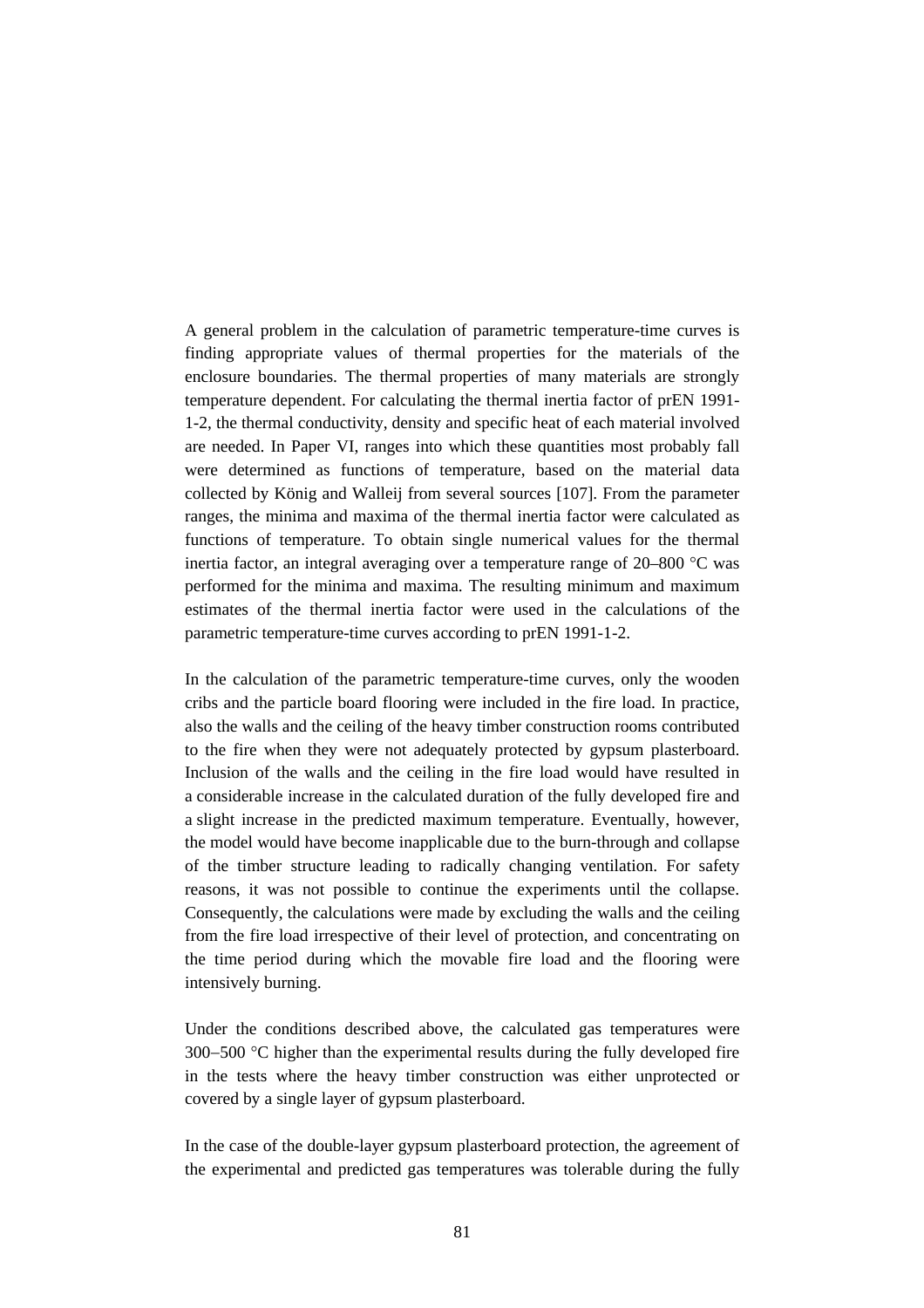developed fire if the parametric curves were calculated using the maximum estimate of the thermal inertia factor, even though the measured temperatures were still below the prediction. In the growth period of the fire, the difference was more considerable since the experimental temperatures increased notably more slowly than the parametric curves.

In conclusion, the parametric temperature-time curves according to prEN 1991- 1-2 overestimate the gas temperature development of timber construction compartments, especially when the timber surfaces are unprotected or insufficiently protected from the heat exposure. From the viewpoint of fire safety, however, a more hazardous situation would result from a prediction that underestimates the temperature conditions of the compartment.

Parametric temperature-time curves were originally developed for a so-called standard compartment whose boundaries have thermal properties corresponding to a notional average of masonry, concrete and lightweight concrete. The thermal inertia of timber or gypsum plasterboard deviates considerably from that of the standard compartment. Furthermore, the contribution of the enclosure boundaries on the fire load is not considered in the parametric curves developed for compartments consisting of non-combustible materials.

### **4.5.2 Energy balance**

In Paper VI, energy balance estimations were made for the unprotected and double-layer protected heavy laminated timber rooms to get a comparative picture of the course of events in these experiments.

In a compartment fire, the energy released in combustion is lost by convection due to replacement of hot gases by cold gases, conduction to the compartment boundaries and radiation through openings, or consumed by the release of volatiles from the fuel. These quantities were estimated for the experiments over a time period of 40 minutes, which was the approximate burning time of the movable fire load.

The gas temperatures in the compartments were considered constant, 700  $^{\circ}$ C in the room without gypsum plasterboard lining and 950  $\degree$ C in the room with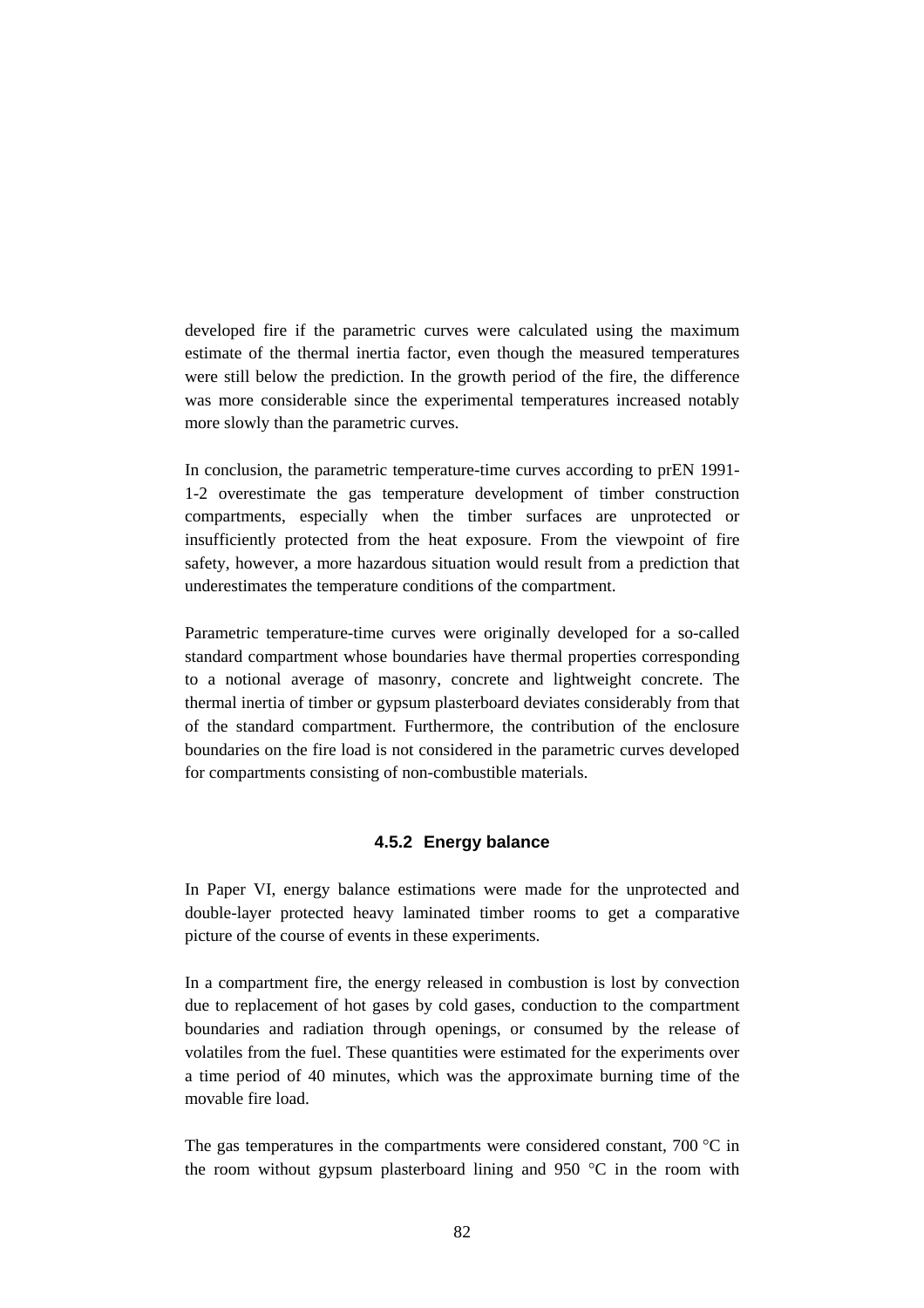a double-layer gypsum plasterboard protection. The fire load was assumed to consist only of wooden cribs and particle board flooring when the walls and ceiling were covered by gypsum plasterboard, whereas an estimated contribution of timber construction was added in the unprotected case.

The energy balance calculation is summarised in Table 6 of Paper VI. Since several approximations and simplifications were made in the calculations, the results are rough estimates of the terms of the energy balance.

The relatively low gas temperature in the room with unprotected walls and ceiling influences the energy balance in several ways. Firstly, the mass flow rate of incoming air is smaller than in the protected case, resulting in a lower maximum energy release from the fire load. The mass flow rate of gases out of the window opening is larger due to the volatiles from the unprotected timber surfaces, but the related energy loss by convection is still smaller because of smaller temperature difference between the fire room and the ambient. Furthermore, the heat loss to the compartment boundaries and the radiative energy through the window opening are reduced due to the lower gas temperature compared to the room with protected timber surfaces.

Since all experiments in the test series were strongly ventilation controlled because of the relatively large fire load, a considerable amount of pyrolysis gases burnt outside the fire compartment. On the basis of the total energy content of the fuel, it was estimated that the proportion of external burning was approximately 15 % in the case of the protected timber construction, whereas approximately 50 % of the energy release occurred outside the unprotected compartment.

### **4.5.3 Charring**

The char depth and charring rate of timber during a fire influence on the loadbearing capacity of wooden structural elements. In Paper VI, the effects of gypsum plasterboard protection on the charring behaviour of heavy laminated timber walls and ceiling were examined.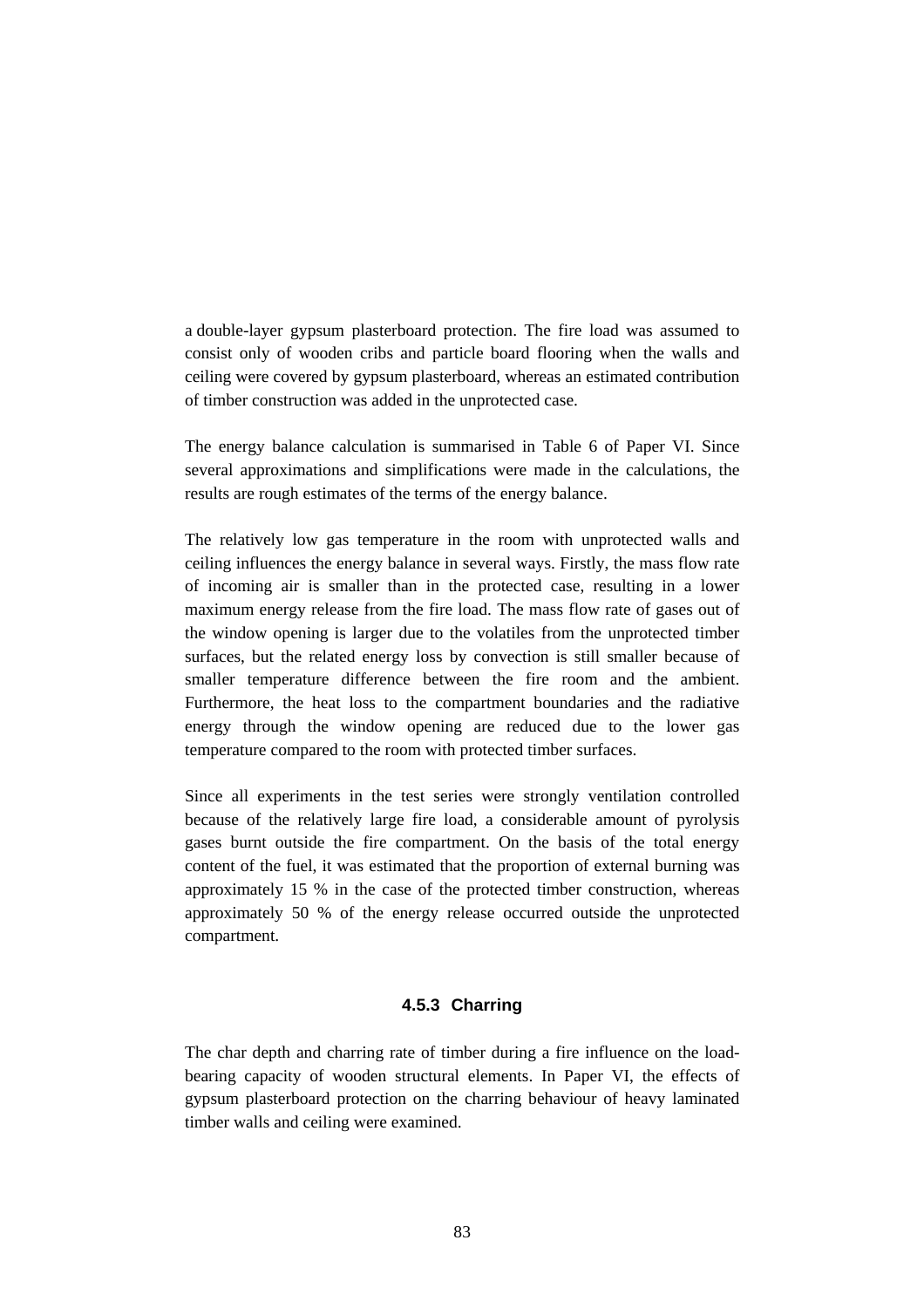Gypsum plasterboard delayed notably the onset of charring. The delay time caused by one layer of gypsum plasterboard (thickness 13 mm) was approximately 20 minutes compared to unprotected surfaces. Using two protective layers (total thickness 28 mm), the delay time was doubled. Similar results have been reported for timber frame assemblies exposed to standard and parametric fires [106].

The charring rate of unprotected timber was of the same order throughout the experiment. A slight reduction of charring rate, however, was observed towards the end of the test. When the timber construction was protected using a double layer of gypsum plasterboard, the charring behaviour was time- and placedependent. Initially, rapid charring was observed in the ceiling due to a long preheating period before the fall-down of the boards and the high temperature in the compartment at the onset of charring. During the end phase of the test, the charring rate in the ceiling decreased considerably due to the decreasing compartment temperature and the increasing thickness of the char layer protecting the uncharred timber. In the walls, the charring rate was slower and almost constant. It is noted that the gypsum plasterboards remained on the walls throughout the experiment. Even though the boards were dehydrated and cracked, they did not completely lose their protective ability.

The reduction of the heat attack on timber surfaces due to gypsum plasterboard protection was estimated using two methods as explained in Paper VI. The radiative heat flux from the flames incident on the inner surface of the enclosure during the fully developed fire was calculated on the basis of gas temperature inside the compartment. Firstly, the heat flux transferred to the wood through protective layers was estimated by the thermal conduction properties of gypsum plasterboard. Secondly, it was calculated on the basis of the time to onset of charring determined from the measured temperature increase of wood behind gypsum plasterboard. Both methods gave results of the same order. Using a single layer of gypsum plasterboard, the heat flux incident on the wooden surface can be reduced to approximately 10 % of the radiation emitted by hot gases. With a double-layer protection, the heat attack decreases to 3−4 % of the exposure incident on unprotected surfaces.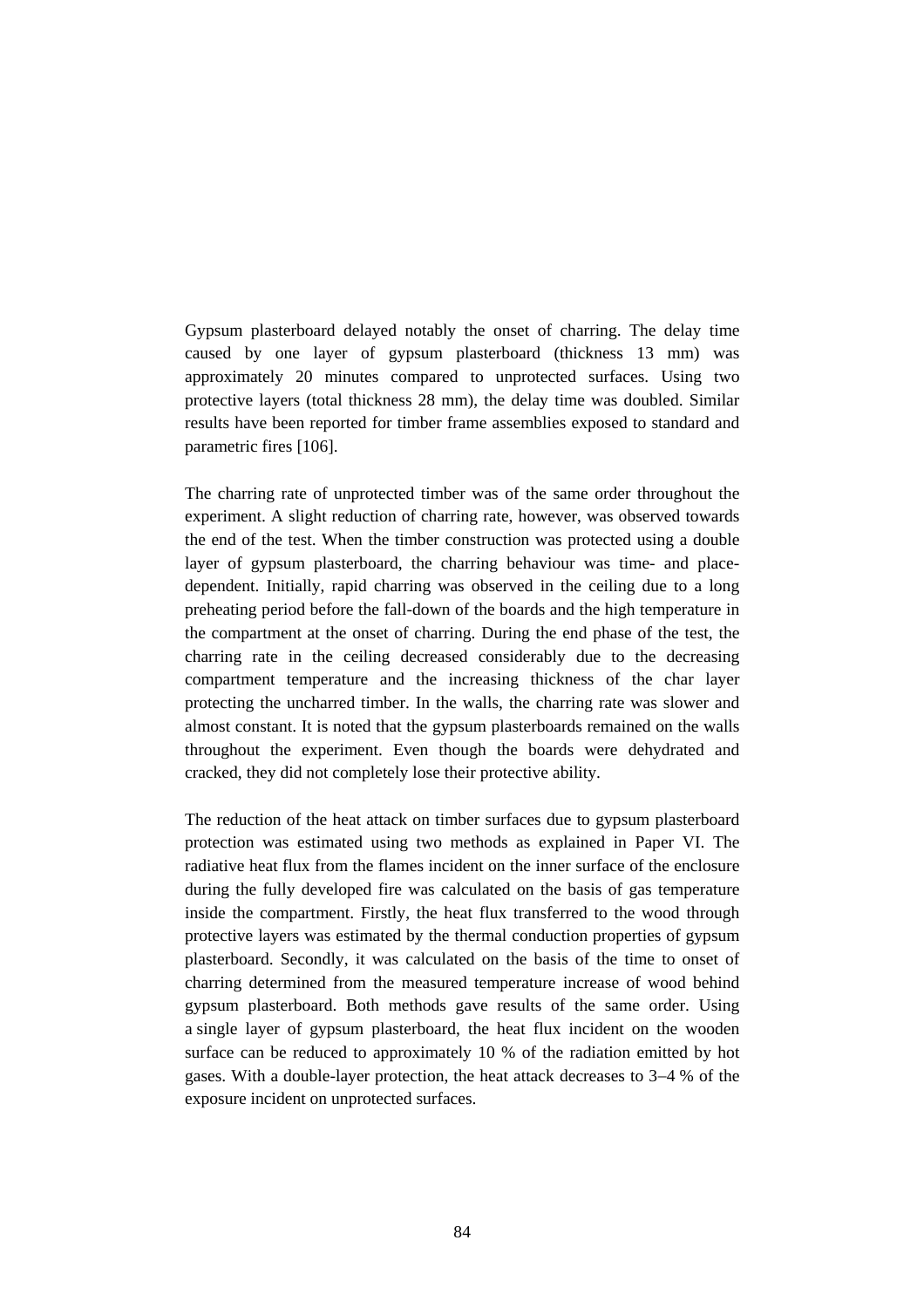# **5. Conclusions**

The primary objective of this thesis has been to provide new information on various issues of fire safety assessment of construction products in the context of the harmonized European fire classification system as well as related to more general fire safety aspects. The studies included discuss the prediction of SBI test results using cone calorimeter data, the connections of the Japanese and European fire classification systems of surface linings, smoke gas analysis by FTIR spectrometry, fire safety assessment of wooden facades, and postflashover fires in timber construction compartments.

A one-dimensional thermal flame spread model can be used to predict the first peak of the heat release rate curve of the SBI test. The early part of the test is of major importance in the determination of FIGRA and the classification of the product tested. The model works reasonably well for products exhibiting minor or moderate lateral flame spread in the SBI test. For these materials, the onedimensionality of the model can be compensated by the selection of input parameters. In the data set studied, the classification on the basis of FIGRA was predicted correctly for 86 % of the products. With low-ignitability products included to form a special case of the model, 89 % of the class predictions were successful.

An alternative, mathematically simpler means to predict FIGRA values and Euroclasses is a model based on rate of heat release and ignitability indices. The indices can be determined from cone calorimeter data, and an estimate of the FIGRA value can be calculated using a regression equation. This predictive procedure gave correct classification for 80 % of the products studied within its validated ignition time range. If the products without sustained flaming in the cone calorimeter tests are included, the success rate of the class prediction increases to 83 %.

In summary, either of these models can be used for predicting FIGRA values and Euroclasses. However, the type of the product and the limits of validity must be noted before the models are applied. The essential feature of both models is that only the heat release rate data of a single cone calorimeter test ISO 5660-1 at the heat exposure level of 50 kW/ $m<sup>2</sup>$  in horizontal orientation is required as input, without a need of any additional data or material parameters. In principle,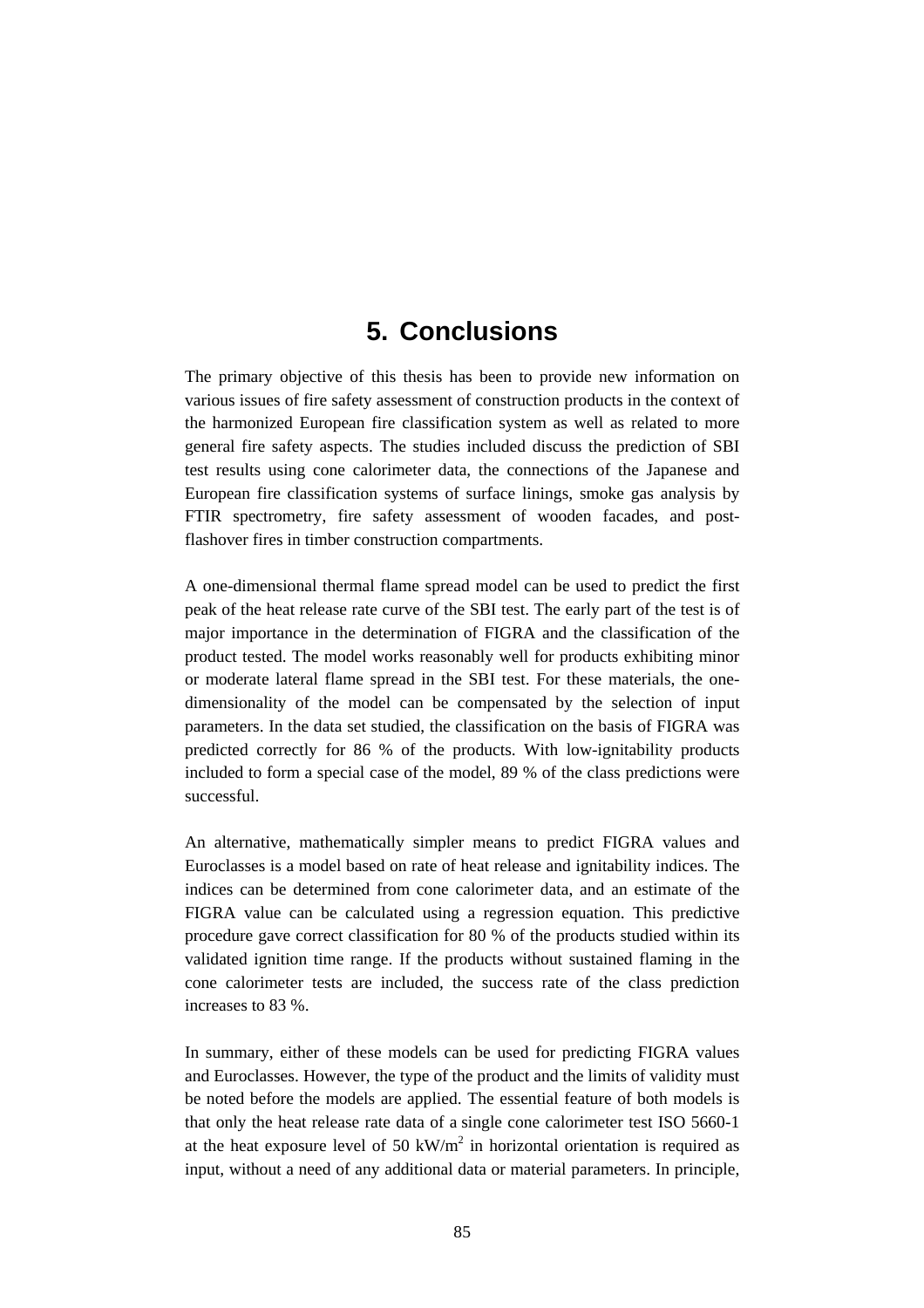they can be adapted for input data measured using another heat exposure level or specimen orientation. The models provide practical and economical tools for product development and quality control, thus improving the research and development possibilities of the construction product industry.

The Japanese and European fire classification systems of surface linings have a common reference scenario: a fire in a small room, represented by the ISO 9705 Room/Corner test. The similarities and differences of class definitions can be examined on the basis of the product performance in the reference scenario. However, the Euroclass of a product cannot be directly deduced from its Japanese class or vice versa due to the different fire test methods and parameters used in the classification. For the majority of products, the classification systems are strongly consistent. The inconsistencies can be detected by recognising the materials belonging to the product groups known to be problematic; that is, products consisting of a thin surface layer on a non-combustible medium or high-density substrate, materials igniting after a relatively long heat exposure but producing a notable amount of heat after ignition, and products consisting of an easily ignitable thin surface layer on a well-insulating substrate. The models predicting SBI test results on the basis of cone calorimeter data provide a link between the main fire classification test methods of Europe and Japan.

FTIR spectrometers offer a continuous monitoring technique of several gases simultaneously for smoke gas analysis. The main difficulty in the measurements has been the acquisition of a representative fire gas sample for the analysis. To solve this problem, an optimised sampling system for the fire test environment has been defined and recommendations for sampling procedures have been given. In addition to the FTIR spectrometry, the findings concerning sampling techniques are applicable to all other methods used for the determination of the composition of smoke gases. Recommendations related to data analysis, calibration and software have also been defined. For the verification of the results, the recommendations for sampling and analysis have been applied to fire tests of different types. The responses of the FTIR method and alternative methods, known to be capable of giving reliable results, were compared quantitatively. The precision of the method has been determined in an interlaboratory trial. As a result of the studies, the FTIR analysis of smoke gases has been further developed into an applicable and reliable method for the determination of toxic smoke gas components in fire test conditions. A code of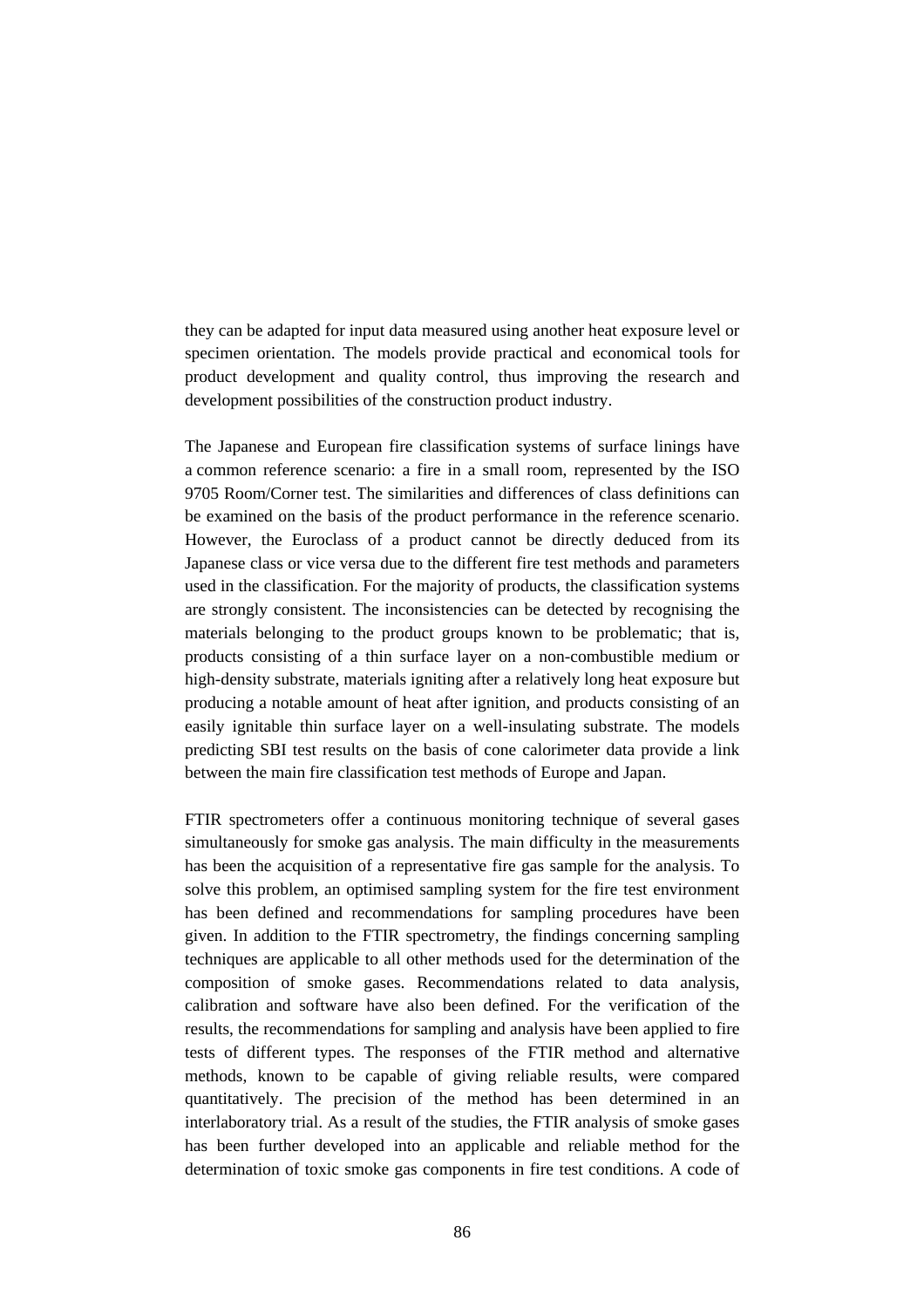practice for the FTIR method including techniques for sampling, calibration and analysis has been produced.

The fire behaviour of wooden facades in multi-storey houses has been studied in two different fire scenarios: an external fire and a post-flashover compartment fire. In a sprinklered building, a compartment fire is extinguished in an early phase. Thus, the probable reason for the ignition of the facade is an external ignition source. In the case of an unsprinklered building, the possibility of a more severe heat attack due to the flames of a post-flashover compartment fire must be taken into consideration.

In the case of an external ignition source, it was found that the most efficient way to prevent the propagation of fire to upper storeys is the structural modification of the facade profile using cantilevers or oriels. In the design and construction of the protrusion, however, the sufficient depth and width should be considered and non-combustible materials should be used in the lower surface. Another means to limit the flame spread on a wooden facade is fire retardant treatment. It must be noted, however, that the effectiveness of the treatment is dependent on the chemical used, the method of application, the absorption properties of the material, and the finishing treatment of the surface. Furthermore, the long-term durability of various FR treatments should be studied by natural or artificial weathering procedures. However, ageing methods for fire retarded wood products are still undergoing development.

With regard to the use of wood and other combustible materials in the facade, both the proportion and location of these materials must be considered. In any case, a combustible material spreads fire at least in the vertical direction. The rate and extent of the fire spread depend on the fire scenario. If the apartments of the building are sprinklered, few compartment fires become fully developed leading to flames emerging from the window. Thus, combustible products can be used more extensively in the facade than in the case of an unsprinklered building.

Considering the safety of the occupants in the compartments other than the one first ignited, the crucial quantity is the intensity of the fire, which can be evaluated on the basis of the heat flux to the facade. The higher the heat flux, the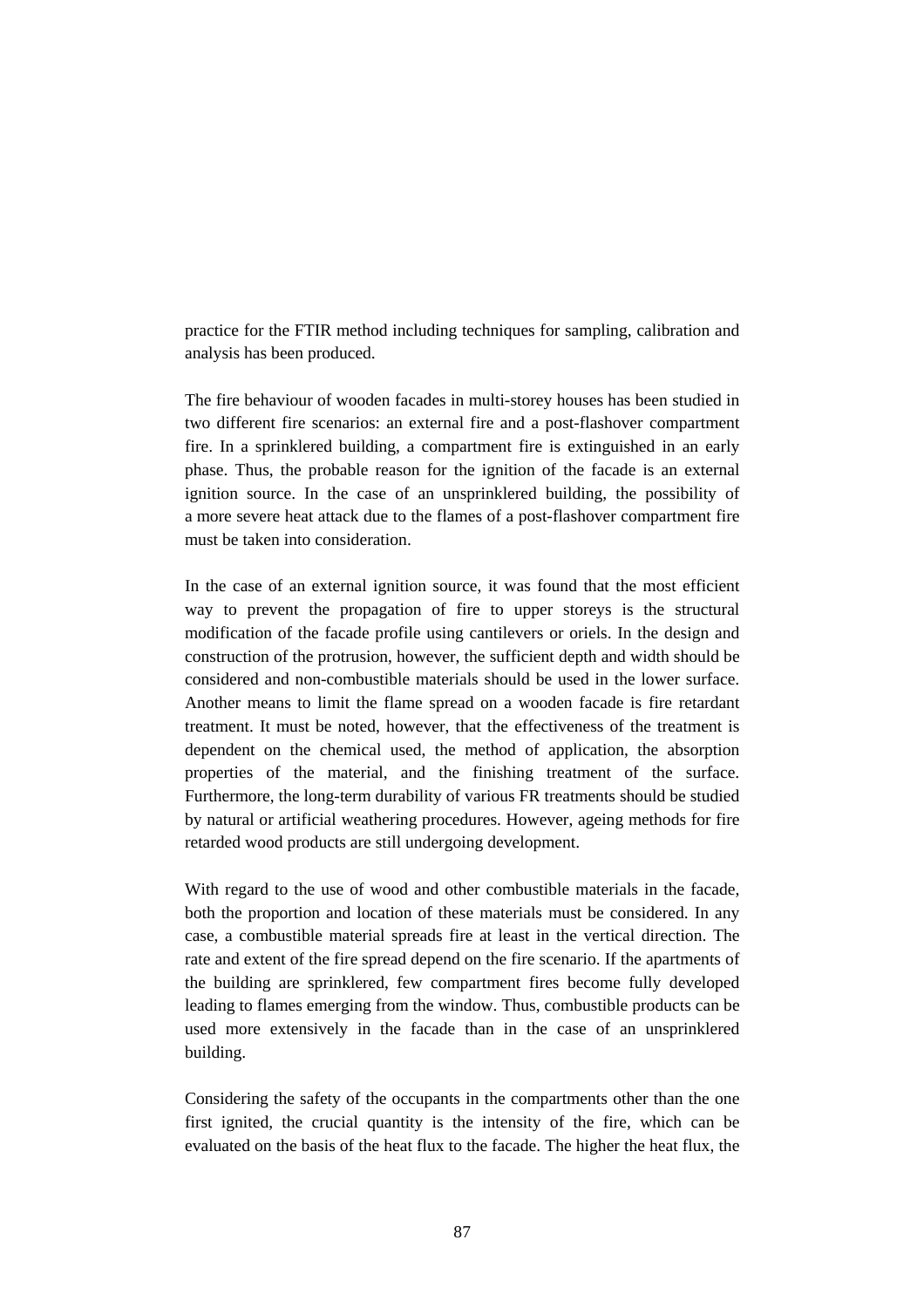more easily the fire can spread to other compartments, thus endangering the occupants.

As a result of the experimental study of wooden facades, acceptance criteria for the facades of sprinklered and unsprinklered buildings have been proposed in terms of heat flux, fire spread and falling parts. The principles of the criteria are also applicable to other facade fire scenarios under various test conditions.

Post-flashover gas temperatures and charring behaviour have been studied in fire experiments of timber construction compartments. The contribution of the timber construction to the fire load has been examined, and the protective ability of gypsum plasterboard has been evaluated. The experimental data and observations of this series of full-scale fire tests provide new information on the behaviour of timber constructions in natural fires. The data can be used for estimating time-dependent design fire loads in the case of constructions including combustible materials. The results also provide new evidence on the protective effect of the char layer, resulting in charring rates that reduce through the duration of the exposure of heavy timber structures to the fire.

Gas temperatures measured inside heavy timber construction rooms without adequate protection for the walls and ceiling were relatively low, typically in the range of  $600-800$  °C. This was due to the ventilation being insufficient in relation to the large amount of pyrolysis gases released both from the movable fire load and the compartment boundaries. Towards the end of the experiment when most of the movable fire load had burnt, the temperature started to increase because the generation rate of pyrolysis gases was decreasing, allowing more oxygen to enter the compartment. In comparison, when the timber construction was protected by a double layer of gypsum plasterboard, the gas temperatures exhibited maximum values of about 1200 °C followed by a decay phase.

Parametric temperature-time curves according to the draft of the revised Eurocode 1 were calculated by assuming that only the wooden cribs and the particle board flooring contribute to the fire load and by concentrating on the time period during which the movable fire load was intensively burning. Under these assumptions, the predicted gas temperatures were found to be approximately 300−500 °C higher than the experimental results for the tests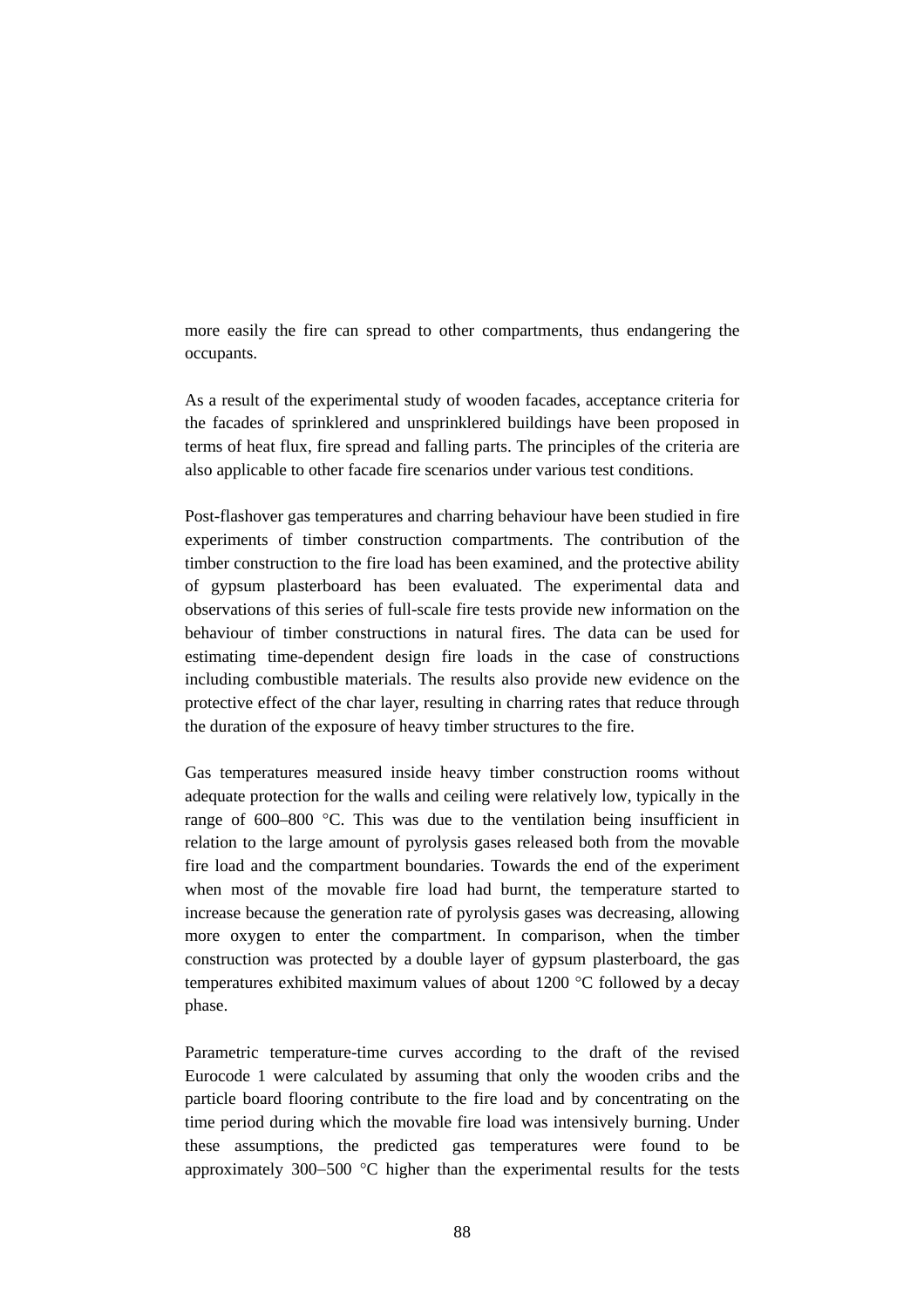without gypsum plasterboards or with single-layer protection. For the experiments with double-layer protection, the measured temperatures were closer to the calculated values, but the predictions were still on the safe side. The use of parametric temperature-time relationships for timber constructions is not straightforward due to difficulties in selecting appropriate thermal properties for the compartment materials. The parametric curves were originally developed for a compartment whose boundaries have thermal properties corresponding to a notional average of masonry, concrete and lightweight concrete. The thermal inertia of timber or gypsum plasterboard is considerably different. Furthermore, the contribution of the enclosure boundaries on the fire load is not taken into account in the parametric curves developed for compartments consisting of noncombustible materials.

Based on visual observations and rough energy balance considerations, it was estimated that a larger proportion of the pyrolysis gases burnt outside the fire compartment in the case of bare or insufficiently protected timber surfaces compared to protected structures. In the case of protected timber construction, approximately 15 % of the burning took place outside the compartment, whereas the proportion of external burning was approximately 50 % for the unprotected construction. It is important to note that excessive flaming outside a fire compartment leads to an increased risk of fire spread to other compartments and buildings.

Under the natural fire conditions described above, gypsum plasterboard protection delayed significantly the onset of charring of timber constructions. For one layer (13 mm), the delay time of the onset of charring was approximately 20 minutes compared to unprotected timber surfaces. When two layers (making a total of 28 mm) were used, the delay time was doubled. After the fall-down of gypsum plasterboards and the onset of charring, the long-term average of the charring rate was similar to the initially unprotected case. However, when the gypsum plasterboards remained on the walls, the protective effect was not completely lost despite severe dehydration and cracking of the boards.

The overall charring rate was notably reduced if the protective gypsum plasterboard layer remained in its position throughout the most intensive burning period of the movable fire load. After that period, the burning of the ceiling and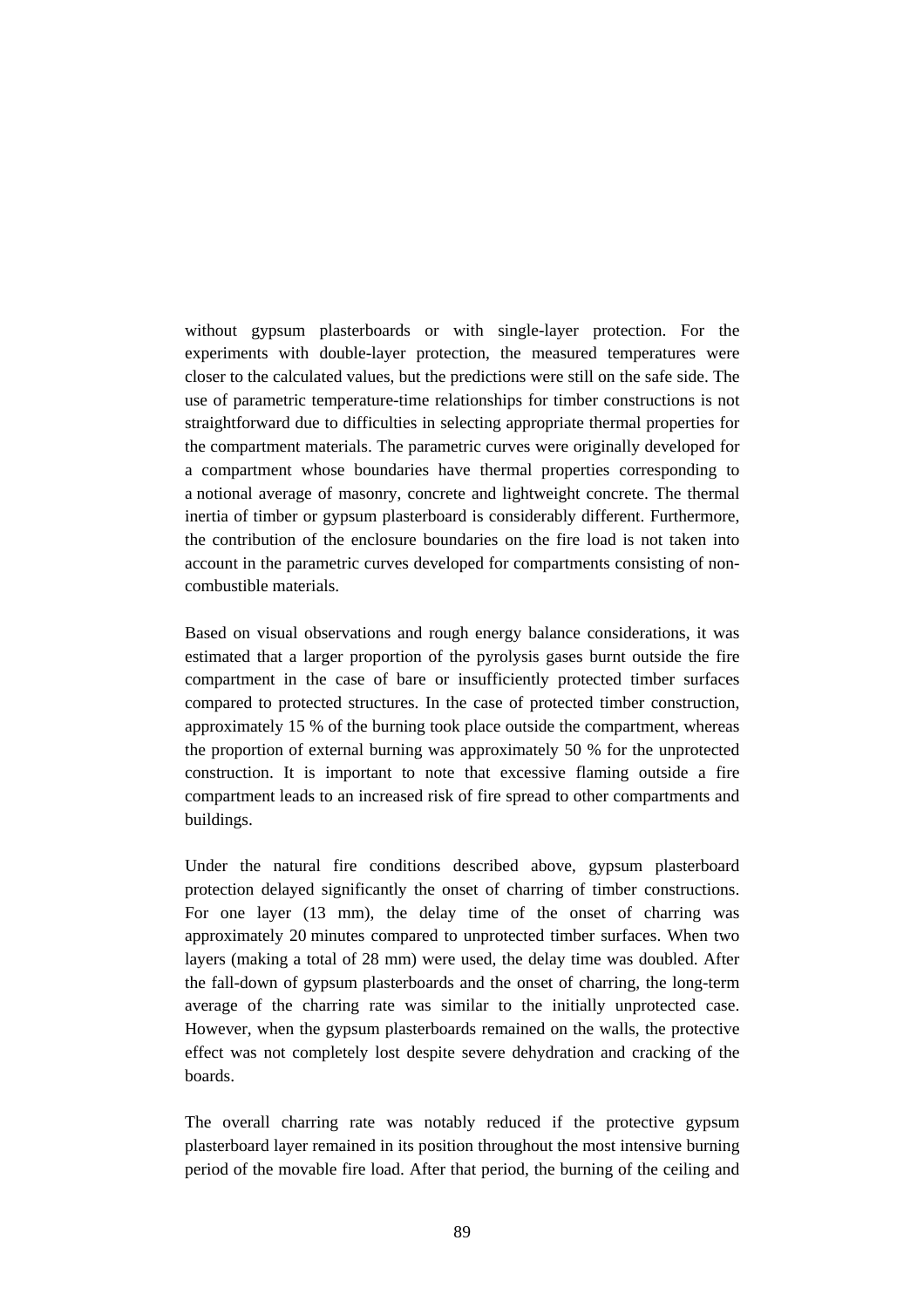walls could not maintain the high temperature level inside the room. Due to the decreasing temperature, the heat flux incident on the wooden surfaces was reduced leading to lower charring rates.

Fires in buildings throughout the world kill tens of thousands of people every year. In the industrialized countries, the annual number of fire deaths is typically between 10 and 20 people per million of population, and the number of injuries is roughly tenfold. In addition to human suffering, fire causes considerable property loss and disturbance of normal activities in society. To reduce these losses, fire safety aspects must be continuously taken into account in the design of buildings. Materials and products used in construction work have a significant influence on the fire safety of buildings. Therefore, the fire behaviour of construction products must be evaluated and their use for different purposes must be regulated in order to avoid unacceptable solutions. The studies presented in this thesis hopefully enhance the fire safety assessment of construction products and, together with the many other studies in this field, contribute to the improvement of design of fire-safe buildings.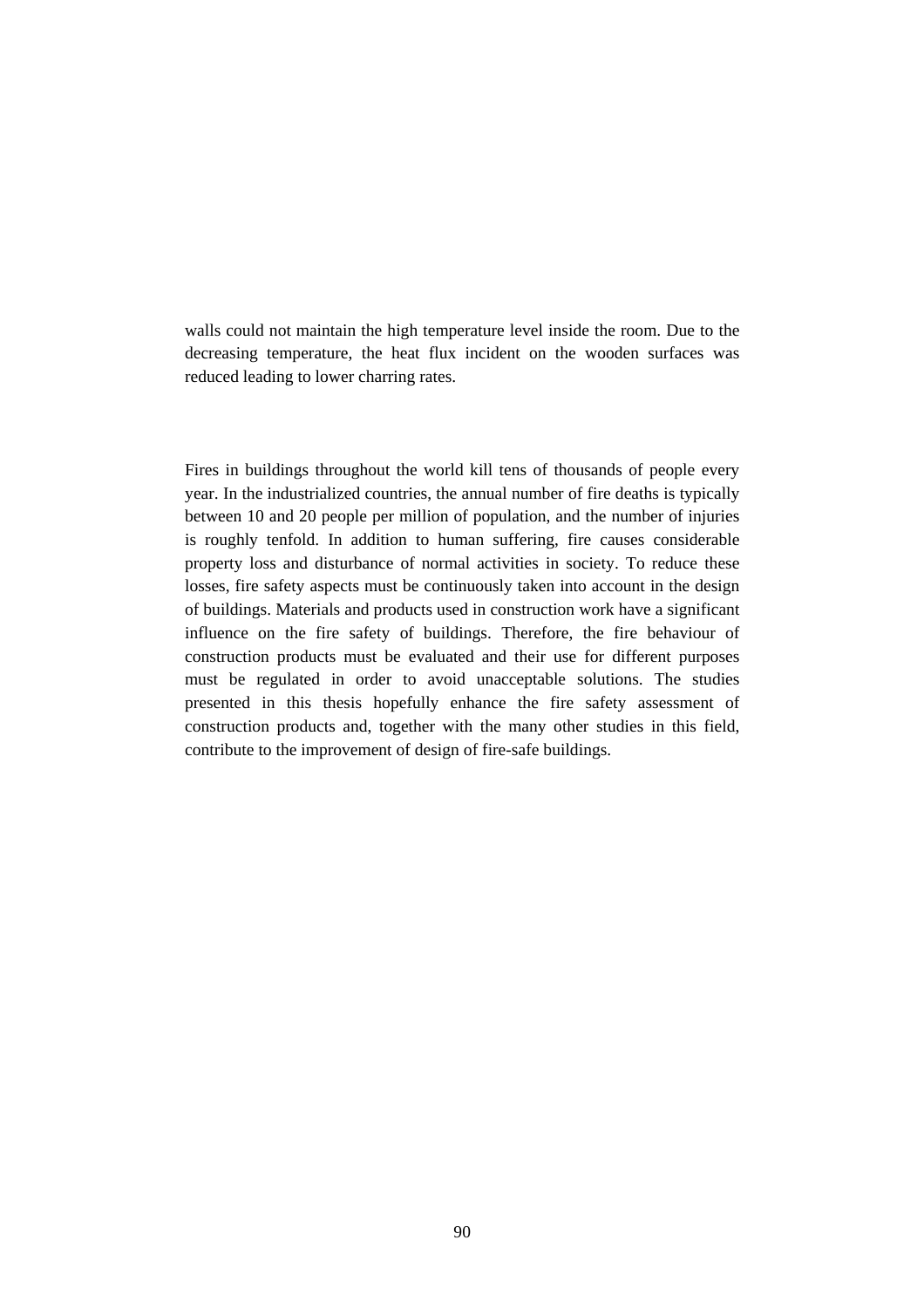# **References**

- 1. Commission Decision of 9 September 1994 implementing Article 20 of Directive 89/106/EEC on construction products (94/611/EC). Official Journal of the European Communities, 16.9.1994. No. L 241, pp. 25–29.
- 2. Commission Decision of 8 February 2000 implementing Council Directive 89/106/EEC as regards the classification of the reaction to fire performance of construction products. Official Journal of the European Communities, 23.2.2000. No. L 50, pp. 14–18.
- 3. prEN ISO 1182. Reaction to fire tests for building products Noncombustibility test (ISO/FDIS 1182:2000). Brussels: European Committee for Standardization, December 2000. 31 p.
- 4. prEN ISO 1716. Reaction to fire tests for building products Determination of the heat of combustion (ISO/FDIS 1716:2001). Brussels: European Committee for Standardization, October 2001. 26 p.
- 5. prEN 13823. Reaction to fire tests for building products Building products excluding floorings exposed to the thermal attack by a single burning item. Brussels: European Committee for Standardization, September 2001. 95 p.
- 6. prEN ISO 11925-2. Reaction-to-fire tests Ignitability of building products subjected to direct impingement of flame – Part 2: Single-flame source test. Brussels: European Committee for Standardization, December 2000. 28 p.
- 7. prEN ISO 9239-1. Reaction to fire tests for floorings Part 1: Determination of the burning behaviour using a radiant heat source (ISO/FDIS 9239-1:2000). Brussels: European Committee for Standardization, January 2001. 26 p.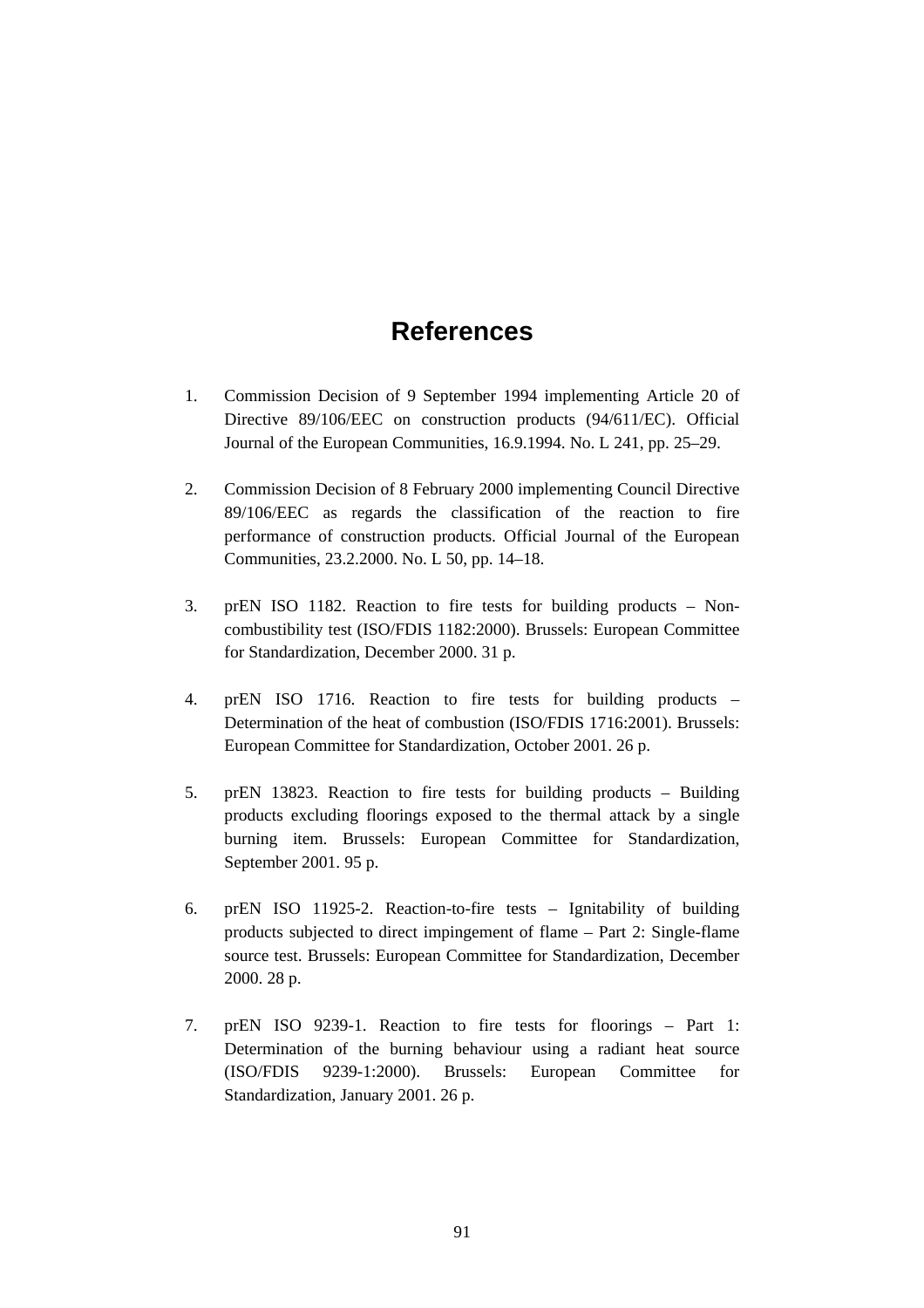- 8. EN 13238. Reaction to fire tests for building products Conditioning procedures and general rules for selection of substrates. Brussels: European Committee for Standardization, May 2001. 9 p.
- 9. prEN 13501-1. Fire classification of construction products and building elements – Part 1: Classification using test data from reaction to fire tests. Brussels: European Committee for Standardization, September 2001. 40 p.
- 10. ENV 1991-2-2. Eurocode 1: Basis of design and actions on structures. Part 2-2: Actions on structures exposed to fire. Brussels: European Committee for Standardization, 1994. 55 p.
- 11. Introduction to the Building Standard Law. 3<sup>rd</sup> edition. Tokyo: The Building Center of Japan, May 1995. 41 p. ISBN 4-88910-072-5
- 12. ISO 5660-1. Fire tests − Reaction to fire − Part 1: Rate of heat release from building products (Cone calorimeter method). Geneva: International Organization for Standardization, 1993. 31 p.
- 13. ISO/TR 13387-1. Fire safety engineering − Part 1: Application of fire performance concepts to design objectives. Geneva: International Organization for Standardization, 1999. 52 p.
- 14. Proceedings of the 1<sup>st</sup> International EUREFIC Seminar. Copenhagen, Denmark, 11–12 September 1991. London: Interscience Communications, 1991. 132 p. ISBN 0-9516320-1-9
- 15. Saito, K., Quintiere, J. G. & Williams, F. A. Upward turbulent flame spread. In: Grant, C. E. & Pagni, P. J. (eds.). Fire Safety Science − Proceedings of the  $1<sup>st</sup>$  International Symposium. Gaithersburg, USA,  $7-11$ October 1985. Washington: Hemisphere, 1986. Pp. 75–86. ISBN 0-89116- 456-1
- 16. Wickström, U. & Göransson, U. Full-scale/bench-scale correlations of wall and ceiling linings. Fire and Materials, 1992. Vol. 16, No. 1, pp. 15–22.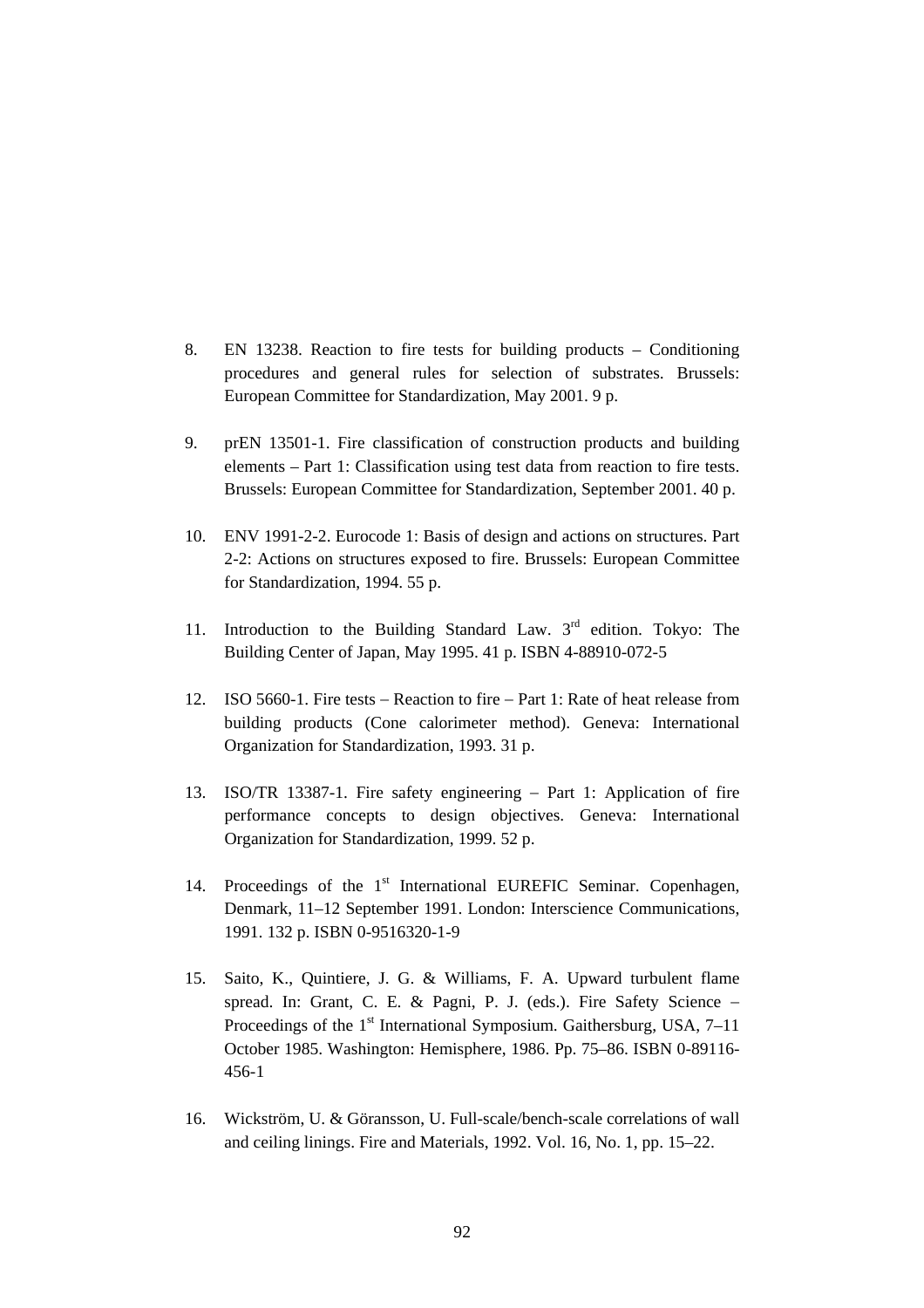- 17. ISO 9705. Fire tests − Full-scale room test for surface products. Geneva: International Organization for Standardization, 1993. 31 p.
- 18. Qian, C. & Saito, K. An empirical model for upward flame spread over vertical flat and corner walls. In: Hasemi, Y. (ed.). Fire Safety Science − Proceedings of the  $5<sup>th</sup>$  International Symposium. Melbourne, Australia,  $3-7$ March 1997. International Association for Fire Safety Science, 1997. Pp. 285–296. ISBN 4-9900625-5-5
- 19. Thomas, P. & Karlsson, B. On upward flame spread on thick fuels. Lund: Lund University, Lund Institute of Technology, Department of Fire Safety Engineering, 1990. 22 p. (SE-LUTVDG/TVBB-3058.) ISSN 0284-933X
- 20. Baroudi, D. & Kokkala, M. Analysis of upward flame spread. Project 5 of the EUREFIC fire research programme. Espoo: Technical Research Centre of Finland, 1992. 49 p. (VTT Publications 89.) ISBN 951-38-4067-0
- 21. Karlsson, B. Modeling fire growth on combustible lining materials in enclosures. 2<sup>nd</sup> edition. Lund: Lund University, Department of Fire Safety Engineering, 1992. 201 p. (Report TVBB-1009.) ISSN 1102-8246, ISRN LUTVDG/TVBB--1009--SE
- 22. Karlsson, B. Models for calculating flame spread on wall lining materials and the resulting heat release rate in a room. Fire Safety Journal, 1994. Vol. 23, No. 4, pp. 365–386.
- 23. Kokkala, M., Baroudi, D. & Parker, W. J. Upward flame spread on wooden surface products: Experiments and numerical modelling. In: Hasemi, Y. (ed.). Fire Safety Science – Proceedings of the  $5<sup>th</sup>$  International Symposium. Melbourne, Australia, 3–7 March 1997. International Association for Fire Safety Science, 1997. Pp. 309–320. ISBN 4-9900625- 5-5
- 24. Quintiere, J. G. A simulation model for fire growth on materials subject to a room-corner test. Fire Safety Journal, 1993. Vol. 20, No. 4, pp. 313–339.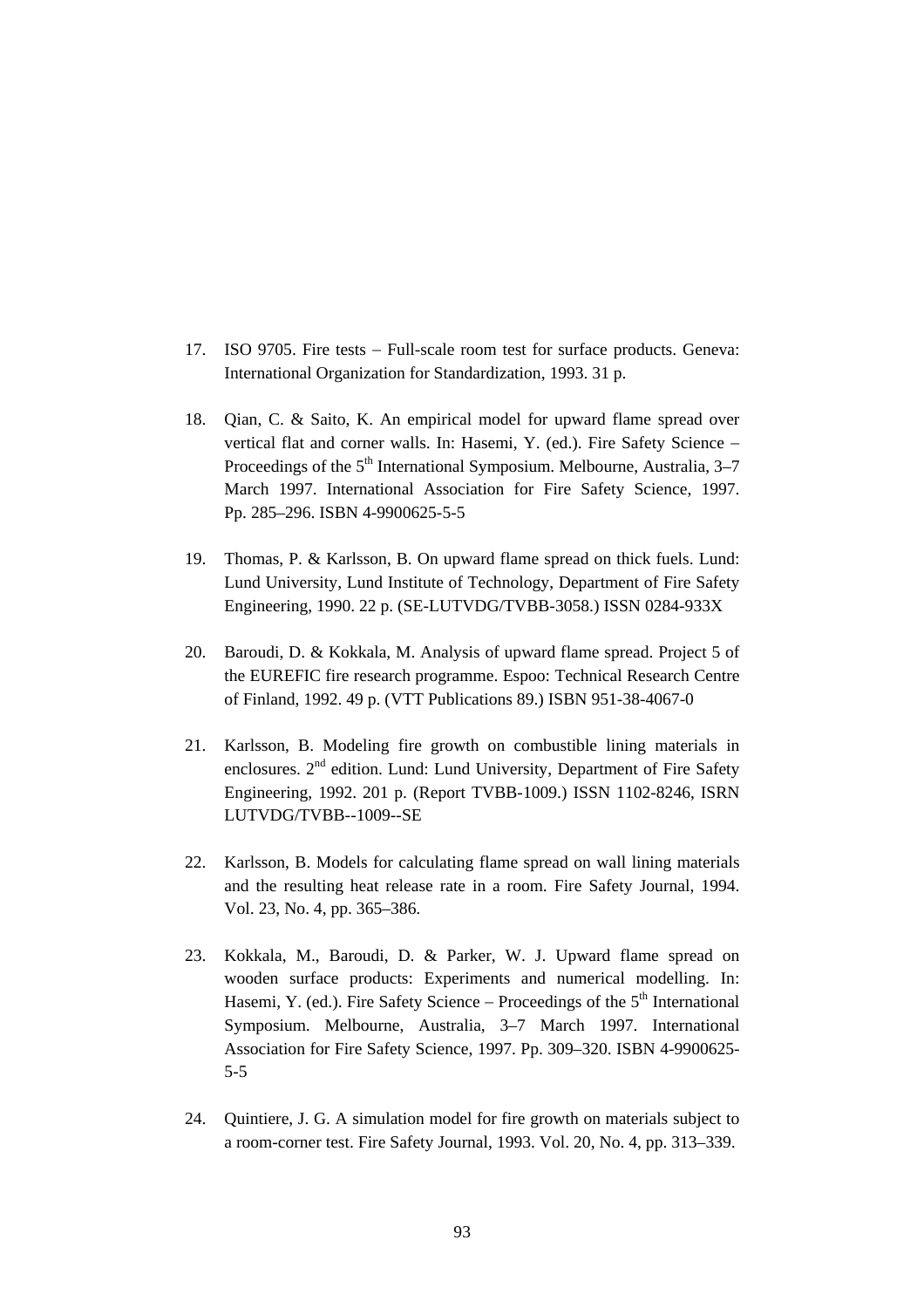- 25. Quintiere, J. G., Haynes, G. & Rhodes, B. T. Applications of a model to predict flame spread over interior finish materials in a compartment. Journal of Fire Protection Engineering, 1995. Vol. 7, No. 1, pp. 1–13.
- 26. Hasemi, Y. Thermal modelling of upward wall flame spread. In: Grant, C. E. & Pagni, P. J. (eds.). Fire Safety Science − Proceedings of the 1st International Symposium. Gaithersburg, USA, 7–11 October 1985. Washington: Hemisphere, 1986. Pp. 87–96. ISBN 0-89116-456-1
- 27. Hasemi, Y., Yoshida, M., Nohara, A. & Nakabayashi, T. Unsteady-state upward flame spreading velocity along vertical combustible solid and influence of external radiation on the flame spread. In: Cox, G. & Langford, B. (eds.). Fire Safety Science – Proceedings of the  $3<sup>rd</sup>$ International Symposium. Edinburgh, UK, 8–12 July 1991. London: Elsevier Applied Science, 1991. Pp. 197–206. ISBN 1-85166-719-9
- 28. Beyler, C. L., Hunt, S. P., Iqbal, N. & Williams, F. W. A computer model of upward flame spread on vertical surfaces. In: Hasemi, Y. (ed.). Fire Safety Science – Proceedings of the 5<sup>th</sup> International Symposium. Melbourne, Australia, 3–7 March 1997. International Association for Fire Safety Science, 1997. Pp. 297–308. ISBN 4-9900625-5-5
- 29. Opstad, K. Modelling of thermal flame spread on solid surfaces in largescale fires. Trondheim: The Norwegian Institute of Technology, The University of Trondheim, 1995.  $61$  p. + app. 13 p. (MTF-Report 1995:114(D).) ISBN 82-7119-804-1
- 30. Yan, Z. & Holmstedt, G. CFD and experimental studies of room fire growth on wall lining materials. Fire Safety Journal, 1996. Vol. 27, No. 3, pp. 201–238.
- 31. Rubini, P. Reference manual for SOFIE (Simulation of Fires in Enclosures), Version 3.0. Cranfield: Cranfield University, 1999. 125 p.
- 32. Aksit, M., Moss, J. B. & Rubini, P. A. Field modelling of surface flame spread over charring materials. In: Interflam 2001 – Proceedings of the 9<sup>th</sup>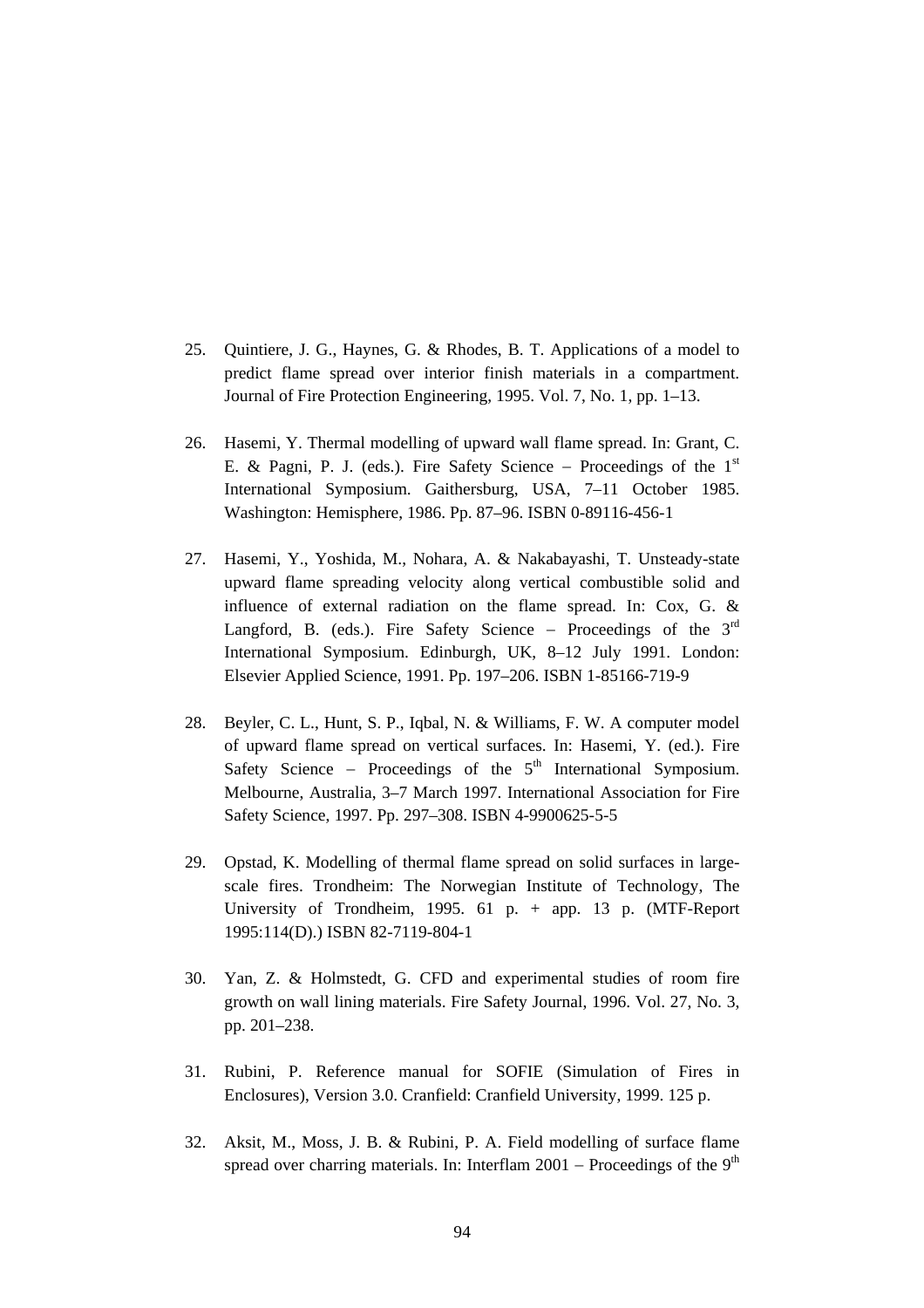International Conference (Vol. 2). Edinburgh, UK, 17−19 September 2001. London: Interscience Communications, 2001. Pp. 1459−1464. ISBN 0- 9532312-9-1

- 33. van Hees, P., Axelsson, J. & Green, A. M. Development of a composite pyrolysis model for prediction of the heat release rate from cables by means of material testing in the cone calorimeter. In: Interflam 2001 − Proceedings of the 9<sup>th</sup> International Conference (Vol. 2). Edinburgh, UK, 17−19 September 2001. London: Interscience Communications, 2001. Pp. 1107−1116. ISBN 0-9532312-9-1
- 34. Babrauskas, V. Bench-scale methods for prediction of full-scale fire behavior of furnishings and wall linings. Boston: Society of Fire Protection Engineers, 1984. 25 p. (SFPE Technology Report 84-10.)
- 35. Östman, B. A.-L. & Nussbaum, R. M. Correlation between small-scale rate of heat release and full-scale room flashover for surface linings. In: Wakamatsu, T. (ed.). Fire Safety Science – Proceedings of the  $2<sup>nd</sup>$ International Symposium. Tokyo, Japan, 13–17 June 1988. New York: Hemisphere, 1989. Pp. 823–832. ISBN 0-89116-864-8
- 36. Östman, B. A.-L. & Tsantaridis, L. D. Correlation between cone calorimeter data and time to flashover in the room fire test. Fire and Materials, 1994. Vol. 18, No. 4, pp. 205–209.
- 37. Dillon, S. E., Janssens, M. L. & Hirschler, M. M. Using the cone calorimeter as a screening tool for the NFPA 265 and NFPA 286 room test procedures. In: Fire and Materials 2001 – Proceedings of the  $7<sup>th</sup>$ International Conference and Exhibition. San Antonio, USA, 22−24 January 2001. London: Interscience Communications, 2001. Pp. 527−539.
- 38. Hirschler, M. M. Can the cone calorimeter be used to predict full scale heat and smoke release cable tray results from a full scale test protocol? In: Interflam 2001 – Proceedings of the 9<sup>th</sup> International Conference (Vol. 1). Edinburgh, UK, 17–19 September 2001. London: Interscience Communications, 2001. Pp. 137–148. ISBN 0-9532312-8-3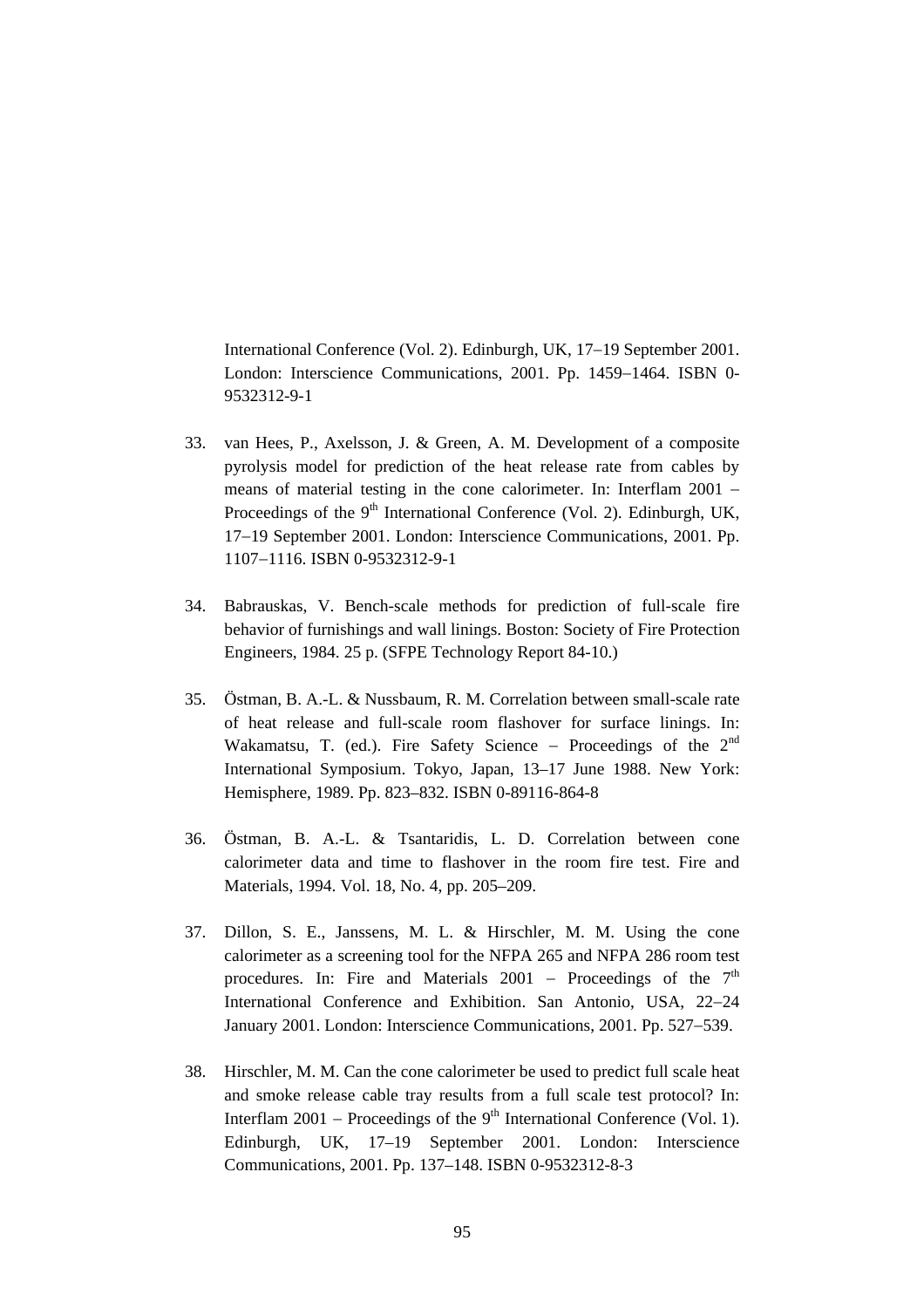- 39. Delichatsios, M. A. & Saito, K. Upward fire spread: Key flammability properties, similarity solutions and flammability indices. In: Cox, G. & Langford, B. (eds.). Fire Safety Science – Proceedings of the  $3<sup>rd</sup>$ International Symposium. Edinburgh, UK, 8–12 July 1991. London: Elsevier Applied Science, 1991. Pp. 217–226. ISBN 1-85166-719-9
- 40. Delichatsios, M. M., Mathews, M. K. & Delichatsios, M. A. An upward fire spread and growth simulation. In: Cox, G. & Langford, B. (eds.). Fire Safety Science − Proceedings of the 3<sup>rd</sup> International Symposium. Edinburgh, UK, 8–12 July 1991. London: Elsevier Applied Science, 1991. Pp. 207–216. ISBN 1-85166-719-9
- 41. Shields, T. J., Silcock, G. W. & Murray, J. J. Evaluating ignition data using the flux time product. Fire and Materials, 1994. Vol. 18, No. 4, pp. 243–254.
- 42. Tewarson, A. Flammability parameters of materials: ignition, combustion and fire propagation. Journal of Fire Sciences, 1994. Vol. 12, No. 4, pp. 329–356.
- 43. Kokkala, M. A, Thomas, P. H. & Karlsson, B. Rate of heat release and ignitability indices for surface linings. Fire and Materials, 1993. Vol. 17, No. 5, pp. 209–216.
- 44. Messerschmidt, B., van Hees, P. & Wickström, U. Prediction of SBI (single burning item) test results by means of cone calorimeter test results. In: Interflam '99 – Proceedings of the  $8<sup>th</sup>$  International Conference (Vol. 1). Edinburgh, UK, 28 June – 1 July 1999. London: Interscience Communications, 1999. Pp. 11–22. ISBN 0-9532312-2-4
- 45. Hansen, A. S. Prediction of heat release in the single burning item test. Submitted to Fire and Materials, 2001.
- 46. Hansen, A. S. & Hovde, P. J. Prediction of smoke production based on statistical analysis and mathematical modelling. In: Interflam 2001 − Proceedings of the  $9<sup>th</sup>$  International Conference (Vol. 1). Edinburgh, UK,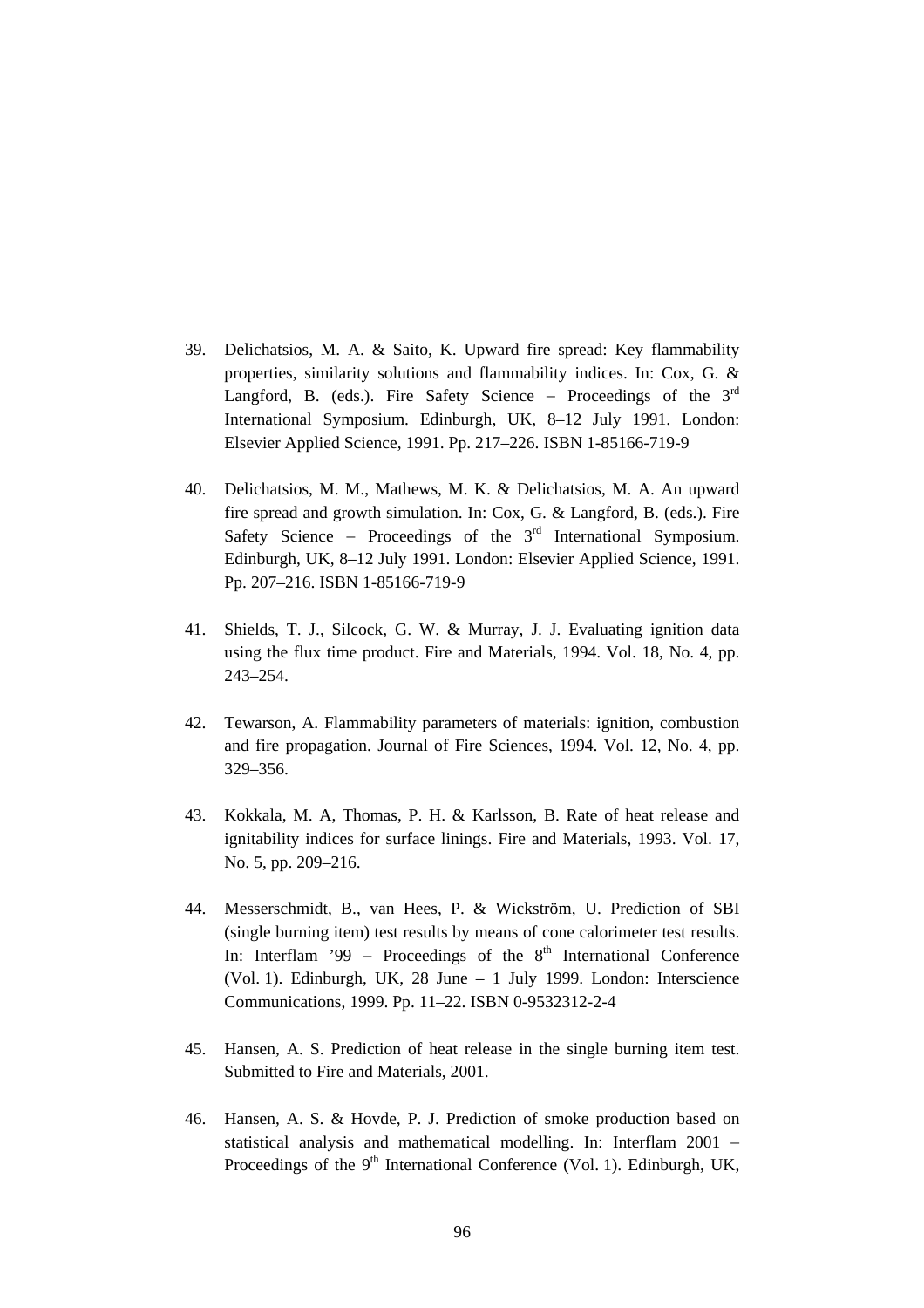17–19 September 2001. London: Interscience Communications, 2001. Pp. 113–124. ISBN 0-9532312-8-3

- 47. North, G., Karlsson, B., Gojkovic, D. & van Hees, P. Simple analytical and numerical techniques for modelling flame spread on solids. Lund: Lund University, Department of Fire Safety Engineering, 2001. 117 p. (Report 7014.) ISSN 1402-3504, ISRN LUTVDG/TVBB--7014--SE
- 48. ISO/TR 13387-4. Fire safety engineering − Part 4: Initiation and development of fire and generation of fire effluents. Geneva: International Organization for Standardization, 1999. 35 p.
- 49. Tewarson, A. Generation of heat and chemical compounds in fires. In: DiNenno, P. J., Beyler, C. L., Custer, R. L. P., Walton, W. D., Watts, J. M., Drysdale, D. & Hall, J. R. (eds.). SFPE handbook of fire protection engineering. 2<sup>nd</sup> edition. Boston: Society of Fire Protection Engineers, 1995. Section 3, pp. 53–124. ISBN 0-87765-354-2
- 50. ISO CD 19701 v1. Analytical methods for fire effluents. Geneva: International Organization for Standardization, May 2001. 86 p. (Document ISO TC92/SC3/WG2 N185.)
- 51. NT FIRE 047. Combustible products: Smoke gas concentrations, continuous FTIR analysis. Espoo: Nordtest, 1993. 8 p.
- 52. Paul, K. T. Use of FTIR to analyse fire gases from burning rubbers and plastics. In: Flame Retardants '94 – Proceedings of the  $6<sup>th</sup>$  International Conference. London, UK, 26–27 January 1994. London: Interscience Communications, 1994. Pp. 251–262. ISBN 0-9-516320-5-1
- 53. Mikkola, E. & Kallonen, R. Combustion of chemical substances and the impact on the environment of the fire products − Cone calorimeter experiments. Espoo: VTT Building Technology, Fire Technology, 1994. 35 p.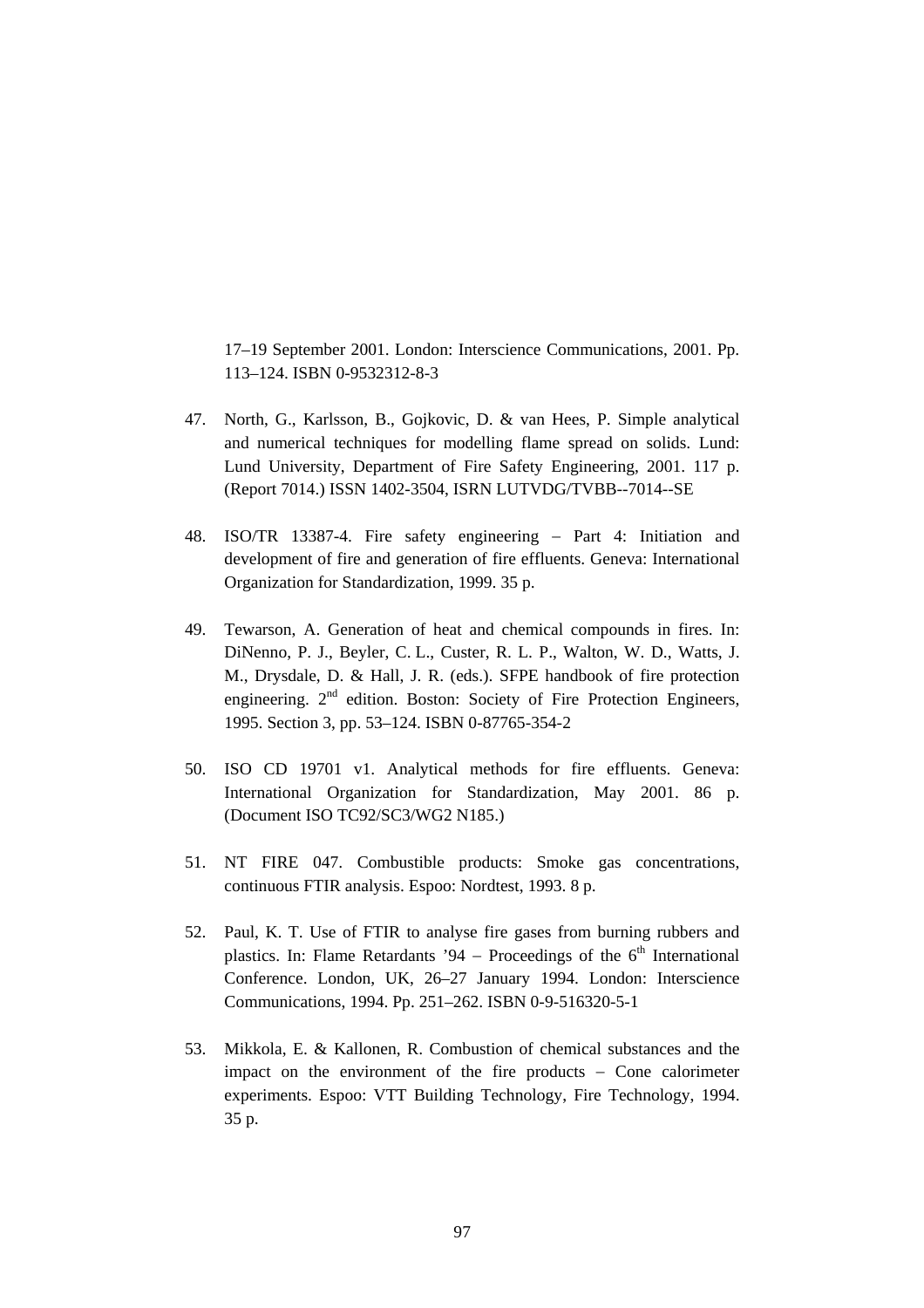- 54. Hietaniemi, J., Kallonen, R. & Mikkola, E. Burning characteristics of selected substances: Production of heat, smoke and chemical species. Fire and Materials, 1999. Vol. 23, No. 4, pp. 171–185.
- 55. Pottel, H. The use of partial least squares (PLS) in quantitative FTIR: Determination of gas concentrations in smoke gases of burning textiles. Fire and Materials, 1995. Vol. 19, No. 5, pp. 221–231.
- 56. Sundström, B. (ed.). Fire safety of upholstered furniture − The final report on the CBUF research programme. European Commission, 1995. 395 p. (EUR 16477 EN.)
- 57. Blomqvist, P., Rosell, L. & Simonson, M. Quantification of PAH, dioxins and other chemical species in fire gases. In: Interflam 2001 − Proceedings of the  $9<sup>th</sup>$  International Conference (Vol. 1). Edinburgh, UK, 17–19 September 2001. London: Interscience Communications, 2001. Pp. 37–48. ISBN 0-9532312-8-3
- 58. Simonson, M., Tuovinen, H. & Emanuelsson, V. Formation of hydrogen cyanide from materials present in domestic applications. In: Interflam 2001 − Proceedings of the 9<sup>th</sup> International Conference (Vol. 1). Edinburgh, UK, 17–19 September 2001. London: Interscience Communications, 2001. Pp. 49–59. ISBN 0-9532312-8-3
- 59. Wade, C. A. & Clampett, J. C. Fire performance of exterior claddings. Judgeford: Building Research Association of New Zealand, 2000. 79 p. (BRANZ Report FCR 1.)
- 60. Johannesson, P. & Larsson, G. Brandförsök med lätta, icke bärande ytterväggar. Fire tests with light, non-bearing external walls. Stockholm: Statens Provningsanstalt, 1958. 22 p. (Meddelande 124.) (In Swedish.)
- 61. Ondrus, J. & Pettersson, O. Brandrisker − Utvändigt tilläggsisolerade fasader. En experimentserie i fullskala. Fire hazards of facades with externally applied additional thermal insulation. Full scale experiments.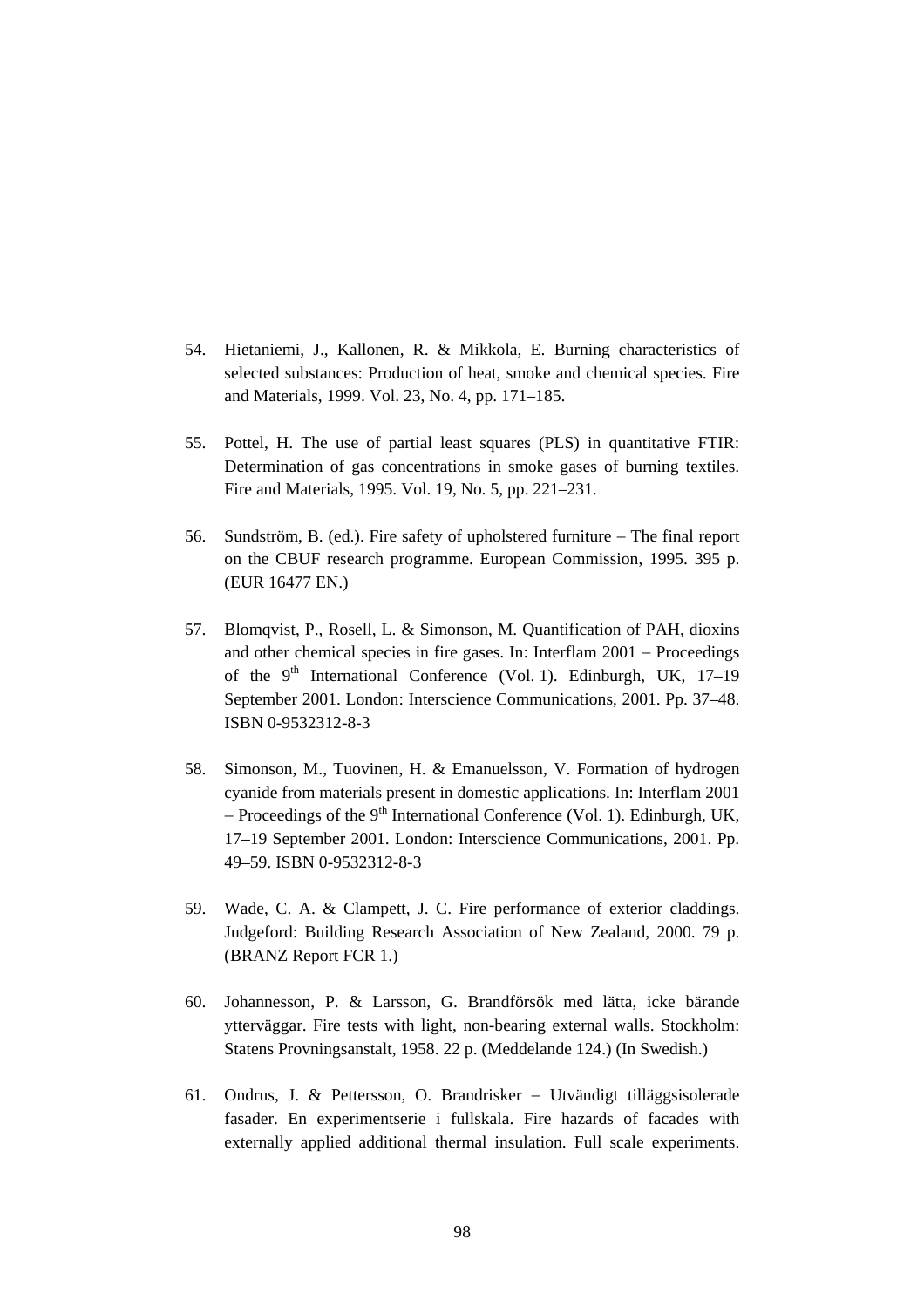Lund: Lund Institute of Technology, 1986, 56 p.  $+$  app. 14 p. (Report LUTVDG/(TVBB-3025).) ISSN 0282-3756 (In Swedish.)

- 62. SP FIRE 105. External wall assemblies and facade claddings − Reaction to fire. Issue No. 5, approved 1985-07-18, revised 1994-09-09. Borås: Swedish National Testing and Research Institute, 1994. 11 p. + app. 4 p.
- 63. McGuire, J. H. The flammability of exterior claddings. Fire Technology, 1967. Vol. 3, No. 2, pp. 137–141.
- 64. Harmathy, T. Z. Flame deflectors. Ottawa: National Research Council of Canada, Division of Building Research, 1974. 6 p. (Building Research Note No. 96.)
- 65. Oleszkiewicz, I. Fire exposure to exterior walls and flame spread on combustible cladding. Fire Technology, 1990. Vol. 26, No. 4, pp. 357– 375.
- 66. Oleszkiewicz, I. Vertical separation of windows using spandrel walls and horizontal projections. Fire Technology, 1991. Vol. 27, No. 4, pp. 334– 340.
- 67. Rogowski, B. F. W., Ramaprasad, R. & Southern, J. R. Fire performance of external thermal insulation for walls of multi-storey buildings. Borehamwood: Building Research Establishment, Fire Research Station, 1988. 7 p. (BRE Report 135.) ISBN 0-85125-370-9
- 68. Hokugo, A., Hasemi, Y., Hayashi, Y. & Yoshida, M. Mechanism for the upward fire spread through balconies based on an investigation and experiments for a multi-story fire in high-rise apartment building. In: Curtat, M. (ed.). Fire Safety Science – Proceedings of the  $6<sup>th</sup>$  International Symposium. Poitiers, France, 5–9 July 1999. International Association for Fire Safety Science, 2000. Pp. 649–660. ISBN 0-925-223-25-5
- 69. Suzuki, T., Sekizawa, A., Satoh, H., Yamada, T., Yanai, E., Kurioka, H. & Kimura, Y. An experimental study of ejected flames of a high-rise building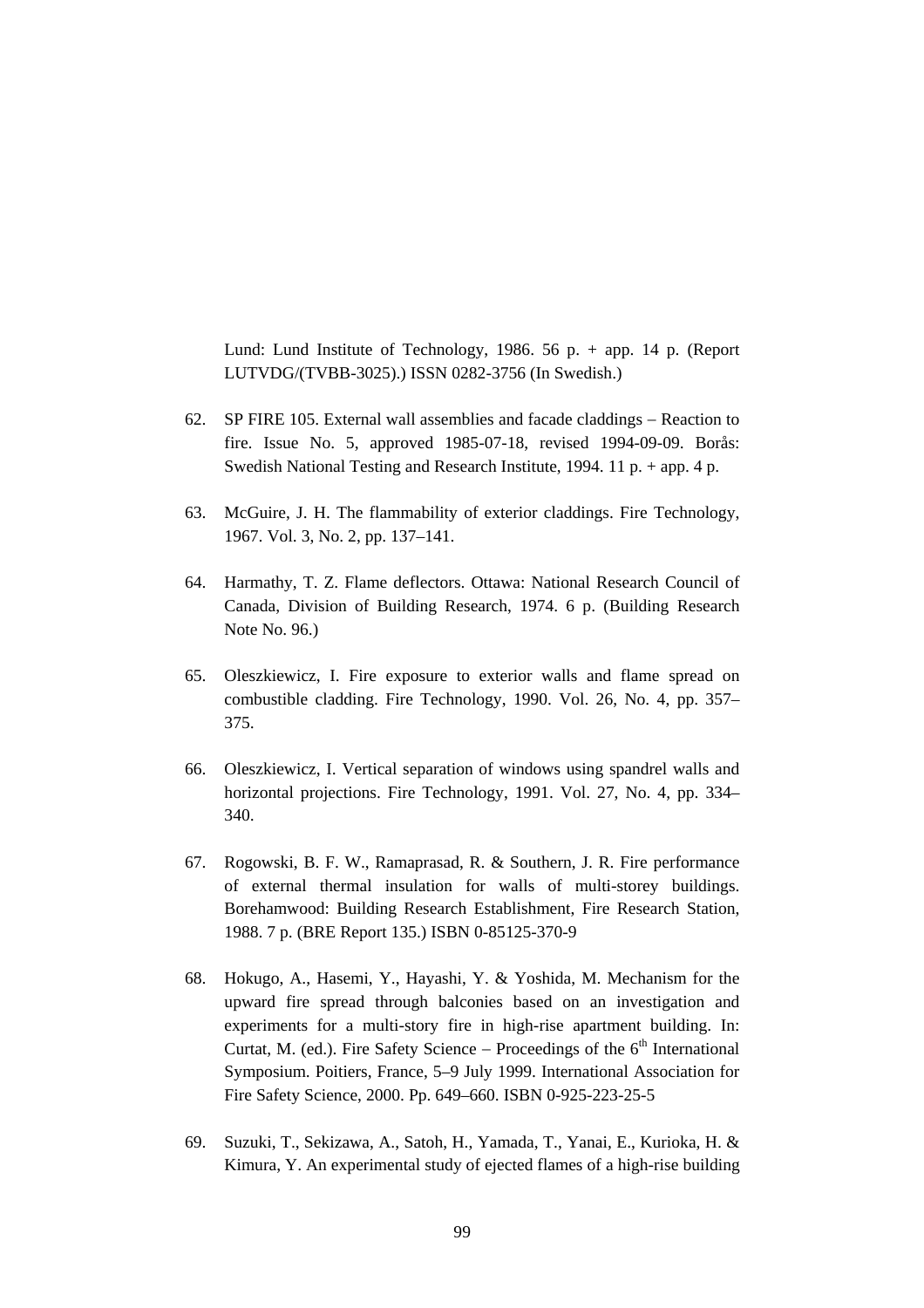− Effects of depth of balcony on ejected flames. In: Proceedings of the Fourth Asia-Oceania Symposium of Fire Science and Technology. Tokyo, Japan, 24–26 May 2000. Pp. 363–373.

- 70. Klopovic. S & Turan, Ö. F. A comprehensive study of externally venting flames – Part I: Experimental plume characteristics for through-draft and no-through-draft ventilation conditions and repeatability. Fire Safety Journal, 2001. Vol. 36, No. 2, pp. 99–133.
- 71. Klopovic, S. & Turan, Ö. F. A comprehensive study of externally venting flames − Part II: Plume envelope and centre-line temperature comparisons, secondary fires, wind effects and smoke management system. Fire Safety Journal, 2001. Vol. 36, No. 2, pp. 135–172.
- 72. Kokkala, M., Mikkola, E., Immonen, M., Juutilainen, H., Manner, P. & Parker, W. J. Large-scale upward flame spread tests on wood products. Espoo: Technical Research Centre of Finland, 1997. 29 p. + app. 116 p. (VTT Research Notes 1834.) ISBN 951-38-5114-1
- 73. Hakkarainen, T., Oksanen, T. & Mikkola, E. Fire behaviour of facades in multi-storey wood-framed houses. Espoo: Technical Research Centre of Finland, 1997. 42 p. + app. 16 p. (VTT Research Notes 1823.) ISBN 951- 38-5098-6
- 74. ISO/FDIS 13785-1. Reaction-to-fire tests for façades − Part 1: Intermediate-scale tests. Geneva: International Organization for Standardization, 2001. 8 p.
- 75. ISO/FDIS 13785-2. Reaction-to-fire tests for façades Part 2: Large-scale tests. Geneva: International Organization for Standardization, 2001. 20 p.
- 76. van Hees, P. Semi-natural fire test for façades and curtain walling systems. Borås: Swedish National Testing and Research Institute, 2000. 10 p. + app. 33 p. (SP AR 2000:39.)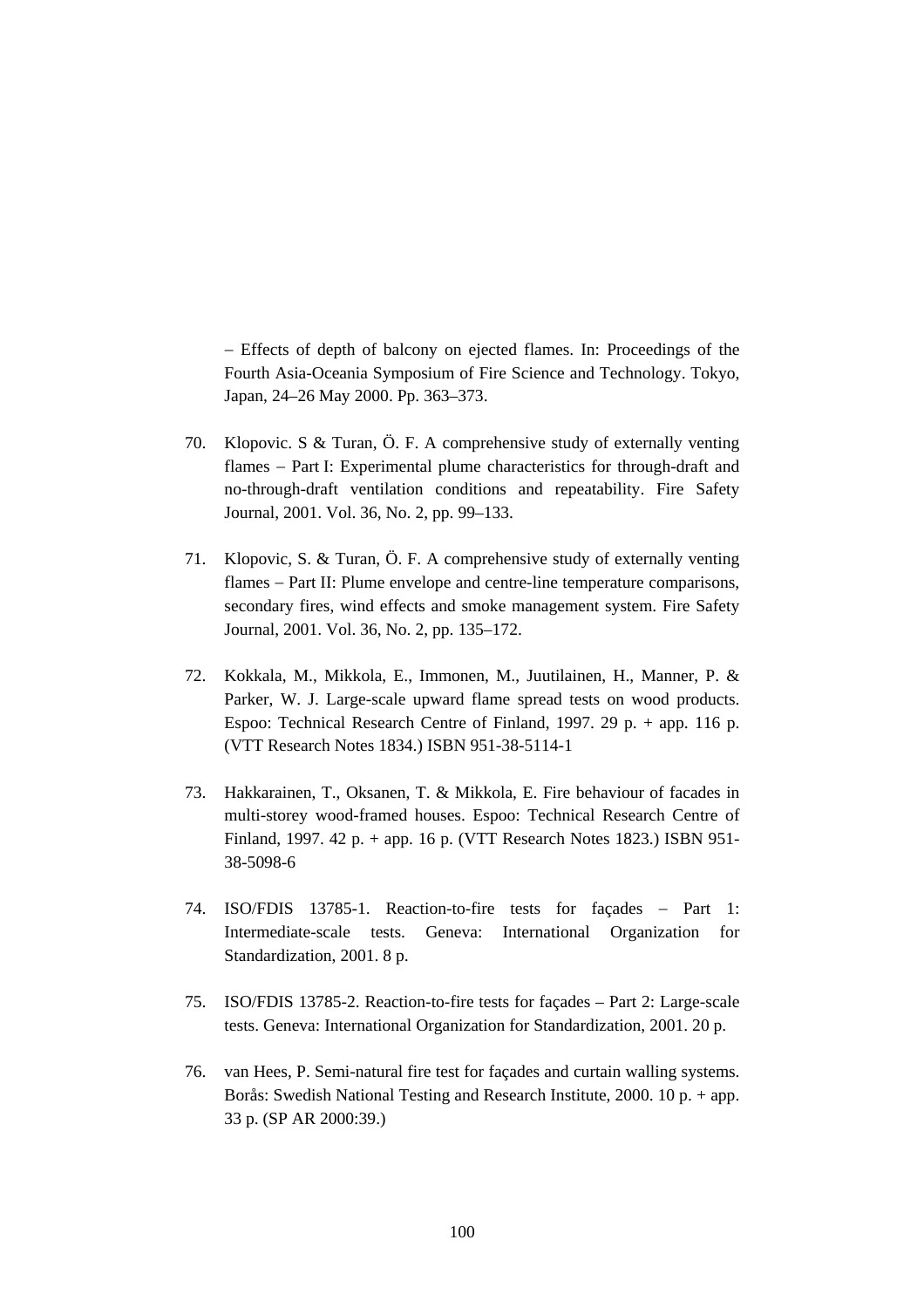- 77. Ingberg, S. H. Tests of the severity of building fires. NFPA Quarterly, 1928. Vol. 22, No. 1, pp. 43–61.
- 78. Kawagoe, K. Fire behaviour in rooms. Tokyo: Building Research Institute, 1958. 73 p. (Report No. 27.)
- 79. Kawagoe, K. & Sekine, T. Estimation of fire temperature-time curve in rooms. Tokyo: Building Research Institute, 1963. 23 p. (BRI Occasional Report No. 11.)
- 80. Drysdale, D. An introduction to fire dynamics.  $2<sup>nd</sup>$  edition. Chichester: John Wiley & Sons, 1999. 451 p. ISBN 0-471-97291-6
- 81. Magnusson, S. E. & Thelandersson, S. Temperature-time curves of complete process of fire development. Theoretical study of wood fuel fires in enclosed spaces. Stockholm: The Royal Swedish Academy of Engineering Sciences, 1970. 181 p. (Acta Polytechnica Scandinavica, Civil Engineering and Building Construction Series, No. 65.)
- 82. Pettersson, O., Magnusson, S. E. & Thor, J. Fire engineering design of steel structures. Stockholm: Swedish Institute of Steel Construction, 1976. 233 p. (Publication No. 50.)
- 83. Harmathy, T. Z. A new look at compartment fires, Part I. Fire Technology, 1972. Vol. 8, No. 3, pp. 196–217.
- 84. Babrauskas, V. & Williamson, R. B. Post-flashover compartment fires: Basis of a theoretical model. Fire and Materials, 1978. Vol. 2, No. 2, pp. 39–53.
- 85 . Babrauskas, V. & Williamson, R. B. Post-flashover compartment fires − Application of a theoretical model. Fire and Materials, 1979. Vol. 3, No. 1, pp. 1–7.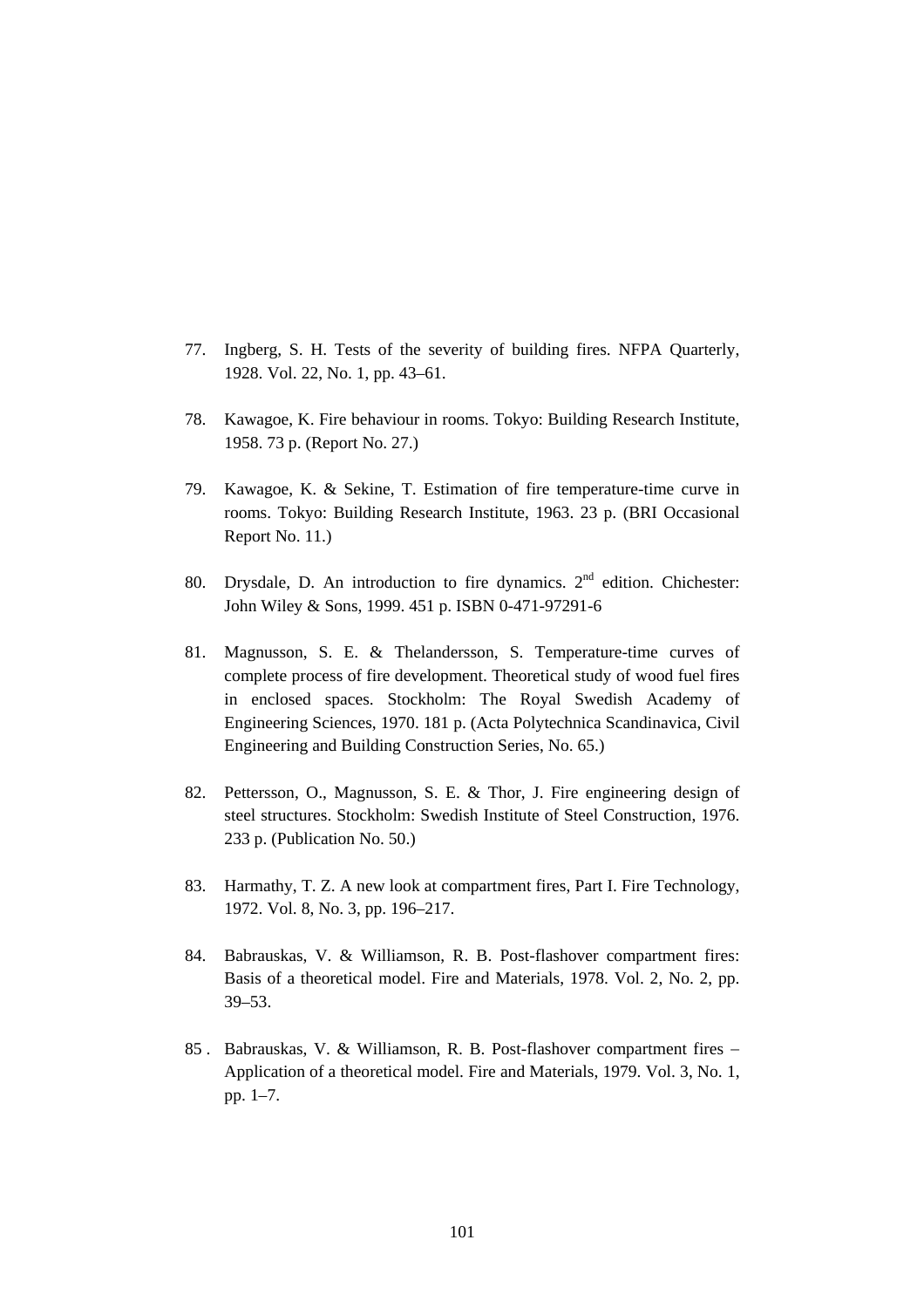- 86. Babrauskas, V. A closed-form approximation for post-flashover compartment fire temperatures. Fire Safety Journal, 1981. Vol. 4, No. 1, pp. 63–73.
- 87. Lie, T. T. Characteristic temperature curves for various fire severities. Fire Technology, 1974. Vol. 10, No. 4, pp. 315–326.
- 88. Lie, T. T. Fire temperature-time relations. In: DiNenno, P. J., Beyler, C. L., Custer, R. L. P., Walton, W. D., Watts, J. M., Drysdale, D. & Hall, J. R. (eds.). SFPE handbook of fire protection engineering.  $2<sup>nd</sup>$  edition. Boston: Society of Fire Protection Engineers, 1995. Section 4, pp. 167– 173. ISBN 0-87765-354-2
- 89. Wickström, U. Application of the standard fire curve for expressing natural fires for design purposes. In: Harmathy, T. Z. (ed.). Fire safety: Science and engineering. Philadelphia: American Society for Testing and Materials, 1985. Pp. 145–159. (ASTM STP 882.)
- 90. Franssen, J.-M. Improvement of the parametric fire of Eurocode 1 based on experimental test results. In: Curtat, M. (ed.). Fire Safety Science − Proceedings of the  $6<sup>th</sup>$  International Symposium. Poitiers, France, 5–9 July 1999. International Association for Fire Safety Science, 2000. Pp. 927– 938. ISBN 0-925-223-25-5
- 91. prEN 1991-1-2. Eurocode 1 − Actions on structures, Part 1-2: General actions − Actions on structures exposed to fire. Amended final draft (Stage 34). Brussels: European Committee for Standardization, August 2001. 58 p.
- 92. Hagen, E. & Haksever, A. A contribution for the investigation of natural fires in large compartments. In: Grant, C. E. & Pagni, P. J. (eds.). Fire Safety Science – Proceedings of the  $1<sup>st</sup>$  International Symposium. Gaithersburg, USA, 7–11 October 1985. Washington: Hemisphere, 1986. Pp. 149–158. ISBN 0-89116-456-1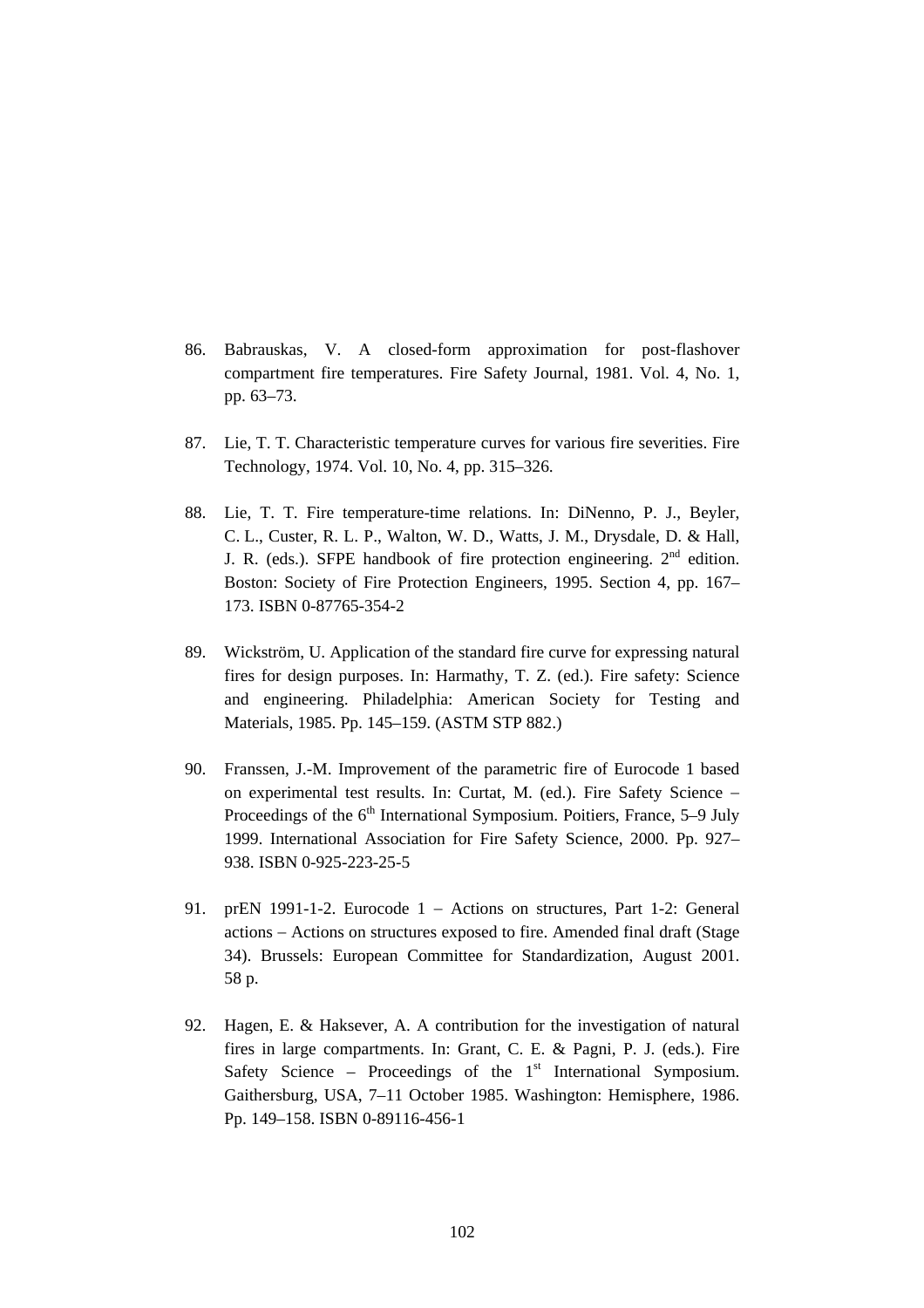- 93. Kirby, B. R., Wainman, D.E., Tomlinson, L. N., Kay, T. R. & Peacock, B. N. Natural fires in large scale compartments. Rotherham: British Steel Technical, 1994. 89 p.
- 94. Thomas, I. R. & Bennetts, I. D. Fires in enclosures with single ventilation openings – Comparison of long and wide enclosures. In: Curtat, M. (ed.). Fire Safety Science – Proceedings of the  $6<sup>th</sup>$  International Symposium. Poitiers, France, 5–9 July 1999. International Association for Fire Safety Science, 2000. Pp. 941–952. ISBN 0-925-223-25-5
- 95. White, R. H. Analytical methods for determining fire resistance of timber members. In: DiNenno, P. J., Beyler, C. L., Custer, R. L. P., Walton, W. D., Watts, J. M., Drysdale, D. & Hall, J. R. (eds.). SFPE handbook of fire protection engineering.  $2<sup>nd</sup>$  edition. Boston: Society of Fire Protection Engineers, 1995. Section 4, pp. 217–229. ISBN 0-87765-354-2
- 96. Bénichou, N. & Sultan, M. A. Fire resistance performance of lightweight wood-framed assemblies. Fire Technology, 2000. Vol. 36, No. 3, pp. 184– 219.
- 97. Mikkola, E. Charring of wood. Espoo: Technical Research Centre of Finland, 1990. 35 p. (VTT Research Reports 689.) ISBN 951-38-3711-4
- 98. Mikkola, E. Charring of wood based materials. In: Cox, G. & Langford, B. (eds.). Fire Safety Science − Proceedings of the 3rd International Symposium. Edinburgh, UK, 8–12 July 1991. London: Elsevier Applied Science, 1991. Pp. 547–556. ISBN 1-85166-719-9
- 99. Quintiere, J. G. A semi-quantitative model for the burning rate of solid materials. Gaithersburg: National Institute of Standards and Technology, 1992. 42 p. (NISTIR 4840.)
- 100. Lau, P. W. C., White, R. & Van Zeeland, I. Modelling the charring behaviour of structural lumber. Fire and Materials, 1999. Vol. 23, No. 5, pp. 209–216.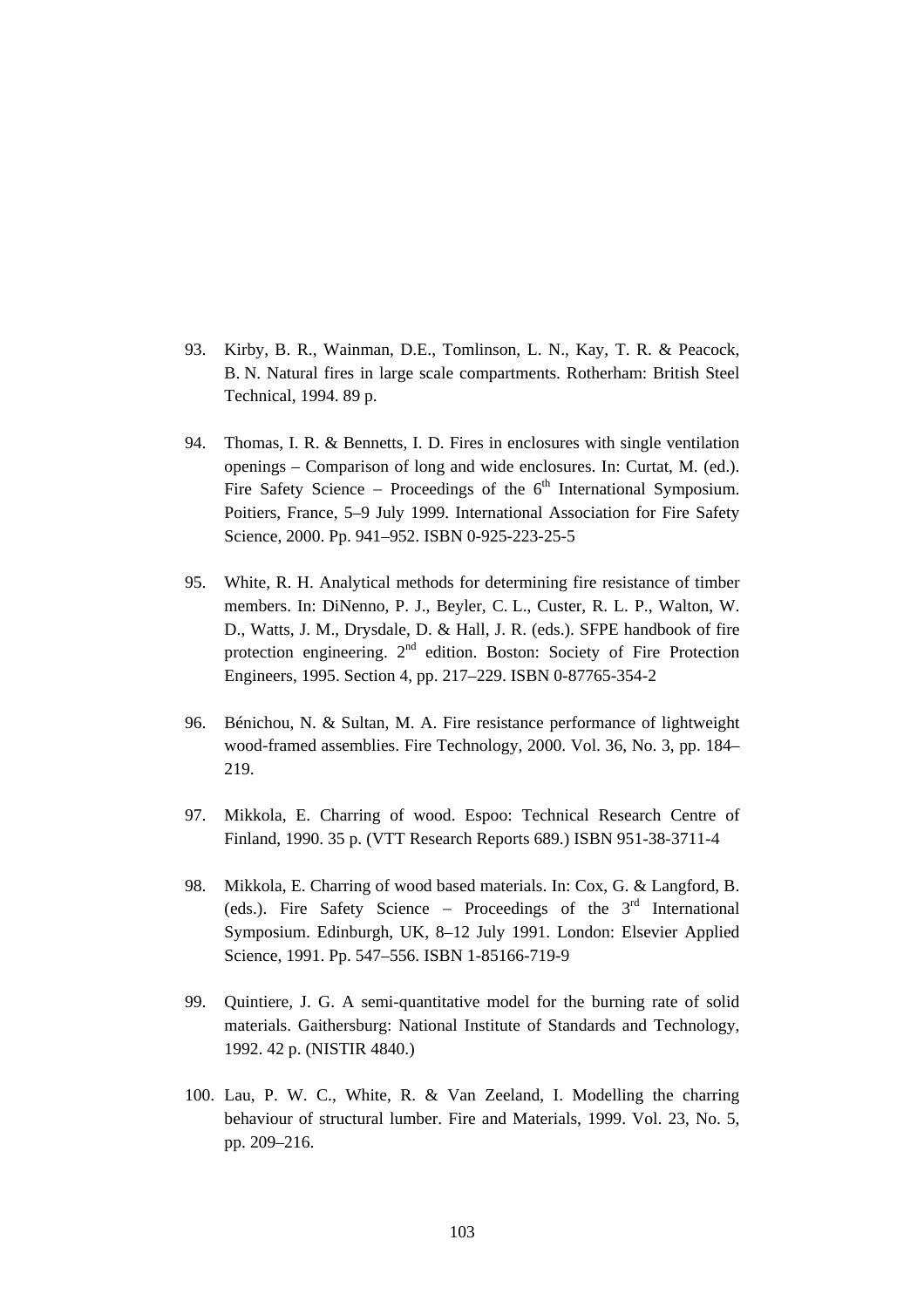- 101. Tsantaridis, L. D. & Östman, B. A.-L. Charring of protected wood studs. Fire and Materials, 1998. Vol. 22, No. 2, pp. 55–60.
- 102. Tsantaridis, L. D., Östman, B. A.-L. & König, J. Fire protection of wood by different gypsum plasterboards. Fire and Materials, 1999. Vol. 23, No. 1, pp. 45–48.
- 103. Silcock, G. W. H. & Shields, T. J. Relating char depth to fire severity conditions. Fire and Materials, 2001. Vol. 25, No. 1, pp. 9–11.
- 104. Fredlund, B. A model for heat and mass transfer in timber structures during fire – A theoretical, numerical and experimental study. Lund: Lund University, Institute of Science and Tehcnology, Department of Fire Safety Engineering, 1988. 254 p. (Report LUTVDG/(TVBB-1003).) ISSN 0282- 3756
- 105. Fredlund, B. Modelling of heat and mass transfer in wood structures during fire. Fire Safety Journal, 1993. Vol. 20, No. 1, pp. 39–69.
- 106. König, J., Norén, J., Olesen, F. B. & Hansen, F. T. Timber frame assemblies exposed to standard and parametric fires. Part 1: Fire tests. Stockholm: The Swedish Institute for Wood Technology Research, 1997. 128 p. (Report I 9702015.) ISSN 1102-1071, ISRN TRÄTEK-R--97/015-- SE
- 107. König, J. & Walleij, L. Timber frame assemblies exposed to standard and parametric fires. Part 2: A design model for standard fire exposure. Stockholm: The Swedish Institute for Wood Technology Research, 2000. 76 p. (Report I 0001001.) ISSN 1102-1071, ISRN TRÄTEK-R--00/001-- SE
- 108. Mehaffey, J. R. & Sultan, M. A. Heat transfer through wood-stud wall assemblies exposed to fire. In: Proceedings of the  $1<sup>st</sup>$  International Fire and Materials Conference. Arlington, VA, USA, 24–25 September 1992. London: Interscience Communications, 1992. Pp. 247–251. ISBN 0- 9516320-2-7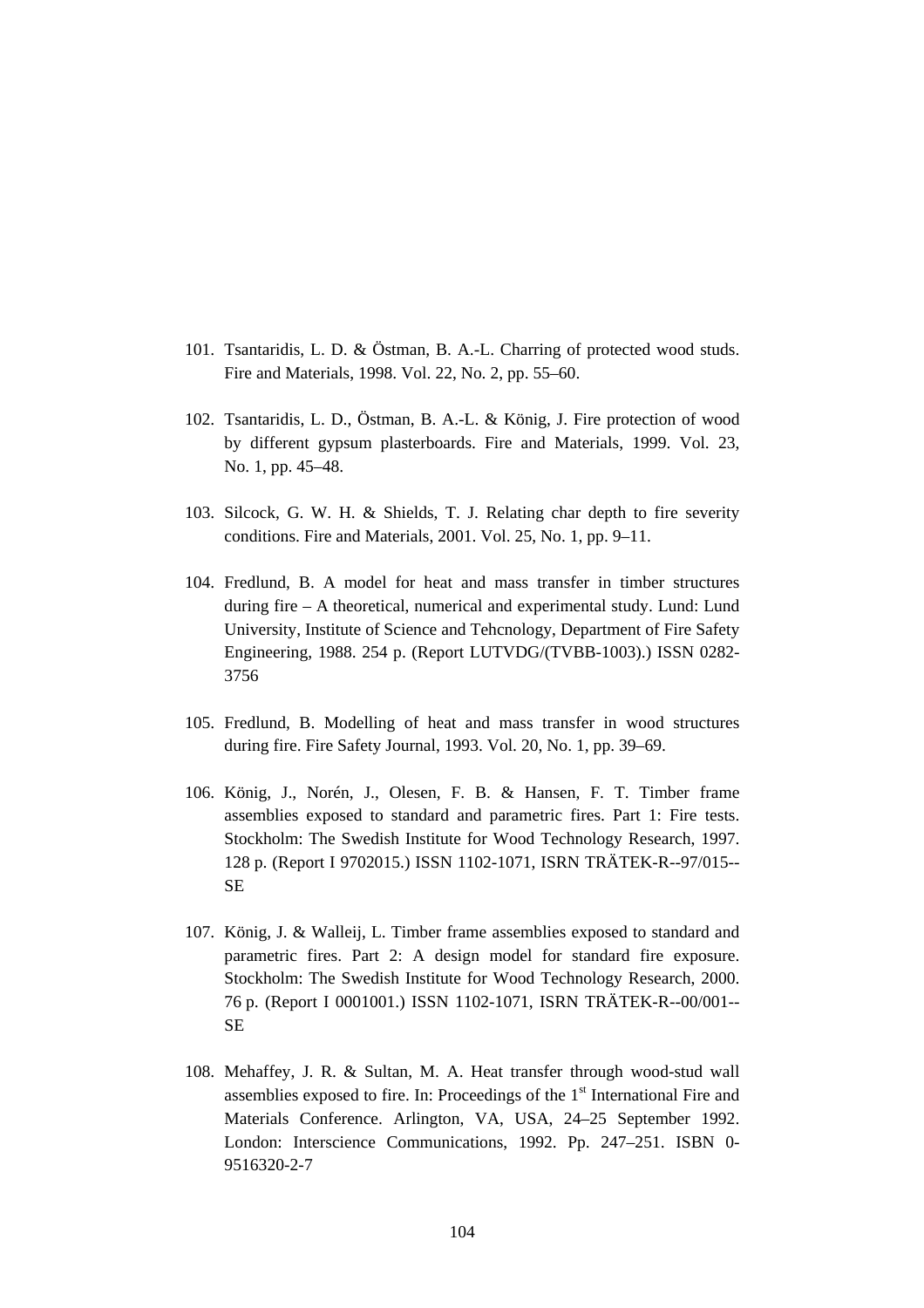- 109. Mehaffey, J. R., Cuerrier, P. & Carisse, G. A model for predicting heat transfer through gypsum-board/wood-stud walls exposed to fire. Fire and Materials, 1994. Vol. 18, No. 5, pp. 297–305.
- 110. Takeda, H. & Mehaffey, J. R. WALL2D: a model for predicting heat transfer through wood-stud walls exposed to fire. Fire and Materials, 1998. Vol. 22, No. 4, pp. 133–140.
- 111. Thornton, W. M. The relation of oxygen to the heat of combustion of organic compounds. Philosophical Magazine and Journal of Science, 1917. Vol. 33, No. 6, pp. 196–203.
- 112. Huggett, C. Estimation of the rate of heat release by means of oxygen consumption measurements. Fire and Materials, 1980. Vol. 4, No. 2, pp. 61–65.
- 113. Parker, W. J. Calculations of the heat release rate by oxygen consumption for various applications. Gaithersburg: National Bureau of Standards, 1982. 41 p. (NBSIR 81-2427-1.)
- 114. Janssens, M. L. Measuring rate of heat release by oxygen consumption. Fire Technology, 1991. Vol. 27, No. 3, pp. 234–249.
- 115. Babrauskas, V. Development of the cone calorimeter − A bench scale heat release rate apparatus based on oxygen consumption. Fire and Materials, 1984. Vol. 8, No. 2, pp. 81–95.
- 116. Babrauskas, V. The cone calorimeter. In: Babrauskas, V. & Grayson S. J. (eds.). Heat release in fires. London: Elsevier Applied Science, 1992. Pp. 61–91. ISBN 1-85166-794-6
- 117. Van Mierlo, R. J. M. Development of the SBI test method. Delft: TNO Building and Construction Research, 1998. 11 p. + app. 43 p. (TNO-report 98-CVB-R1067.)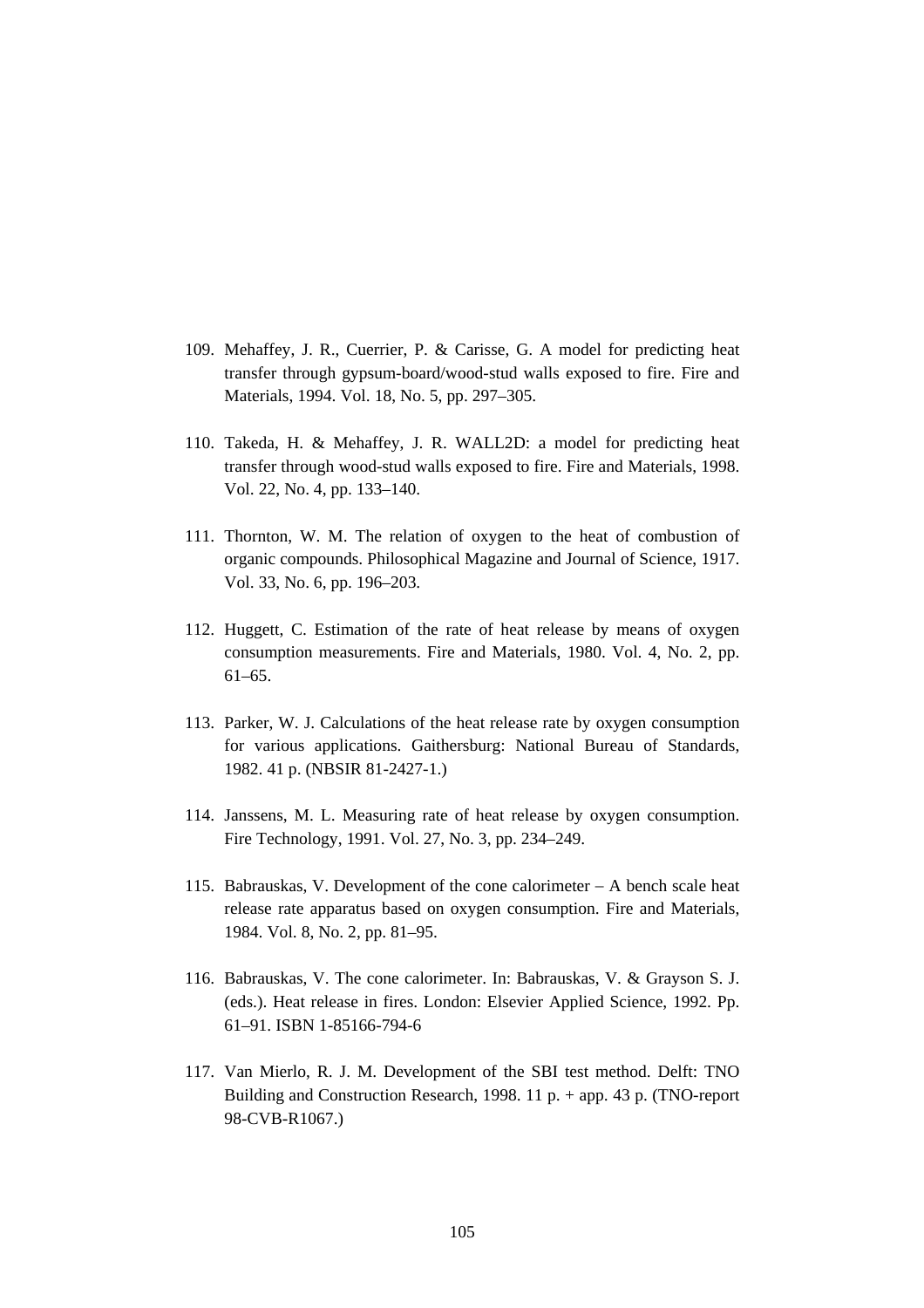- 118. Griffiths, P. R. & de Haseth, J. A. Fourier transform infrared spectrometry. New York: John Wiley & Sons, 1986. 656 p. ISBN 0-471-09902-3
- 119. Pottel, H. Quantitative models for prediction of toxic component concentrations in smoke gases from FTIR spectra. Fire and Materials, 1996. Vol. 20, No. 6, pp. 273–291.
- 120. Tetteh, J., Metcalfe, E., Howells, S., Withnall, R., Ames, S. & Vollam, S. Orthogonal noise annihilation for FTIR spectroscopy in fire gas analysis. Fire and Materials, 1996. Vol. 20, No. 1, pp. 51–59.
- 121. ISO CD 19702 v1. Toxicity testing of fire effluents − Analysis of gases and vapours in fire effluents using FTIR technology. Geneva: International Organization for Standardization, May 2001. 30 p. (Document ISO TC92/SC3/WG2 N169.)
- 122. Taylor, B. N. & Kuyatt, C. E. Guidelines for evaluating and expressing the uncertainty of NIST measurement results. Gaithersburg: National Institute of Standards and Technology, September 1994. 24 p. (NIST Technical Note 1297.)
- 123. ISO/TR 13387-3. Fire safety engineering − Part 3: Assessment and verification of mathematical fire models. Geneva: International Organization for Standardization, 1999. 22 p.
- 124. ISO 5725. Accuracy (trueness and precision) of measurement methods and results − Parts 1–6. Geneva: International Organization for Standardization, 1994.
- 125. Yeager, R. W. Uncertainty analysis of energy release rate measurement for room fires. Journal of Fire Sciences, 1986. Vol. 4, No. 4, pp. 276–296.
- 126. Enright, P. A. & Fleischmann, C. M. Uncertainty of heat release rate calculation of the ISO 5660-1 cone calorimeter standard test method. Fire Technology, 1999. Vol. 35, No. 2, pp. 153–169.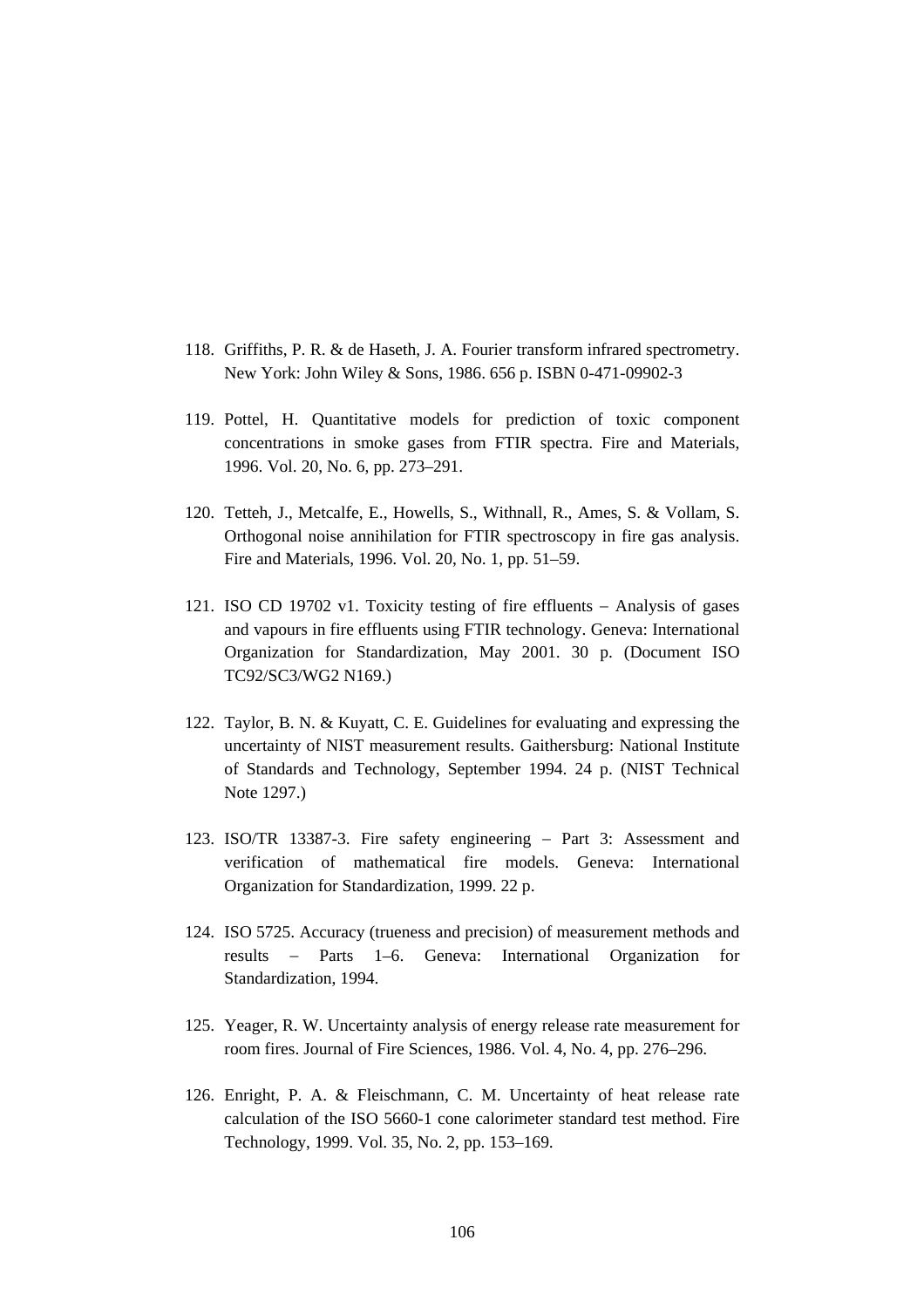- 127. Axelsson, J., Andersson, P., van Hees, P., Lönnermark, A. & Wetterlund, I. Uncertainties in measuring heat and smoke release rates in Room/Corner test and SBI. Borås: Swedish National Testing and Research Institute, 2001. 45 p. (SP Report 2001:04.) ISBN 91-7848-846-X
- 128. ISO/FDIS 5660-1. Reaction-to-fire tests − Heat release, smoke production and mass loss rate – Part 1: Heat release (cone calorimeter method).  $2^{nd}$ edition. Geneva: International Organization for Standardization, 2001.
- 129. Manual on the use of thermocouples in temperature measurement.  $4<sup>th</sup>$ edition. Philadelphia: American Society for Testing and Materials, 1993. 290 p. (ASTM manual series: MNL 12.) ISBN 0-8031-1466-4
- 130. Chedaille, J. & Braud, Y. Measurements in flames. London: Edward Arnold Publishers, 1972. 228 p. ISBN 0-7131-3265-5
- 131. Hakkarainen, T. Correlation studies of SBI and cone calorimeter test results. In: Interflam 2001 – Proceedings of the 9<sup>th</sup> International Conference (Vol. 1). Edinburgh, UK, 17–19 September 2001. London: Interscience Communications, 2001. Pp. 519–530. ISBN 0-9532312-8-3
- 132. Development of assessment method for fire performance of building materials and structures. Tokyo: Building Center of Japan, 1998. 260 p. (Ministry of Construction, Annual report No. 9.3.) (In Japanese.)
- 133. Certification of noncombustible materials. Notification No. 1828. 3<sup>rd</sup> edition. Tokyo: The Building Center of Japan, August 1994. 9 p.
- 134. Certification of quasi-noncombustible materials and fire retardant materials. Notification No. 1231. 3rd edition. Tokyo: The Building Center of Japan, August 1994. 23 p.
- 135. ISO 1182. Fire tests − Building materials − Non-combustibility test. 3rd edition. Geneva: International Organization for Standardization, 1990. 18 p.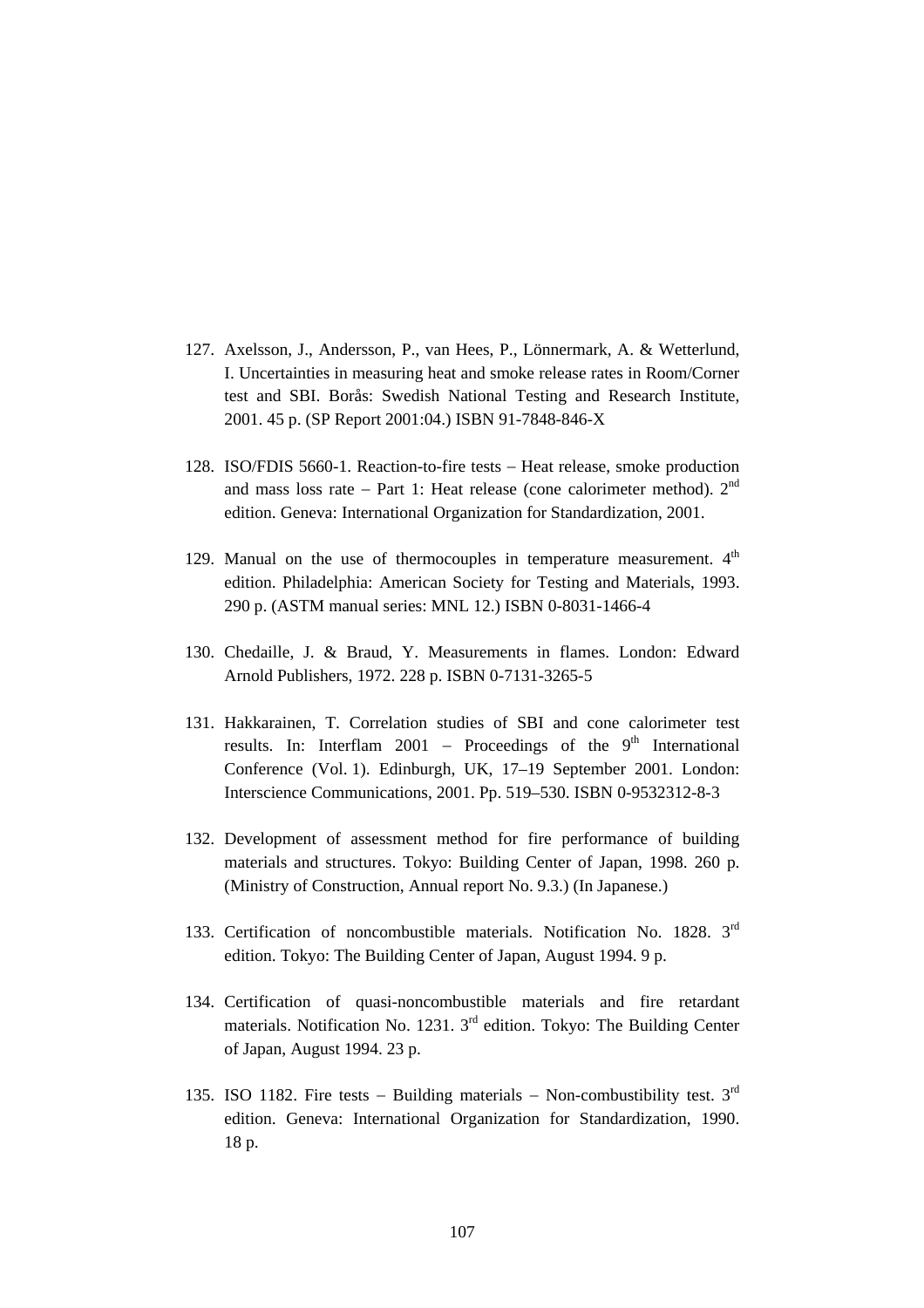- 136. ISO/CD 17431. Fire tests − Reduced-scale model box test. Geneva: International Organization for Standardization, 2000. 29 p.
- 137. Sundström, B., van Hees, P. & Thureson, P. Results and analysis from fire tests of building products in ISO 9705, the Room/Corner test − The SBI research programme. Borås: Swedish National Testing and Research Institute, Fire Technology, 1998.  $33$  p.  $+$  app. 36 p. (SP REPORT 1998:11.) ISBN 91-7848-716-1
- 138. Hietaniemi, J., Mikkola, E., Sundström, B., van Hees, P., Kristoffersen, B. & Bluhme, D. Testing procedures for special construction products in the Euroclass system. Nordtest project no. 1478-00. Espoo: Technical Research Centre of Finland, 2002. 21 p. + app. 16 p. (To be published.)
- 139. Hakkarainen, T. (ed.). Smoke gas analysis by Fourier transform infrared spectroscopy – The SAFIR project. Espoo: Technical Research Centre of Finland, 1999. 81 p. (VTT Research Notes 1981.) ISBN 951-38-5481-7
- 140. Purser, D. A., Fardell, P. J., Rowley, J., Vollam, S., Bridgeman, B. & Ness, E. M. Improved tube furnace method for the generation and measurement of toxic combustion products under a wide range of fire conditions. In: Flame Retardants '94 – Proceedings of the  $6<sup>th</sup>$  International Conference. London, UK, 26–27 January 1994. London: Interscience Communications, 1994. Pp. 263–274. ISBN 0-9-516320-5-1
- 141. ISO 5659-2. Plastics − Smoke generation − Part 2: Determination of optical density by a single-chamber test. Geneva: International Organization for Standardization, 1994. 29 p.
- 142. Mikkola, E. & Wichman, I. S. On the thermal ignition of combustible materials. Fire and Materials, 1989. Vol. 14, No. 3, pp. 87–96.
- 143. Quintiere, J. G. & Cleary, T. G. Heat flux from flames to vertical surfaces. Fire Technology, 1994. Vol. 31, No. 2, pp. 209–231.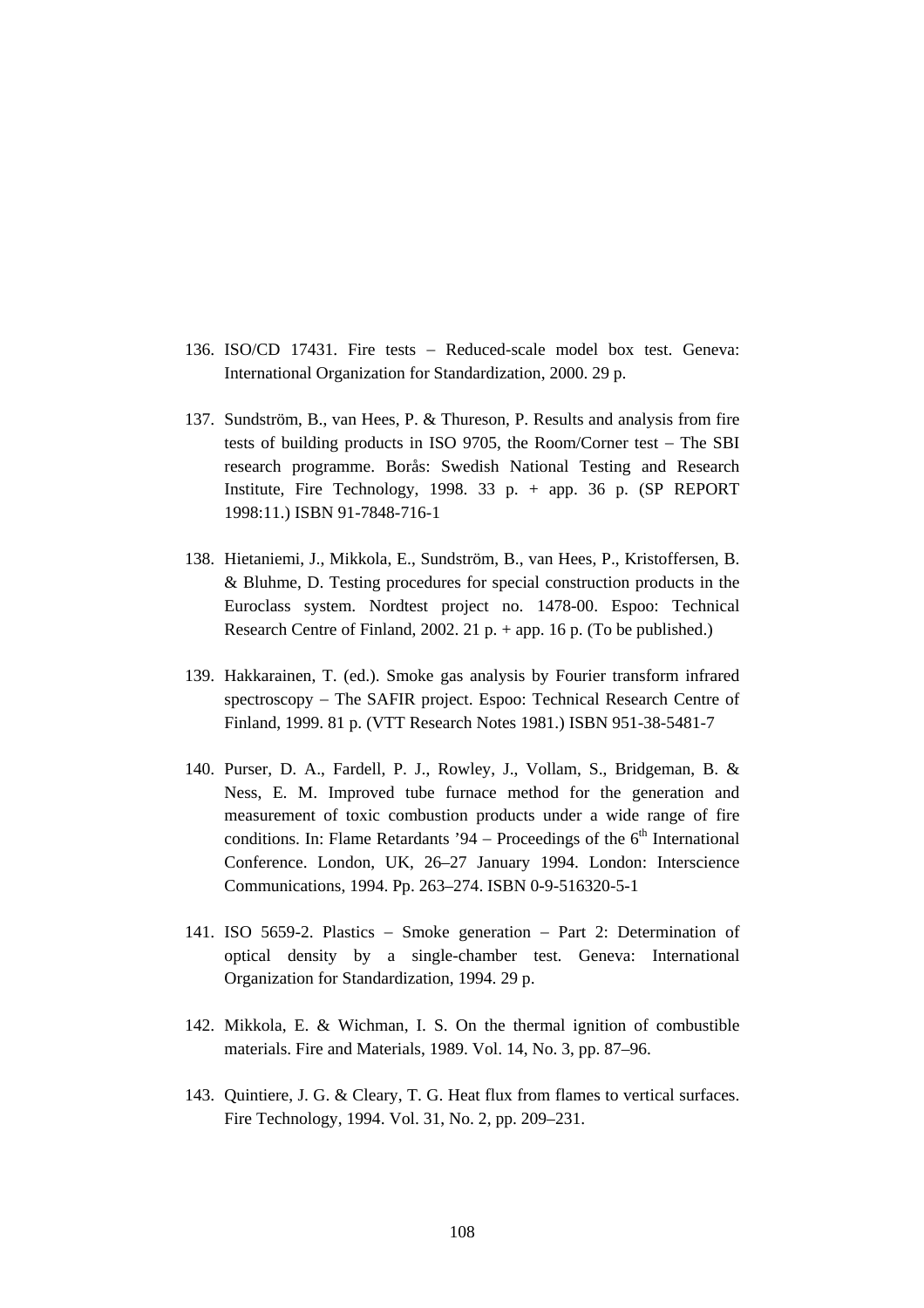144. Hasemi, Y., Yoshida, M., Yasui, N. & Parker, W. J. Upward flame spread along a vertical solid for transient local heat release. In: Kashiwagi, T. (ed.). Fire Safety Science – Proceedings of the  $4<sup>th</sup>$  International Symposium. Ottawa, Canada, 13–17 June 1994. International Association for Fire Safety Science, 1994. Pp. 385–396. ISBN 1-886279-00-4

*Appendices of this publication are not included in the PDF version. Please order the printed version to get the complete publication (http://otatrip.hut.fi/vtt/jure/index.html)*